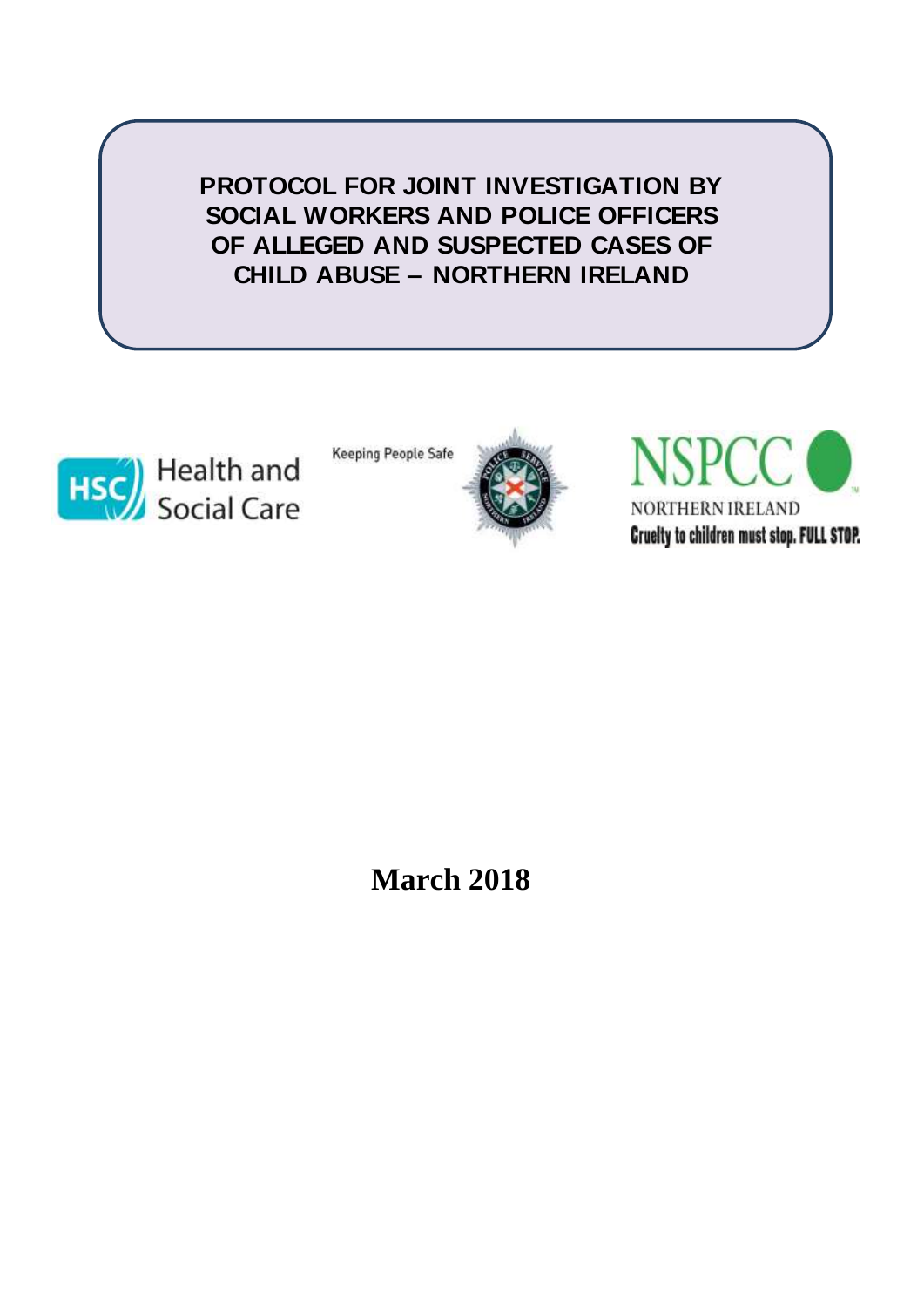## **Contents**

**Foreword** 

| 1              | <b>Introduction</b>                                                                                          | 5  |
|----------------|--------------------------------------------------------------------------------------------------------------|----|
| $\mathbf{2}$   | <b>Principles</b>                                                                                            | 8  |
| 3              | <b>Key Terms</b>                                                                                             | 10 |
| 4              | <b>Investigating Child Abuse</b>                                                                             | 12 |
| 5              | <b>Interviewing Children</b>                                                                                 | 23 |
| 6              | <b>Pre Interview Assessment</b>                                                                              | 26 |
| $\overline{7}$ | <b>Children With Disabilities</b>                                                                            | 33 |
| 8              | The Investigation of Complex, Organised or Multiple Child<br><b>Abuse</b>                                    | 35 |
| 9              | <b>The Young Witness Service</b>                                                                             | 41 |
| 10             | <b>Training and Development</b>                                                                              | 42 |
|                | <b>Glossary of Terms</b>                                                                                     | 44 |
|                | <b>Appendix A - Harm in Specific Circumstances</b>                                                           | 49 |
|                | <b>Appendix B - Referral Information Checklist</b>                                                           | 59 |
|                | <b>Appendix C - PJI Forms</b>                                                                                | 62 |
|                | <b>Appendix D - Flow Chart: Consultation, Initial Assessment,</b><br><b>Planning and Joint Investigation</b> | 70 |
|                | Appendix E - Aide Memoire - Witness Assessment & Interviews                                                  | 71 |
|                | Appendix F - Protocol for Joint Investigation Assessment Form                                                | 77 |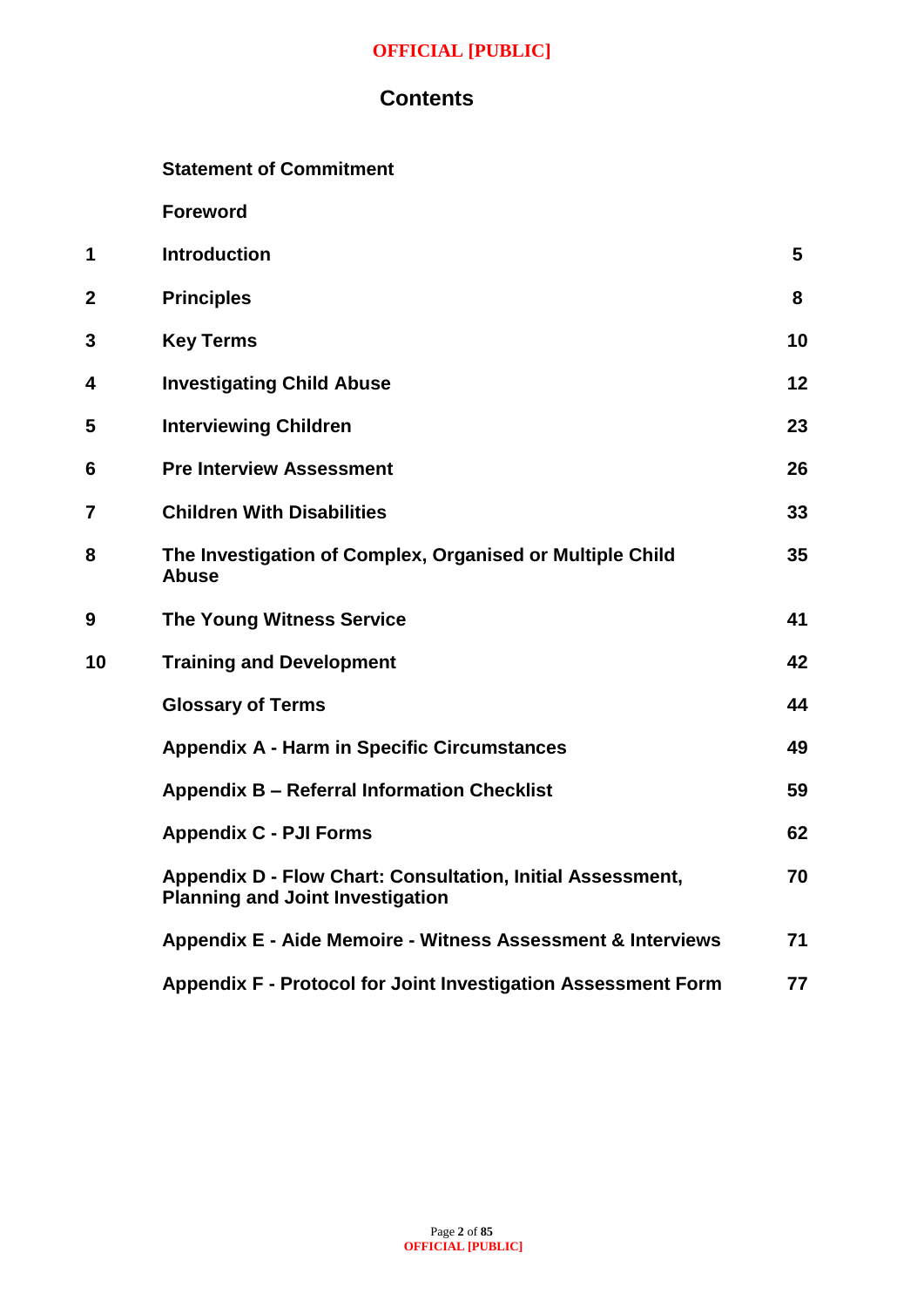# **Statement of Commitment**

The aim of this Protocol is to ensure that key partner agencies work together effectively to ensure that the best interests of the child underpin every aspect of child protection work

The partners to this multi-agency protocol are as follows: -

Health and Social Care Board (HSCB) Police Service Northern Ireland (PSNI) Belfast Health and Social Care Trust (HSCT) Northern Health and Social Care Trust (HSCT) South Eastern Health and Social Care Trust (HSCT) Southern Health and Social Care Trust (HSCT) Western Health and Social Care Trust (HSCT) Regional Emergency Social Work Service (RESWS) National Society for the Prevention of Cruelty to Children (NSPCC)

This document updates and replaces the last edition of the Protocol which was issued in 2016. It is available from HSCB website [www.hscboard.hscni.net](http://www.hscboard.hscni.net/) or [www.psni.police.uk](http://www.psni.police.uk/) 

It is intended to update this document on an annual basis. However, amendments will be made as and when required. Therefore, your comments on this document are of great value because they are based on your knowledge and experience. If you have noticed an omission, or you think it can be improved in any other way, please get in touch with us at:-

> Martin Quinn Programme Manager Health and Social Care Board Gransha Park House 15 Gransha Park Derry, BT47 6FN Email: [martin.quinn2@hscni.net](mailto:martin.quinn2@hscni.net)

Anne Marks Det. Chief Inspector Police Service of Northern Ireland Antrim Road **Belfast** BT15 5BB Email: [Anne.Marks@psni.pnn.police.uk](mailto:Anne.Marks@psni.pnn.police.uk)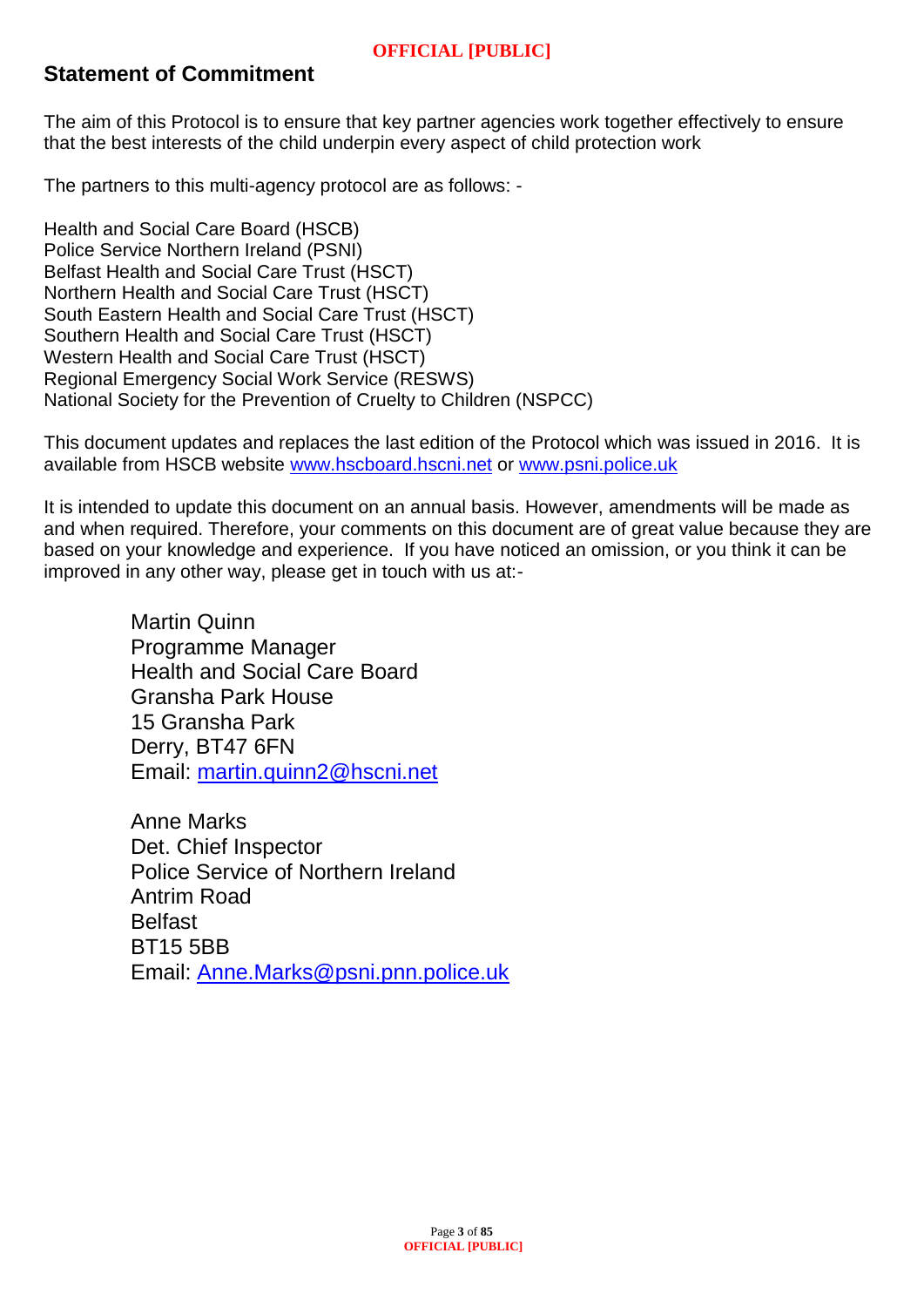## **FOREWORD**

Protecting, safeguarding and promoting the welfare of our children and young people is one of the most important tasks we undertake. It is one of the ways in which we, Health and Social Services, the Police Service of Northern Ireland, and NSPCC are to be judged.

Our knowledge and understanding of child abuse has grown extensively over the last three decades. However, we continue to work in an ever changing environment. For example, the power of the internet, its accessibility and its ease of use has transformed the way in which all of us behave, yet has created an environment where those suspected of the abuse of children feel safer to conduct their activity. We have seen this in the complex and often hidden nature of child sexual exploitation such as in the use of mobile communications and social media. This and other emerging threats have been incorporated into this updated document to ensure that meeting the welfare needs of children remains paramount.

Likewise, organisational landscapes are also shifting, through reform but also through economic necessity. With the reported levels of child abuse and neglect rising year on year [http://www.psni.police.uk/index/updates/updates\\_statistics.htm](http://www.psni.police.uk/index/updates/updates_statistics.htm), new approaches to tackling child abuse and safeguarding children and getting the best from individuals and teams has been undertaken, and reflected in this document.

Ultimately, the public in Northern Ireland rightly expect us to react positively to critical events. Against this challenging backdrop is our determination to prevent harm, to safeguard children and young people and to pursue offenders. For social workers and police officers, working with, and listening to, children, young people and families is fundamental to what we do. However, it's not just what we do that matters, but how we do it, hence the importance of this Protocol.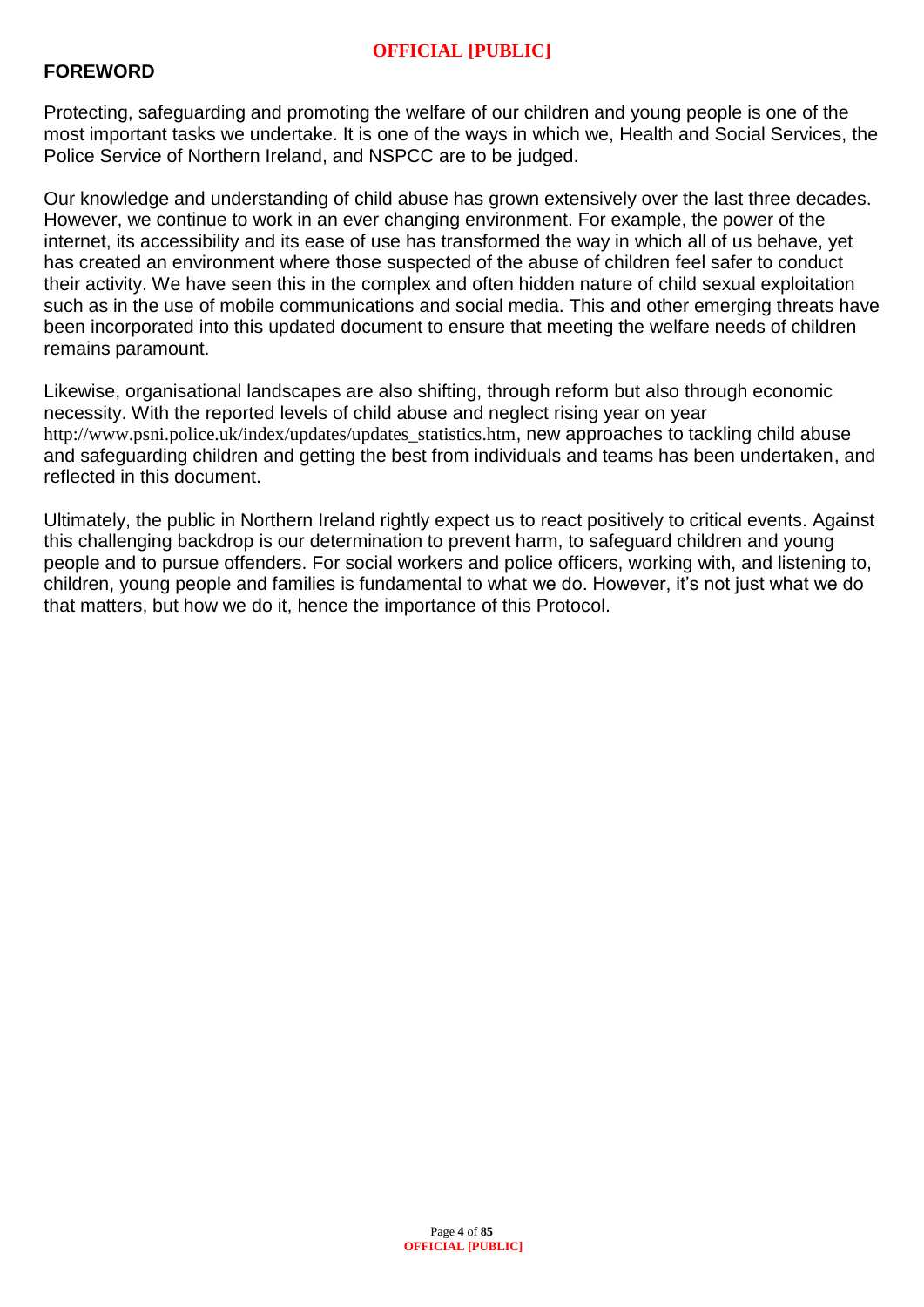# **1. INTRODUCTION**

**1.1** This Protocol has been updated to assist police officers and social workers, and, other practitioners who refer to the document, to better safeguard and protect those children and young people who are the subject of joint police and social services child abuse investigations The Protocol aims to provide clear standards and guidance and should be used in conjunction with 'Achieving Best Evidence Guidance on interviewing victims and witnesses, the use of special measures, and the provision of pre-trial therapy'.

**1.2** Although the primary responsibility for safeguarding children rests with parents, a principle enshrined in the Children (Northern Ireland) Order 1995, it is also the duty of every police officer and social worker to safeguard and protect children. The abuse of children, whether sexually, physically, emotionally or by neglect, whether inside the home or outside, is unacceptable. Police and Social Services play an important role in preventing such abuse and in the investigation of crimes committed against children.

**1.3** International human rights standards, particularly the United Nations Conventions on the Rights of the Child, identify four core principles: -

- The best interests of the child must be paramount;
- Children have a right to be heard;
- Children have a right not to be discriminated against;
- The state has a duty to protect children.

**1.4** In addition to the above, Articles 2 and 3 of the European Convention on Human Rights (ECHR) reminds us that we, as statutory organisations, have a duty to protect, including the 'positive obligation' to do so, and ensure that no one is subjected to inhuman or degrading treatment. Further requirements for police officers are contained in Section 32 of the Police Act (2000), namely the duty to investigate, to protect life and property, to preserve order, to prevent the commission of offences, and where an offence has been committed to take measures to bring the offender to justice. Requirements for social workers are contained in Article 66 of the Children (NI) Order 1995 (click here: [https://www.legislation.gov.uk/nisi/1995/755/article/66\)](https://www.legislation.gov.uk/nisi/1995/755/article/66), which places a duty on Social Workers to investigate whether a child is suffering or likely to suffer "significant harm".

**1.5** This Protocol also seeks to enhance and complement those standards already expected within the Police Service, Health and Social Services, and other investigatory bodies. However, Joint Protocol practitioners should have a working knowledge of the following legislation and important publications.

- European Convention on Human Rights (1953) [www.echr.coe.int](http://www.echr.coe.int/)
- The Human Rights Act 1998 [www.legislation.gov.uk/nisi/1995/755/article/6](http://www.legislation.gov.uk/nisi/1995/755/article/6)
- The Children (Northern Ireland) Order 1995, supplementary legislation and associated volumes of guidance [www.legislation.gov.uk/nisi/1995/755](http://www.legislation.gov.uk/nisi/1995/755)
- Victim Charter<https://www.nidirect.gov.uk/articles/victim-charter>
- Witness Charter<https://www.justice-ni.gov.uk/publications/witness-charter>
- Working Arrangements for the welfare of Safeguarding of child victims of human trafficking [https://www.health-ni.gov.uk/publications/working-arrangements-welfare-and-safeguarding](https://www.health-ni.gov.uk/publications/working-arrangements-welfare-and-safeguarding-child-victims-human-trafficking)[child-victims-human-trafficking](https://www.health-ni.gov.uk/publications/working-arrangements-welfare-and-safeguarding-child-victims-human-trafficking)
- The Sexual Offences (NI) Order 2008 [www.legislation.gov.uk/nisi/2008/1769](http://www.legislation.gov.uk/nisi/2008/1769)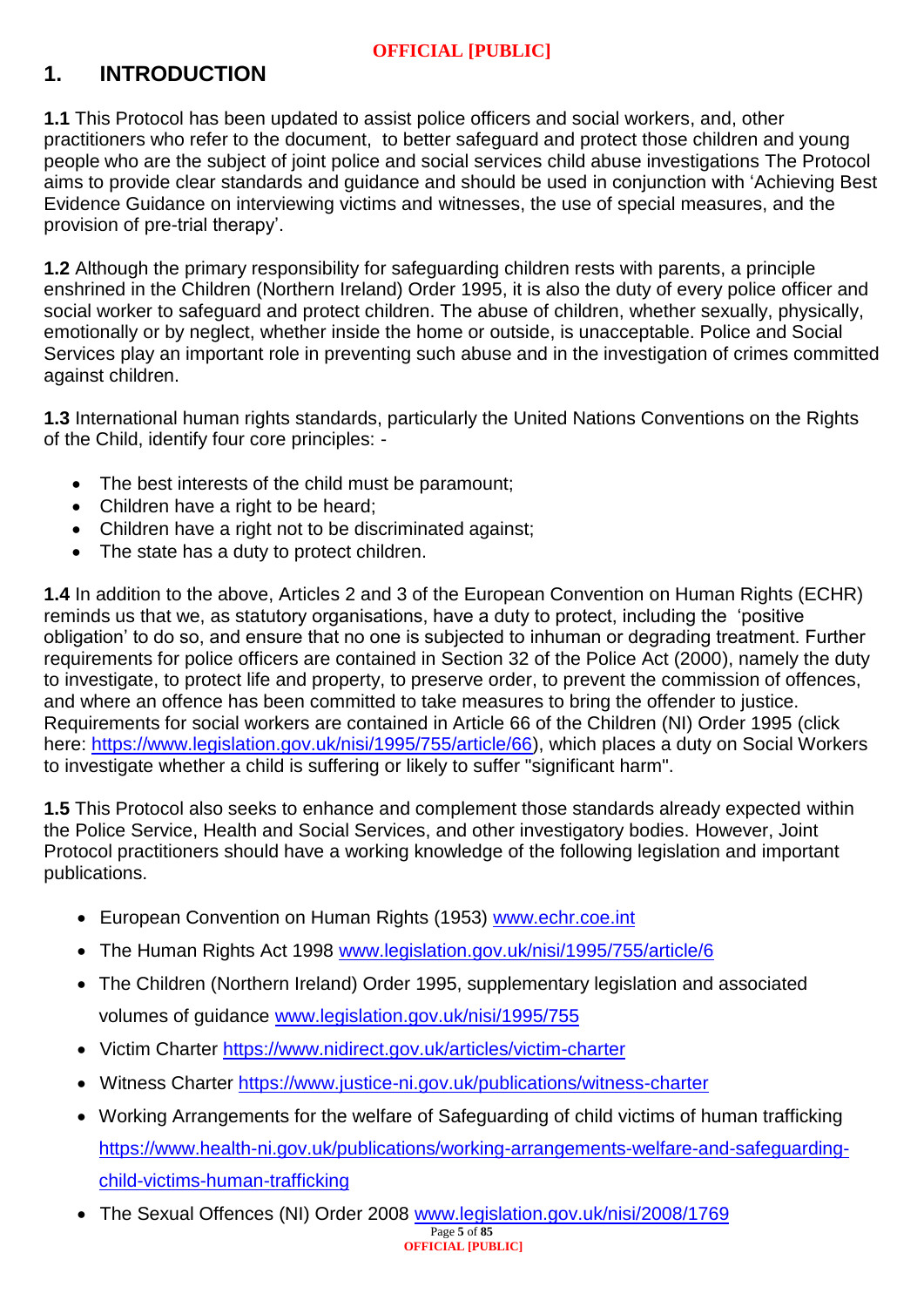- Criminal Evidence (NI) Order 1999 [www.legislation.gov.uk/nisr/2013/251](http://www.legislation.gov.uk/nisr/2013/251)
- Safeguarding Board (Northern Ireland) Act 2011 [www.legislation.gov.uk/nia/](http://www.legislation.gov.uk/nia/2011/7/)**2011**/7/
- Justice Act (Northern Ireland) 2011 [www.legislation.gov.uk/id/nia/2011](http://www.legislation.gov.uk/id/nia/2011)
- Justice Act (Northern Ireland) 2015 [www.legislation.gov.uk/nia/2015](http://www.legislation.gov.uk/nia/2015)
- The Serious Crime Act 2015 <http://www.legislation.gov.uk/ukpga/2015/9/section/76/enacted>
- 'Co-operating to Safeguard Children' (DHSSPS 2016) <https://www.dhsspsni.gov.uk/publications/co-operating-safeguard-children>
- Achieving Best Evidence Guidance on interviewing victims and witnesses, the use of special measures, and the provision of pre-trial therapy. [https://www.google.co.uk/?gws\\_rd=ssl#q=Achieving+Best+Evidence](https://www.google.co.uk/?gws_rd=ssl#q=Achieving+Best+Evidence)
- Understanding the Needs of Children in Northern Ireland (UNOCINI) DHSSPS 2008 https://www.google.co.uk/?gws\_rd=ssl#safe=active&q=UNOCINI+DHSSPS+2008
- Data Protection Act 1998
- The General Data Protection Regulation (May 2018)
- SBNI Information Sharing Agreement [www.safeguardingni.org](http://www.safeguardingni.org/)
- SBNI Child Protection/Safeguarding in Specific Circumstances Child Sexual Exploitation [www.hscbusiness.hscni.net/pdf/June\\_2015\\_SBNI\\_CSE\\_Policy\\_0.5.pdf](http://www.hscbusiness.hscni.net/pdf/June_2015_SBNI_CSE_Policy_0.5.pdf)
- Revision of DHSSPS Children 'Sharing to Safeguard' (Revised HSCC 3/96) [www.dhsspsni.gov.uk/de/print/child\\_protection\\_guidance](http://www.dhsspsni.gov.uk/de/print/child_protection_guidance)
- Safeguarding Board for Northern Ireland Policy Framework [www.safeguardingni.org/consultation-child-protection-and-safeguarding](http://www.safeguardingni.org/consultation-child-protection-and-safeguarding)
- Manual of Practice: Public Protection Arrangements in Northern Ireland [www.publicprotectionni.com](http://www.publicprotectionni.com/)
- Regulation and Quality Improvement Authority Inspections (RQIA) www.rgia.org.uk/inspections
- Child Sexual Exploitation in Northern Ireland: Report of the Independent Inquiry Kathleen Marshall 2014 [www.rqia.org.uk/cseinquiry](http://www.rqia.org.uk/cseinquiry)
- The Bichard Inquiry Report (2004) <https://www.nscb.org.uk/publications/bichard-inquiry-report-2004>
- HMIC: In Harm's Way: The Role of the Police in Keeping Children Safe (July 2015) [https://www.justiceinspectorates.gov.uk/](https://www.justiceinspectorates.gov.uk/hmic)**hmic**
- HMIC: Online and on the Edge: Real Risks in Virtual World An inspection into how forces deal with online sexual exploitation of children (July 2015) (Click Here) <https://www.basw.co.uk/resource/?id=4126>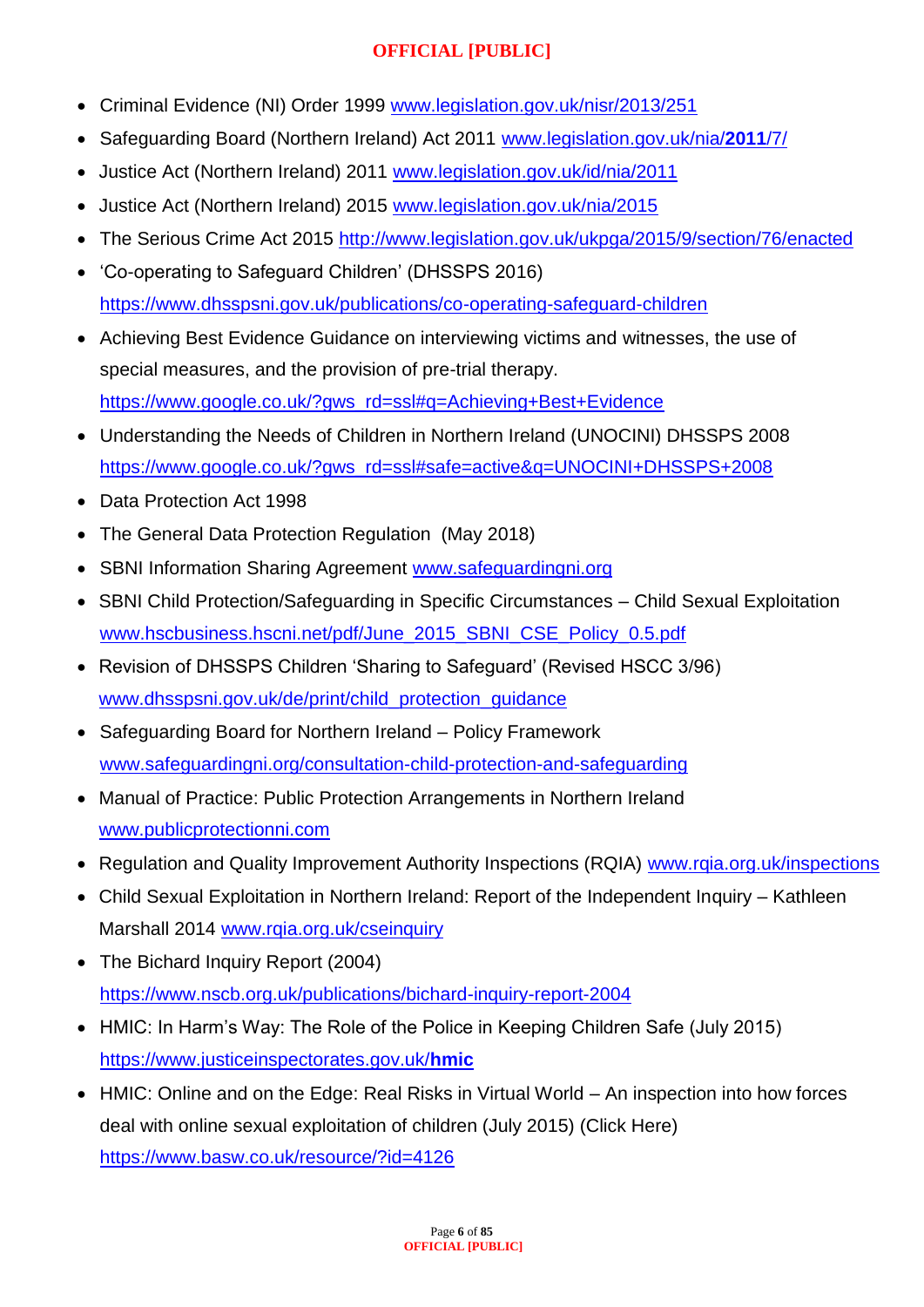**1.6** The 'Joint Protocol Core Group' recognises the complexities and difficulties faced by investigators from the Police, Social Services and the NSPCC. It is also important that all other relevant agencies are active participants assisting investigators in the information-sharing, early assessment, preparation and planning processes in the investigation of alleged or suspected cases of child abuse, and thereafter in implementing care and support plans for the child and wider family, as appropriate.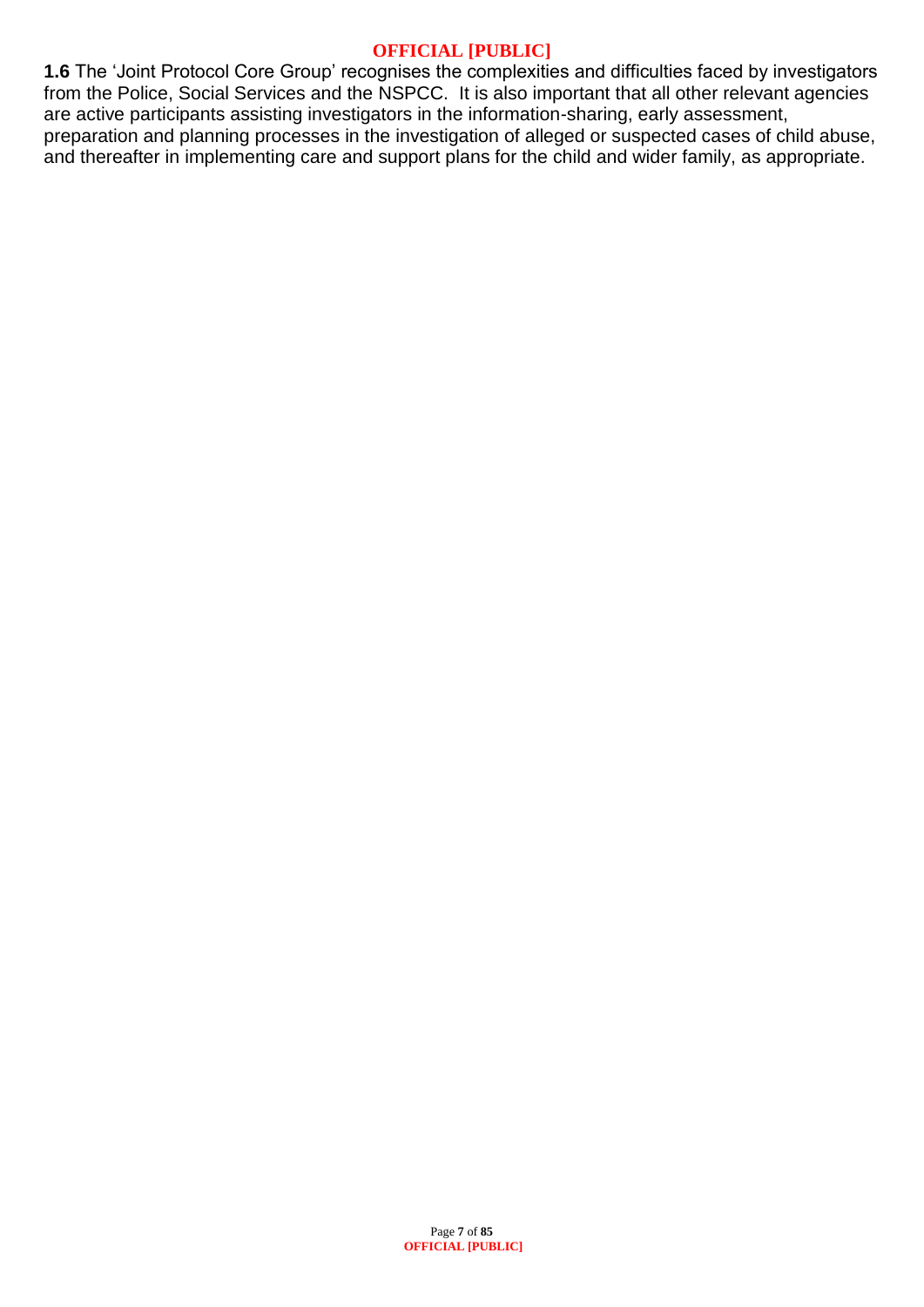# **2. Principles underpinning the Protocol for Joint Investigation**

**2.1** The following principles should apply to all investigations:-

- The child's welfare must always be paramount and this overrides all other considerations;
- Like all criminal investigations, one relating to child abuse is a search for the truth and therefore should not rely entirely on the victim's statement or lack of engagement;
- A proper balance must be struck between protecting children and their rights and respecting the rights and needs of the child, those with Parental Responsibility, parent / carers and families; but where there is conflict, the child's interests are paramount;
- Children have a right to be heard, listened to and taken seriously. They should be consulted and involved in all matters and decisions which may affect their lives in a way that is commensurate with their age and understanding. An Advocate, Intermediary or similar may assist in this process;
- Those persons with Parental Responsibility and those with day-to-day care of children should be consulted and involved in matters which concern the children they have care of;
- Actions taken to protect a child, including investigation, if possible, should not cause the child any further unnecessary distress or add to any damage already suffered;
- Intervention should not deal with the child in isolation, whether within the family or wider community: the child must be considered in a family setting, with the impact of concerns also informing an assessment of the needs of other children within the family;
- Where it is necessary to protect the child from abuse, alternatives should be explored which do not involve removing the child from his/her family and which minimise disruption to the family whilst ensuring the safety of the child;
- Actions taken by agencies must be considered, proportionate and well informed so that they are sensitive to and take account of the child's age, gender, stage of development, physical or mental disability, religion, culture, language, communication needs, race and, in relation to adolescents, sexual orientation;
- All agencies concerned with the protection of children must work together on an inter-agency basis in the best interests of children and their families and understand each other's roles, powers and responsibilities;
- **2.2** This Protocol for Joint Investigation offers an agreed way of working which should ensure that:-
	- The PSNI and Social Services maximise co-operation when investigating child abuse;
	- The process minimises distress to the child by maximising the co-operation of services and resources essential to the investigation;
	- All relevant legislation is complied with and Child Protection Procedures are properly followed and as far as possible children are protected from further abuse;
	- Any difference of opinion should be negotiated immediately. However, where this difference is unable to be resolved, it should be escalated to line management;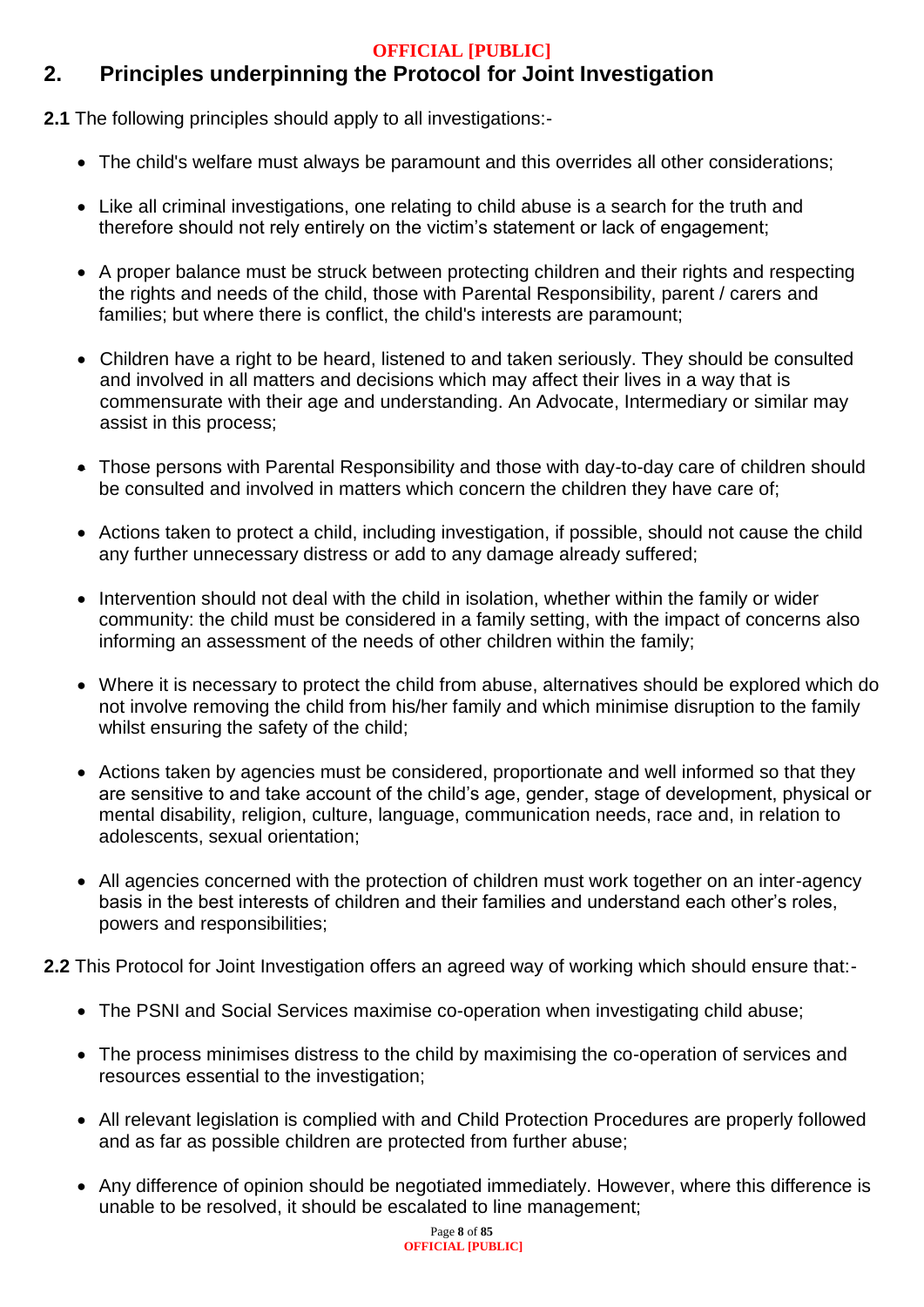- Records are maintained and processes monitored and evaluated throughout the Protocol for Joint Investigation process. It should be noted that all documents produced in an investigation may be subject to disclosure in criminal and civil proceedings;
- A sound platform is provided for further protective work in relation to children and their families;
- Learning is captured. This will also inform future updates of this Protocol and Child Protection Procedures generally; and
- Staff implementing the Protocol avail of appropriate training that they are competent and are provided with supervision to support the development of their practice (see Chapter 10).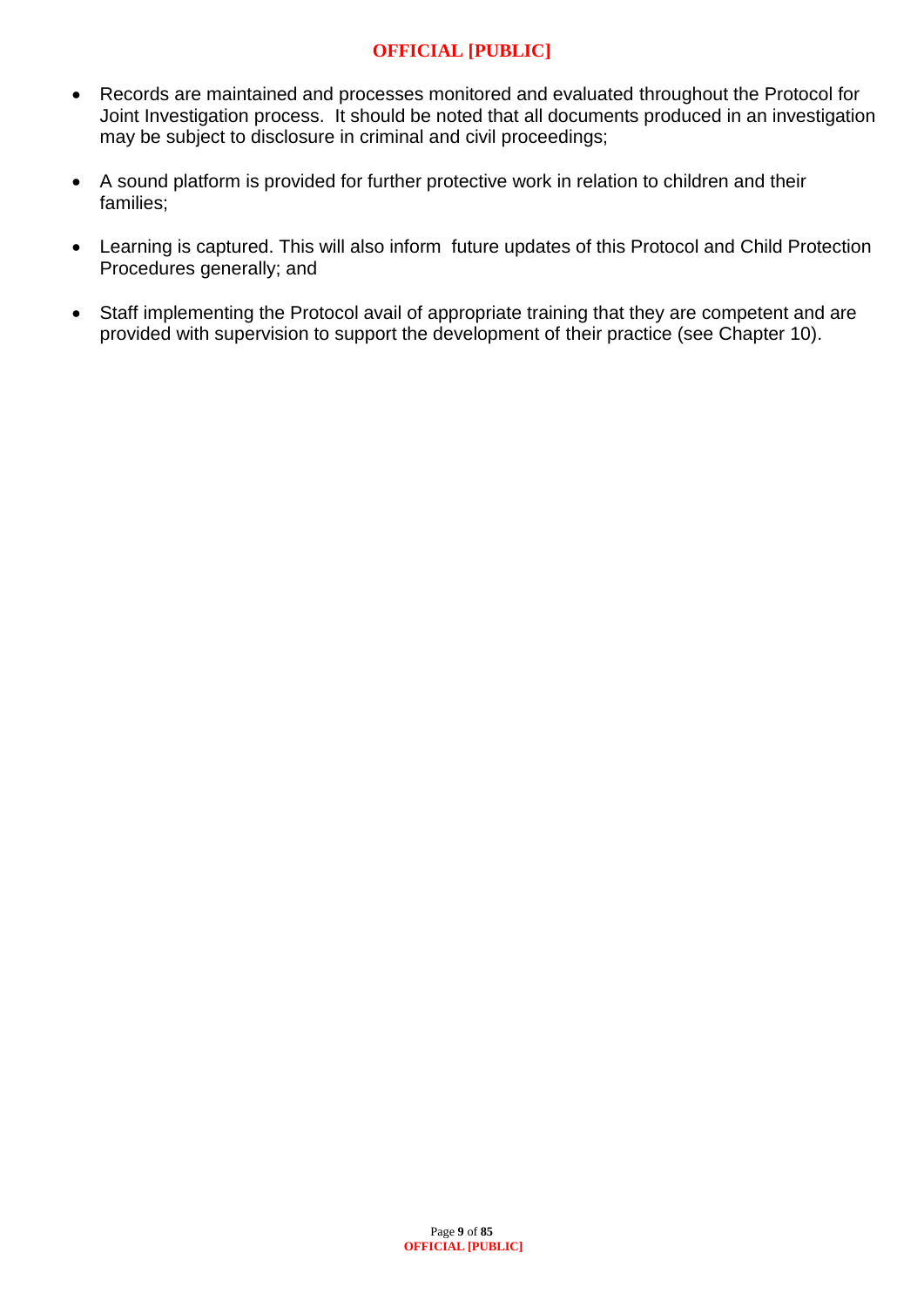# **3. Key Terms**

## **3.1 A Child**

A child is defined as a person under the age of 18.

#### **3.2 Parental Responsibility**

Parental Responsibility is defined in Articles 5, 6 and 7 of The Children (Northern Ireland) Order 1995 (Click Here).

#### **3.3 Legal Age of Consent**

The legal age of consent to sexual activity is 16 years of age.

## **3.4 Criminal Age of Responsibility**

The criminal age of responsibility is 10 years of age.

#### **3.5 Significant Harm**

While there is no absolute criteria for judging what constitutes significant harm, the Children (NI) Order 1995 defines both **harm** and what is **significant**; -

"**harm**" means ill-treatment or the impairment of health or development and the question of whether harm is significant shall be determined in accordance with Article 50(3):

Where the question of whether harm suffered by a child is **significant** turns on the child's health or development, his health or development shall be compared with that which could reasonably be expected of a similar child.

In practice, this may include the degree, extent, duration and frequency of harm. Sometimes, a single traumatic event may constitute significant harm, e.g. a violent assault, sexual assault, suffocation or poisoning. More often, significant harm is a series of events, both acute and long-standing, which interrupt, change or damage the child's physical, mental, emotional and psychological development.

When investigating allegations of abuse against children, practitioners need to be alert to the possibility that there may also be adults at risk of harm and liaise with Adult Safeguarding Services.

#### **3.6 Physical Abuse**

Physical abuse is deliberately physically hurting a child. It might take a variety of different forms, including hitting, biting, pinching, shaking, throwing, poisoning, burning or scalding, drowning or suffocating a child.

#### **3.7 Emotional Abuse**

Emotional abuse is the persistent emotional ill-treatment of a child. It is also sometimes called psychological abuse and it can have severe and persistent adverse effects on the child's emotional development. Emotional abuse may involve deliberately telling a child that they are worthless or unloved and inadequate. It may include not giving a child opportunities to express their views, deliberately silencing them, or 'making fun' of what they say or how they communicate. Emotional abuse may also involve bullying – including online bullying through social networks, online games or mobile phones – by a child's peers.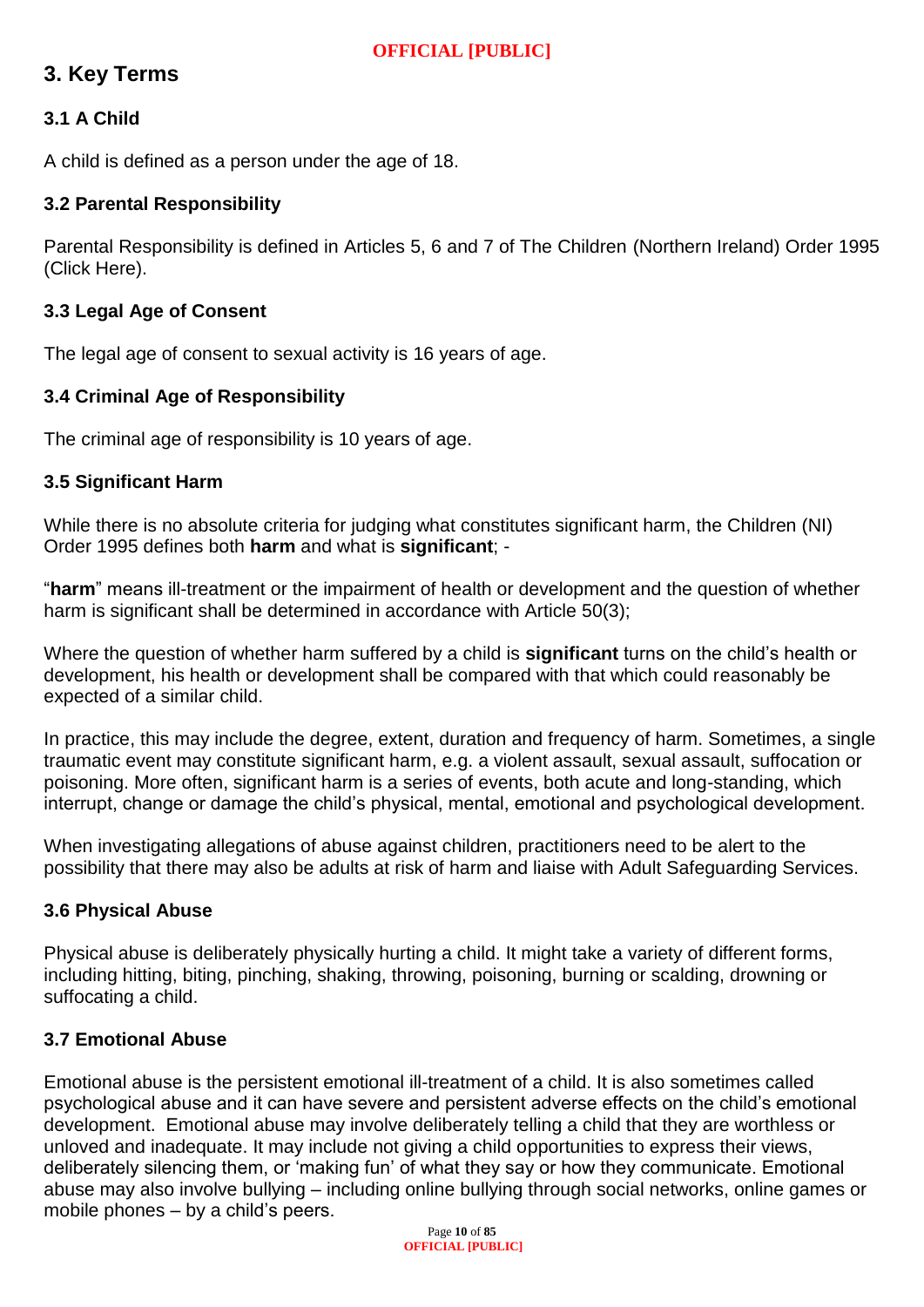Note - Some level of emotional abuse is involved in all types of ill-treatment of a child, though it may occur alone.

## **3.8 Sexual Abuse**

Sexual abuse occurs when others use and exploit children sexually for their own gratification or gain or the gratification of others. Sexual abuse may involve physical contact, including assault by penetration (for example, rape, or oral sex) or non-penetrative acts such as masturbation, kissing, rubbing and touching outside clothing. It may include non-contact activities, such as involving children in the production of sexual images, forcing children to look at sexual images or watch sexual activities, encouraging children to behave in sexually inappropriate ways or grooming a child in preparation for abuse (including via e-technology). Women can commit acts of sexual abuse, as can other children.

Note - The potential risks to children from developments in Information and Communications Technology need to be constantly reviewed. Investigators need to be always vigilant in relation to patterns which indicate the organised sexual exploitation of children.

#### **3.9 Neglect**

Neglect is the failure to meet a child's basic needs, whether it be adequate food, clothing, hygiene, supervision or shelter that is likely to result in the serious impairment of a child's health or development. Children who are neglected also suffer from other types of abuse.

#### **3.10 Exploitation**

Exploitation is the intentional ill treatment, manipulation or abuse of power and control over a child or young person; to take selfish or unfair advantage of a child or young person or situation, for personal gain. It may manifest itself in many forms such as child labour, slavery, servitude, engagement in criminal activity, begging or other financial fraud or child trafficking. It extends to the recruitment, transportation, transfer, harbouring or receipt of children for the purpose of exploitation. Exploitation can be sexual in nature.

#### **General Considerations**

A child may suffer or be at risk of suffering from one or more types of abuse. Abuse may take place on a single occasion or may occur over time.

The examples listed in the categories above are not exhaustive nor should they be taken as definitive proof that abuse has taken place. There also may be other considerations and these should not be ignored. Practitioners need to be alert to the possibility of abuse manifesting itself in new ways not previously considered.

For further information on 'harm in specific circumstances' see Appendix A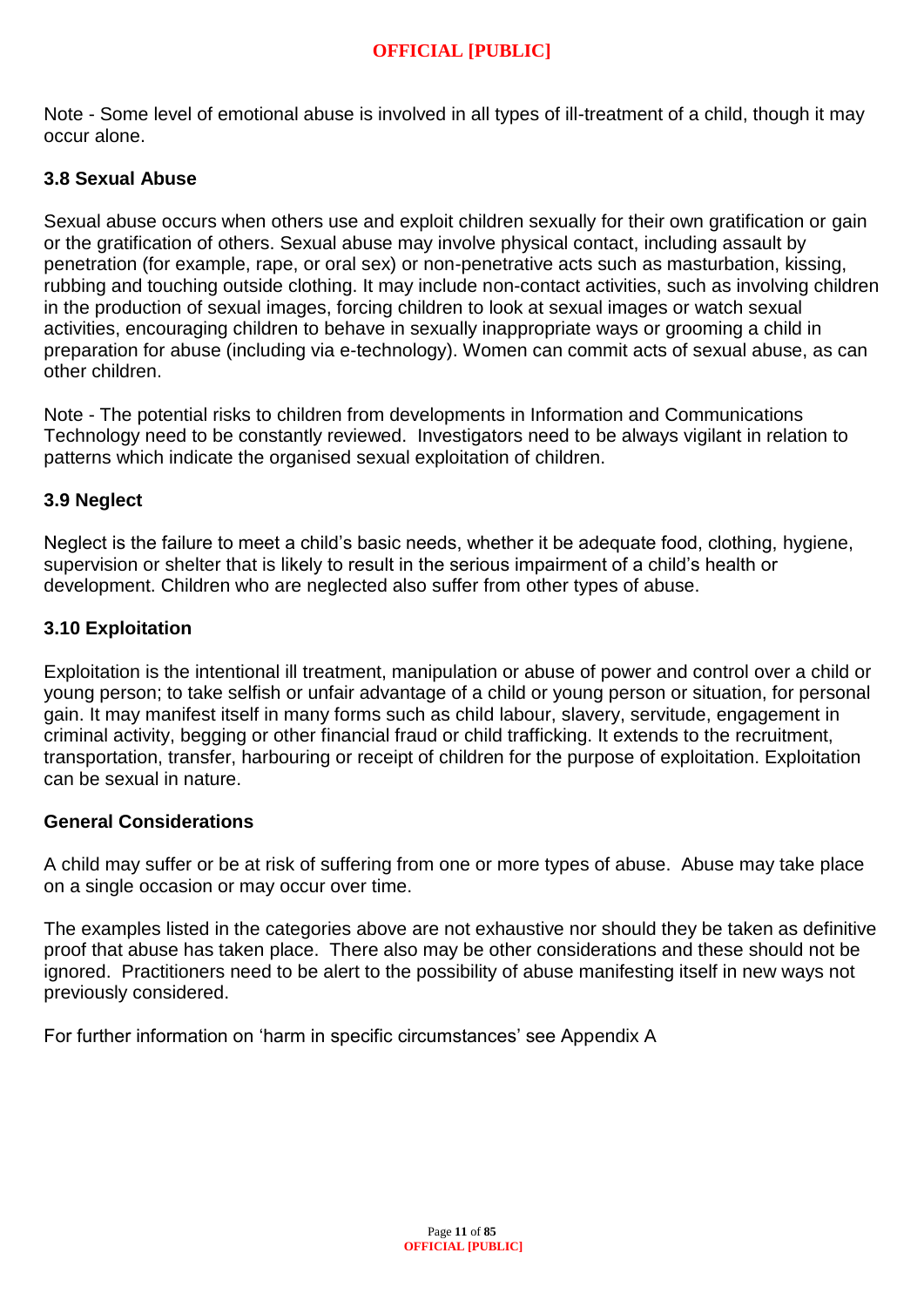# **4. Investigating Child Abuse**

## **Context**

**4.1** The Police, Social Services and NSPCC each have their own roles and responsibilities in conducting investigations. They also have specialist skills in terms of assessing and investigating allegations of child abuse. In every investigation of suspected or alleged child abuse, it is necessary for these skills to be combined to provide maximum protection for those children who are at risk or have suffered significant harm. The purpose of this Protocol therefore is to provide guidance in relation to how investigators will co-ordinate their roles and enquiries.

**4.2** The Police are tasked with statutory responsibility to prevent and detect crime and to gather evidence in the investigation of alleged or suspected criminal offences committed against children. The foremost objective, however, in common with HSC Trusts and the NSPCC, will be the promotion of the welfare and protection of the child.

**4.3** Social Services are tasked with statutory responsibility for child protection investigations. They have a statutory responsibility to make, or cause to be made, inquiries when there is "reasonable cause to suspect that a child who lives, or is found, in the authority's area is suffering, or is likely to suffer, significant harm to decide whether it should take any action to safeguard or promote the welfare of children." (Children (NI) Order 1995 Article 66 (1) (b))

**4.4** Where Social Services receive a report of 'concern for a child', such reports should not automatically be referred into the 'Joint Protocol' process without a thorough and rigorous assessment. Where the context of such a report is unclear or where there is limited/insufficient information to allow the case to be properly assessed then initial enquiries should be made by the receiving agency to ascertain if these concerns amount to **an allegation of child abuse** or **there is reasonable cause to suspect child abuse** before the case is referred into the 'Joint Protocol' process. These initial inquiries should be made as part of the assessment. **If and ONLY if** after these inquiries have been conducted and there is still insufficient information to allow Social Services to determine whether or not the case should be referred into the 'Joint Protocol' process then additional inquiries as part of the assessment may include if necessary making contact with the supervisor, within the Central Referral Unit, to seek information relating to the person(s) concerned.

**4.5** It is important, where a child is the victim of or witness to alleged or suspected child abuse that an assessment is conducted to establish the context of what is suspected or alleged. The safety and welfare of the child must be paramount and initial considerations must include the need to take immediate action in terms of making initial decisions about safeguarding and the criminal investigation. As such some initial questioning of the child may be necessary.

Any initial questioning should be intended to elicit a brief account of what is alleged to have taken place; when it becomes apparent that a referral is required under the Protocol for Joint Investigation, then, a more detailed account should not be pursued at this stage but should be left until the formal interview takes place. In depth questioning should not be conducted nor should a 'statement' be recorded at this stage. If the witness response to the open question "Tell me what happened to you" does not include what when who and where, the following questions should be asked and any responses recorded contemporaneously: -

- What happened? (Enough detail to establish what offence has taken place)
- When did it happen? (In order to prioritise actions)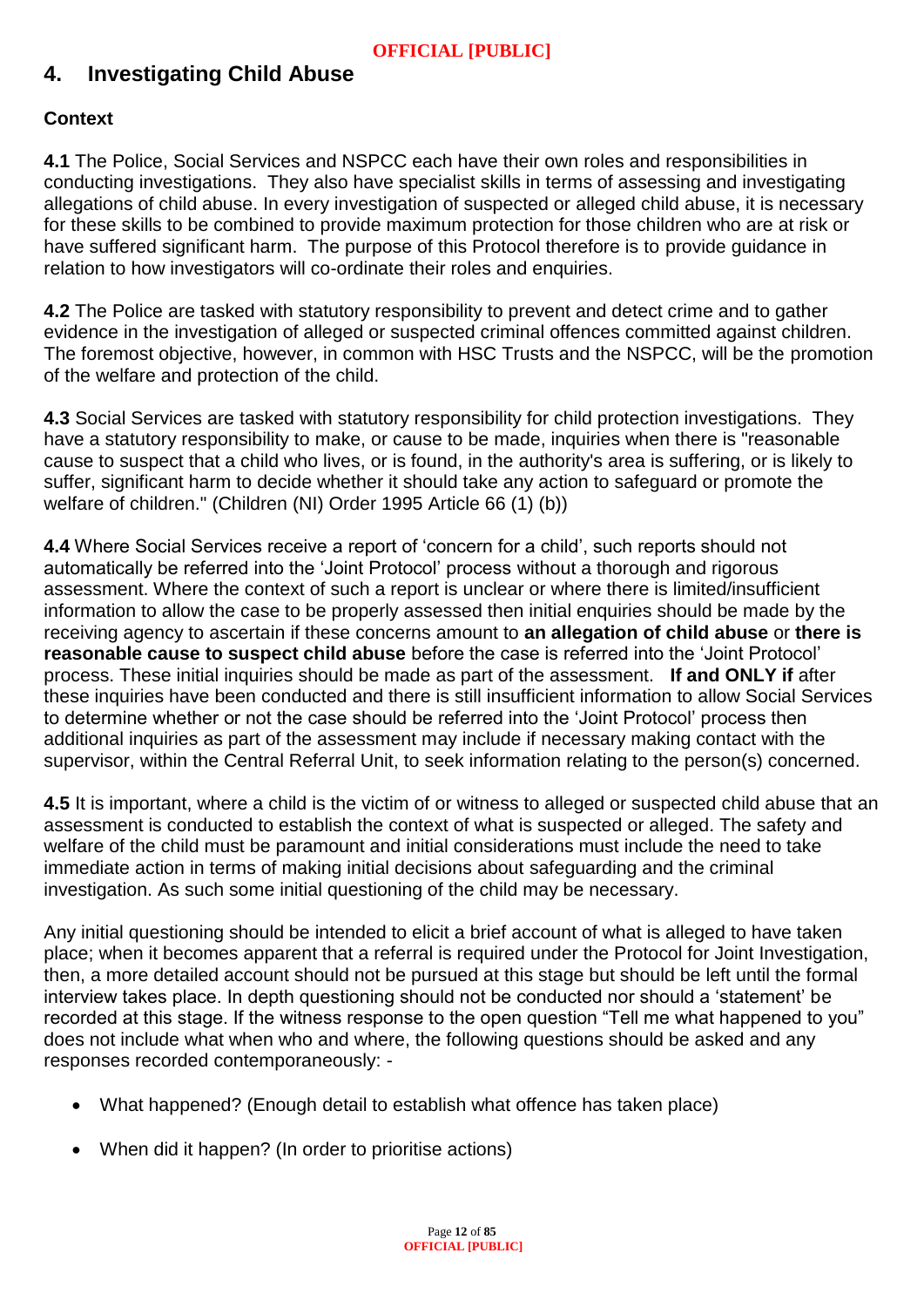- Who is involved? (Enough information to trace suspects and other potential Victims)
- Where did it happen? (Enough information to identify all relevant scenes)

This is because this information is likely to influence decisions made in respect of the following aspects of both the criminal and child protection investigation: -

- Forensic and medical examination of the victim;
- Scene of crime examination;
- Interviewing of/speaking to other witnesses;
- Arrest of alleged offender(s); and
- Witness support;
- Need to safeguard the victim/witness.

Some initial questioning may also be needed in order to obtain enough information to formulate a risk assessment for the victim/witness, to take whatever action is necessary to remove or reduce any risks that are identified.

**4.6** Before making a referral, the police officer or social worker should ensure they have accessed all available and relevant information to assess the child's/children's situation. There needs to be recognition by those agencies to which this Protocol applies that the assessment and investigative procedures/processes of partner agencies are sound and judgments well informed. Detailed discussion between the agencies will take place at the point of referral to examine the initial information gathered, to share any additional information held by the receiving agency and to determine whether the referral should be agreed as a Joint Investigation.

**4.7** This protocol supports the exchange of information between the PSNI and Social Services to safeguard children in the investigation of alleged or suspected child abuse. All such exchanges of information can be made verbally but should be followed up in writing on the form PJI 1. A written record must be made of what information has been shared and the rationale for doing do.

## **Referral Stage**

**4.8** 'Referrals' to the police service under this Protocol must be made on the basis that: -

- 1. There is an allegation or reasonable cause to suspect the abuse of a child; or
- 2. There is a suspicion that a crime has been committed against a child relating to the categories of abuse within this protocol (physical, sexual or wilful neglect (cruelty); or
- 3. In some cases, abuse may not constitute a criminal offence, e.g. neglect through poor parenting rather than wilful cruelty. Similarly, a criminal offence may not constitute abuse (e.g. consensual sex between two 15 year olds. In cases such as these, referral into the CRU is required with a proportionate response that is focused on principles of proportionality, least intervention and education rather than prosecution.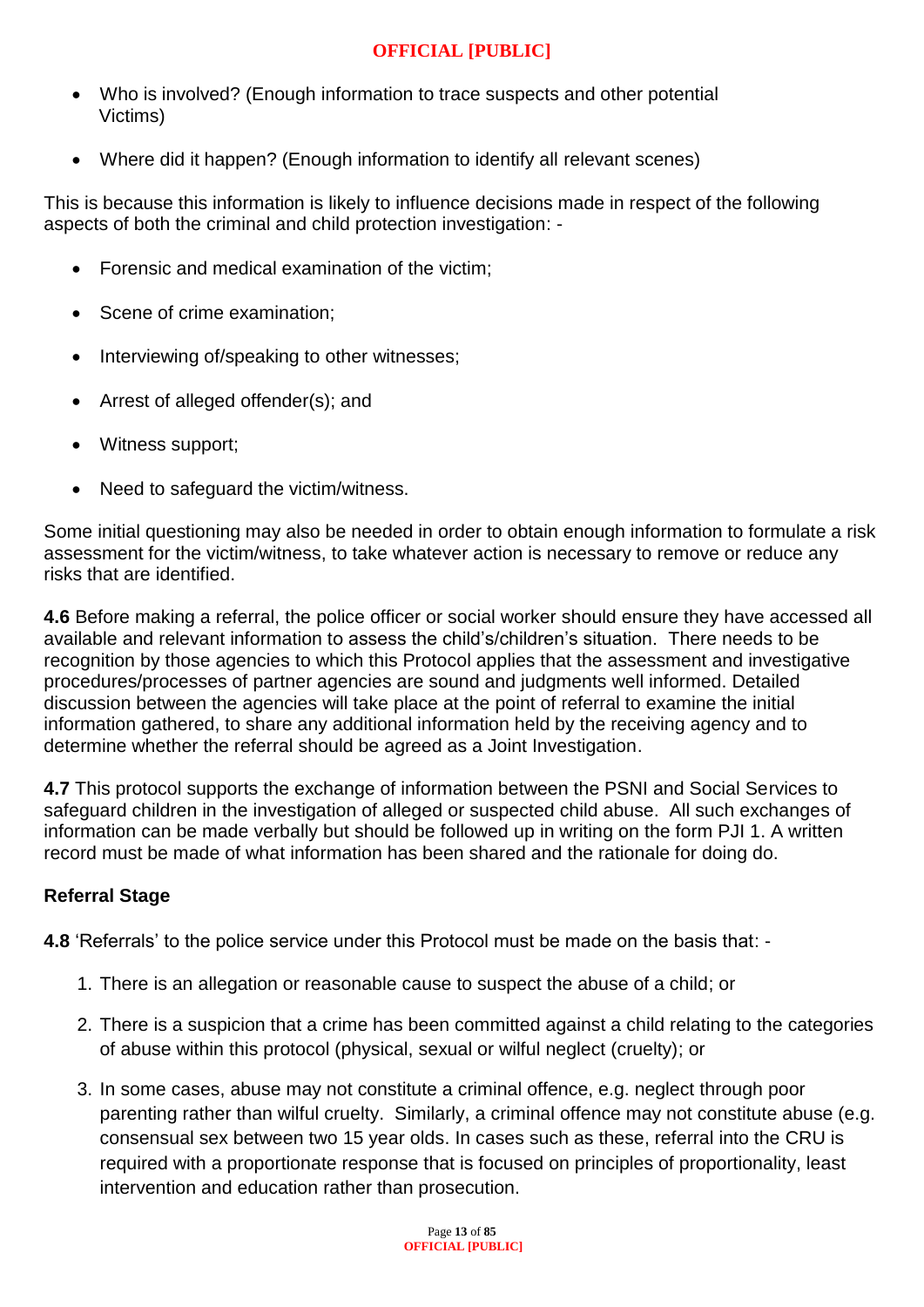**4.9** Reports which amount to 'concerns' for a child should not be referred under this Protocol, without initial enquiries being made to ascertain if these concerns amount to an allegation of child abuse or reasonable cause for suspecting abuse.

**4.10** The decision to commence a 'Joint Investigation' will not take place at the point of referral. The joint decision to initiate, or not, a 'Joint Investigation' follows an assessment of the information, the allegation and its context.

**4.11** It should be noted that where a clear allegation of child abuse is made, by any person, or, where grounds exist to suspect child abuse, the referring professional should not in these circumstances be conducting further enquiries until the outcome of the joint assessment, between HSCT and police, under the terms of this Protocol, is agreed. However, this does not negate the need, where necessary, to ensure all appropriate steps have been taken to ensure the immediate safety of the child/children.

**4.12** The agency making the referral will do so by completing the electronic Form PJI 1 with all relevant available information of the allegation, its context, and any relevant information which will assist the assessment and decision-making process. This is forwarded electronically (via the secure CJSM network) to the partner agency following which immediate consultation by telephone will then take place between the relevant Social Worker and the Police in relation to the referral. Staff from both agencies must be available at the time to discuss the referral and agree on its outcome.

**4.13** The receiving agency of the referral will review the information contained on the Form PJI 1 and add any further information as necessary that assists in the assessment and decision-making process.

**4.14** Referrals to the police will be directly to the Central Referral Unit (CRU) during office opening hours (0800 – 1700 weekdays and 0900 – 1700 at weekends) or, outside of CRU opening hours, to a PSNI Call Management Centre. The CRU may be contacted on telephone number 02890 259299 or '101', the general police telephone line. The CRU email address [CRU@psni.pnn.police.uk](mailto:CRU@psni.pnn.police.uk)

**4.15** In circumstances which are urgent and require immediate action and the referring agency is unable to access the electronic Form PJI 1 (Appendix C) they can make the referral initially by telephone and complete the form PJI 1 as soon as practicably afterwards.

**4.16** Once the initial assessment has been conducted and outcome decided the nominated Police person, within the CRU, will then complete the Form PJI 1 detailing the outcome decided and the rationale for this decision.

**4.17** In any circumstances where during the initial assessment, it becomes clear that the child is on or has previously been on the child protection register then this should be actively considered as an aggravating factor when deciding on the outcome.

**4.18** The nominated police person within the CRU will then forward electronically (via the secure CJSM network) to the relevant nominated Social Worker the fully completed Form PJI 1 for review, action and for its storage with the relevant Social Services case file.

**4.19** In order to make a referral, and engage in initial consultation between agencies, staff are required to have completed Module 1 Joint Protocol Training ('Initial Consultation and Interview Assessment Training 'for practitioners) or Joint Protocol Manager's Training Programme.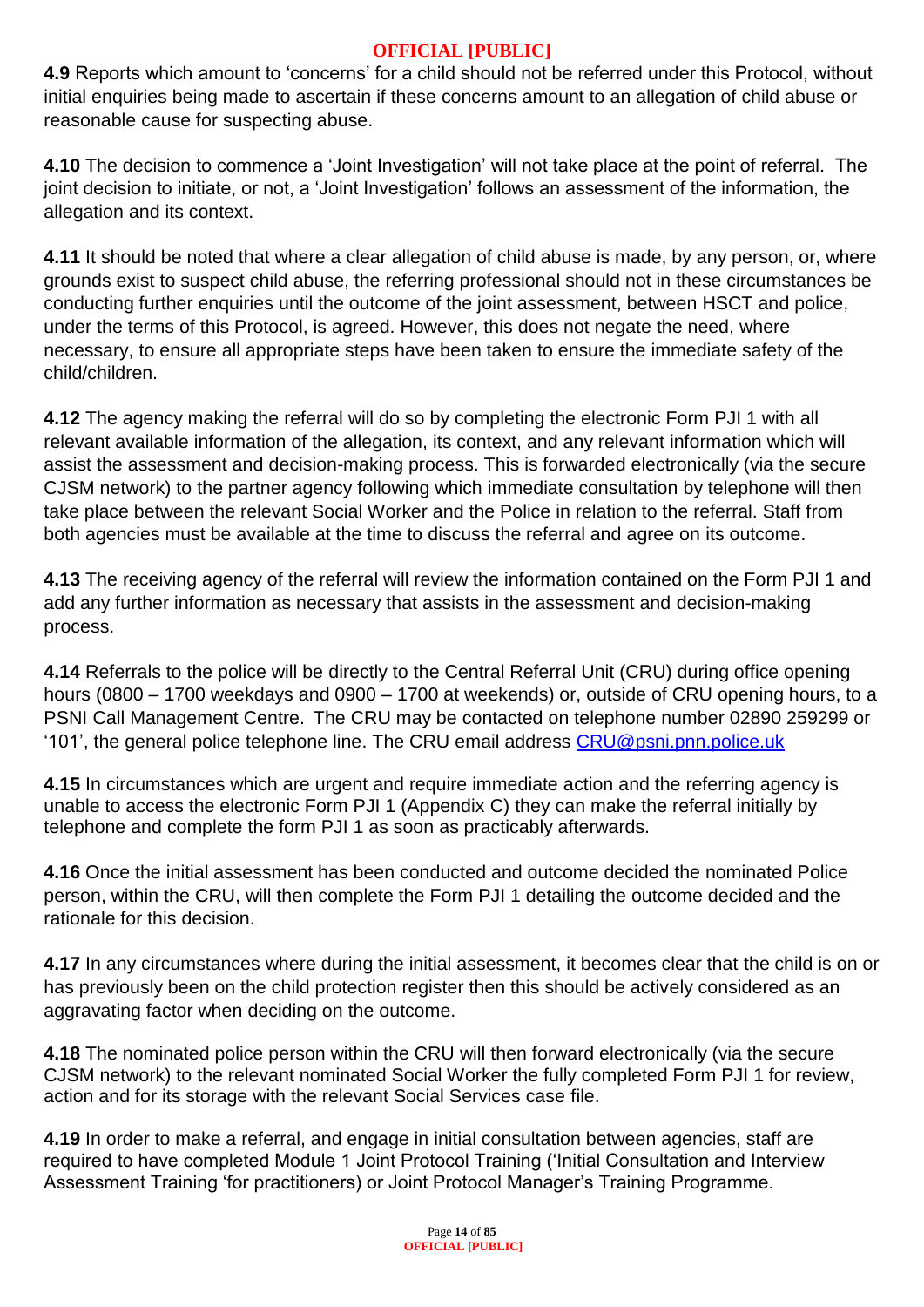**4.20** There may be exceptional circumstances where to ensure there is no delay and to protect that child, other children or adults from immediate serious harm, a Social Worker who has not completed Module 1 Joint Protocol Training, can make a referral to the CRU directly, subject to having discussed the matter and agreed an outcome with their manager/Senior Social Worker. This will enable that Social Worker to make the referral in accordance with the Protocol and agree with the CRU the appropriate outcome (the referring Social Workers name being recorded on the top of the Form PJI 1 and the Manager/Senior Social Worker name at the bottom). Where the outcome differs from that previously agreed by that Social Worker and their Manager/Senior SW then the case will be brought to the attention of that Manager/Senior Social Worker who should then immediately liaise with the CRU directly to resolve the disagreement.

#### **Information Gathering and Recording**

**4.21** As part of any initial assessment and subsequent consultation process as part of a referral, the nominated person from each agency will gather information, which will be the basis for making a decision as to the need for a joint investigation. This information gathered and shared will also be updated onto each agency's information systems (see Appendix B – Referral Information Checklist).

**4.22** The nominated person from each agency will consult with any other professional or other person, whose knowledge of the child and/or family may be relevant to the assessment and outcome of the case.

**4.23** In cases of suspected child sexual abuse (in children and young people under 18 years of age), consultation should also take place with a relevant medical professional at The Rowan.

**4.24** Where a member of the CRU, a Child Abuse Investigation Unit (CAIU) officer, other relevant police officer or a Social Worker has information to share, with the necessary approval of their supervisory officer/line manager, they should, for future reference and auditing purposes, maintain a record.

**4.25** Where necessary, the nominated police officer will check Police computer systems i.e., NICHE, PNC, VISOR and PND for relevant information that may be of use in reaching a decision about the management of the case and ensure it is cross referenced on Form PJI 1.

**4.26** The nominated Social Worker will check all information systems and any other relevant data base for information that may be of use in reaching a decision about the management of the case and ensure that it is cross referenced on Form PJI 1.

**4.27** The information gained from professionals or other persons who may have knowledge of the child, family or circumstances of the child should always be considered in making the decision about the Joint Protocol assessment outcome, and any other future action, in relation to that child and/or their family.

**4.28** The investigation of any form of homicide, or suspected case of homicide, is specialised and will be investigated by the Major Investigation Team (MIT), in accordance with current police guidelines. However, in the case of a suspected child homicide, Senior Investigating Officers should at least seek the expertise of CAIU officers or, if appropriate, have CAIU representation on the Major Investigation Team. Senior Investigating Officers should also seek information from other partner agencies to establish whether there have been previously recorded concerns about that child, or related children, or current child safeguarding concerns.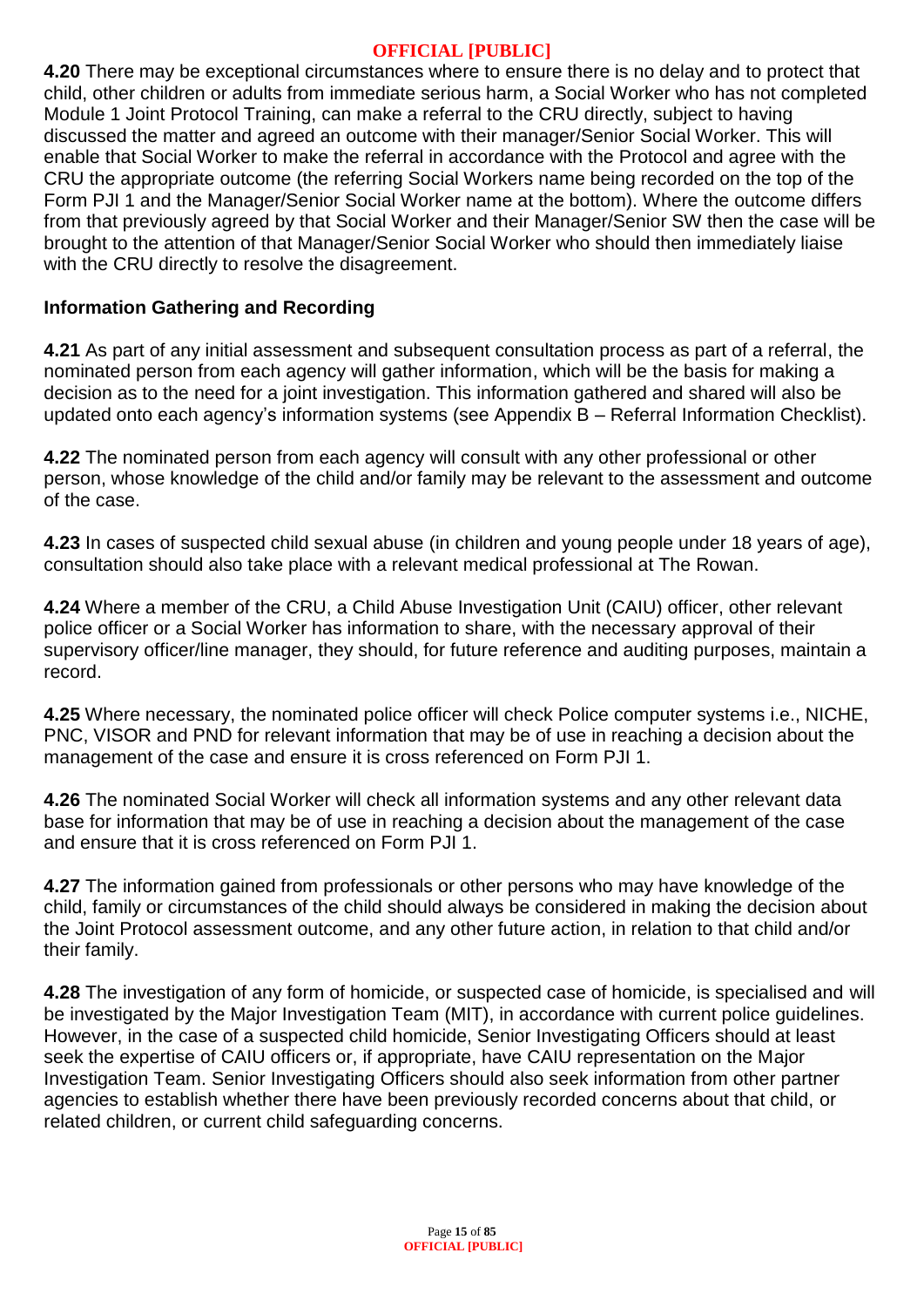## **Outcome of Initial Assessment under Joint Protocol**

**4.29** If a decision is made that the case will not proceed under Protocol for Joint Investigation one of the following decisions must be made and rationale recorded: -

- A single agency intervention or investigation by Social Services for child protection or family support;
- A single-agency Criminal Investigation will be undertaken by the Police;
- No further action.

If it is decided NOT to pursue a joint investigation – the nominated CRU person must record the agreed decision and the rationale for it, at this stage, on Form PJI 1.

#### **Potential Case Management Reviews**

**4.30** There will be circumstances where agencies must escalate cases to line management in order to consider if the matter warrants notification to the Safeguarding Board for Northern Ireland for the purposes of potentially undertaking a Case Management Review.

The cases to which this applies are where: -

A child has died or has been significantly harmed **and** when any of the following apply: -

- i. Abuse or neglect of the child is known or suspected;
- ii. The child or a sibling of the child is, or has been, placed on the Child Protection Register; or
- iii. The child, or a sibling of the child, is or has been 'looked after'.

## **Joint Investigation**

#### **4.31 If it is decided that a Joint Investigation should be conducted then, in addition to forwarding Form PJI 1 to the relevant social worker, as above, the nominated police person at the CRU will notify the relevant CAIU and forward to them a copy of Form PJI 1.**

**4.32** A joint investigation can begin where there is an allegation or reasonable suspicion that a child has suffered abuse in one of the following sets of circumstances: -

- Any sexual offence committed against a child;
- Neglect or ill-treatment which is actionable under Section 20 Children and Young Person's (NI) Act 1968;
- Physical harm to/assault of a child;
- When children are reported to be displaying sexualised behaviour or harmful sexual behaviour. If this relates to children aged 10 or over a joint investigation will commence. (This should also be recognised as a possible indicator that they are, or have been, a victim of child abuse. In addition to Joint Protocol working, in such cases it is important to ensure that the information is communicated to the local-Statutory and Voluntary agencies for support services):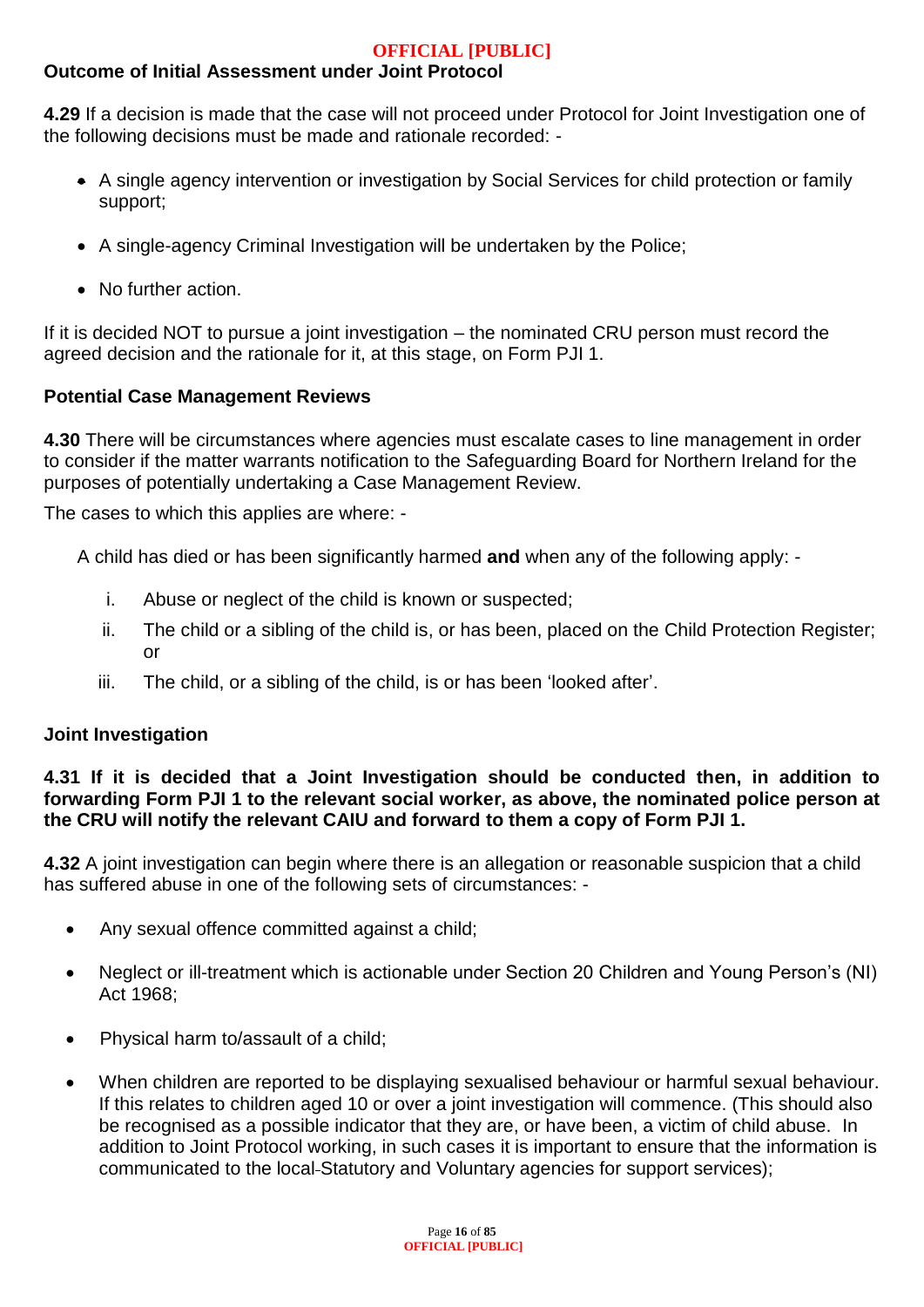• Children who are subject to trafficking.

See also Appendix A 'Harm in Specific Circumstances'.

**4.33** It is important to note that the likelihood or otherwise, of a prosecution is NOT the criterion for a joint investigation. Children who have been the victim of 'abuse' will not always support an investigation or want to proceed through the criminal justice system. This does not remove the responsibility of Police and Social Services to conduct a thorough, effective and timely investigation.

NB - Where it is decided that a joint investigation should be conducted every effort should be made from the outset to determine if the alleged perpetrator is in paid or voluntary employment with children by checking if they have been ACCESS NI checked; DBS (Disclosure Barring Service) checked; or subject of a European Arrest Warrant.

#### **Single Agency Investigations**

#### **Social Services**

**4.34** Where a case falls within the following criteria, Social Services may conduct a single agency investigation following consultation with the Police.

- Those involving purely emotional abuse (where there is no evidence or indication of sexual/physical abuse or neglect): -
- Cases involving children under the age of criminal responsibility (i.e. under the age of 10 years). Police will proactively assist Social Services, in these cases where appropriate to do so (In cases of suspected sexual assault, dealt with as 'single agency' within this section, consideration should be given to utilising the service of The Rowan, despite the ages of the parties involved);
- Those cases involving concerns regarding sexualised behaviour of the child. Where Social Services conduct a single agency investigation in such circumstances it is important to ensure that the information is communicated to relevant Statutory and Voluntary agencies for support services;
- Where a person who is, or has been, subject to risk management under Public Protection Arrangements Northern Ireland (Criminal Justice (NI) Order 2008) moves into the household.

**4.35** If during the course of a Social Services single agency investigation, into any case as outlined above, additional information comes to light that leads one to suspect that a child has been abused, contact should be made with the Police Central Referral Unit and a discussion will be commenced which may result in Joint Investigation.

## **The Police**

**4.36** Where a case falls within the following criteria, Police will conduct a single agency investigation following consultation with Social Services: -

 Where the alleged offender is not known to the child or child's family, (i.e. stranger abuse) and where there are no child protection concerns, after consultation with Social Services, about that child or in regard to other children or parental supervision;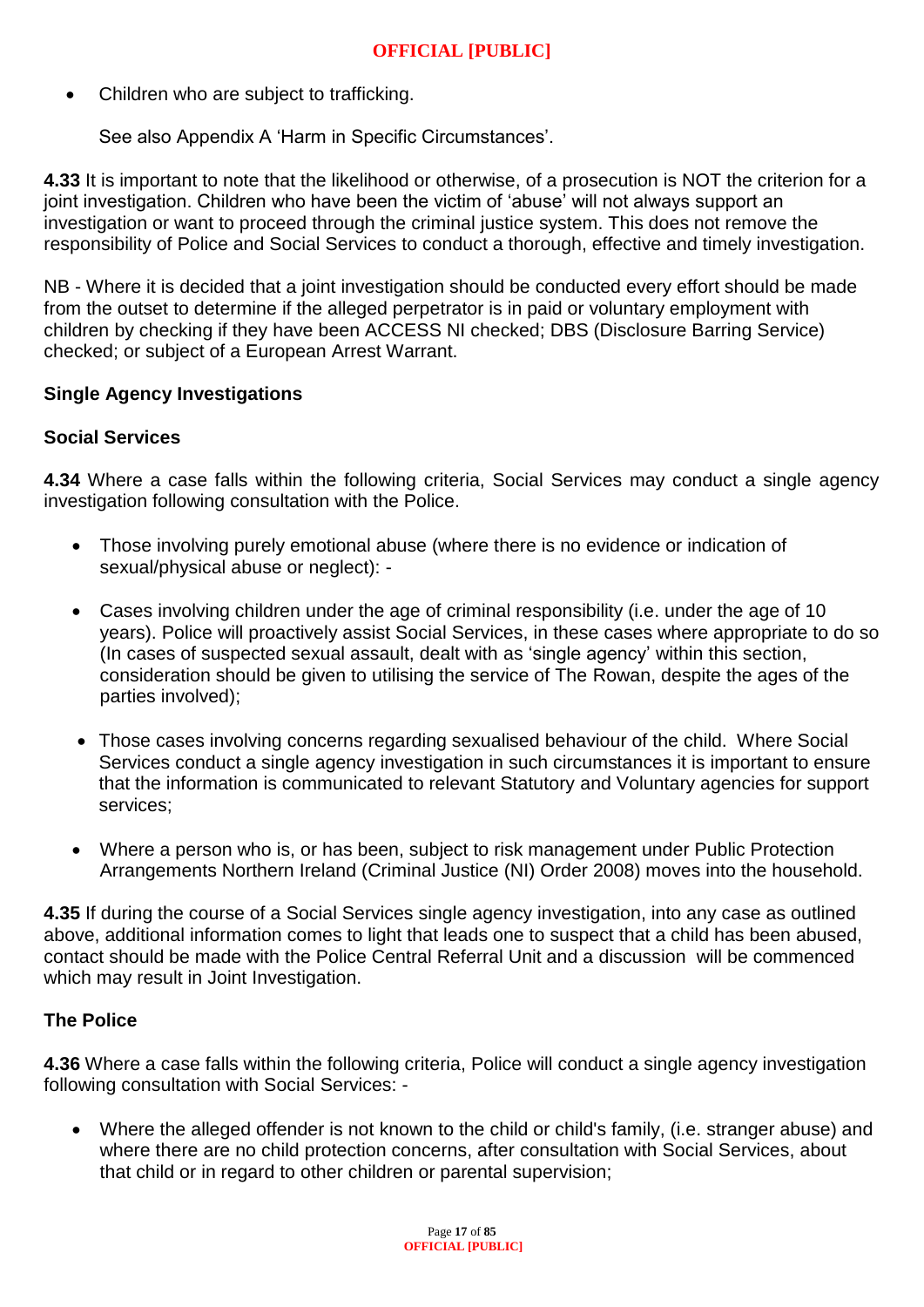Where an allegation has been made by an adult of abuse having occurred in childhood.

Note - Where it has been identified that the alleged/suspected abuser in such cases currently has contact with children in a family or community setting Social Services should be notified to enable a risk assessment to be conducted under Article 66 of the Children (Northern Ireland) 1995 to establish the likelihood of significant harm to an identifiable child.

## **Strategy Discussion/Meeting**

**4.37** When a decision has been made that a joint investigation should be undertaken by Police and Social Services and/or NSPCC, an initial Strategy Discussion under Joint Protocol must take place within 24 hours from referral. Normally it will be appropriate for the Strategy Discussion to take place by telephone, but in other instances depending on the complexity of the issues a Strategy Meeting may be required. The Strategy Meeting, if required, must take place as soon as it is practicable.

Note – if the child's allocated social worker has not completed Module 1 Joint Protocol Training it is important that wherever possible where the case is 'complex' and it is agreed that a meeting is necessary they are present at the 'Strategy Meeting' in addition to a suitably qualified social worker who is Module 1 trained.

**4.38** This strategy discussion will be conducted between a nominated police officer within the CAIU and the nominated investigating Social Worker/NSPCC member of staff. In order to investigate cases of alleged or suspected child abuse, and conduct strategy discussions, the relevant persons from each agency must have successfully completed Module 1 Joint Protocol Training.

**4.39** The purpose of the initial Strategy Discussion, or Strategy Meeting, is to plan the 'Joint Investigation' and clarify what action needs to be taken jointly or separately in the investigation. This discussion should be action-orientated with the purpose of planning the investigative steps.

**4.40** All strategy discussions/meetings including key information/points considered, its context and the relevant outcomes (including 'Rationale') MUST be recorded on the form PJI 2 **(**this includes both the initial strategy discussion/meeting and **ALL** other strategy discussions/meetings). **Appendix C**

**4.41** Form PJI 2 is an electronic document and should be completed by persons from either agency agreeing the strategy at the time of the Strategy Discussion/Meeting or as soon as practicable thereafter. Once completed, the form should be sent electronically (via secure CJSM network) to the relevant nominated person from the partner agency for them to review and endorse what has been recorded and store with the relevant case file.

**4.42** The initial strategy discussion will only include the relevant Police officer and Social Worker/NSPCC member of staff. Relevant information provided by other professionals or persons will be shared to assist in the assessment and decision-making process.

**4.43** The initial Strategy Discussion/Meeting should address the following points (although this is not an exhaustive list): -

- Whether urgent action is needed to protect the child, children in the family or any other child and who will be responsible for such action?
- What other information is needed to further the investigation and who will seek it?
- What issues of ethnicity race, religion, culture, gender or disability are raised in the case, how and by whom they are to be addressed and what advice needs to be sought?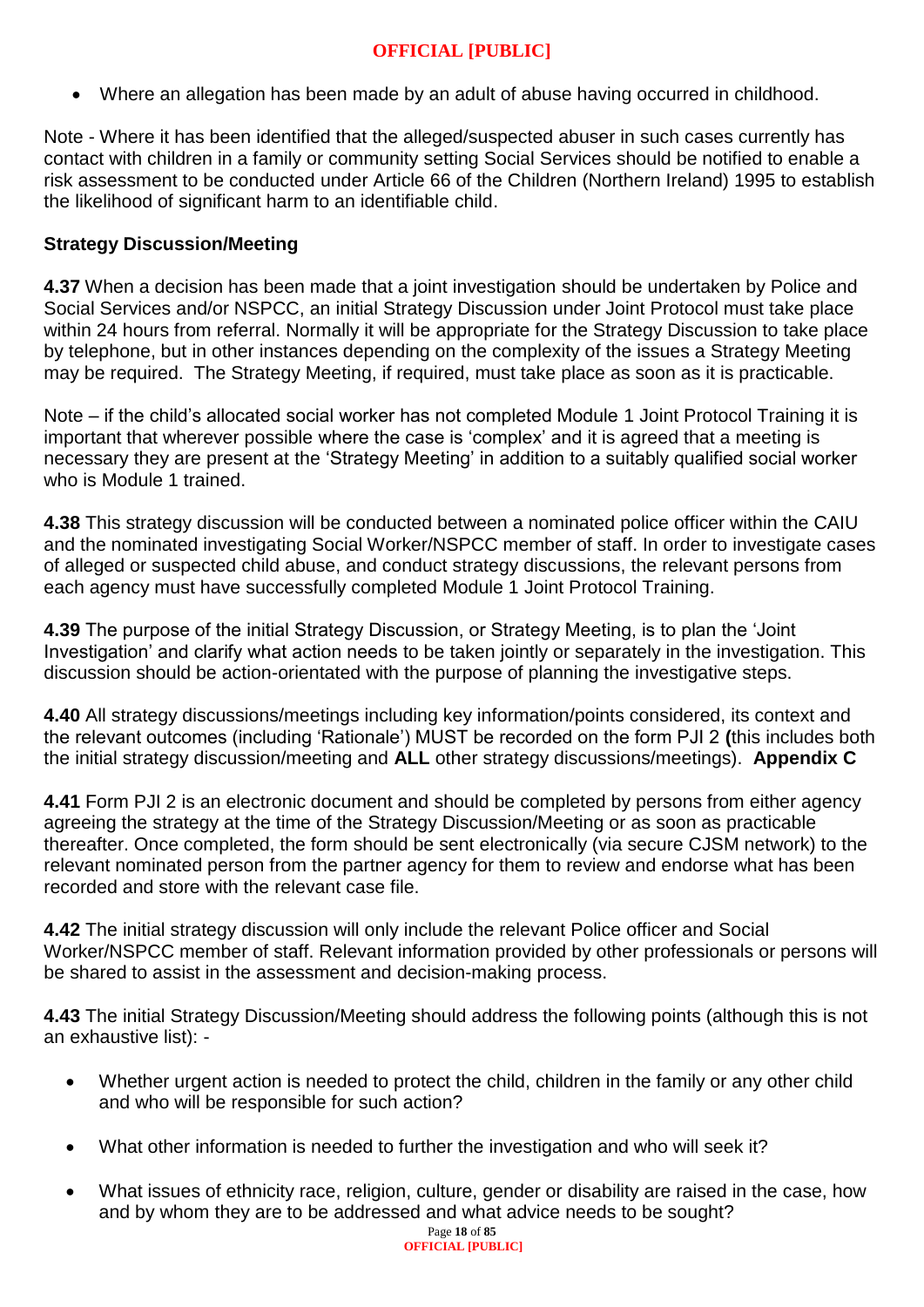- How information will be shared, when, and by whom, with those with parental responsibility in respect of each child, and the child themselves.
- Who will be interviewed, by whom, and the order in which the interviews will take place?
- Investigators will need to consider if a forensic medical examination is required and, if so, by whom? In reaching this decision specialist advice e.g. from medical staff at The Rowan may be required.
- Investigators will also need to consider the need for a medical examination in cases of child sexual abuse, where a forensic medical examination has not taken place. This decision will be reached through consultation the Rowan Sexual Assault Referral Centre.
- What specialist advice might be needed and who will obtain it? (e.g., Registered Intermediary, Paediatrician, FMO, etc.)
- What other roles need to be performed and by whom?
- Investigators will need to consider arrangements for reporting back to the other agency all persons responsible for any part of the investigation must be clear about the arrangements for reporting both orally and in writing.
- Investigators will need to consider what pro-active steps can be taken, by both agencies, either individually or jointly, that might disrupt any alleged criminal activities by suspects. This might include an Emergency Protection Order, Police Protection in accordance with Article 65 of the Children (NI) Order 1995, Risk of Sexual Harm Order, Harbourers Warning Notice or Sexual Offences Preventative Order or Article 67, 68 and 69 of the Children (Northern Ireland) Order 1995. Family Homes and Domestic Violence (Northern Ireland) Order 1998.

**4.44** Where more than one Strategy Discussion/Meeting occurs, these **must also** be recorded on the form PJI 2. The detail recorded should include any new information and any agreed additional or alternative strategy outcome. This should be completed at the time of the subsequent Strategy Discussion(s)/Meeting(s) or as soon as practicable thereafter. Once completed, the form should be sent electronically (via secure CJSM network) to the relevant nominated person from the partner agency for them to review, and agree what has been recorded, and store with the relevant case file.

**4.45** Any subsequent Strategy Discussion/Meeting will always include Police and Social Services but may also require the attendance of other involved professionals depending on the individual case. Relevant Information submitted by other professionals will form part of these Strategy Discussions/Meetings. They may include a Forensic Medical Officer, GP, and Paediatrician, other professionals and/or a person with special knowledge in dealing with children who have disabilities.

**4.46** At any Strategy Discussion/Meeting where a decision is made to end the 'Joint Investigation' both the Police and Social Services should not lose sight of the fact that they have a continuing responsibility to investigate fully any allegation of child abuse about which they have been made aware. (Article 32) Police Act 2000 and Social Services – (Article 66) Children Order. **A 'Joint Protocol' investigation is only concluded when it is agreed that one or both of the PSNI/Social Services no longer have a role or the case is concluded by the PPS or at court. If the joint decision is made to end the 'Joint Investigation' then a Form PJI 5 should be completed (Appendix C).**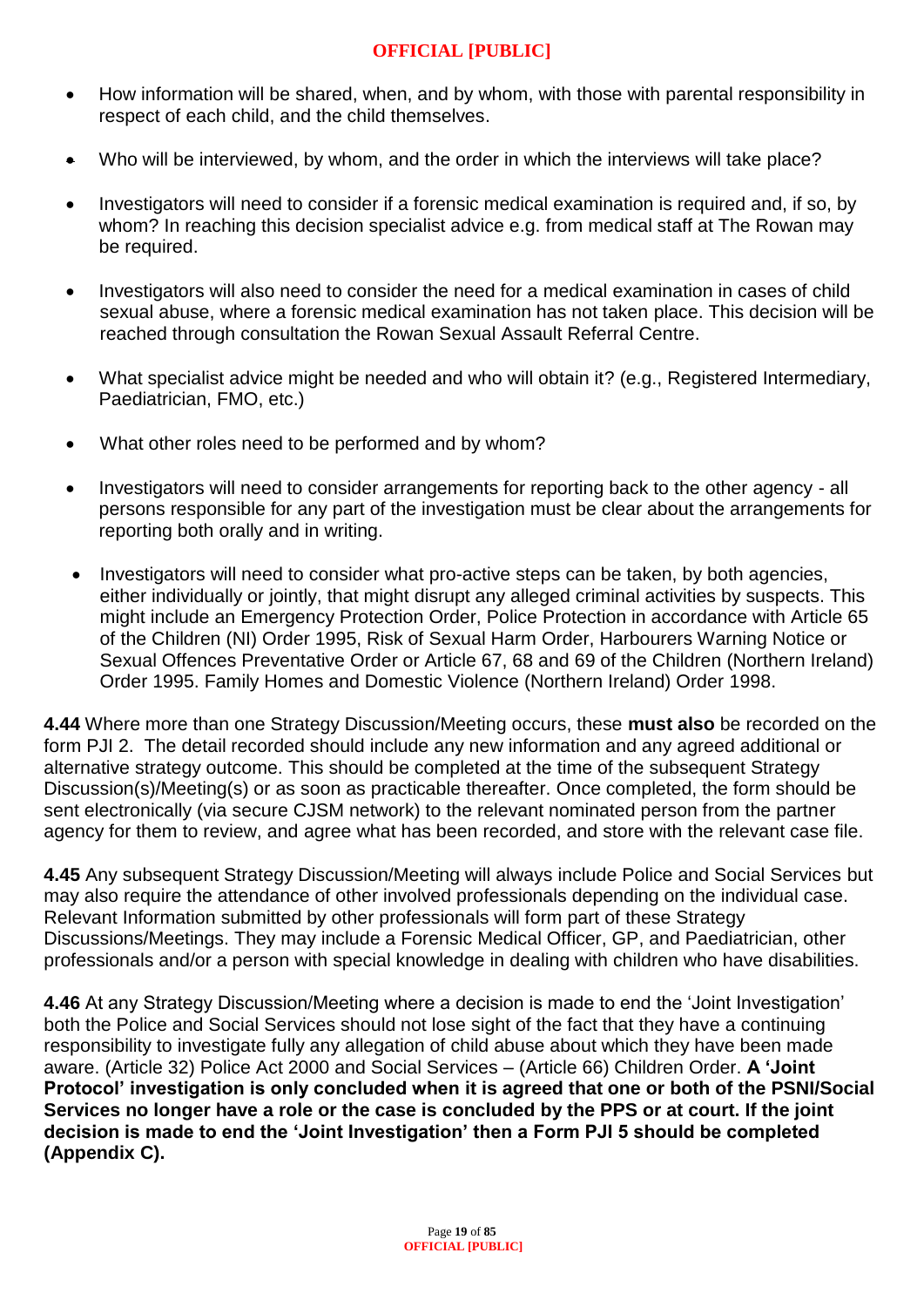NB - Where practitioners encounter disagreements that cannot be negotiated and agreed upon, the matter will be brought to the attention of line management who will immediately liaise directly with their counterpart in the other agency to resolve the disagreement.

**4.47** During the initial strategy discussions it is important to recognise that a pre-interview assessment (PIA) may not be the first task undertaken. For example, it may be more appropriate to interview other witnesses or the referrer or secure other forms of potential evidence e.g. CCTV. The practice of going straight to PIA may not be the best option for the child or the family and other options may be explored first especially where a child is traumatised and needs time - physically and mentally. There have been times when, during the PIA it's become clear that the referral information was not correct and/or that 'abuse' had not occurred and that a PIA was not, therefore, required. Furthermore, there may be cases where a Registered Intermediary assessment is required. This should ideally occur before a PIA, not after as this could cast doubt on the child's ability to understand the process if there are significant communication difficulties.

## **Medical Examinations**

**4.48** Consent must always be obtained for a medical examination.

**4.49** Conducting a medical examination without having obtained informed consent may constitute an assault. If a medical examination is considered appropriate, at the Strategy Meeting, it is the responsibility of the examining Doctor to obtain relevant consents.

**4.50** A paediatric forensic medical examination may only be carried out with the consent of a child (if the child has the capacity to give consent) or with the consent from a person with parental responsibility.

**4.51** If there is no one with parental responsibility available, or they refuse consent and are not believed to be acting in the child's best interest, then the relevant Social Worker should seek legal advice to consider an appropriate way forward, including an application to Court.

**4.52** A child aged under 16 years of age can give consent if they have 'sufficient understanding and intelligence to enable him or her to understand what is fully proposed' (Gillick v West Norfolk and Wisbech AHA, 1985 & Fraser Guidelines). This includes consideration of whether they can: -

- Understand the information relevant to the decision;
- Retain that information;
- Use and weigh up the information as part of the process of making the decision; and
- Communicate their decision whether by talking, using sign language or any other means.

**4.53** The issue of consent should be considered at an early stage of this 'Protocol for Joint Investigation' particularly where the parent or carer is a suspect. In such circumstances a contingency plan for parental non-consent should be agreed.

**4.54** In any case, where a court order has been issued, a police officer or social worker arranging a medical examination should ask to see a copy of the order which contains all the relevant detail, for example the date, time and place of the examination, before the examination is conducted.

NB: Separate consent is required for the medical examination and any photographic documentation.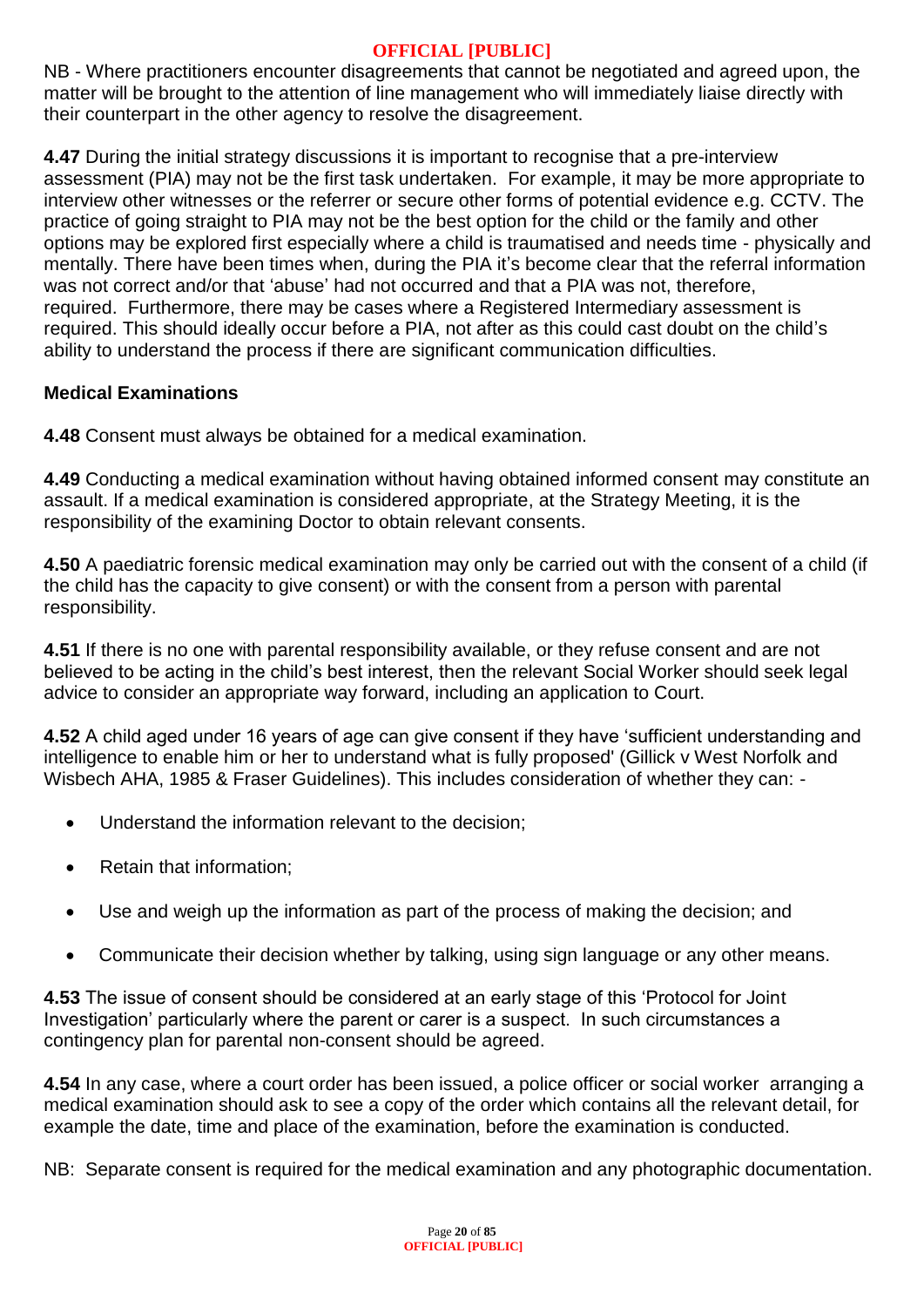## **Role of Forensic Medical Officer/Paediatrician**

**4.55** In the case of children who are under the age of 13, or young people over that age, but who have additional vulnerability factors, a joint FMO/Paediatric Medical Examination should where possible be conducted. A joint medical should also be considered in cases of children aged 13, 14 and 15, as per the 'Royal College of Paediatrics and Child Health and the Faculty of Forensic and Legal Medicine (2007): Guidelines on Paediatric Forensic Examinations'. If, in exceptional circumstances, a joint examination is not possible, or after consultation it is decided that a single examination is more appropriate, then an FMO may carry out the examination, if appropriately trained and the rationale documented.

**4.56** The type of case will determine when the forensic examination should take place. A comprehensive briefing will be supplied to the FMO and, if relevant the Paediatrician, by the Investigating Police Officer or Rowan member of staff. Where a suspected offender has been interviewed, the FMO/Paediatrician will also be provided with details of the interview, by the police officer, and, where relevant, the account of any witnesses, if deemed necessary and appropriate.

**4.57** There may be circumstances where a child or parents refuses, or may not have the capacity to engage in the Joint Protocol process. Cases such as these must be brought to the attention of a supervisor when considering what course of action to take. Consideration should be given to the following (this list is not exhaustive): -

- Has every effort been made to secure an interview with the child?
- Has every effort been made to secure reasons why the child is reluctant to pursue the matter, including consideration of the possibility of the child being under the influence of others? (e.g., the possibility of threat, coercion or victim of Human Trafficking)
- What judgement can be made as to the reliability of any verbal information the child has made?
- What arrangements have been made to ensure that the child's health needs are being met? This will include liaison with staff at the Rowan Sexual Assault Referral Centre in the case of sexual abuse or the local Paediatric service for other forms of abuse.
- Has the child/young person changed the detail of their account at any time as they have related it to others? (Consider the fact that the child may have been confused regarding the events or may have been briefed/coached by their abuser/trafficker or been unduly influenced by family views/comments etc.)
- Are there any other suspected victims directly referred to by the child and have arrangements been made to meet with them?
- If there any other information or evidence that could progress the investigation?
- In cases where English is not the first language of the family, consideration should **always** be given to the necessity to engage accredited interpreters (and not use family members/others to interpret and/or communicate with the child/parent(s)/family members)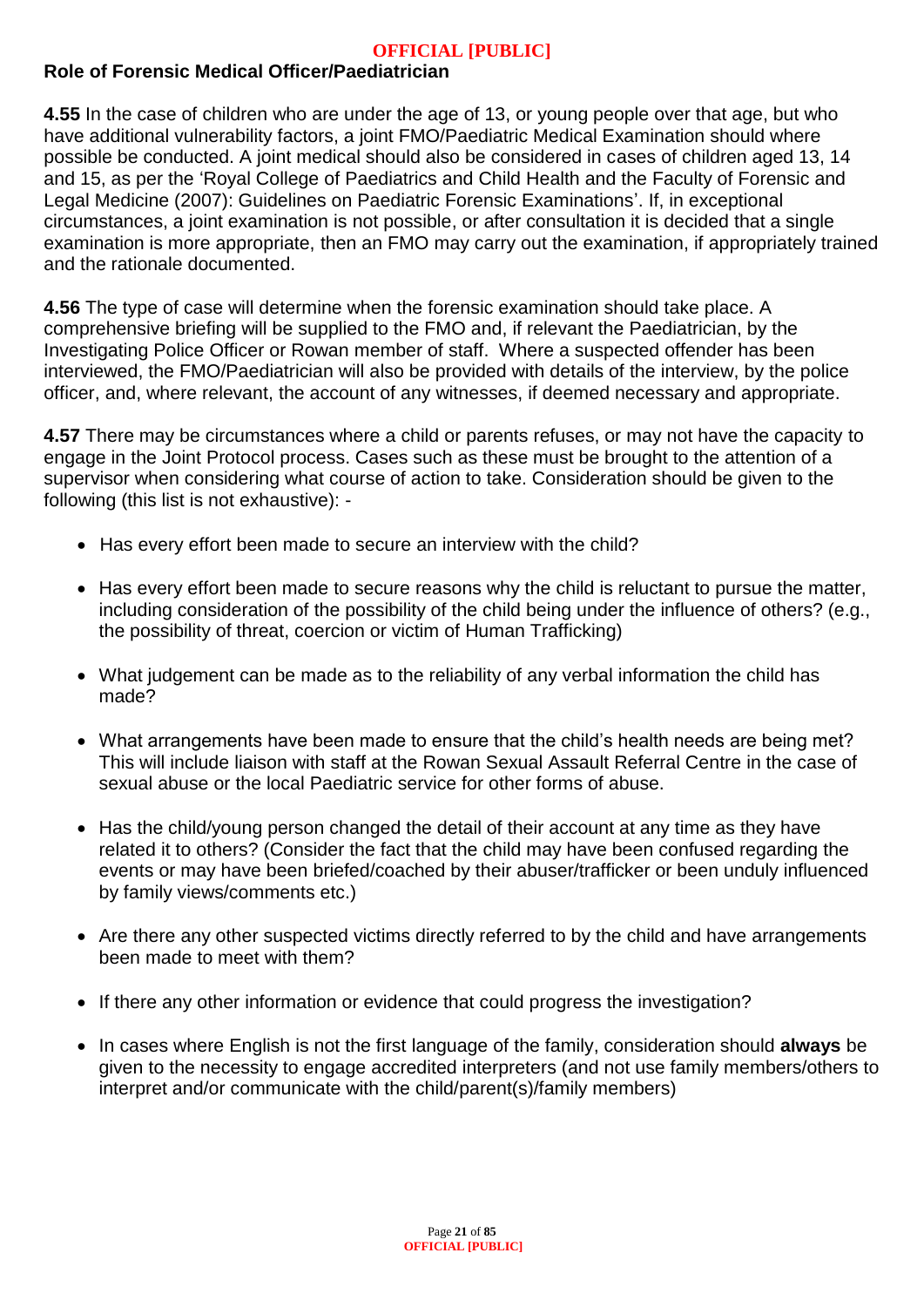**4.58 Consideration of the following proactive steps can be taken to progress the investigation, and any safeguarding requirements (where the child is not supporting an investigation or the criminal justice process): -**

- Has consideration been given to any other methods of gathering evidence, including mobile phones and text messaging (social media), computer systems, covert policing techniques etc.?
- What intelligence can be gathered regarding the suspected offender, e.g. occupation, family structure, affiliation with children/youth groups/organisations, previous criminal history/ vehicles owned and driven, records held by other agencies etc.?

**4.59** Persons completing any PJI forms should bear in mind the fact that the record contained on these forms may be subject to the scrutiny of criminal and civil courts or accessed by Case Management Review Panels, inspectorate, regulatory bodies or others. These documents should be completed in a timely fashion (contemporaneously, as appropriate, and as soon as practicable in all other cases). The decisions made should be recorded clearly, concisely, factually and should include the context of the allegation.

The flowchart in Appendix D illustrates the key stages which may lead to a Joint Investigation.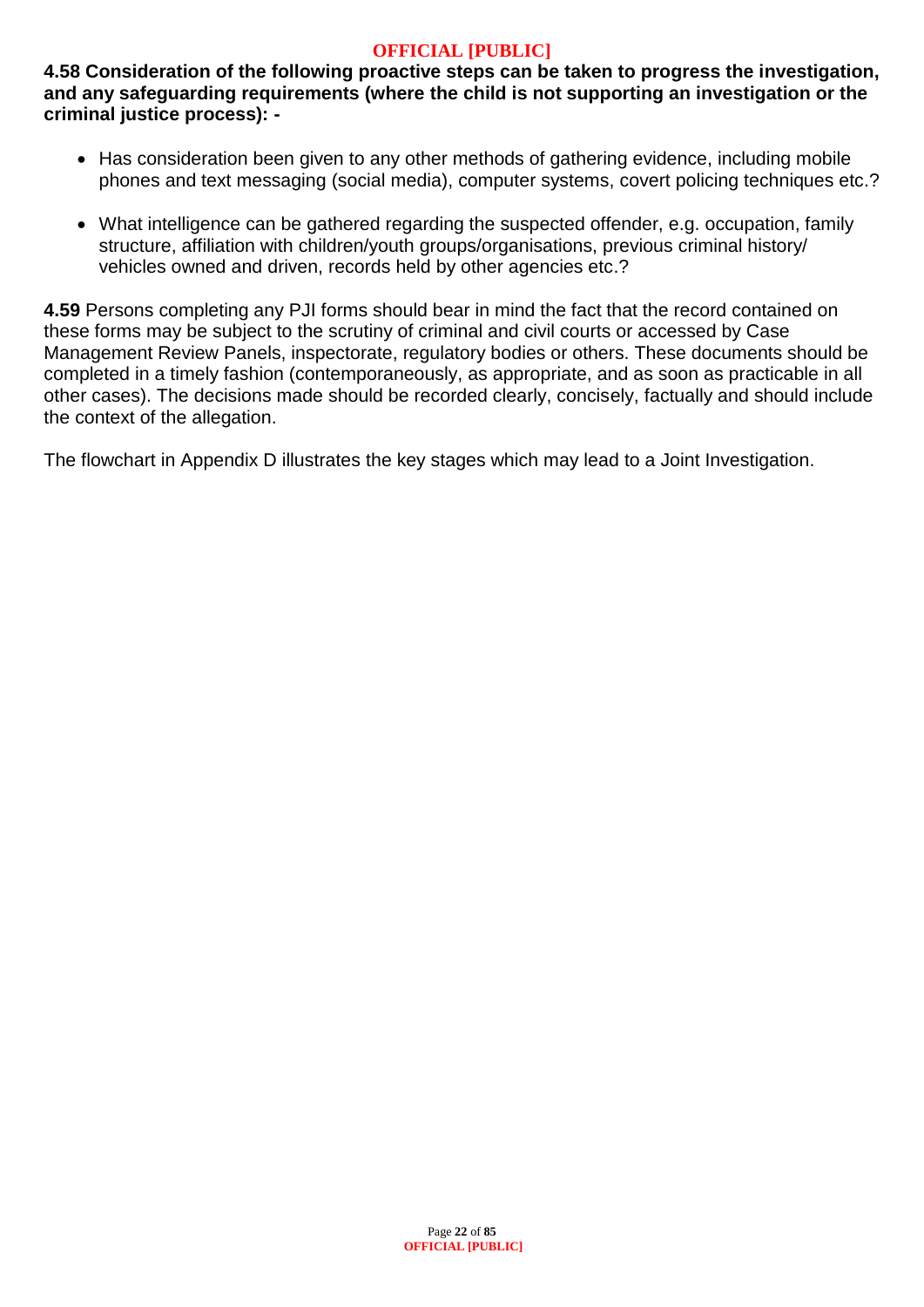## **5. Interviewing Children**

#### **Strategy Considerations - Interviewing**

*THESE GUIDELINES MUST BE READ IN CONJUNCTION WITH ACHIEVING BEST EVIDENCE IN CRIMINAL PROCEEDINGS: GUIDANCE ON INTERVIEWING VICTIMS AND WITNESSES, THE USE OF SPECIAL MEASURES, AND THE PROVISION OF PRE-TRIAL THERAPY* 

(Achieving Best Evidence document can be accessed – via the Department of Justice website: [http://www.dojni.gov.uk/a-guide-to-achieving-best-evidence-practitioner-guidance\)](http://www.dojni.gov.uk/a-guide-to-achieving-best-evidence-practitioner-guidance)

In this section 'Video Recorded Interviews' means recordings made on DVD Video Discs or Digitally Interview Recordings.

**5.1** Where it is decided, following a Strategy Discussion/Meeting, that it is in the best interest of a child to proceed with a criminal investigation, that investigation is the full responsibility of the police. Whilst a social worker has a role to play within that investigation for example, in the evidential interview of a child victim, or child witness, or when attempting to identify other potential witnesses, the police officer ultimately will be held to account for the overall quality of that criminal investigation.

**5.2** As part of the initial strategy for the interview, consideration should be given to those who may need to be interviewed and those who may need to be informed of the Joint Investigation (those with parental responsibility). It is important to recognise that these interviews are wider than solely 'criminal investigative interviews' and, the objectives will range from evidential interviews within the criminal justice process to child protection safeguarding interviews.

**5.3** The presenting circumstances will determine the person most appropriate to carry out investigative interviews.

**5.4** Depending on the agreed strategy interviews will normally be conducted jointly by trained Police and Social Services or by Police only, or by Social Services/NSPCC only.

**5.5** As the core purpose of investigative interviews is the gathering of criminal evidence, it will be the responsibility of Police, in virtually all situations where **a criminal investigative interview** is required to conduct such interviews and to record in the most appropriate format the relevant evidence. Where criminal investigative interviews are required of children then these interviews will be conducted jointly by suitably trained Police Officer and Social Worker See 2.4 and 2.5 of the above Achieving Best Evidence Guidance. [http://www.dojni.gov.uk/a-guide-to-achieving-best-evidence-practitioner](http://www.dojni.gov.uk/a-guide-to-achieving-best-evidence-practitioner-guidance)[guidance](http://www.dojni.gov.uk/a-guide-to-achieving-best-evidence-practitioner-guidance)

**5.6** Following initial assessment, where it is agreed that an interview(s) is/are required the following procedures will apply. Those planning the investigation, at the Strategy Discussion/Meeting, will make decisions on the following: -

- Who needs to be interviewed;
- Whose 'informed consent' is required to enable the interview to proceed;
- Sequence of interviews;
- By whom interviews are to be conducted;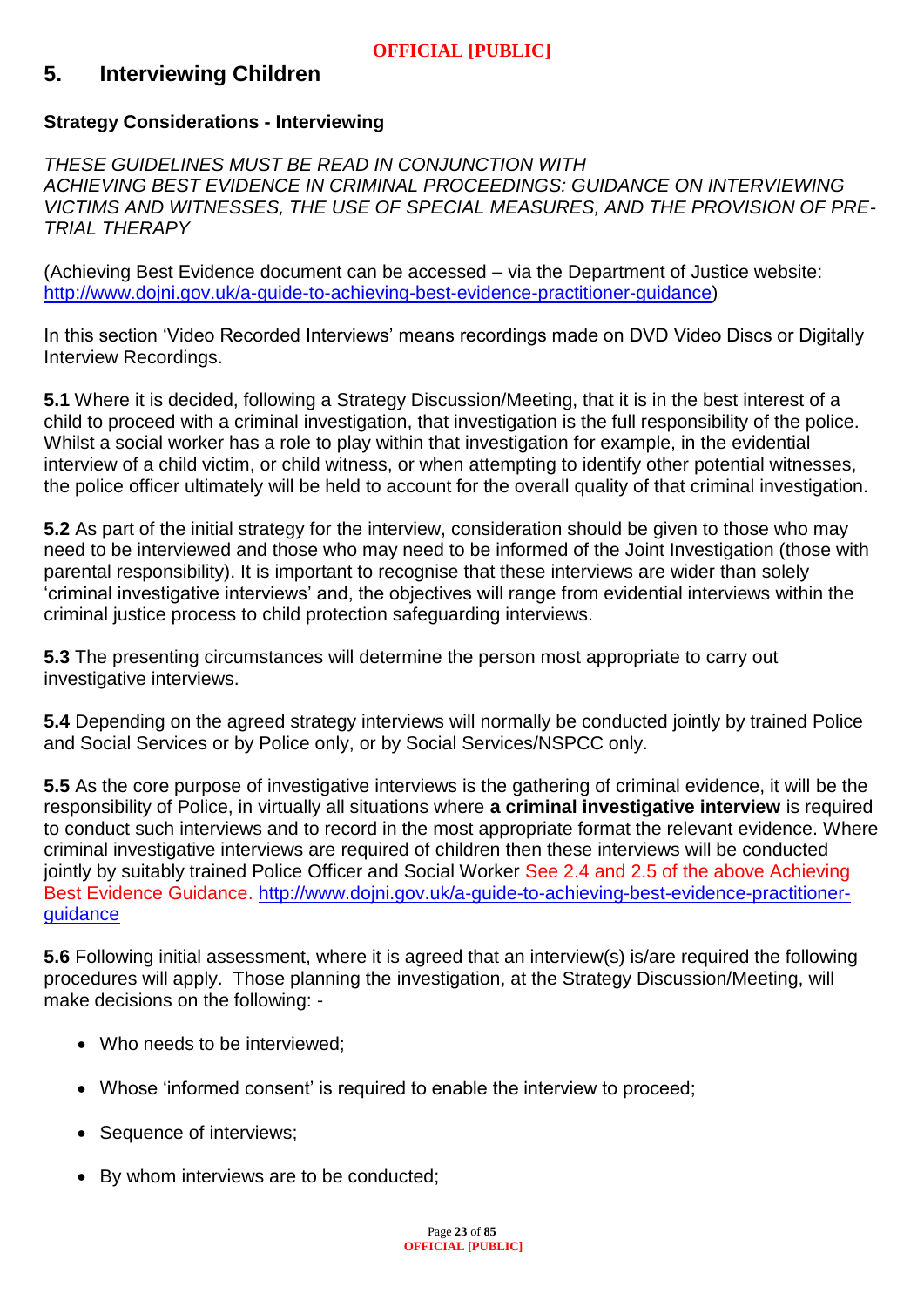- The method of interview; (see 5.8)
- Where interviews should be conducted:
- Who should be present and who should be excluded and why;
- Timing of any forensic medical examination in relation to the interview.

See Appendix E – 'Aide Memoire – Witness Assessment & Interviews' planning aide.

**5.7** The following will need interviewed as part of the Investigative interviewing process: -

- Person who made the referral;
- Those with Parental Responsibility the Parent (s) or other Carers;
- Other Family Member or Significant Others:
- The Child;
- Siblings and/or Other Children in the Household;
- The Alleged Abuser.

NB - This list is not exhaustive and is provided to highlight some of the more obvious persons who should be considered at an early stage of the Joint Investigation

## **Child Witness**

**5.8** The Northern Ireland Victim Charter and Northern Ireland Witness Charter provide that all child victims are entitled to a timely individual assessment of their needs within the criminal justice process including interviewing support and special measures**.** 

**5.9** Two alternative methods of interview and recording of evidence are available:-

- Video Recorded Interview, as per Criminal Evidence (NI) Order 1999 Article 4;
- Interview and making of a written statement, as per Magistrates Court Rules (NI) 1984, and Section 1 Criminal Justice (Miscellaneous Provisions) Act (NI) 1968 - PSNI Form 38/36;
- If a child 'opts out' of conducting a 'Video Recorded Interview' any interview conducted for the purpose of making a written statement should be conducted under Joint Protocol by both a Police Officer and a Social Worker.

**5.10** Child witnesses will be interviewed in accordance with the guidance 'Achieving Best Evidence, following assessment of the child's suitability and willingness to participate in a video recorded interview. A video recorded interview should be regarded as the preferred method of interview. Where a child is unwilling to participate in a video recorded interview or it is considered that a video interview is inappropriate or unsuitable, an accurate record of the reason for such decisions must be recorded on the Form PJI 3 (see Appendix C).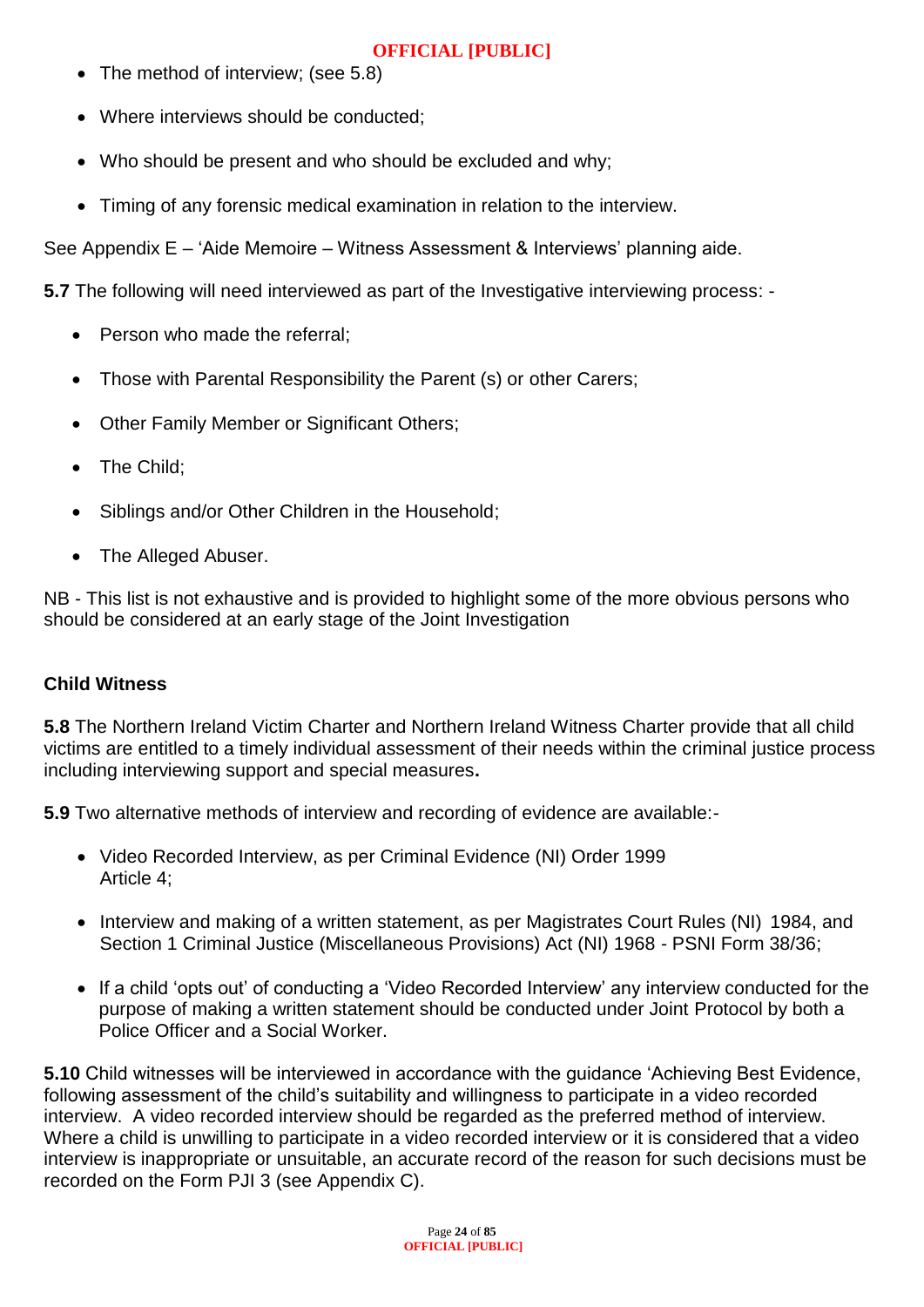**5.11** Where a child is unwilling or not capable of making a statement or engaging in a video recorded interview, consideration should be given to having the child's evidence recorded in the form of questions and answers. The record of such an interview should be included in a statement made by the interviewer.

**5.12** Where there are siblings or other children in the household or were involved in the incident, it is the responsibility of the investigative team to establish, if appropriate: -

- If any other child has been abused themselves; and
- If any other child can provide corroborative evidence of the alleged or suspected abuse.

If it is established that there is: -

- Alleged or Suspected abuse or,
- Evidence to corroborate alleged or suspected abuse of another child.

The investigative team should conduct a pre interview assessment (See Chapter 6) with the child, with a view to conducting a forensic Interview.

**5.13** All victims of serious sexual crime should be interviewed, at the appropriate time, at The Rowan. While ABE interviewing facilities will continue to be available within certain police service establishments, The Rowan is recognised as a much more appropriate environment to interview victims given there is immediate practical support and assistance, if required. If the child is not taken to the Rowan to be interviewed and has not been previously medically examined by a Forensic Medical Examiner at the Rowan, then a separate strategy should be agreed between the Police Officer and Social Worker that the child be taken to the Rowan for secondary sexual health care. In any event, any decision, and the rational not to do so must be recorded on the Form PJI 2.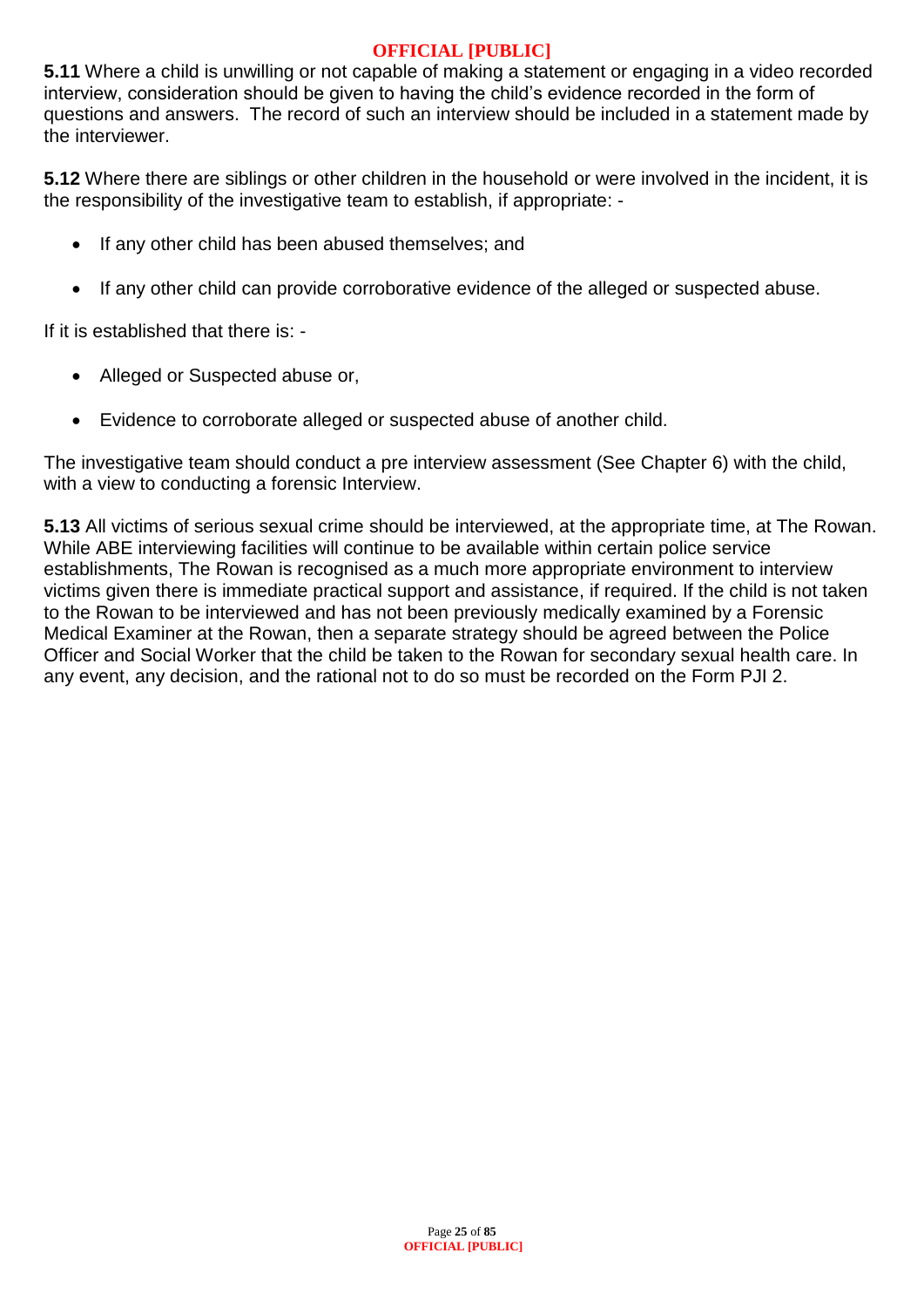# **6. Pre-Interview Assessment**

**6.1** The needs of the child and the needs of the criminal justice system are best served by an assessment of the child prior to any interview taking place. Such a Pre-Interview Assessment should only be conducted jointly by staff that have completed Module 1 training (Initial Consultation and Interview Assessment Training). If possible the interviewers who will conduct any subsequent interview should normally have undertaken this Pre-Interview Assessment. The notes made during the Pre-Interview Assessment must be recorded contemporaneously and must be available, in advance, to the interviewers conducting subsequent interviews.

**6.2** When considering the needs of child witnesses, persons conducting any assessment for interview should: -

- Consider each child as an individual;
- Assess their individual needs regardless of the offence;
- Take account of the following characteristics of the child:
	- Age
	- Gender
	- **Culture**
	- Religion
	- Physical and/or learning disability
	- Confidence and developmental level;
- Consider the views of the child and their carer;
- The child's preferred name / form of address;
- The child's ability and willingness to talk within a formal interview setting to a police officer and social worker;
- Any known factors that may have an influence on the child/young person during the interview process (e.g. threat, potential victim of human trafficking);
- The child's use of language and understanding of relevant concepts such as time and age;
- Any special requirements the child may have including medication requirements or access / communication difficulties and/or communication requirements as a result of any physical or learning impairment;
- Likely impact on child of recalling traumatic event during ABE interview;
- Who may provide support and reassurance to the child, parent, carer?

**6.3** The Pre-Interview Assessment should also include: -

- An explanation to the child of the reason for an interview;
- When required, the use of a Registered Intermediary;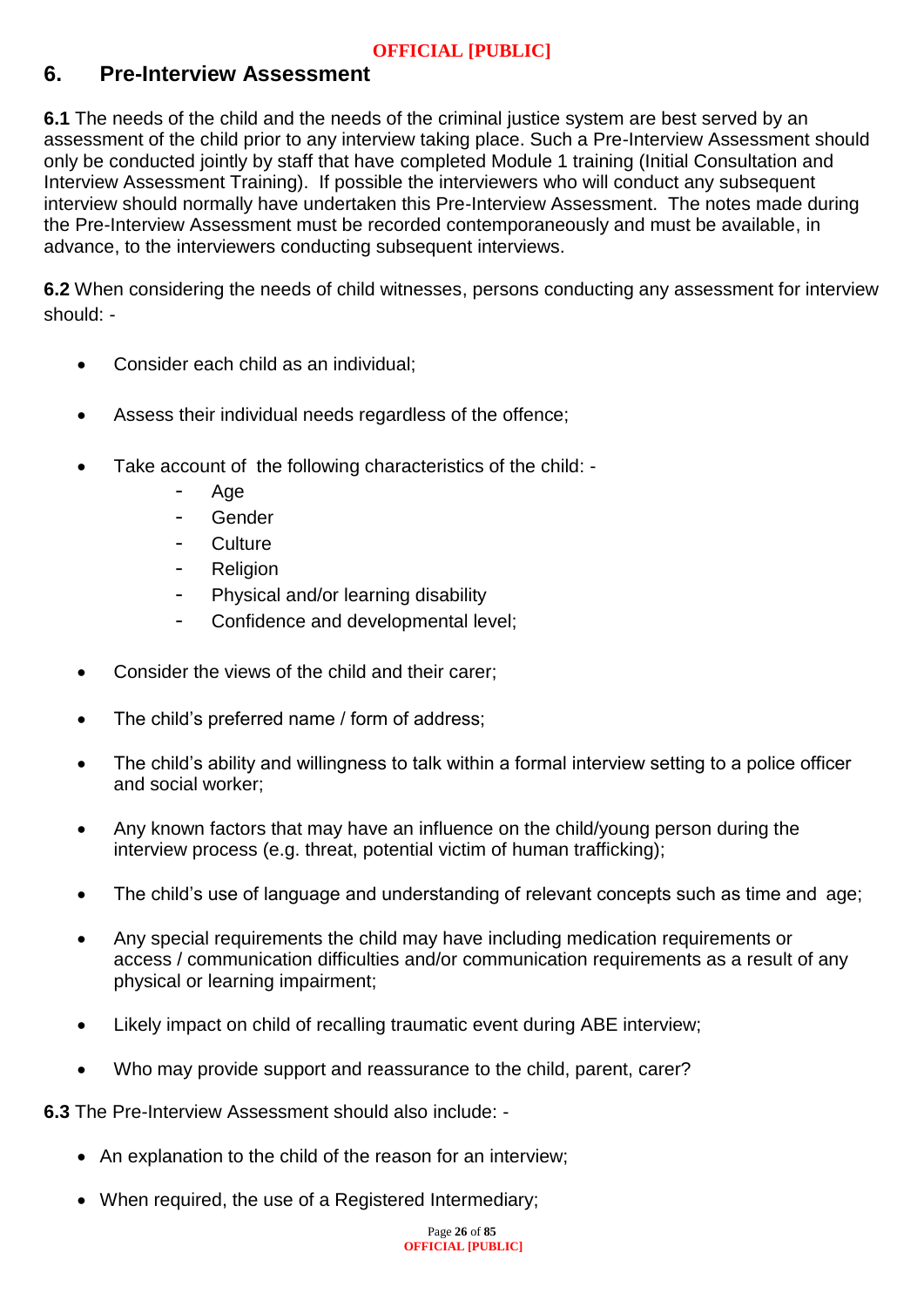- An assessment of the child's competency to give consent to interview and medical examination;
- The seeking of the child's consent to interview and medical examination;
- Making arrangements for the Investigative Interview;
- Explanation of Special Measures if appropriate (ABE Para 1.25 1.32 & Chapter 6) and court;
- Considerations of the most appropriate method of interviewing the child.

**6.4** The Pre-Interview Assessment is not to ascertain whether or not the child has a disclosure to make. Where a spontaneous disclosure is made this should be recorded verbatim. It is incumbent upon the Police and Social Work staff to ensure that the child understands the limitations of the Preinterview Assessment at the outset. Although it is likely to be counterproductive to stop a spontaneous disclosure, it is the skill of both interviewers to ensure the child/young person is aware that a discussion about what happened to them is to occur at a later stage and not during the Pre-Interview Assessment stage.

NB - Neither the Police Officer nor the Social Worker should interview the child by asking any questions relating to the allegation as part of this assessment process (see ABE Para 2.4-2.6).

**6.5** Prior to the Pre-Interview Assessment, where there is information available to indicate that the child suffers from a communication difficulty, consideration should be given for a Registered Intermediately to be consulted and, where appropriate, engaged in the Pre-Interview Assessment process.

**6.6** A video recorded interview becomes the child witness's evidence-in-chief and therefore the witness can be legally compelled to attend court, give evidence and be available for crossexamination. It is important that a full age-appropriate explanation is provided to the child and their agreement to Investigative Interview sought.

**6.7** Those conducting the Pre-Interview Assessment must be careful to balance the need to ensure that the child is ready and informed about the interview process against the possibility of any suggestion of coaching or collusion.

## **6.8 A full written record of any Pre-Interview Assessments must be recorded on Form PJI 3 and in the written statement of evidence of the person conducting the assessment.**

**6.9** Those conducting the assessment should begin by explaining the objectives of the assessment to the child.

**6.10** If the child appears willing to engage in the proposed process then those conducting the assessment should explain the process accordingly.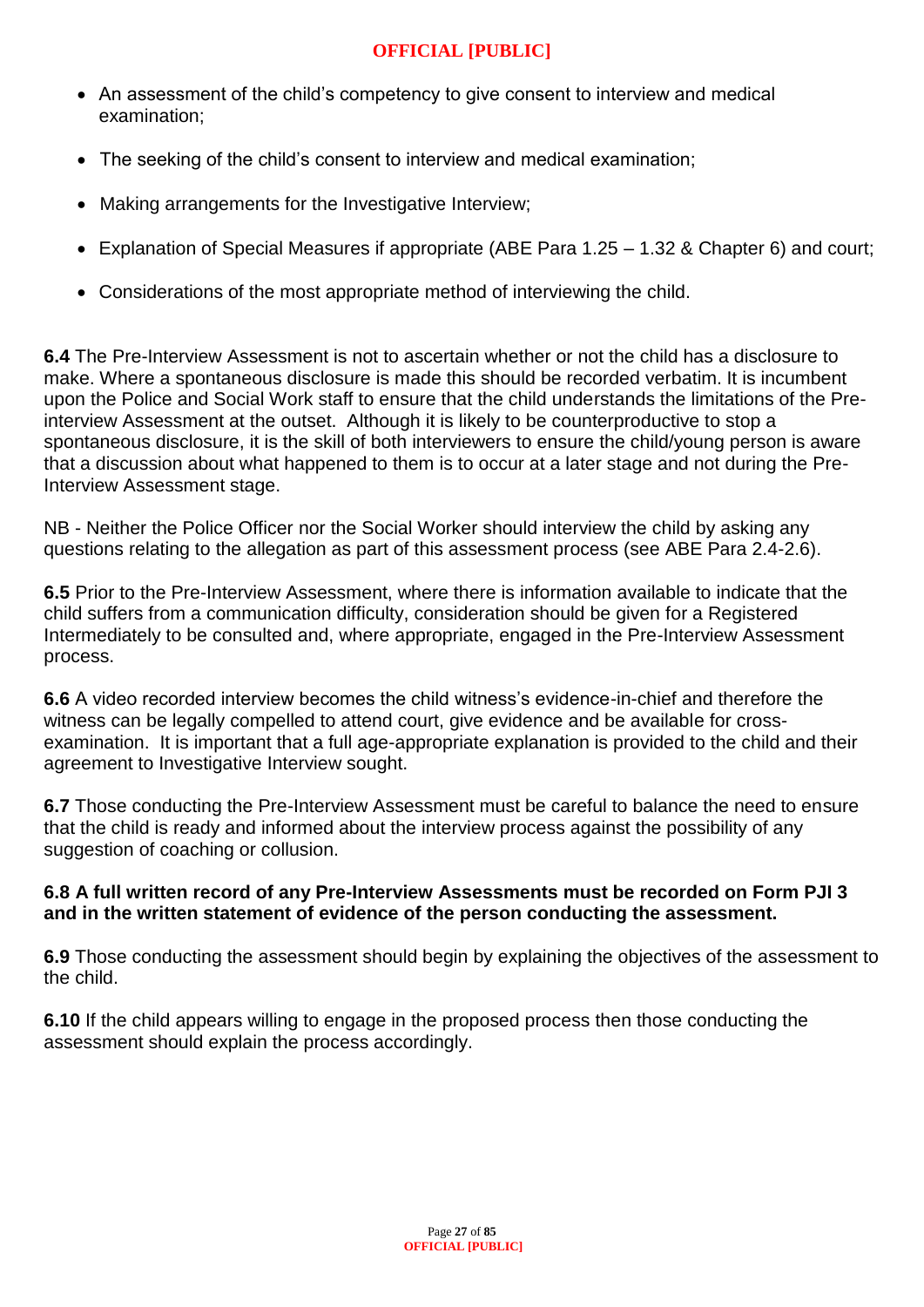**6.11** If the child appears unwilling to engage in the proposed process then those conducting the Pre-Interview Assessment should seek to establish why not, and ask the child what reason they have for not wanting to talk to them about what they understand happened. In order for children and young people to make an informed choice about whether or not to engage in the ABE interview, an overview of the special measures that may be available to them should be discussed. However a proper balance must be struck by the interviewing team to ensure that sufficient information is provided relative to the child's age and level of understanding to help them make a decision. In some cases, it may not be appropriate or indeed may be counterproductive to provide too much information (for example a detailed explanation regarding the 'opt out' may confuse a very young child and/or too much emphasis on the experience of cross-examination may immobilise a timid witness). The right to a fair trial applies equally to victims and witnesses and their decision to engage with the process may be influenced by the level and quality of the information provided at the pre-interview assessment stage.

The persons conducting the assessment should have a clear understanding of Special Measures (ABE 1.25 -1.32 & Chapter 6).

**6.12** The persons conducting the Pre-Interview Assessment should avoid discussing the nature of the allegation and must not lead the child. However, they should never stop a child who is freely and spontaneously recalling significant events. Instead, a full written record of the information provided must be made making a note of the timing and personnel present as well as what was said and in what order. If the child does disclose information relating to the allegation, then the child should NOT be asked any questions whatsoever, but the information disclosed should be recorded on Form PJI 3. **Those conducting the Pre-Interview Assessment should also use the opportunity to answer any questions the child may have about the conduct of the interview and explain the role of the Investigative Interviewer**.

**6.13** Conducting a Pre-Interview Assessment is part of an on-going process and the needs of the child may require that this should take place over a number of sessions.

**6.14** As a reminder, the task of those who will be conducting the Pre-Interview Assessment is to explain if a proposed ABE interview is to take place and to assess if the child is ready, willing and able to make a statement of complaint (either video recorded or written in statement format).

## **The Child Witness who might become a suspect**

**6.15** So far as is practicable, consideration should be given in the planning stage as to how the interviewer will deal with any confessions to criminal offences made by the child in the course of the interview. Any decision on an appropriate course of action will involve taking into account the seriousness of the crime admitted and weighing it against the seriousness of the crime under investigation.

**6.16** It is preferable to anticipate and plan for such an eventuality while recognising that any decisions on a particular course of action are likely to depend upon what has been disclosed by the child during the course of the interview.

**6.17 Interviewers** have a duty to consider the rights and welfare needs of all children in such circumstances. Where the priority is to obtain evidence from the child, as a victim or a witness, the interview can proceed and should follow the guidance provided by Achieving Best Evidence in Criminal Proceedings.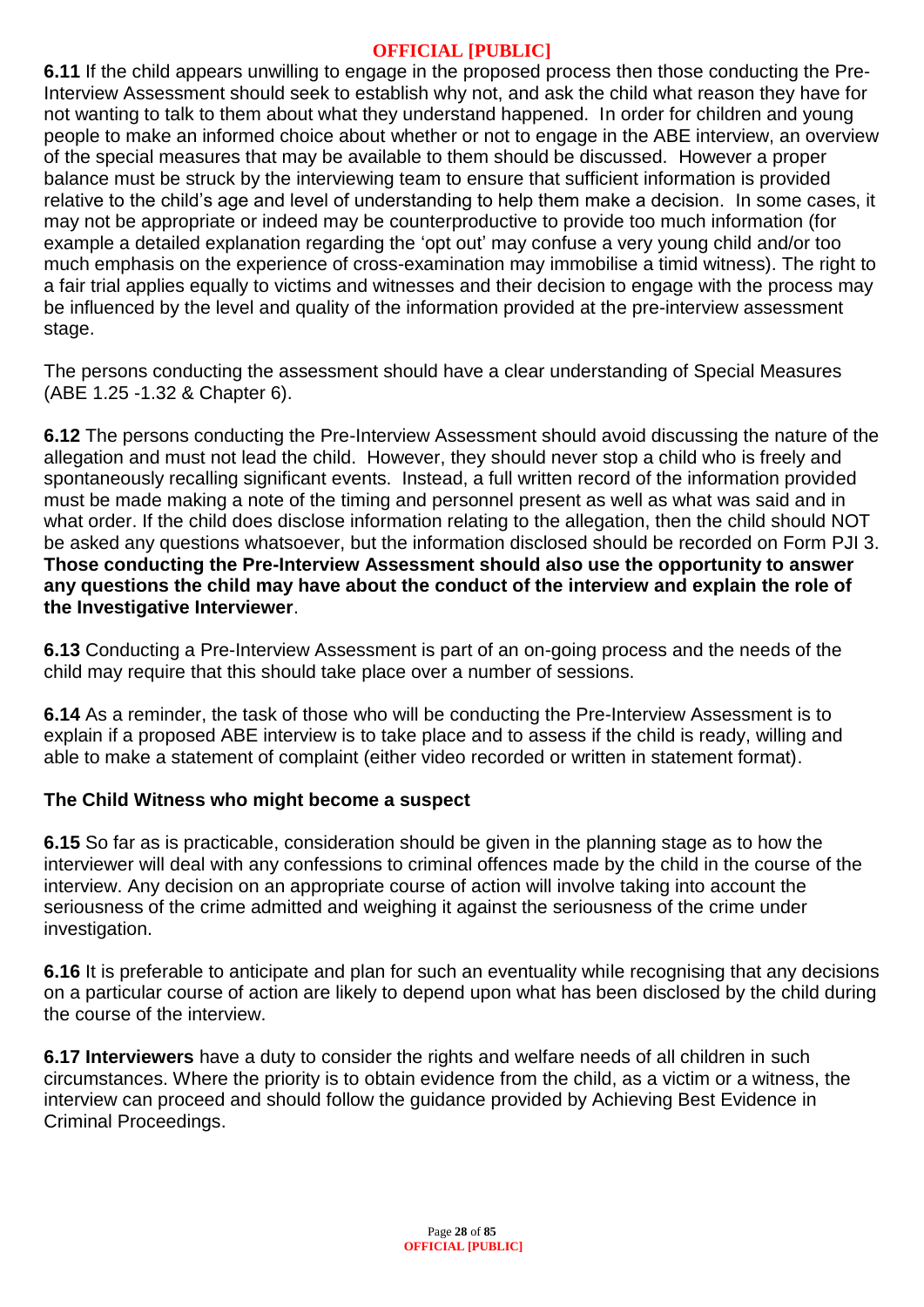**6.18** Any admission by a child in the course of an investigative interview may not be admissible as evidence in criminal procedures.

**6.19** Normally, a further interview would need to be carried out in accordance with the relevant provisions of the Code for the Detention, Treatment and Questioning of Persons by Police Officers (Police and Criminal Evidence (NI) Order 1989, Code C). If the child is to be interviewed as a suspect in accordance with Code C of the Police and Criminal Evidence (NI) Order 1989, they will be cautioned and the purpose of the interview made clear. It should also be made clear that the child or young person has the right to legal representation.

#### **Video Recorded Interviews**

In this section 'Video Recorded Interviews' means recordings made on DVD Video Discs or Digitally Recorded Interviews.

**6.20** Any video recorded interview serves two primary purposes. These are: -

- The examination in chief of the child witness; and
- Evidence gathering for use in criminal proceedings.

**6.21** In addition, any relevant information gained during the interview can also be used to inform child protection enquires under Article 66 of the Children Order, any subsequent actions to safeguard and promote the child's welfare and, where relevant, the welfare of other children. If the child's social worker is not a part of the interviewing team, it is important that they are present for the forensic interview, in order to take forward any safeguarding information or concerns that arise. If this is not possible, it is crucial that after the forensic interview is completed, that the allocated social worker and social work forensic interviewer discuss the detail of the interview and any potential safeguarding issues highlighted. Alternatively, the allocated social worker can make arrangements to view the forensic interview as soon as possible after the interview (see 6.39).

## **Criteria for Video Recording an Interview**

**6.22** Video recorded interviews should be the preferred option in all cases, unless the child 'opts out' and/or there are insurmountable difficulties which prevent the recording taking place. (This may include that the child has been involved in abuse involving video recording or photography).

**6.23** The law presumes that child witnesses under 18 will normally give their evidence outside the courtroom by playing a video-recorded interview as evidence-in-chief and cross-examination via live link, subject to court direction on special measures, unless this will not improve the quality of their evidence. It is essential that a child's views, their carer's views, and the rational for all decisions relating to how interviews with a child witness are to be recorded, are fully documented.

**6.24** It is important to remember that children have a choice. Subject to the agreement of the court, **children may opt out of giving their evidence by either a video-recorded interview as evidence-in-chief and/or by means of live link or both**. If they do wish to opt out then the alternative special measure of giving evidence in the court room behind a screen should be considered and should they not wish to use a screen, then consideration should be given to alternative special measures.

**6.25** Only those staff who have received 'Joint Investigative Training Module 1 (Initial Consultation and Interview Assessment Training) and Module 2 (Forensic Interview Training) training will be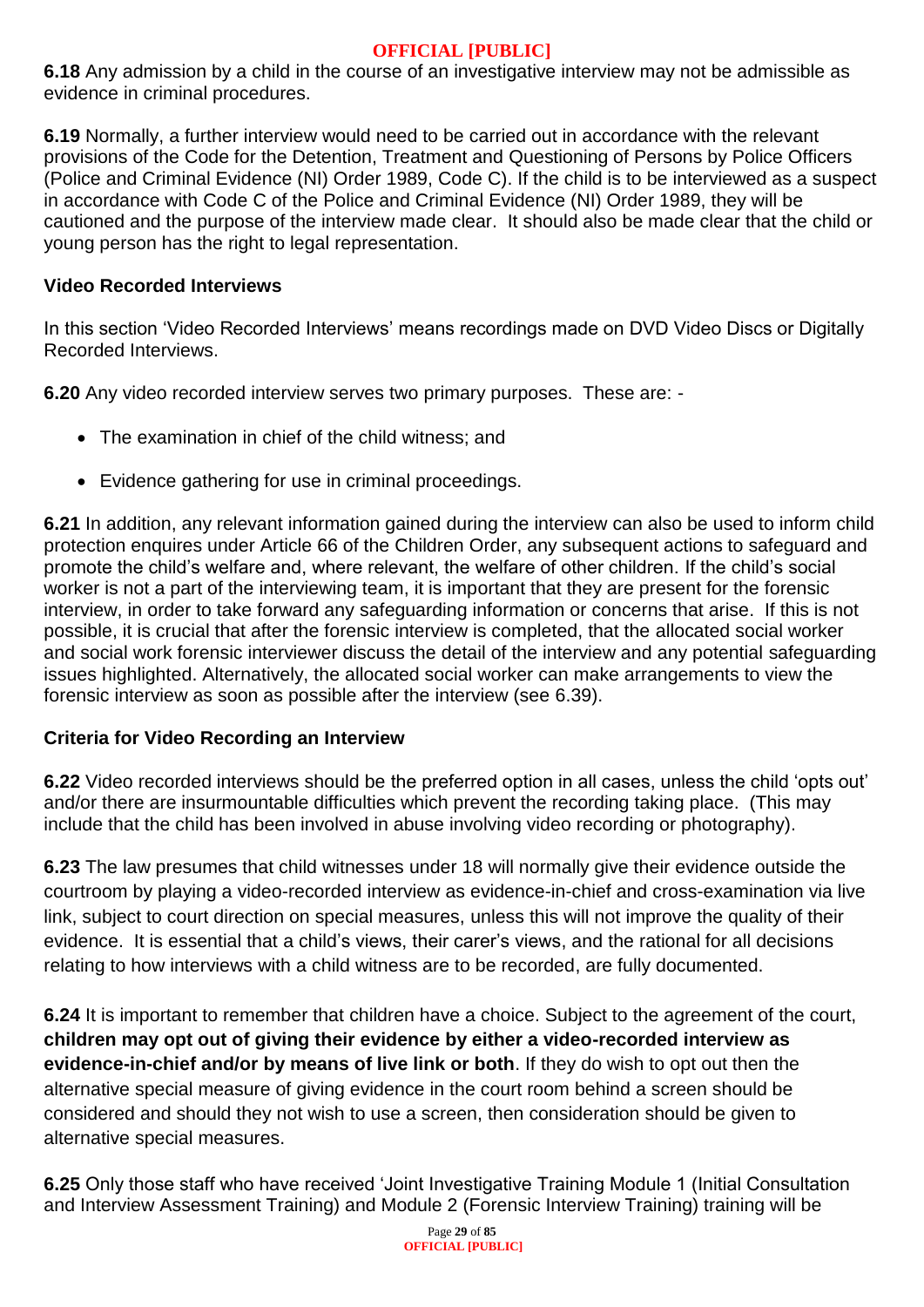eligible to undertake the roles of FIRST INTERVIEWER and SECOND INTERVIEWER in 'Video Recorded' interviews, in compliance with this section.

## **Planning and Conducting Interviews with Children**

**6.26** Forensic Interviews which are video recorded should be planned and carried out in accordance with Achieving Best Evidence Chapter 2. http://www.doini.gov.uk/a-guide-to-achieving-best-evidence[practitioner-guidance](http://www.dojni.gov.uk/a-guide-to-achieving-best-evidence-practitioner-guidance)

**6.27** Interviewers must be given sufficient time to carry out this planning process, prior to a Video Interview. The Aide Memoire (Appendix E) can be used to assist with the planning process.

#### **Consent in Joint Protocol Interviews of Children**

**6.28** At all times those involved in the assessment of the child's readiness, willingness and ability to engage in an investigative interview should take steps to explain the purpose of any proposed video recorded interview to the child at a level appropriate to the child's age and understanding. Such an explanation should include the following: -

- The benefits / disadvantages for the child of having or not having the interview video recorded;
- Who may see the video recorded interview (including the alleged offender both before the trial and at court); and
- The different purposes to which a video recorded interview may be put (e.g. if it appears that the video may be useful in disciplinary proceedings against a member of staff who is suspected of abusing or neglecting a child in their care);
- Information in relation to the NSPCC Young Witness Service.

**6.29** The child should be advised that, should the case proceed, whether a video recording is made or not, they may be required to attend court to answer further questions directly (e.g. crossexamination). A live link facility will normally be available to enable the witness to give best evidence at court. There is a presumption that this special measure will normally be required by the child (Achieving Best Evidence Chapter 6).

**6.30** It is unlikely to be practicable or desirable to video record an interview with a reluctant or hostile child. Those persons conducting the interview are responsible for ensuring that, as far as possible, the child is freely participating in the interview and not merely complying with a request from adult authority.

**6.31** The investigating team may need to interview a suspected child victim without the knowledge of the parent or carer in certain situations. Relevant circumstances would include the possibility that a child would be threatened or otherwise coerced into silence; a strong likelihood that important evidence would be destroyed; or that the child in question did not wish the parent to be involved at that stage and is competent to take that decision.

**6.32** In such situations Social Services should obtain legal advice and consider legal options to secure the child's continued protection.

**6.33** Proceeding with the interview in the absence of the knowledge of those with Parental Responsibility, in respect of the child/young person, will need to be carefully managed in interventions with the family by the Children's Services of the local HSC Trust. In addition staff from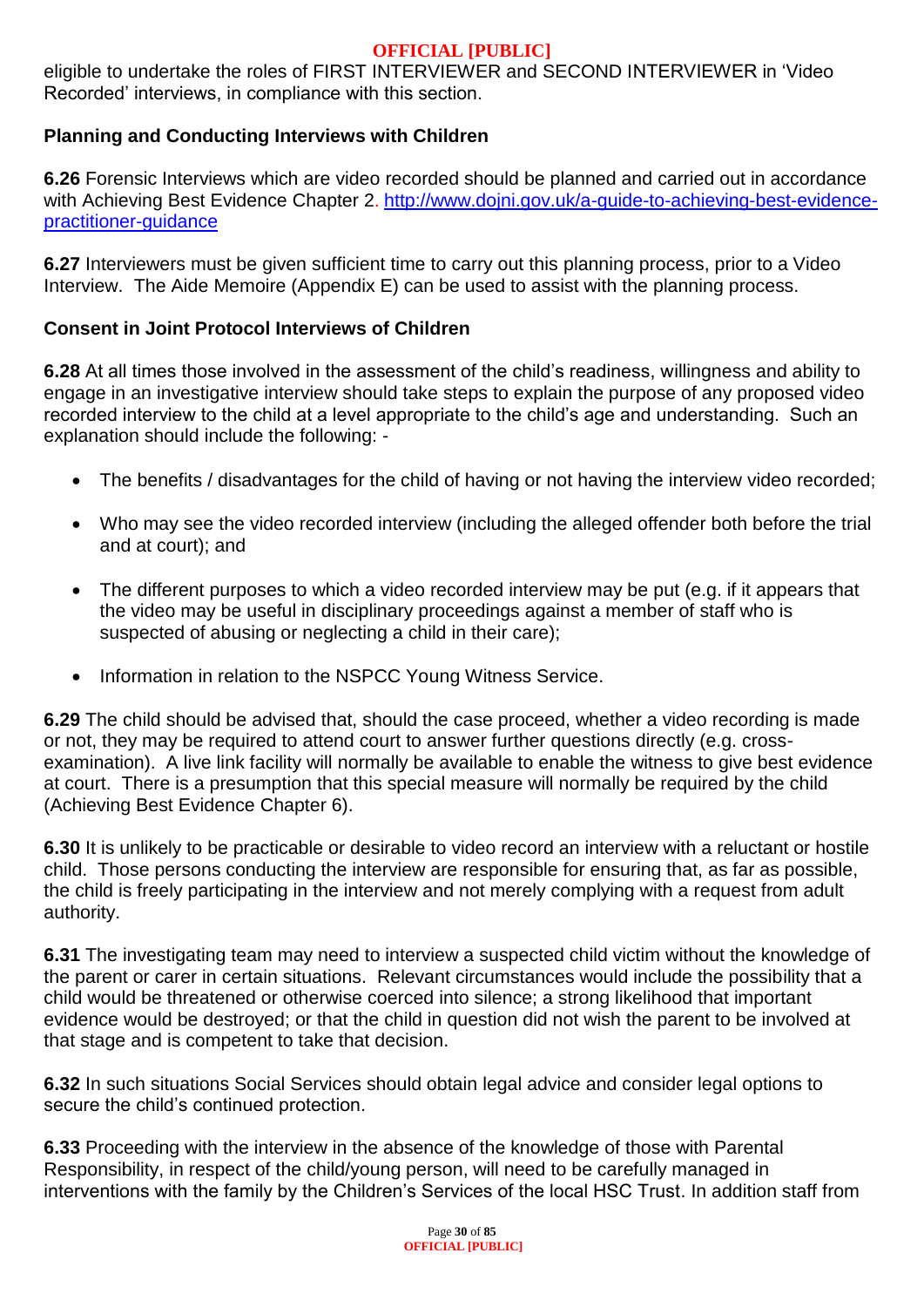PSNI, Social Services and the NSPCC may need to consider seeking appropriate legal advice before proceeding.

**6.34** The child's agreement to participate in the video recorded interview will have been established at the Pre-Interview Assessment stage of the investigative process. However, interviewers are responsible for ensuring that, as far as possible, the child is freely participating in the interview and not merely complying with a request from adult authority figures. The child's agreement to participate in the video recorded interview should therefore be checked again at the beginning of the interview process, at the rapport stage, and included within the video recording. Written consent to a video recorded interview is not required.

## **Attendance of Parent or Other Supportive Adult during the Investigative Interview with a Child**

**6.35** The planning of the interview should include consideration of the inclusion of a support person in the interview, (a Witness Supporter) and this should be discussed with the child prior to the interview (Achieving Best Evidence Chapter 2).

**6.36** Both interviewers must be satisfied as to the efficacy of the support person (e.g., a child may ask to have their mother/father as the support person but it may be known to the investigating staff that the mother/father was compliant or suspected to be actively involved in the suspected abuse), or their actions would suggest that they are not supportive of the investigative process. However, it is normally not advised that parents/carers are in the interview room but they can be in close proximity.

## **Conducting a Video Recorded Investigative Interview**

**6.37** Those conducting Video Recorded Interviews should have a working knowledge of Achieving Best Evidence guidance. [https://www.google.co.uk/?gws\\_rd=ssl#q=Achieving+Best+Evidence](https://www.google.co.uk/?gws_rd=ssl#q=Achieving+Best+Evidence)

## **Records of Investigative Interviews with Children and their Maintenance**

**6.38** Statements of Evidence (PSNI Form 38/36) recorded from child witnesses in written format will be retained by the Police for evidential purposes. A copy may be provided to Social Services, provided that the child and/or parent or guardian agrees even if the latter is a suspect. Where the child and/or parent do not agree and child protection concerns exist, police have a positive obligation to share the relevant context contained within the written statement with Social Services. The same applies to information gleaned in interviews of suspected offenders, if relevant to safeguarding.

**6.39** Where an interview has been video recorded, the interview will be secured for court purposes by Police in accordance with the relevant policy and guidance. This interview (or a copy of it) will be available for viewing by Social Services by prior arrangement with the police officer in charge of the case. A log will be completed on each occasion that the video record is viewed by anyone and detail the reasons for viewing. This will be retained with the working copy of the video recording.

**6.40** Arrangements for viewing the video record by persons other than Social Services, e.g. Defence or at any subsequent court hearing, will be the responsibility of the Police.

**6.41** The police officer in charge of the case will be responsible as the prime keeper of all exhibits from the interview process, including any drawings, notes, etc. made.

**6.42** The disclosure of third party material which may be relevant to an investigation must be complied with in relation to the Criminal Procedures Investigation Act 1996.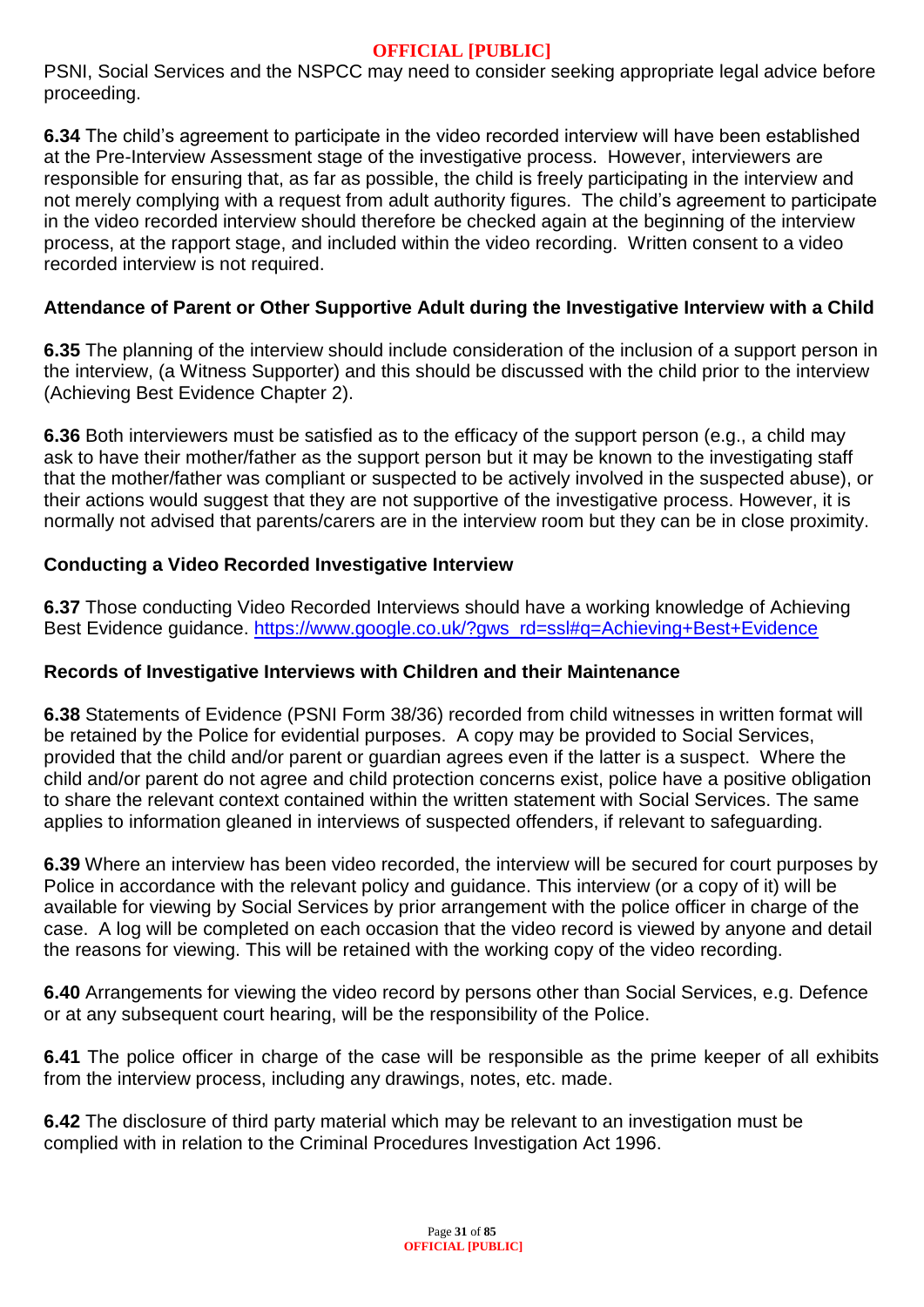**6.43** When a Protocol for Joint Investigation Interview is conducted with a child witness, the Police will retain the recording and provide, where appropriate to do so, a copy of the typed transcript from the DVD/audio for Social Services records, which must be retained in the Restricted Section of the file. Social Services can decide when a transcript is required following consultation with the Police.

#### **When to Consult Specialists**

**6.44** Children can have a variety of issues such as race, gender, cultural, ethnic background, disability and other life experiences. Due consideration should be given to consulting with, and involving specialists in order to ensure that the interview is tailored to meet the particular needs and circumstances of the child.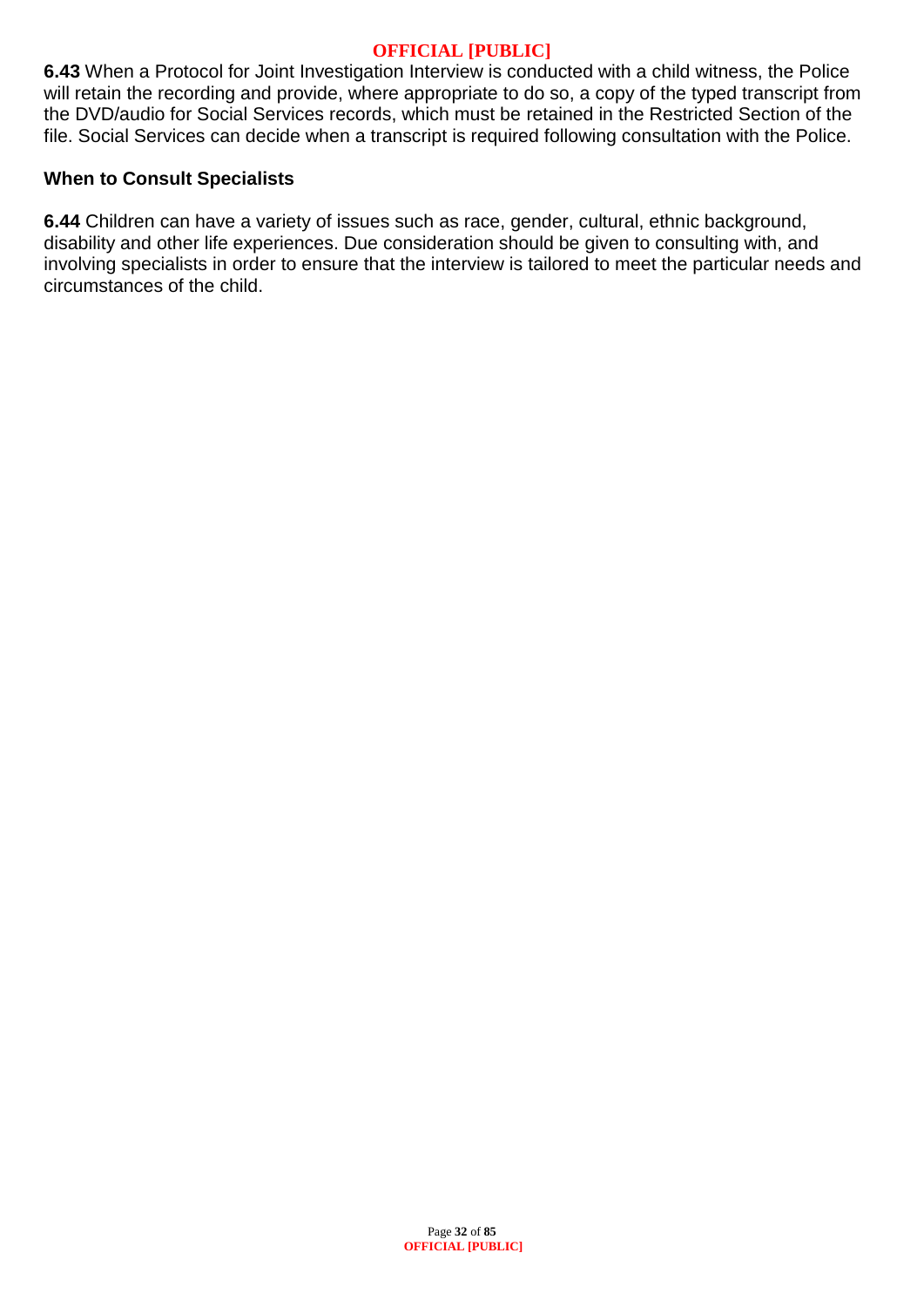# **7. Children with Disabilities**

**7.1** The term 'children with disabilities' encompass a wide range of impairments of varying severity. There is rarely any reason in principle why children with disabilities should not take part in a video recorded investigative interview provided the interview is carefully tailored to the particular needs and circumstances of the child.

## **Referral**

**7.2** When a referral concerning a child with disabilities is received, particular care must be taken to consult with a specialist worker. Specialist workers are those with particular areas of expertise in working with children with disabilities and will include some social workers, speech and language therapists, occupational therapists, psychologists and psychiatrists and registered intermediaries. The specialist worker can assist the investigative process in a number of ways: -

- Identifying who may have appropriate information;
- Gathering appropriate information;
- Deciding whether or not a particular child should be involved in an interview and what type of interview is appropriate;
- Advising on the level of disability;
- Assessing indicators of abuse;
- Facilitating communication with the child; and
- Facilitating the participation of those caring for the child.

## **Strategy Discussion/Meeting**

**7.3** When the decision is taken to proceed to a joint investigation it is vital that the specialist worker is actively involved. In addition to the considerations to be taken into account in respect of all children the specialist worker can give important advice on communicating with the child.

## **Communicative Competency of Child and Interviewer**

**7.4** It is necessary to establish that a child has a reliable method of communication, that they can use intentionally, and that the interviewer can understand either directly or through a Registered Intermediately. This will require assessment if the child has specific difficulties with comprehension or use of language (vocabulary, ideas and grammar) associated with impairment or learning disability. Registered Intermediaries, speech and language therapists, sign language interpreters or facilitators in augmentative communication may be required. The competency of the interviewing adult in communicating will be the single greatest factor in determining whether a child achieves their potential in an interview situation. The interviewer will also require information about the child's knowledge and understanding about themselves, about objects, about places and events about how these things may be affected by an impairment or learning disability.

**7.5** Interviewers who interview people who require sign language should consult with the National Register of Communications Professionals working with Deaf and Deaf Blind People (NRCPD) [www.nrcpd.org.uk](http://www.nrcpd.org.uk/) or Action on Hearing Loss [www.actiononhearingloss.org.uk](http://www.actiononhearingloss.org.uk/)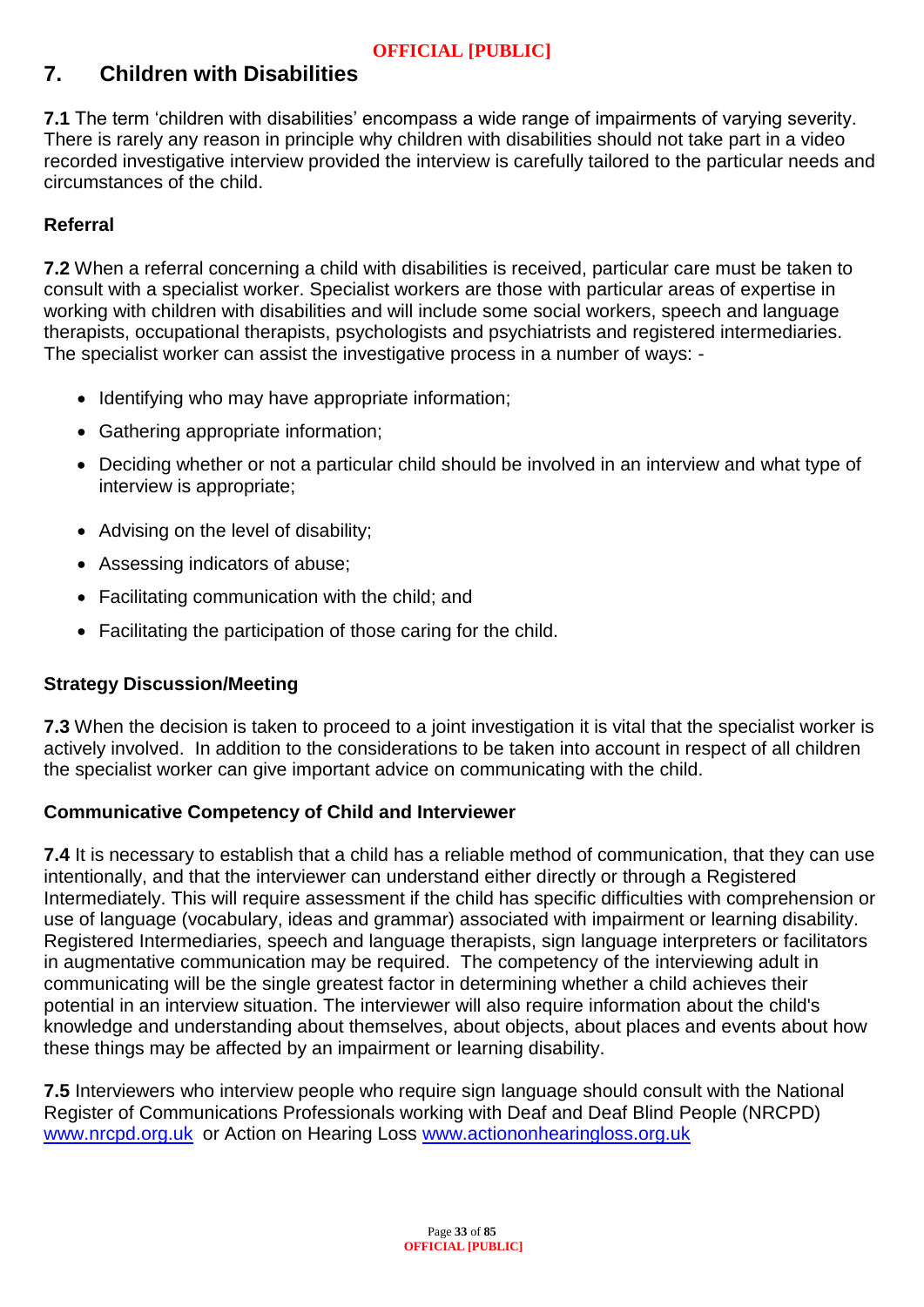## **Interpreters / Intermediaries**

**7.6** Achieving Best Evidence provides guidance on the use of interpreters and Registered Intermediaries. <http://www.dojni.gov.uk/a-guide-to-achieving-best-evidence-practitioner-guidance>

**7.7** Further guidance can be obtained from the "Young Witness Pack" published by NSPCC [www.nspcc.org.uk](http://www.nspcc.org.uk/)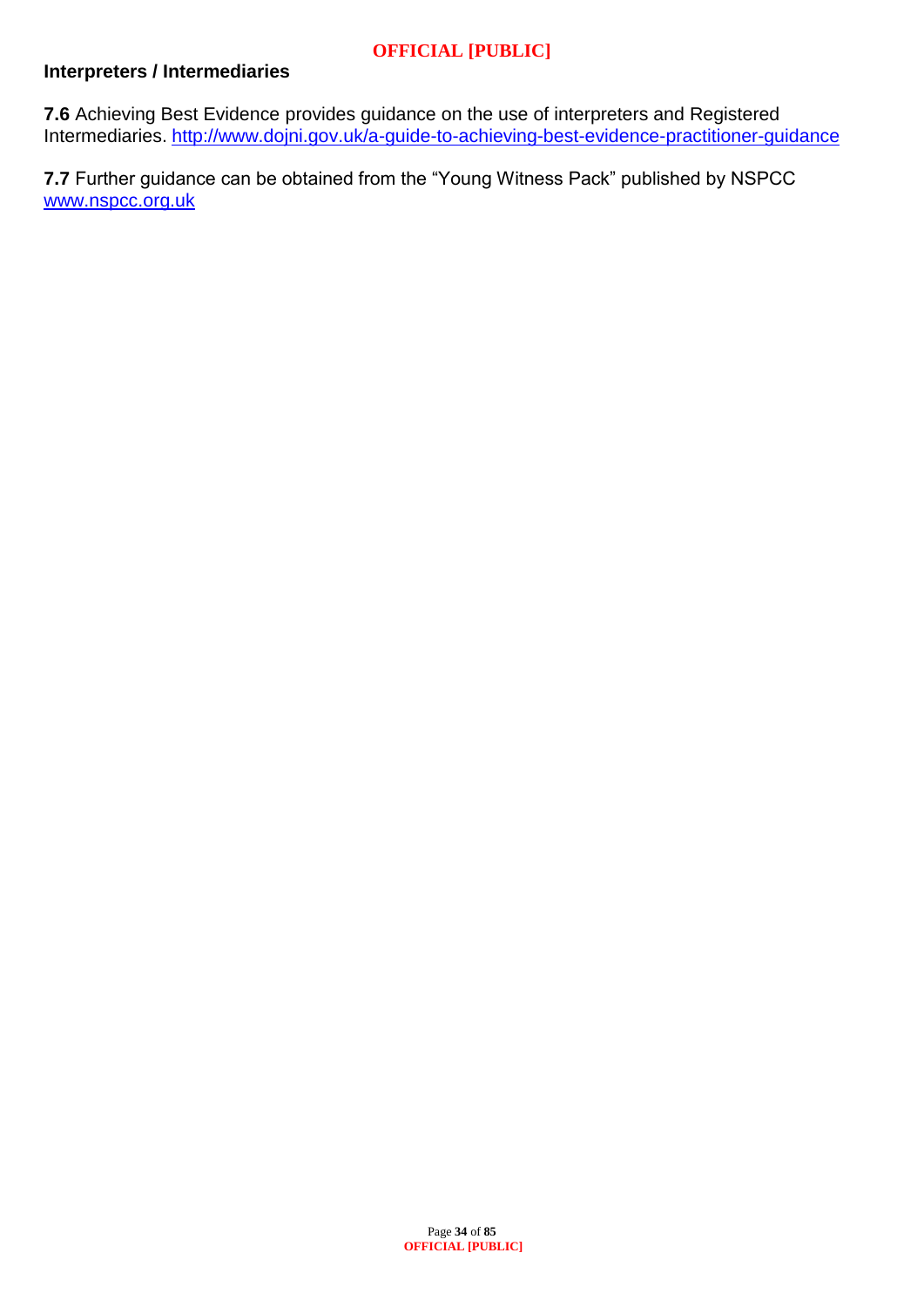# **8. The Investigation of Complex, Organised or Multiple Child Abuse**

#### **8.1 It is not always obvious when a referral is made that a single allegation or suspicion of physical, emotional, sexual abuse or neglect may become part of major investigation. Whether complex or otherwise this is still child abuse.**

**8.2** Complex, organised or multiple abuse, whether sexual, physical, emotional or by neglect occurs as part of a network of abuse across a family or community, within residential homes or schools and within an 'on or off line' networked groups of sexual offenders. Such abuse is sometimes reported a long time after the offending took place. Complex abuse is abuse involving one or more abusers and a number of related or non-related abused children or young people. The abusers concerned may be acting together to abuse children, sometimes acting in isolation, or may be using an institutional framework or position of authority to recruit children. Children living away from home, including foster care, residential care, private fostering, healthcare settings, residential schools, prisons, young offender institutions and secure units may be particularly vulnerable to child abuse.

**8.3** One of the key factors in responding to complex, organised or multiple abuse situations is the scale or potential scale of the investigation. Investigations can be demanding and time consuming and may have considerable resource implications. It is crucial to determine the size and complexity of the enquiry as soon as possible in order to consider the options that are available. The need to assess the short, medium and long term impact of the enquiry and its potential 'mushroom' effect is essential. It also requires thorough planning, good inter-agency working and attention to the welfare need of the child victims or adult survivors involved.

**8.4** In determining whether a complex, organised or multiple abuse enquiry is necessary the following elements will be beneficial in determining the nature of the enquiry. This is not an exhaustive, or prescriptive, list and is not a substitute for professional judgement: -

- Multiple alleged victims;
- Multiple alleged offenders;
- Volume of alleged offences;
- Alleged institutional abuse;
- Duration of alleged abuse;
- Significant cross-boundary or other geographical considerations;
- Public interest issues.

Where it is agreed, between the Social Services Manager and CAIU Detective Inspector, that the case meets the criteria, they will liaise with the HSC Trust Director of Children's Services and Public Protection Branch Detective Chief Inspector who together will determine the best way to proceed. Likewise, where there is any disagreement or uncertainty on the scale of the investigation required, the matter will be escalated via line management.

**8.5** The Principles for the investigation of complex, organised or multiple abuse cases are: -

- Both the police, social services and, where relevant, the NSPCC will need to work for a planned, co-ordinated and properly resourced response to enquiries and recognise that this commitment will be significant and on a scale much greater than usual;
- In all complex, organised or multiple abuse enquiries the safety and well-being of the child or children will be the paramount consideration, when their identity is known or can be identified;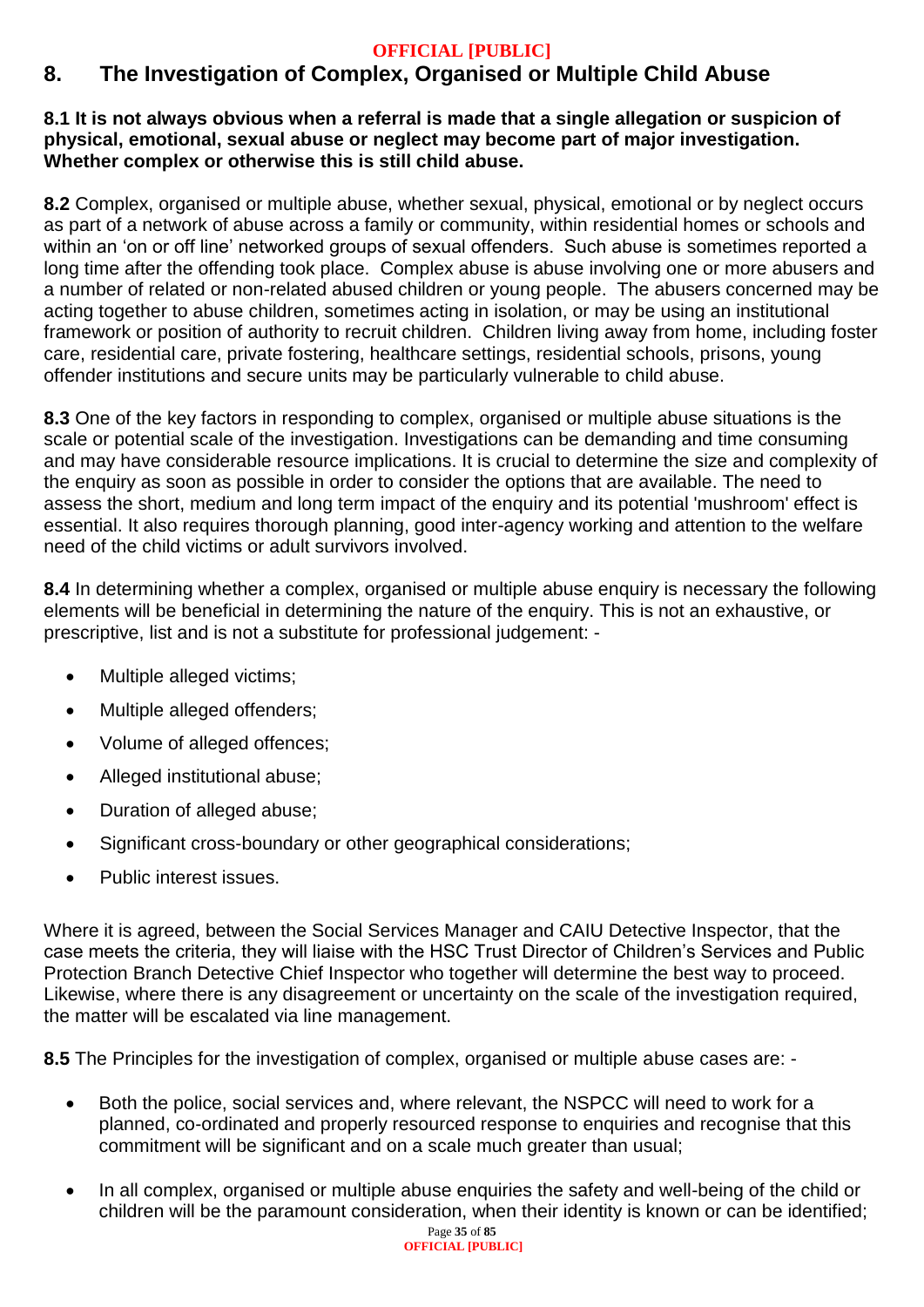- All parties are alert to the possibility of adults at risk in the abusive network and respond accordingly. For further information, go to the 'Protocol for Joint Investigation of Alleged and Suspected Cases of Abuse of Vulnerable Adults' [http://www.northerntrust.hscni.net/pdf/Joint\\_Protocol\\_Investigation.pdf](http://www.northerntrust.hscni.net/pdf/Joint_Protocol_Investigation.pdf)
- All parties, in pursuit of their 'positive obligations', ensure the protection of individual children, the need to protect other children, the need to gather evidence and the effects of the investigation on other individuals and the community;
- The need for strict confidentiality will be assessed at the outset of the enquiry and reviewed in order to prevent the alerting of suspected offenders;
- Parties agree to consult and openly share information subject to legal and agency restrictions at all stages of the enquiry;
- Parties agree to contribute to the legal process which may be criminal or civil or both;
- Parties agree to keep accurate written records of the entire enquiry process;
- Information management arrangements should be agreed at the outset of the process and continually reviewed throughout by the Social Services Manager and Detective Inspector with responsibility for the management of the investigation.

**8.6** All parties acknowledge that some incidents, even if managed properly, can have a significant impact on the confidence of the victim, their family and the community, i.e. a 'Critical Incident', and should be declared as such.

**8.7** Parties agree to a formal review at the conclusion of the enquiry to identify lessons learned and good working practices.

#### **Referral**

**8.8** In cases of alleged and suspected cases of child abuse where there is a suspicion it is complex, organised or multiple, a referral must be made without unnecessary delay, and the appropriate PJI forms completed.

**8.9** On receipt of this information both the Detective Inspector of the Child Abuse Investigation Unit and the Social Services Manager (8A grade or above) will meet or confer to analyse the nature of the referral and determine whether there is a need to follow the procedure for investigating complex, organised or multiple child abuse. If so, this will be brought to the attention of the HSC Trust Director of Children's Services and Public Protection Branch Detective Chief Inspector who together will determine the best way to proceed.

**8.10** Cognisance should initially be taken of: -

- The number of referrals currently highlighted;
- The seriousness and type of the allegations;
- The potential for the investigation to transcend HSC Trust and Police Service boundaries:
- Whether the referral may be indicative of human trafficking;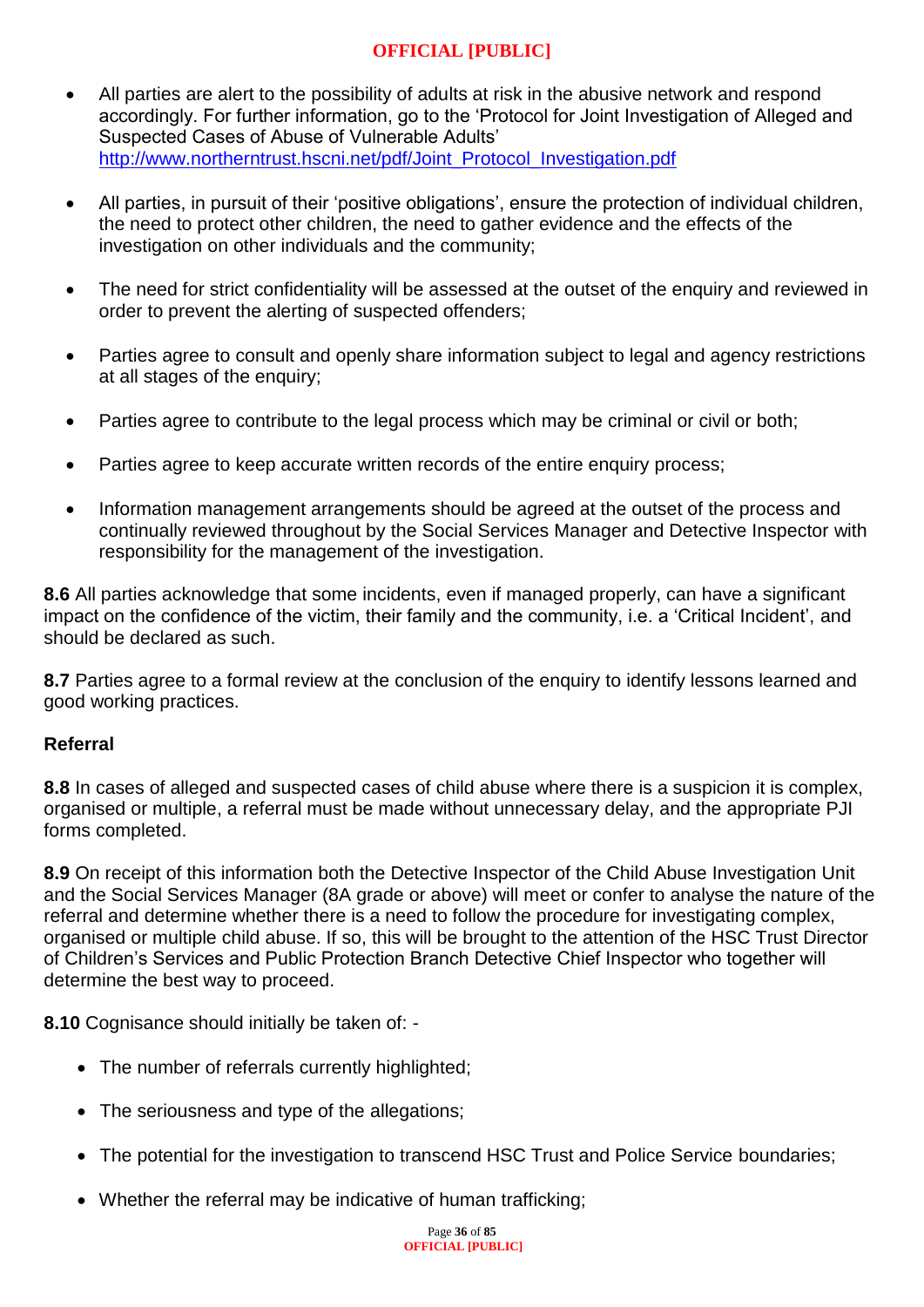- The number and type of homes or institutions referred to;
- The number of residents in such establishments;
- The potential time parameters:
- The number of potential suspects:
- The potential for growth;
- The need for strict confidentiality to prevent the alerting of suspected offenders.

If it has been identified that the case is one of a complex, organised or multiple in nature, a Senior Management Group meeting must be convened within **3 days.**

#### **Senior Management Group**

**8.11** This group must be chaired by a Public Protection Branch (PPB) D/Superintendent, Crime Operations, or above.

The Senior Management Group will consist of the following: -

- PPB Detective Chief Inspector(s);
- Detective Inspector(s) Child Abuse Investigation Unit;
- Police and Social Service's Investigating Officers;
- Police District(s) representative;
- Trust Assistant Director for Safeguarding (and/or Trust Director for Social Work);
- Senior Health Representatives;
- Health and Social Care Board representative;
- Consideration may also be given to Assistant Chief Constable's involvement if the scale of the inquiry is deemed to be significant or has a regional dimension crossing several policing districts;
- Representative from Education authorities if school(s) involved/potentially involved;
- Other individuals or agencies as appropriate to the case.

#### **Role of Senior Management Group**

**8.12** The role of the Senior Management Group will be to: -

- Manage the investigation in accordance with Joint Protocol;
- To ensure the welfare of the child, or children, remains of paramount consideration;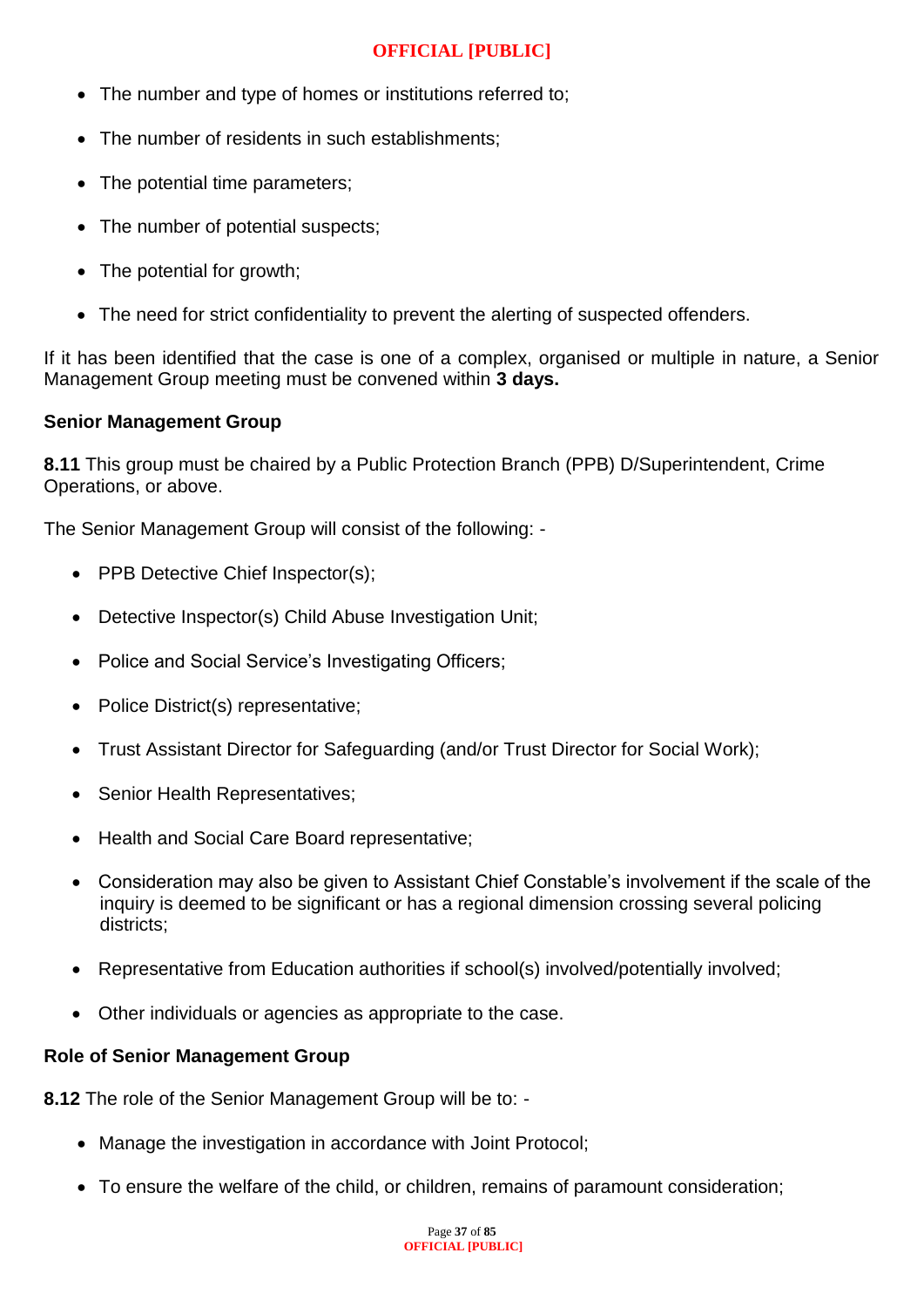- Determine, on the information, available whether a complex, organised or multiple abuse investigation is warranted under these procedures;
- Determine the terms of reference, scale of the enquiry, and processes for gathering evidence;
- Determine whether a dedicated Investigation Team should be established or whether the investigation can be conducted by local staff;
- Determine the constitution and membership of the Investigative Team;
- Agree all aspects of policy that the Operational Group will work to, but not exclusively;
- Agree the appropriate level of resources, including administrative support to investigate the allegations;
- Appoint a co-ordinator who will liaise between the Senior Management Group and the Operational Group. The co-ordinator will head the Investigative team;
- Consider employing a police analyst at an early stage;
- Ensure the application of the Police National Intelligence Model;
- Devise a media strategy and identify media representatives;
- Determine whether the incident should be managed on a police Home Office Large Major Enquiry System or whether a manual paper system should be used;
- Ensure that protocols are in place to ensure the safety of staff involved in the investigation; and the availability of appropriate support and counselling for staff;
- Where the abuse involves investigating agency staff, measures are put in place to ensure an essential degree of independence and objectivity to ensure an impartial investigation. Consideration may be given to using another HSC Trust or the NSPCC;
- Facilitate access to expert legal advice;
- Take immediate steps to secure, protect and store relevant records and information;
- Liaise with the SBNI and keep the SBNI informed of progress of the investigation;
- Facilitate contact, and involvement, of other organisations that may be involved, including voluntary organisations;
- To determine arrangements for providing information to children, parents and families involved;
- To ensure that relevant registering bodies are kept informed of the progress of the investigation and involved as appropriate;
- Agree a schedule of future meetings and arrangements for review.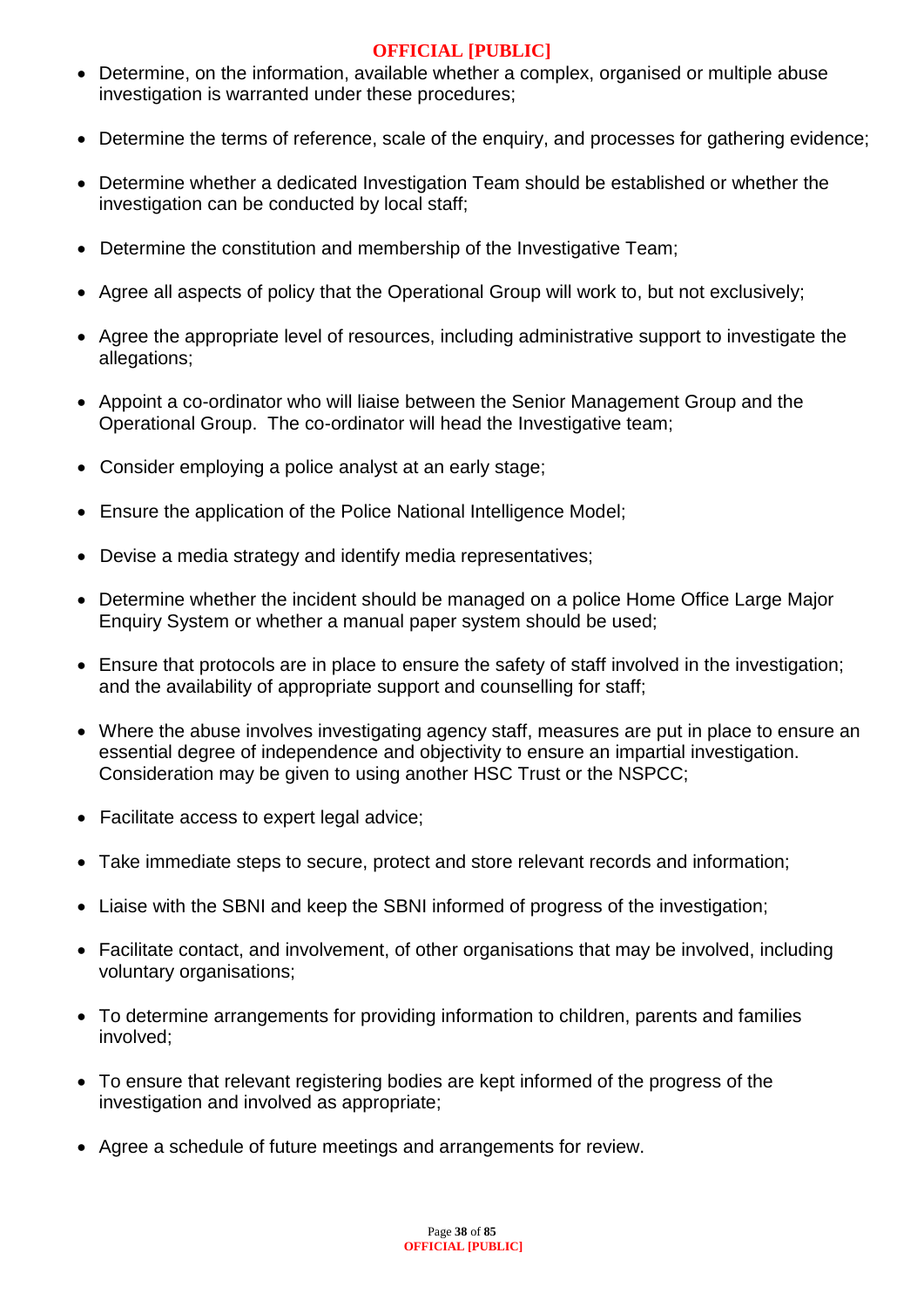# **Investigating Team**

**8.13** This team will be led and chaired by the police Senior Investigating Officer in consultation with the nominated HSS named Lead.

**8.14** The Investigating Team will: -

- Investigate the allegations in accordance with this Protocol;
- Investigate the allegations in accordance with the parameters as defined by the Senior Management Group;
- Determine whether any children need active safeguarding and in particular when and how this should be done and being alert to the presence of adults potentially at risk of harm;
- Plan Investigative Interviews with victim and witnesses;
- Ensure that witness information is gathered in accordance with 'Achieving Best Evidence in Criminal Proceedings';
- Give consideration to medical assessments (and issues of consent);
- Determine action to gather other evidence including forensic, witnesses, corroboration and SUSPECT interviews;
- Make a thorough assessment of the needs of the victims and provide or arrange the provision of services to meet those needs;
- Consider Child Protection Conferences: timing, chairing, purpose and attendance;
- Keep accurate records and minutes of meetings and strategy discussions:
- Consider the need to provide confidential and independent counselling for victims and families;
- Keep the Senior Management Group informed of resource issues;
- Ensure information is gathered and appropriately shared between agency members.

#### **Senior Investigating Officer**

**8.15** The Senior Investigating Officer, in consultation with the nominated HSS named Lead, will: -

- Determine the appropriate staff selection in response to the nature of the abuse in order to form a trusted and vetted team from the police and social services who have expertise in conducting investigations, child protection processes and children's welfare;
- Ensure that staff involved are fully briefed on such issues as evidence gathering, data protection, information sharing and risk management;
- Identify suitable accommodation and other resources for the Investigation Team;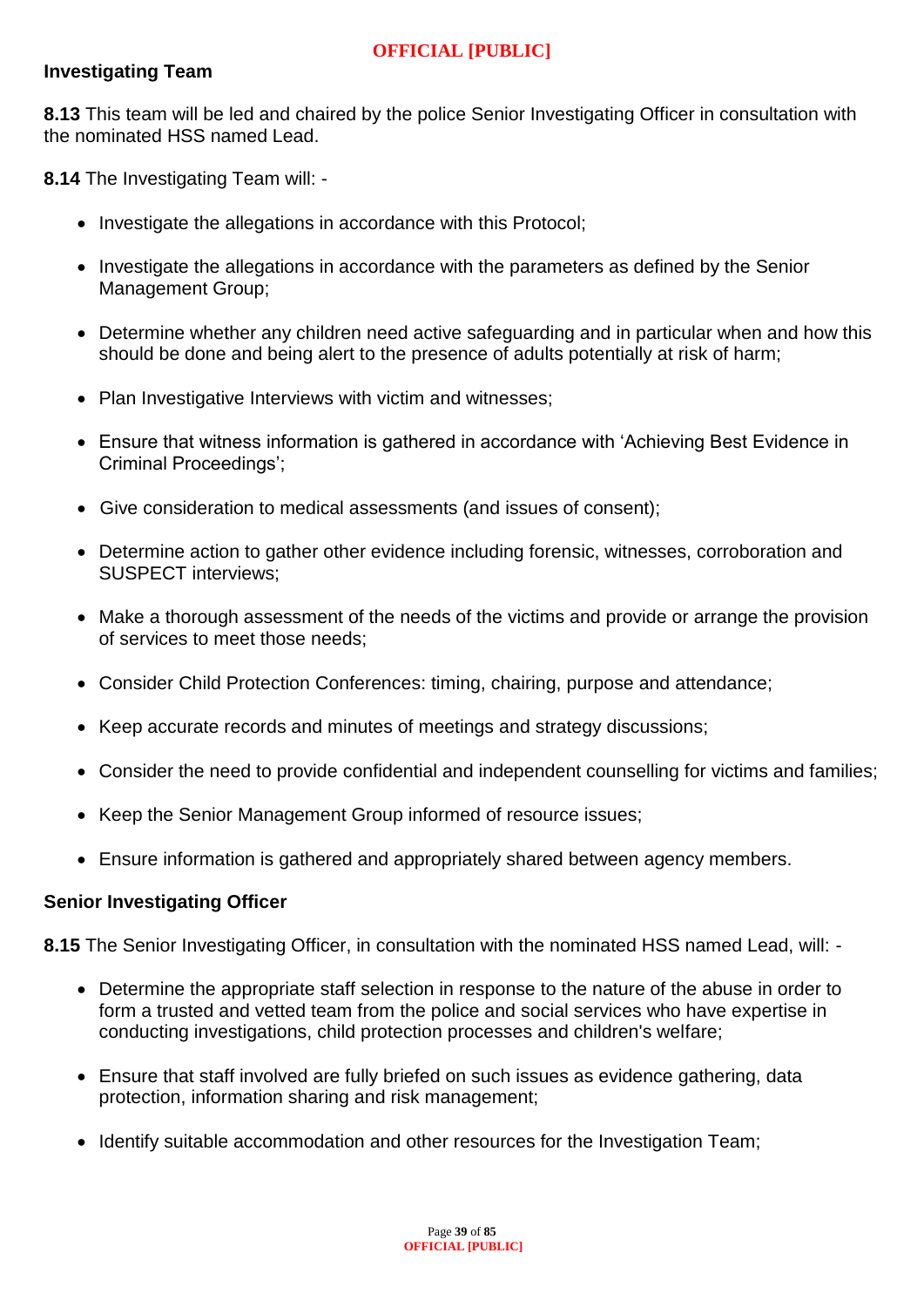## **Problem Resolution**

**8.16** All agencies agree that where practitioners encounter disagreements that cannot be negotiated and agreed upon the matter will be progressed to the Senior Management Group.

# **Supplementary Advice**

**8.17** For further advice go to [https://www.app.college.police.uk](https://www.app.college.police.uk/)

## **Additional Considerations in the Investigation of Complex, Organised or Multiple Abuse**

**8.18** When dealing with abuse in any institution, including any residential facility, additional thought needs to be given to the management of the investigation to ensure: -

- The continuing safety of the child; and other children;
- Clarity about the roles of the placing Trust and the host Trust in relation to the investigation;
- Appropriate sharing of information; and
- Lack of contamination of evidence;
- Consideration of whether any abuse may have occurred historically within the institution under investigation prior to the allegations currently being investigated.

**8.19** In cases involving the investigation of abuse in institutional settings consideration should be given to "Co-operating to Safeguard Children". [https://www.dhsspsni.gov.uk/publications/co](https://www.dhsspsni.gov.uk/publications/co-operating-safeguard-children)[operating-safeguard-children](https://www.dhsspsni.gov.uk/publications/co-operating-safeguard-children)

**8.20** The Senior Management Group should take active steps to be kept informed of all developments, as they arise, and give due cognisance to the potential difficulties for staff. The Senior Management Group will ensure that lines of communication are established between the investigative team and the institution.

#### **Other Abuse**

**8.21** Other types of child abuse or neglect unconnected with the investigation may come to the attention of the investigating team, for example, alleged familial abuse. These should be the subject of a separate investigation and referred to the Central Referral Unit.

#### **Conclusion of Joint Investigation**

**8.22** At the conclusion of the investigation, the Investigating Team Leads from both agencies should meet with the Senior Management Group to discuss the salient themes of the investigation and any learning emerging from it with a view to making recommendations for improvements either in operational policy or in practice. Recommendations should be communicated to the Chair of the **SBNI**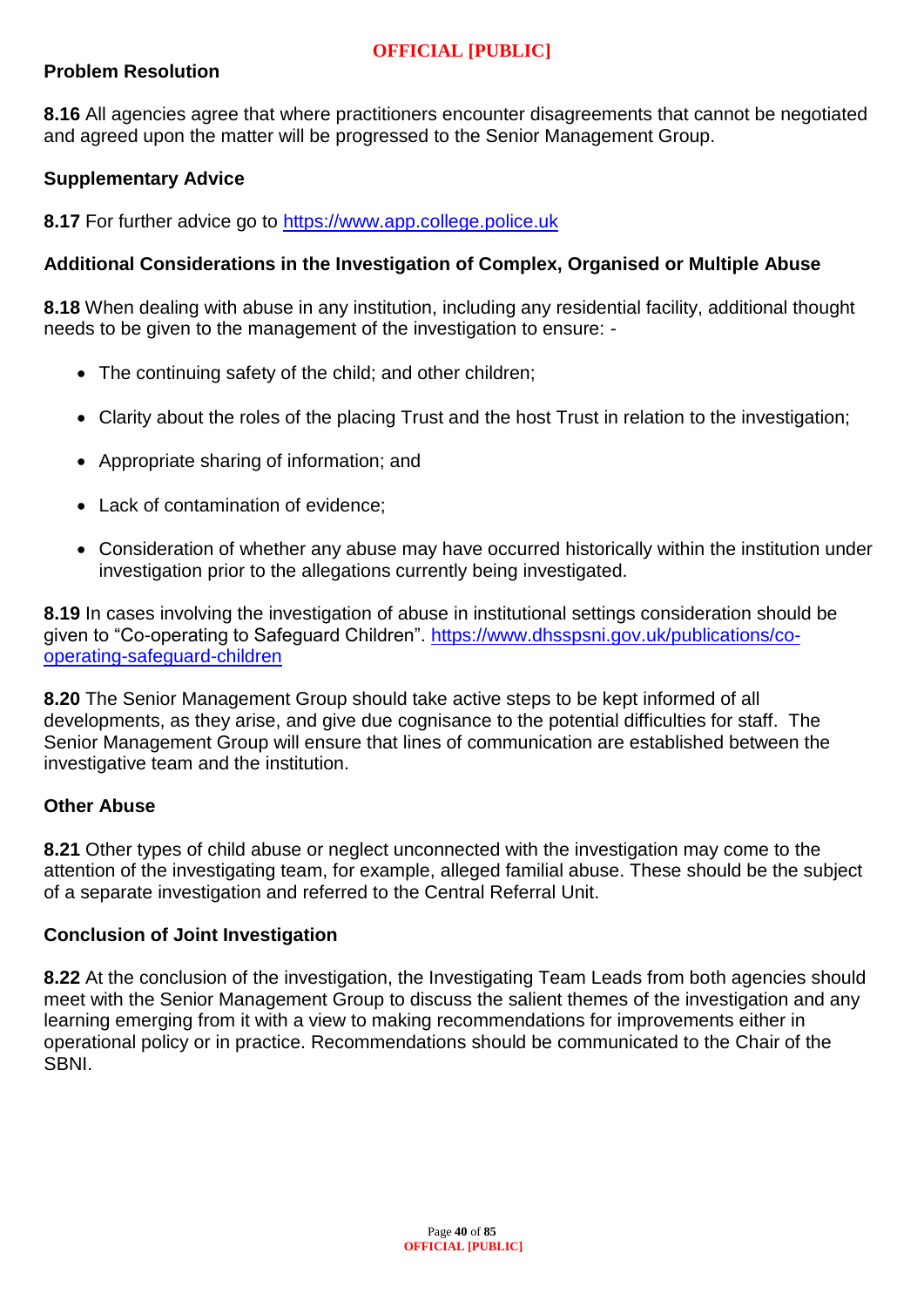# **9. The Young Witness Service**

**9.1** Following the commencement of the Criminal Evidence (Northern Ireland) Order 1999, and the introduction of the Achieving Best Evidence Guidance, a Witness Support Service has been established.

**9.2** This service is provided by the NSPCC in respect of children (Young Witness Service) and by Victim Support in respect of adults.

**9.3** All child witnesses, who are victims or witnesses to abuse, should be referred to the Young Witness Service who will provide preparation for and support at court. This will be the responsibility of the Victim and Witness Care Unit, in consultation with the Investigating Officer.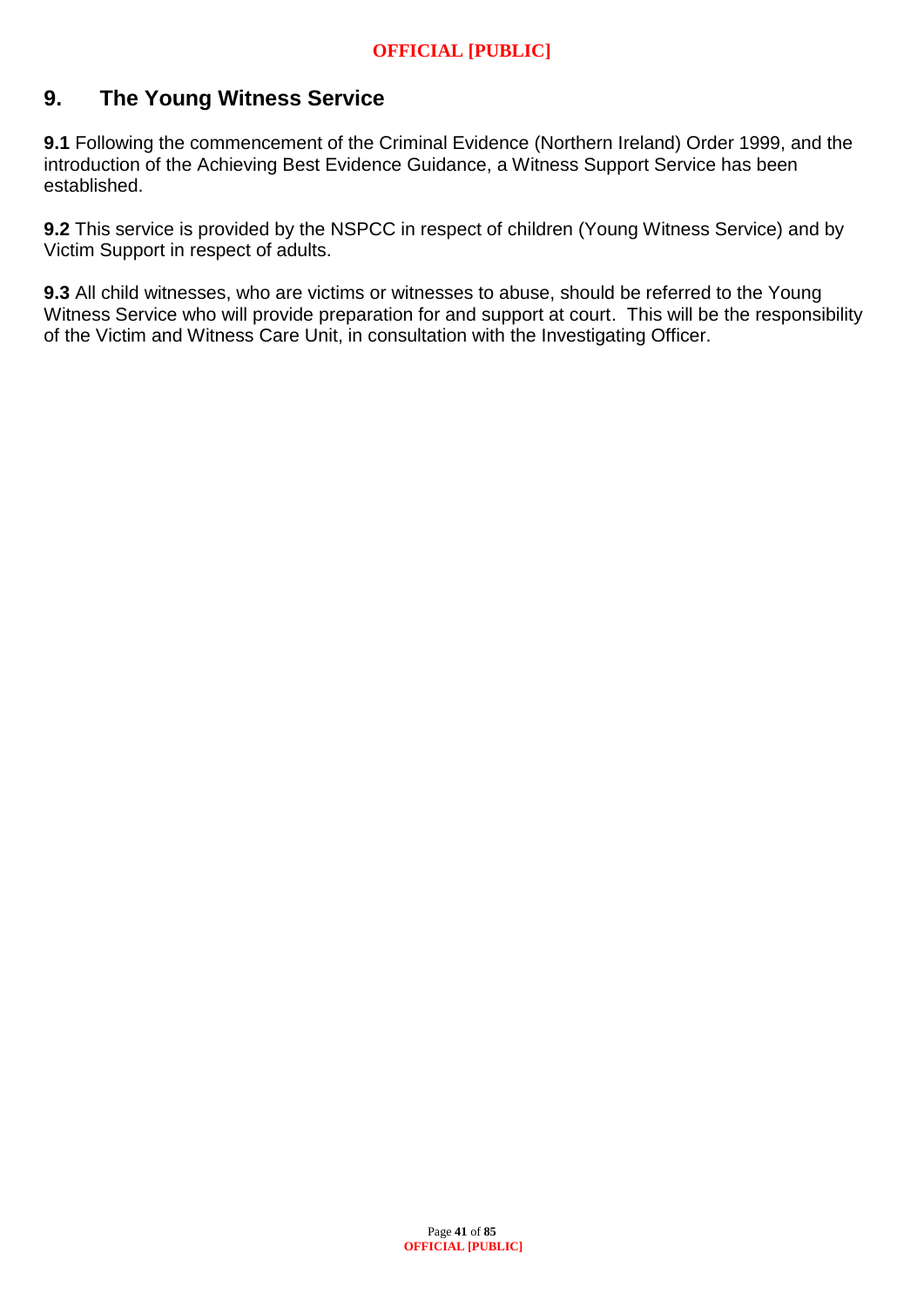# **10. Training and Development**

# **Training, Support and Supervision**

**10.1** The investigation of allegations or suspicions of child abuse involving the interviewing of children for evidential purposes has been promoted and accepted as a specialist, complex and emotionally demanding area of work. It requires high standards from staff directly involved. In order to build and maintain the necessary level of expertise, staff engaged in this area of work need to be provided with training, at different levels to equip them with the skills required to meet the standards.

**10.2** The training outlined here applies only to staff interviewing children within the guidance of Joint Protocol. Staff involved in the interviewing of vulnerable adults undertake a separate joint protocol training programme.

**10.3** The arrangements for training delivery is undertaken jointly by the agencies to whom this Protocol applies working collaboratively in the design, development and delivery of training having regard to training developments and responsibilities within respective agencies.

**10.4** It is the responsibility of each agency to ensure that staff are appropriately identified and targeted to receive the necessary training and that they are adequately supervised and supported by their managers. A process for staff and managers to evaluate performance in this area of practice is available for this purpose.

**10.5** Staff from agencies to which this Protocol applies are trained together and have updated special interview training on a regular basis.

## **Initial Consultation and Interview Assessment Training (Module 1)**

**10.6** Staff involved in the initial assessment and consultation process must be conversant with the requirements of this Protocol for Joint Investigation. To this end, all relevant staff undertaking initial assessment and consultation must complete Module 1or Managers Training.

**10.7** Social Workers should attend awareness training within the first two years of employment in Family and Child Care settings.

**10.8** Staff who have undertaken Joint Protocol Awareness Training are not deemed to be trained to conduct investigations under the Protocol for Joint Investigation Policy and Procedures.

**10.9** Module 1 Training will only qualify the practitioner to carry out enquiries - including making a referral (initial consultation and assessment) and conducting a joint Pre-Interview Assessment.

**10.10** In order to investigate cases of alleged and suspected child abuse, persons are required to have completed Module 1 Joint Protocol Training. This includes initial consultation between agencies.

**10.11** Module 1 training will qualify the practitioner to carry out strategy discussions/meetings as part of the investigation process. Practitioners must not carry out strategy discussions/meetings unless they have completed this training.

**10.12** Agencies to which this Protocol applies should monitor the number and locations of staff trained in order to effectively manage this resource.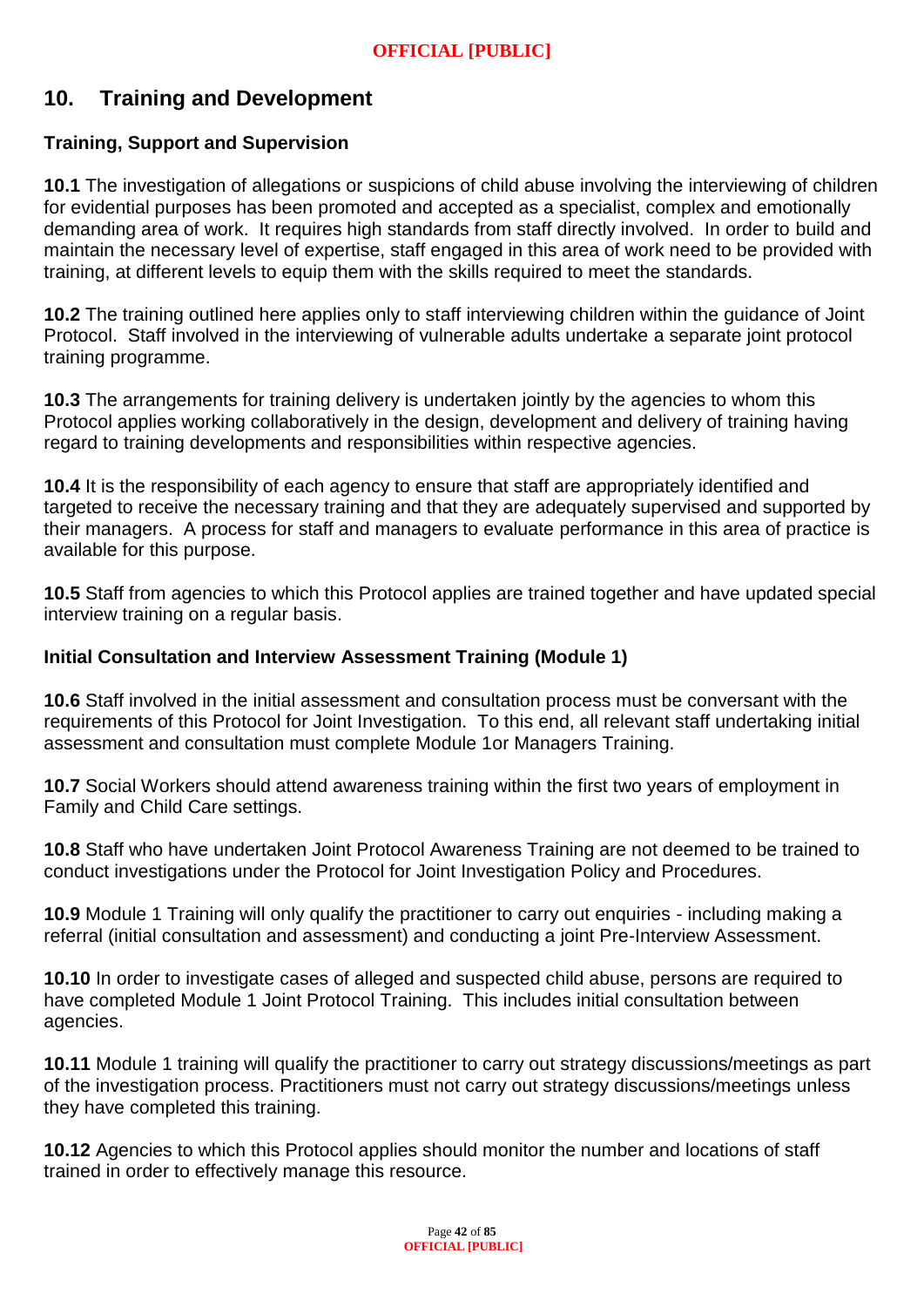# **Forensic Interview Training (Module 2)**

**10.13** Investigative interviewing (including video interviewing) is very much a specialist role, therefore the experience required, and training provided must reflect the level of skills necessary. Interviewers must have the opportunity to practice in order to develop and maintain their skills.

**10.14** Persons will be considered qualified to carry out video recorded investigative interviewing of children having successfully completed the following sessions of training Module 1 Protocol for Joint Investigation Training and Module 2 Joint Protocol Video Evidence Training.

**10.15** Members of interviewing teams **must** complete a minimum of 2 video evidence interviews a year, one of which must be as a Lead Interviewer to ensure that the skill and competence levels are maintained. One of these must be self-assessed and separately assessed by a supervisor, with support if required from a qualified member of the relevant agencies training staff, to verify and quality assure on-going competence, using the training assessment form/managers assessment form. (Appendix F).

**10.16** Module 2 trained staff will also be required to undertake skills development training within 12 months of initial training and every 2 years thereafter as part of their continuous professional development.

**10.17** Forensic Interviewers must comply with the requirements of Module 2 training and development (10.15 above). This requires both individual and organisational responsibility, and management/supervision of the overall Forensic Interviewer resource within each organisation. Each Trust should monitor both the supply of interviewers and demand of practice, and arrangements should be in place to ensure interviewers have opportunities to meet these requirements.

**10.18** Staff who have not met the requirements set out in Para 10.15 will be deemed 'inactive' and should be precluded from completing Forensic Interviews. Appropriate and timely measures should be made to address inactivity, for example, additional assessment of practice as detailed at 10.15 or completion of Skills Development training. Those staff meeting the minimum requirements will be deemed as 'active'.

**10.19** HSC Trusts should monitor the number, locations and availability of staff trained in order to effectively facilitate and manage this resource.

## **Training for Managers**

.

**10.20** All managers who have supervisory experience for staff involved in joint investigative interviewing should be conversant with the Protocol for Joint Investigation, Regional Policy and Procedures, Achieving Best Evidence and be familiar with the content of the Module 1 and Module 2 training programmes. They also need to be equipped with an understanding of the operational arrangements in place for the joint working between both agencies.

**10.21** In support of these arrangements, managers of Joint Protocol trained staff must attend training in Joint Protocol Awareness, and attend the Joint Protocol Managers Training Programme.

**10.22** Managers from both investigative agencies are required to undertake joint training **together** to ensure the joint approach is consolidated at all levels of the process.

**10.23** Supervision and assessment of the competence of staff conducting Joint Protocol interviews is integral to ensuring standards of practice are met and that staff are supported in developing competence.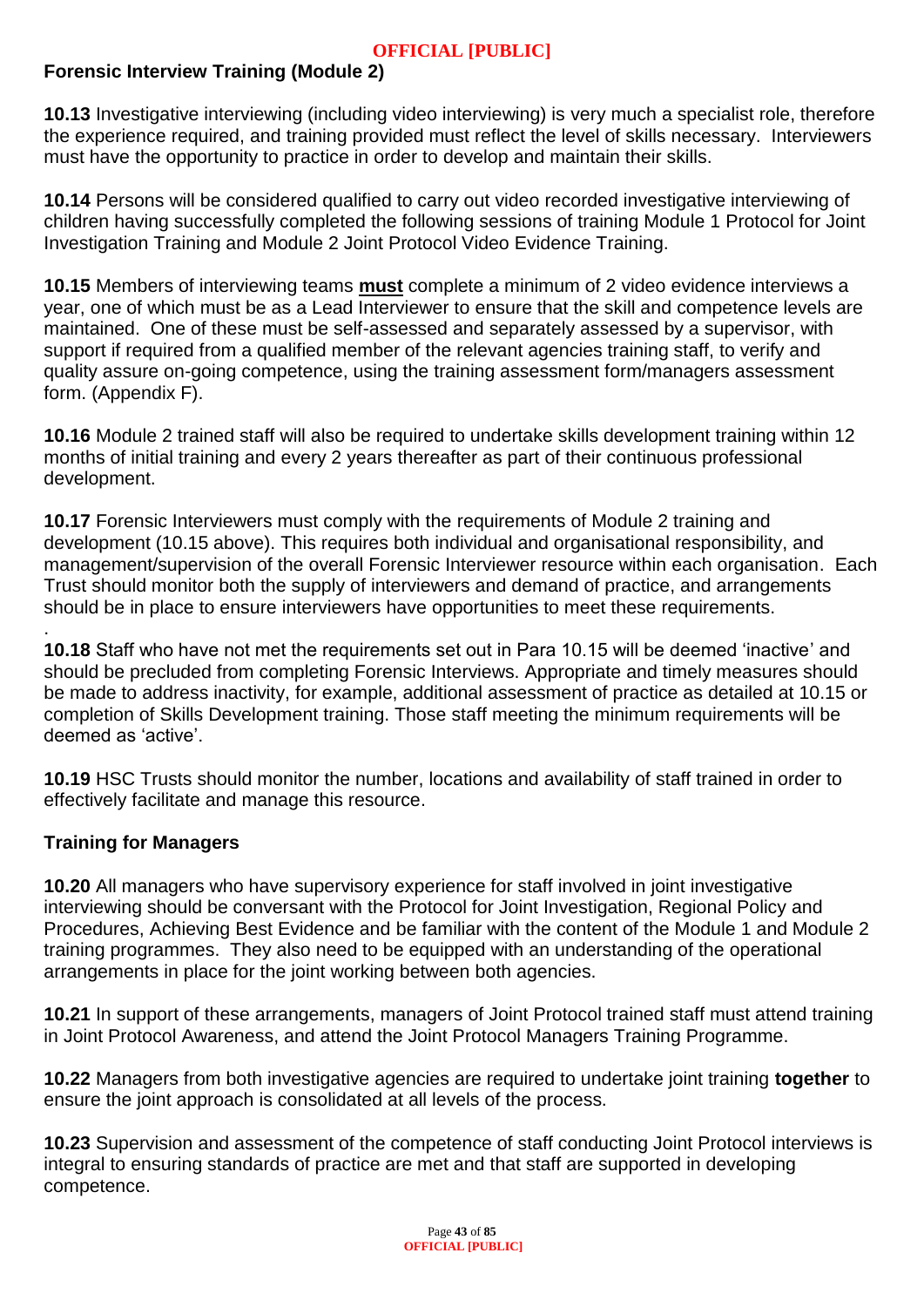# **GLOSSARY OF TERMS**

## **ACHIEVING BEST EVIDENCE IN CRIMINAL PROCEEDINGS (NI) (ABE)**

The guidance provided is advisory and does not constitute a legally enforceable code of conduct. Each witness is unique and the manner in which they are interviewed must be tailored to their particular need and circumstances. However, interviewers and other practitioners should bear in mind that significant departures from the guidance may have to be justified in court.

#### **ARRAIGNMENT**

The point in formal criminal proceedings at Crown Court where the defendant is required to plead guilty or not guilty. The result of the arraignment will determine whether a criminal trial, involving witnesses, is required.

#### **ARTICLE 18**

The Children Order requirement for Social Services, HSC Board and HSC Trusts to provide support to children identified as being "in need".

#### **ARTICLE 66**

Social Services duty to investigate under the Children Order. The Article requires Social Services to investigate instances where a child in its area is the subject of an Emergency Protection Order, Police Protection or is believed to be suffering or is likely to suffer significant harm.

#### **CHILD ABUSE INVESTIGATION UNIT**

One element of the PSNI's Public Protection Unit's, one situated in each of the 5 Trust areas, staffed by Detectives to investigate allege and suspected cases of child abuse.

#### **CHILD PROTECTION CASE CONFERENCE**

An inter-agency forum to consider risk to a child and decide whether or not a child's name should be placed on or removed from the Child Protection Register and to agree a Child Protection Plan.

#### **CHILD PROTECTION REGISTER**

A register listing all children resident in each HSC Trust area who are subject to a Child Protection Plan.

#### **CHILD WITNESS**

There are several definitions of "child" for legal purposes. For the purposes of the Special Measures directions which may be made under the Criminal Evidence (NI) Order 1999 to assist eligible witnesses to give evidence, the child witness is a witness who is eligible because he/she is under 18 years of age when the direction is made.

Another relevant definition of a "child" for the purposes of the Criminal Evidence (NI) Order 1999 relates to the giving of unsworn evidence. The child under the age of 14 who is competent to give evidence does so without taking an oath or making an equivalent affirmation, i.e., unsworn.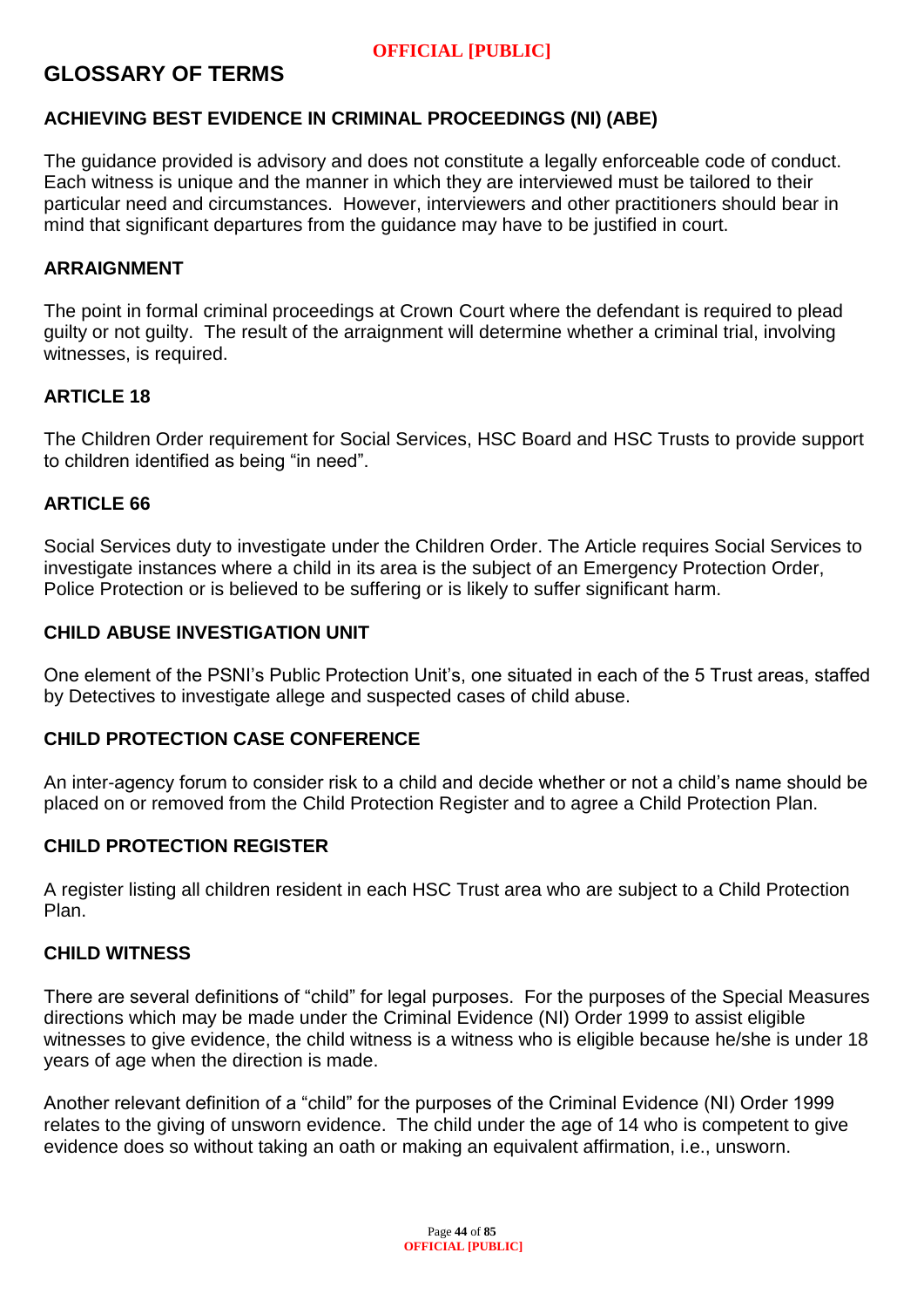## **CIVIL PROCEEDINGS**

A case at civil law is normally one between private persons and/or private organisations. Typically it will be about defining the rights and relations between individuals. (For example, applications by HSC Trusts for Orders in respect of children)

## **COMPELLABILITY**

The general rule is that if a witness is competent to give evidence they are also compellable. This means that the court can insist on them giving evidence.

#### **COMPETENCE**

In criminal proceedings a person who is not competent may not give evidence. Article 31 and 32 of the Criminal Evidence (NI) Order 1999 provides that all persons are (whatever their age) competent to give evidence, the exception applies where a person is not able to understand questions put to him/her as a witness, and give answers which can be understood. A person over 14 years of age who is competent but who does not appreciate the significance of an oath gives evidence unsworn, as do children under the age of 14.

#### **CORROBORATIVE EVIDENCE**

Any evidence which supports or confirms the substance of the allegation (for example, forensic or medical evidence).

#### **CRIMINAL PROCEEDINGS**

A criminal case normally involves the trial of a person(s) by a jury for the alleged commission of an offence created by law.

#### **CRIMINAL RESPONSIBILITY**

Children under the age of 10 years cannot be held criminally responsible (but their welfare needs to be considered).

#### **CROSS-EXAMINATION**

The secondary stage of evidence giving in court where the testimony that a witness had already given is examined by counsel for the defence.

#### **CROWN COURT**

The criminal court that tries those charged with serious offences, this includes offences which are subject to trial on indictments such as rape.

#### **CRU**

The PSNI's Central Referral Unit, a single point of contact for all agencies and partners in making referrals in cases of alleged and suspect child abuse.

#### **DEFENDANT**

A person on trial in criminal proceedings.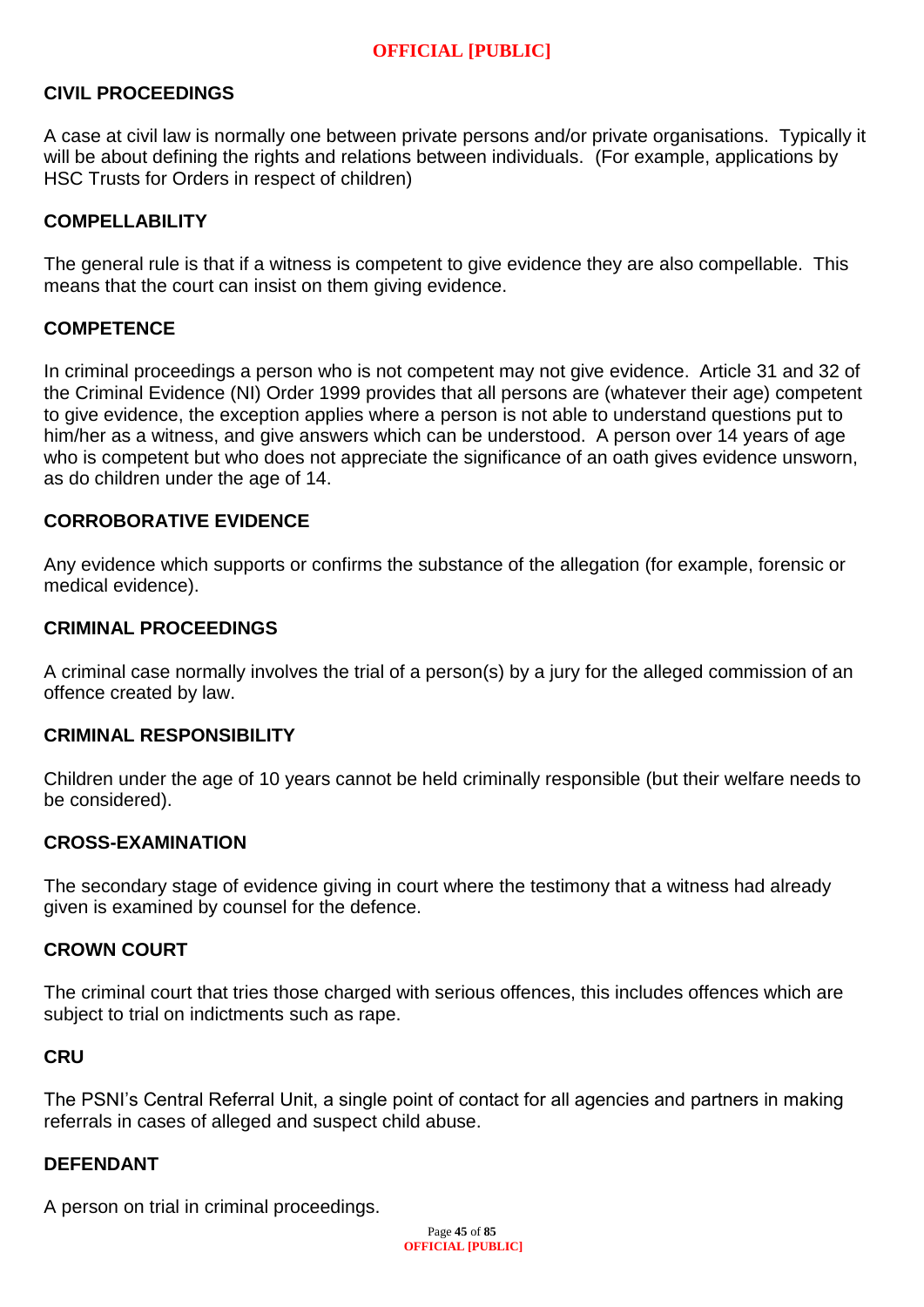### **EVIDENCE**

The term evidence embraces all matters exclusive of mere argument which can be placed before a court to support the argument for the prosecution or the defence in criminal cases or the applicant or respondent in civil cases.

#### **EXAMINATION IN CHIEF**

The procedure in a trial where the lawyer representing the side who has called the witness takes that person through his/her evidence.

#### **LEAD INTERVIEWER**

The member of the interviewing team who has been deemed most suitable to conduct the video recorded interview with the child.

#### **FORENSIC MEDICAL OFFICER**

An independent medical practitioner, who provides a forensic medical examination service, to the Police, for the purpose of criminal investigation. The examination will include the collection of evidential samples for analysis.

#### **HEARSAY/HEARSAY EVIDENCE**

Anything which a person heard from another person other than the accused.

#### **INTERVIEW**

A person in authority seeking to obtain information from another party through questioning.

#### **INTERVIEW SUITE**

A facility which has equipment meeting the required standards for interviewing in accordance with Achieving Best Evidence and the Criminal Evidence (NI) Order 2011.

#### **INTERVIEW SUPPORTER**

A person included in an interview for the purpose of supporting a child witness, where considered necessary because of the child's age or their being distressed or upset. The interview supporter will have been instructed not to participate in the interview itself.

#### **INVESTIGATIVE INTERVIEW**

Any interview by Police Officers and/or Social Workers of victims, witnesses or suspects to obtain accurate and reliable accounts about matters being investigated as part of the Joint Protocol Investigation.

#### **INVESTIGATIVE TEAM**

Police officers and social workers responsible for the investigation, where it is decided to proceed with the investigation following a strategy meeting/discussion. The Police will be held to account for the overall quality of the investigation.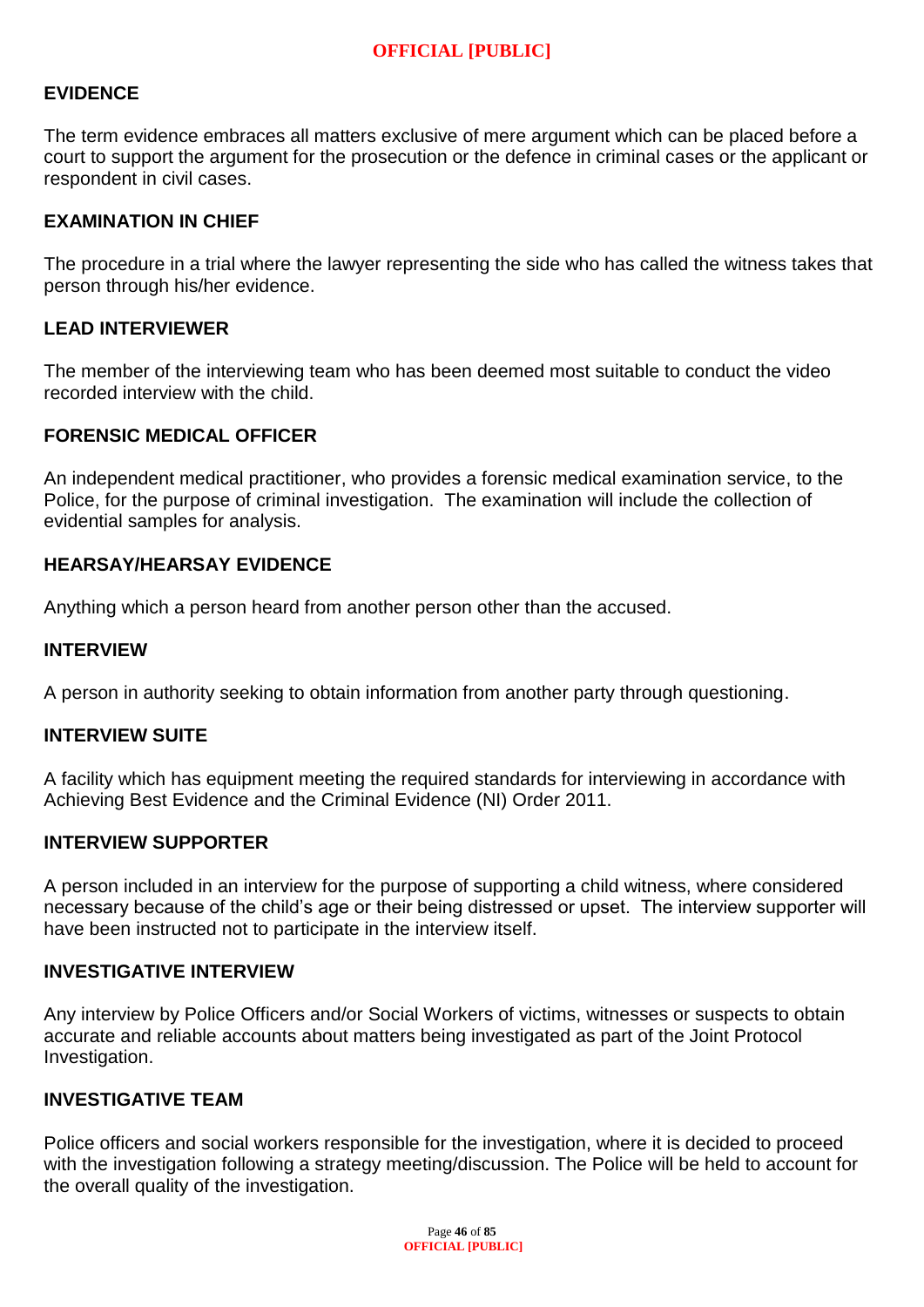## **JOINT INVESTIGATION**

A child abuse investigation undertaken jointly by Police and Social Services and/or NSPCC.

## **LIVE TELEVISION LINK**

One of the Special Measures provided by the Criminal Evidence (NI) Order 1999 whereby certain witnesses can give evidence from a television monitor in a room separate from the main body of the court.

## **LOOKED AFTER CHILD**

A child subject to a Care Order or accommodated by or on behalf of a Health and Social Care Trust.

#### **NICHE**

The name of a Canadian Company that has developed a management information system specifically for law enforcement organisations.

The Police Service of Northern Ireland computerised system for managing information relating to criminal activity, criminal records, persons and incidents.

#### **PRE-INTERVIEW ASSESSMENT**

A discussion to assess a child's readiness, willingness and ability to take part in an Investigative Interview.

#### **PSNI POLICY & PSNI SERVICE PROCEDURE**

Internal directions issued to the Police Service of Northern Ireland, in written form in response to legislative or procedural changes or to take cognisance of new policy.

#### **PUBLIC PROSECUTION SERVICE**

A body of legal staff who work independently from the Police and who are responsible for the prosecution of criminal offences.

#### **REGISTERED INTERMEDIARY**

One of the Special Measures which the Criminal Evidence (NI) Order 1999 that allows for certain eligible witnesses to give evidence, (both examination in chief and cross-examination), through an intermediary. The intermediary may explain the questions to or answers from the witness to the extent necessary to enable them to be understood.

#### **SAFEGUARDING BOARD FOR NORTHERN IRELAND (SBNI)**

A multi-agency forum to develop policies and procedures on safeguarding, and sets the strategic direction for Safeguarding Children in Northern Ireland.

#### **SAFEGUARDING PANEL (SBNI)**

A multi-disciplinary forum comprising representatives from key safeguarding agencies with the remit of developing inter-agency co-operation in child protection and safeguarding at an operational level.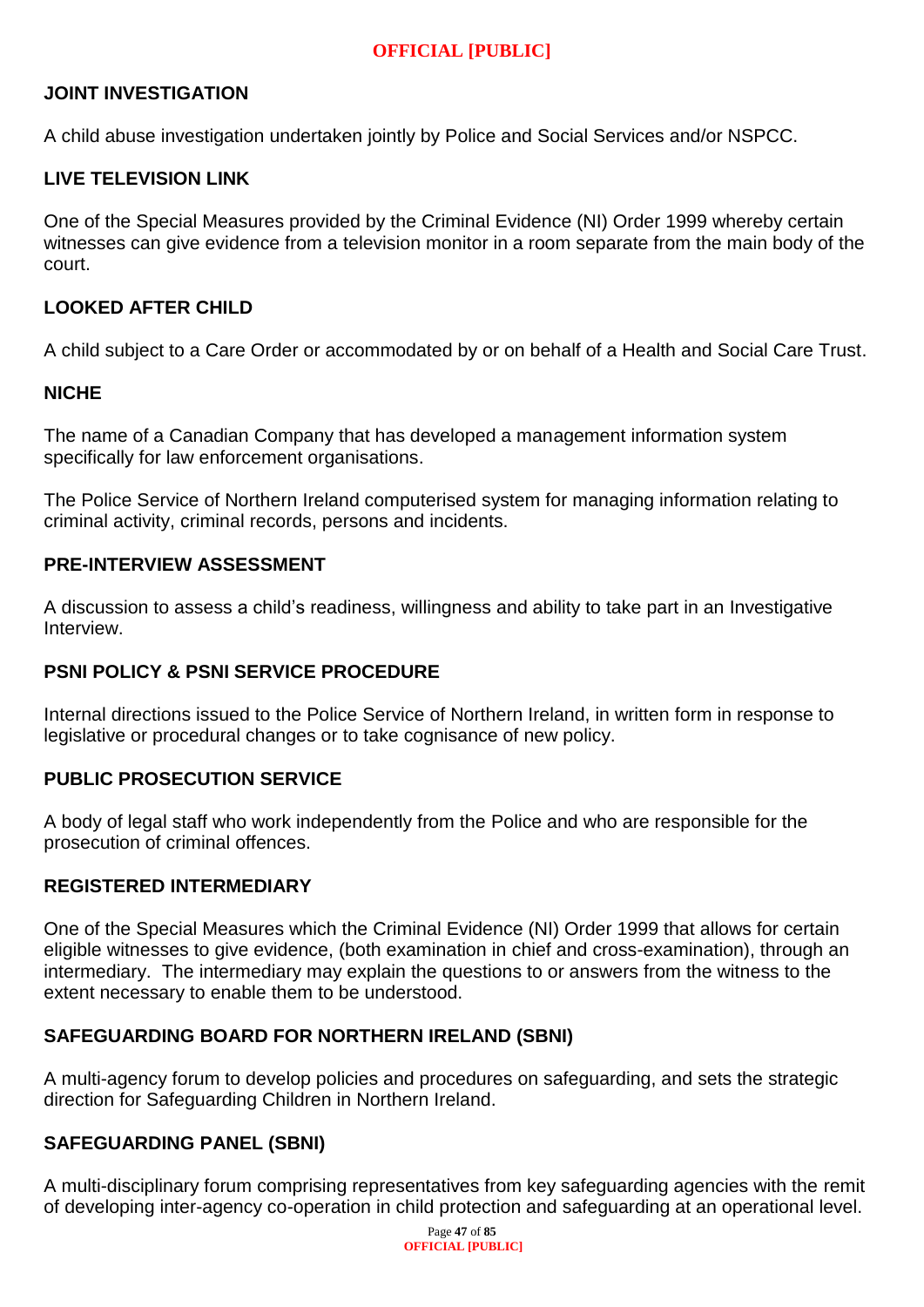#### **SCHEDULE ONE OFFENCE**

List of offences that indicate a definite risk to children which are detailed in Schedule One of the Children and Young Persons Act 1968.

#### **SECOND INTERVIEWER**

Member of the interviewing team who has responsibility for the video recording of the interview and who will assist the Lead Interviewer in identifying gaps in the child's account or points to prove.

#### **SEPARATED CHILD**

"Separated children" are children, as defined in article 1 of the United Nations Convention on the Rights of the Child, as children who have been separated from both parents, or from their previous legal or customary primary caregiver, but not necessarily from other relatives. These may, therefore, include children accompanied by other adult family members.

## **SINGLE AGENCY INVESTIGATION**

An investigation carried out by the agency with specific statutory responsibility for the issues arising in each case i.e. Police Criminal Offences and Social Services/NSPCC, Child Welfare.

#### **SPECIAL MEASURES**

"Special Measures" is the term used in the Criminal Evidence (NI) Order 1999 and in Achieving Best Evidence to describe the range of new provisions aimed at facilitating the giving of best evidence by children and vulnerable witnesses, directed by the Court.

#### **STATEMENT OF EVIDENCE**

The formal written account of what a witness has perceived and certified as true and accurate by the witness. In child abuse investigations these statements will be taken by Police.

#### **STATUTORY RESPONSIBILITY**

The duties and responsibilities placed on agencies through legislation.

#### **THIRD PARTY MATERIAL**

Matters of potential relevance to a police investigation which is not in the possession of police.

#### **UNACCOMPANIED CHILD**

"Unaccompanied children" (also called unaccompanied minors) are children, as defined in article 1 of the of the United Nations Convention on the Rights of the Child as children who have been separated from both parents and other relatives and are not being cared for by an adult who, by law or custom, is responsible for doing so.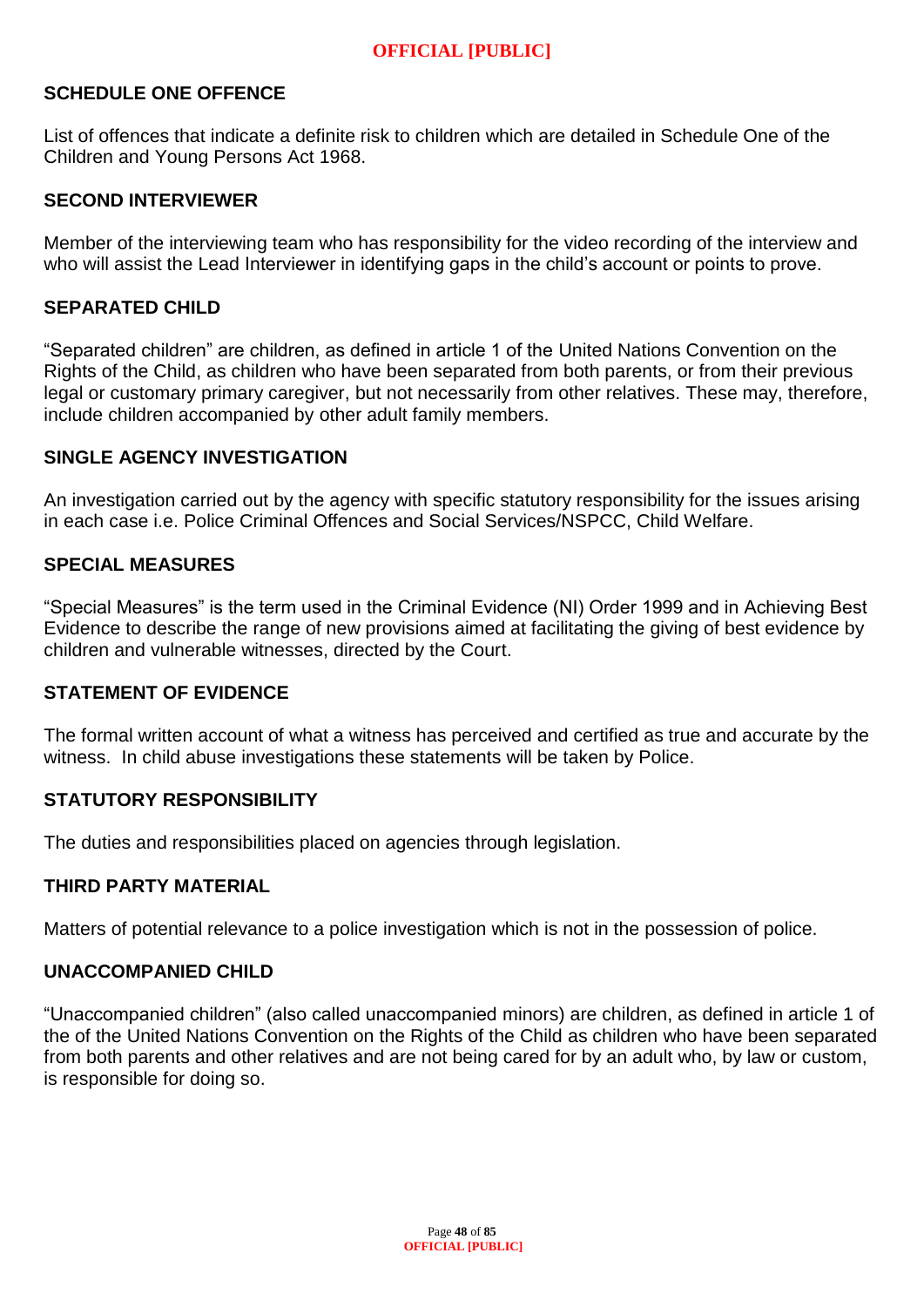# **Harm in Specific Circumstances**

Concerns for a child may arise from circumstances not explicitly reported as child abuse and from reports relating to other matters. The following outlines potential harm to children and young people in specific circumstances. This list is not exhaustive.

## **1. Child Sexual Exploitation**

Child sexual exploitation is a form of child sexual abuse. It occurs where an individual or group takes advantage of an imbalance of power to coerce, manipulate or deceive a child or young person under the age of 18 into sexual activity (a) in exchange for something the victim needs or wants, and/ or (b) for the financial advantage or increased status of the perpetrator or facilitator. The victim may have been sexually exploited even if the sexual activity appears consensual. Child sexual exploitation does not always involve physical contact; it can also occur through the use of technology.

Sexual exploitation can range from opportunistic exploitation to more calculated, progressive and protracted exploitative behaviours. Abusers are often skilled in manipulating and exploiting young people, using affection, attention, treats, alcohol, drugs or just a place to 'hang out' or stay to gain and abuse a young person's trust; sometimes they may manipulate the young person into believing they are in an affectionate and consensual relationship. Frequently alcohol and drugs are provided to intoxicate and immobilise victims, making them more vulnerable to abuse. Alcohol and drugs are also used to create dependence and the perpetrators' control over victims. Frequently victims are subject to intimidation, threat and actual violence and/or threats or actual violence against their family or others they care about. Whatever the method of exploitation, the young person is being taken advantage of, exploited and abused through this controlling behaviour.

Child Sexual Exploitation can take a variety of different forms. It can take place in person, or on-line and involve both contact and non-contact sexual activities, including the production and distribution of sexual images or exposure to such images. Child Sexual Exploitation is not a specific criminal offence in itself; however it is the context within which a range of sexual offences and other forms of serious criminal misconduct take place against children and young people.

Any child or young person under the age of eighteen, male or female, can be a victim of child sexual exploitation regardless of their family background or other circumstances, including those who have reached the legal age of consent.

Sexual exploitation results in children and young people suffering harm and can also cause significant damage to their physical and mental health. It can also have profound and damaging consequences for the child's family. Parents and carers are often traumatised and under severe stress. Siblings can feel alienated and their self-esteem may be affected. Family members can themselves suffer serious threats of abuse, intimidation and assault at the hands of perpetrators.

The abuse most frequently, but not exclusively, impacts upon those of a post-primary age and can be perpetrated by adults or peers, on an individual or group basis.

Those who perpetrate sexual exploitation are often well organised and may use sophisticated tactics. UK research would indicate that they frequently may target areas where children and young people gather without much adult supervision, for example, party-houses, parks or shopping centres or sites on the Internet, hostels, food outlets, taxi ranks, outside schools. Child sexual exploitation can affect children and young people living at home and those living away from home. Going missing from their home or care can render a young person particularly vulnerable to child sexual exploitation.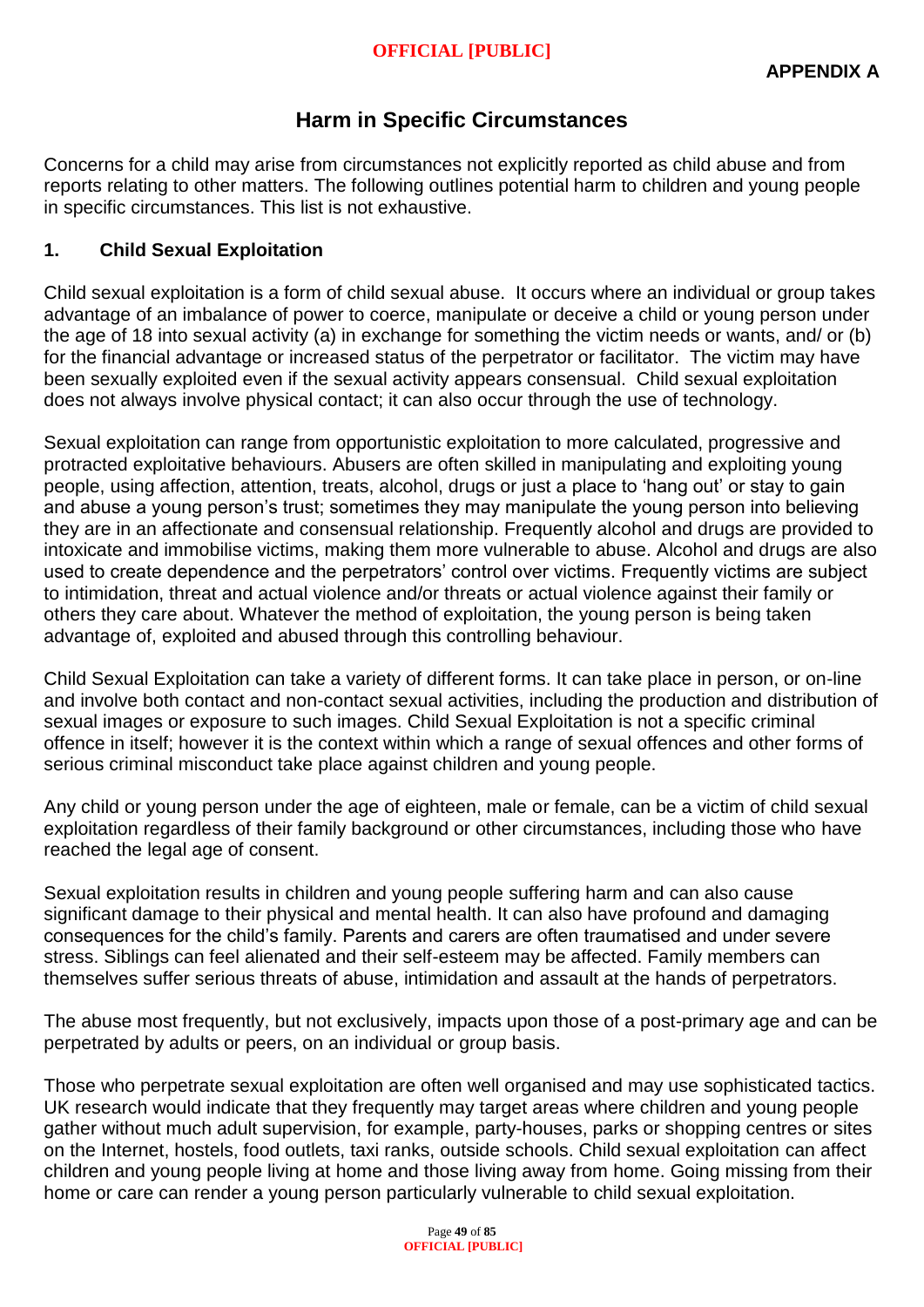For information on procedures to follow, go to SBNI's 'Child Protection/Safeguarding in Specific Circumstances – Child Sexual Exploitation'

NB - Where there any concerns that a child is at risk of Child Sexual Exploitation then such cases should be referred immediately to the Central Referral Unit.

# **2. Grooming**

Grooming is the process of reducing the resistance of a child, or their parent or carer, to the abuse of that child. This may be achieved through increasing a child's, or parents or carer's, fear of what might happen should they report the abuse as well as inducing them to believe that the abuse is acceptable. Grooming may be achieved through personal contact with the child, or the parent or carer, or through other means of communication such as the internet.

The following specific criminal offences may relate to the practice of "grooming" a child under 16 years of age –

- Article 22 Sexual Offences (NI) Order 2008, 'meeting a child following sexual grooming', and
- Article 22A, 'sexual communication with a child'.

Where grooming is alleged or suspected the matter should be referred by the receiving agency and an assessment should be undertaken to decide if a 'police only' or 'joint investigation' is to be commenced.

# **3. Children Engaged in Sexual Activity**

'Sexual activity' (as per Article 20, The Sexual Offences (NI) Order 2008), involving a child who is capable of giving informed consent on the matter, **while illegal**, may not necessarily constitute sexual abuse. Abuse is predicated upon some imbalance in the relationship or the misuse of power, coercion threat etc. However, consenting sexual activity between equally capable peers – whilst illegal – may not necessarily be abusive. A claim by the child to be consenting to sexual activity does not affect the duties on agencies to consider the possibility that a child may be suffering harm and to take appropriate action to protect the child and any other children who may be at risk of harm.

Investigators should consider that there will be cases where the child does not realise they are being abused; resulting in the minimisation and denial of abuse and claims they are consenting.

In all cases where a referral has been made under this Protocol and where police officers or social workers have reasonable cause to suspect that a child of 13, 14 or 15 years of age has been engaging, or is engaging in sexual activity with a person under the age of 18, (but 13 years of age and over ), the following will apply: -

- Whether or not a child supports an investigation within the criminal justice process, where it is suspected that the activity is non-consensual, or where it is suspected that the child was under the influence of drink or drugs, or any other coercion or inequality, a joint investigation will be commenced in accordance with this Protocol.
- Whether or not a child supports an investigation within the criminal justice process and the activity, as reported, appears consensual, Social Workers in consultation with police will consider all of the information available in assessing whether the child has suffered or is at risk of suffering significant harm. Factors in this assessment will include: -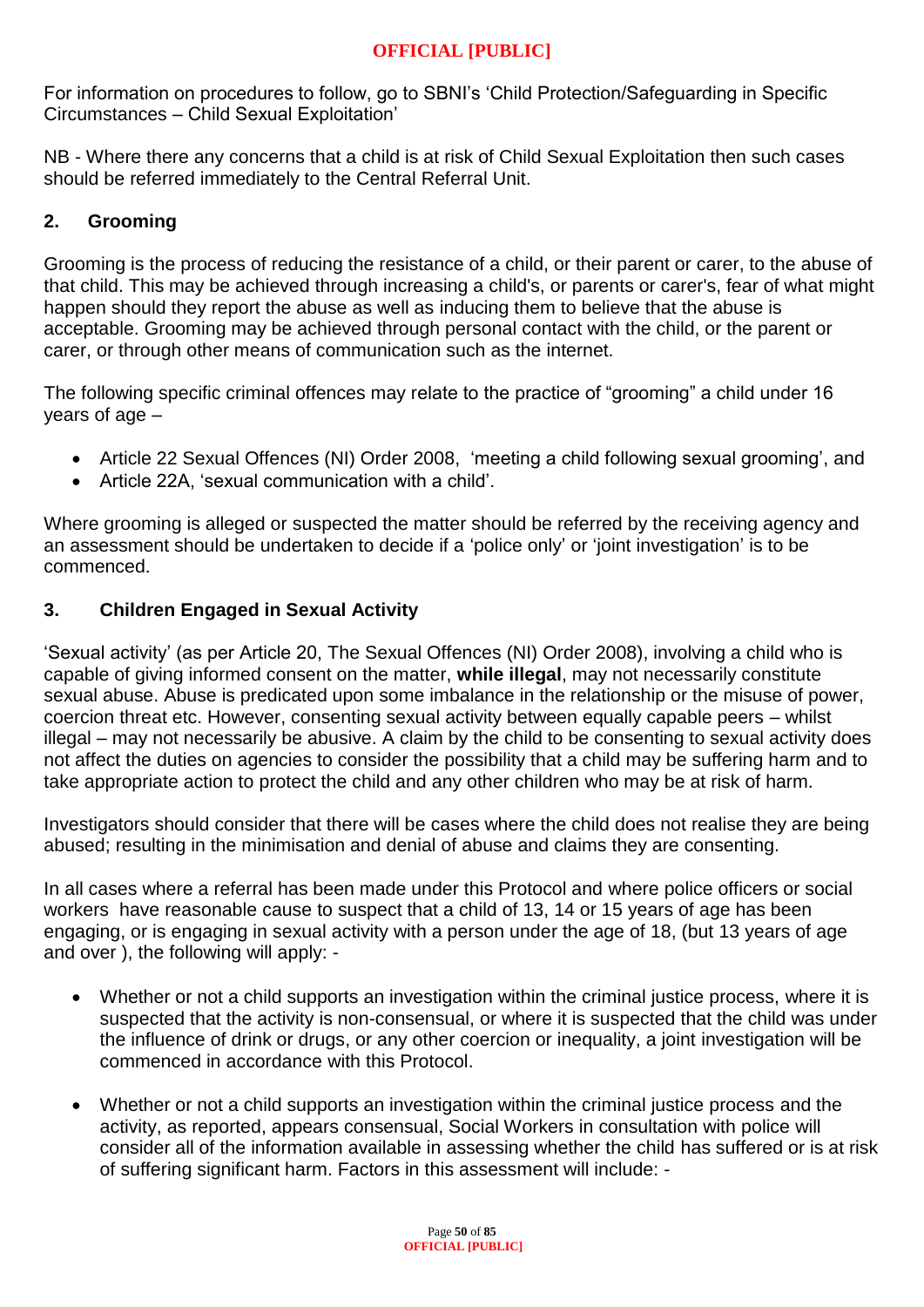- (i) The nature of the sexual activity;
- (ii) The age and degree of vulnerability of the child;
- (iii) The difference in age between parties;
- (iv) Any 'breach of trust' in the relationship of the parties (Article 28 The Sexual Offences Northern Ireland Order 2008);
- (v) Any aggravating factors, e.g. covert use of drugs, alcohol, use or force, exploitation etc;
- (vi) The child's thoughts and views on the matter;
- (vii) Any other relevant available information.
- Consideration should also be given, at the time of the assessment, as to whether it is in the best interests and welfare of the children to inform the person with parental responsibility that they have been engaged in sexual activity. Any such decision should include consultation with medical and health colleagues, for example, the Forensic Medical Officer or General Practitioner i.e. any medical professional who can assist in the assessment of the child's ability to make decisions without parental consent.
- It is important to remember that in some cases the effects of the abuse may mean that a child may not realise that they have been/are being abused, resulting in them minimising or denying the abuse. They may also claim they are 'consenting' to the activity.
- Where it is agreed that the child's best interests would be better served by a social care led intervention rather than a criminal investigation then the following process must be followed: -
	- (i) The decision making process will be fully documented on Form PJI 1 and agreed by the CRU D/Inspector and Trust Senior Practitioner/Manager.
	- (ii) Where it is decided that no further police action would be the most appropriate course of action, a copy of Form PJI 1 will be submitted via a 'prosecutorial advice request' to the Public Prosecution Service (PPS) for endorsement. Where an occasion arises whereby the PPS do not endorse 'no further police action' a recommendation of a joint investigation will be commenced and a full file will be submitted.
	- (iii) Where social services have already initiated enquiries and have established there is no threat, fear or coercion etc. used, there are no other safeguarding issues, and where police are satisfied there are no further lines of enquiry which will progress the investigation then there will no requirement to conduct a formal interview with either the child (including PIA) or parents as the information provided by social services will be suffice.
	- (iv) In cases of 'no further action' neither party will be recorded as a suspected offender on police information systems.
	- (v) However, police and other agency information systems will be updated on information on all parties involved. This includes that the activity between both parties was deemed consensual, age appropriate and there were no aggravating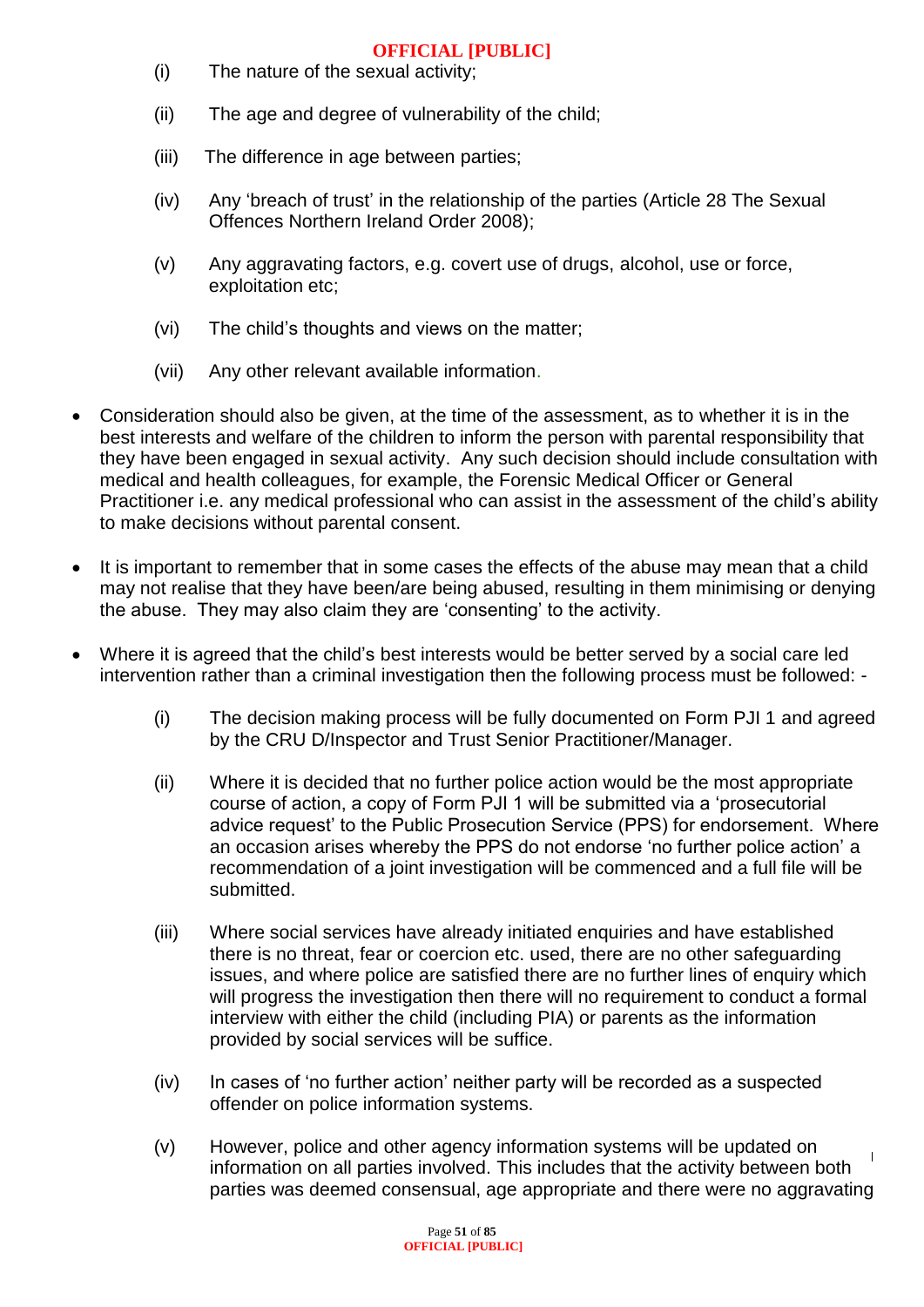factors, as per the assessment. This may need to be considered in the context of the "right to be forgotten" in GDPR.

(vi) Where it is determined that there is no coercion or inequality and that both young parties have neither suffered, nor are at risk of suffering, significant harm the PSNI Public Protection Branch policy will be that the best interests of the child/young person would be better served by a social care led intervention rather than a criminal investigation, and there will be no requirement for further police involvement.

NB - While all sexual offending is regarded as serious, where any one of the parties involved is under the age of 13 or alternatively over the age of 17 more serious offences have been committed, as per The Sexual Offences (NI) Order 2008, and a criminal investigation will commence. Furthermore, any person who holds a 'position of trust', as defined in the legislation, and engages in sexual activity with any child under 18 years of age, is also committing an offence.

# **4. Child Trafficking**

Child Trafficking is the practice of transporting children into, out of, or within the UK for the purposes of exploitation. These include labour exploitation (e.g. restaurants), domestic servitude, criminal practices (e.g. petty street crime, illegal street trade), sexual exploitation, benefit fraud, illegal adoption, forced marriage and application of fraud.

Of note, this also includes the recruitment, harbouring and movement of children within Northern Ireland for the purposes of exploitation. **This can include child sexual exploitation**. For example, a child or young person taken from his or her place of residence to a house, hotel or some other place to be sexually exploited or abused is a victim of trafficking.

Staff from all organisations who work with children who are (or potentially are) victims of human trafficking **must** do so in compliance with the HSCB guidance **Working Arrangement for the Welfare and Safeguarding of Unaccompanied Children and Young People** and the HSCB and PSNI guidance **Working Arrangements for the Welfare and Safeguarding of Child Victims and Potential Child Victims of Human Trafficking and Modern Slavery**.

Children and young people who present as Separated/Unaccompanied Children are also particularly vulnerable to child abuse and consideration should always be given to the possibility that they may be victims of Human Trafficking (and consequently victims of organised abuse). Any suspicions of child trafficking should be referred to the PSNI's Central Referral Unit or Social Services Gateway Team for consideration in accordance with this Protocol.

If a victim states they are a child they should be viewed as such until their age can be verified by identification or an independent age assessment is carried out by relevant HSC Trust. Child trafficking offences are committed at varying levels of organisation, from informal familial offending to highly sophisticated organised crime and are often accompanied by various types of control such as violence, threat of violence, sexual abuse, alcohol and drug abuse, manipulation of cultural practices and imprisonment to suppress victims and ensure their compliance. For that reason all investigators should be alert to the possibility that victims may not fully cooperate with an investigation for fear of reprisals. Those suspected of Child Trafficking may also attempt to abduct or coerce the child while an investigation is on-going and while the child is being cared for by the local HSC Trust. There are many indicators which may help identify if a child is a victim of trafficking <https://www.unodc.org/unodc/en/human-trafficking/publications.htm>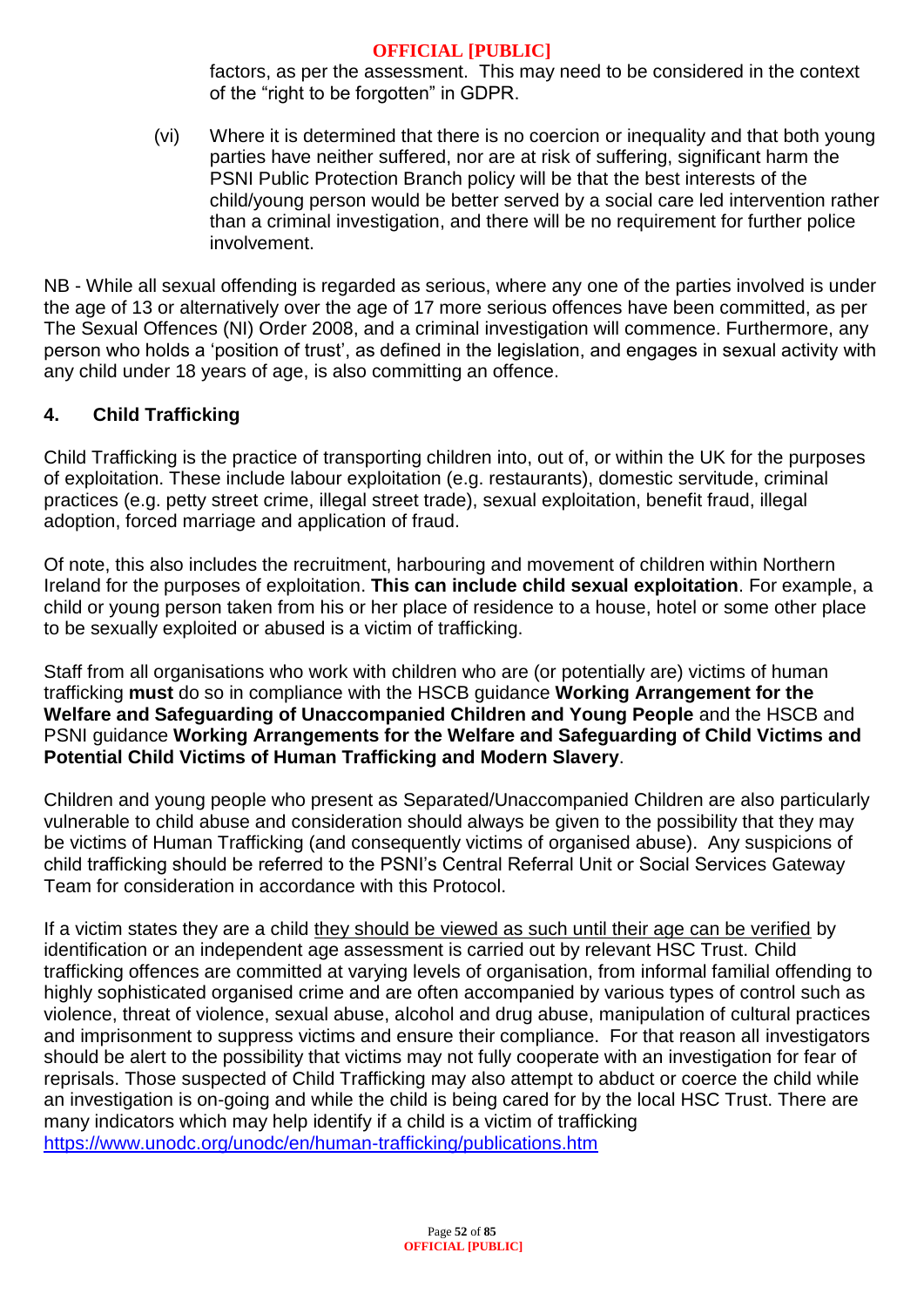## **5. Indecent Images of Children (including 'sexting')**

The key piece of legislation relating to Indecent Images of Children is contained in 'Article 3 of The Protection of Children (Northern Ireland) Order 1978' which states that any person who:

- (a) Takes, or permits to be taken or makes, any indecent photograph or pseudo‐ photograph of a child; or
- (b) Distributes or shows such indecent photographs or pseudo‐photographs; or
- (c) Has in his possession such indecent photographs or pseudo‐photographs, with a view to their being distributed or shown by himself or others; or
- (d) publishes or causes to be published any advertisement likely to be understood as conveying that the advertiser distributes or shows such indecent photographs or pseudo‐photographs or intends to do so, shall be guilty of an offence

The production or dissemination of indecent images of children under 18 years of age can involve a range of offences. Indecent images of children may be either still or moving images and deemed to be indecent. They may be created by any means including hand drawings, photographs/images, films or pseudo-photographs. A pseudo-photograph can be produced by combining various parts of other images, for example, the head from one image and the body of another. The term "indecent" is not defined in legislation and will be a matter for a court to decide. While these images are often used and/or distributed for sexual gratification, critically investigations relating to indecent images of children also provide the opportunity to identify, locate and safeguard victims who appear as actual or potential victims within the offender's network. Assistance or advice may also be sought from those who specialise in the investigation of indecent images of children such as the PSNI's Child Internet Protection Team or the National Crime Agency's Child Exploitation and Online Protection (CEOP) Centre.

The following specific offences may also relate to both 'Indecent Images of Children' and 'Sexting': -

- Article 22 Sexual Offences (NI) Order 2008, 'meeting a child following sexual grooming';
- Article 22A, Sexual Offences (NI) Order 2008 'sexual communication with a child'; and
- making, possession and distribution of an indecent image under s3 of the Protection of Children (NI) Order 1978.

The practice of self-generation of indecent imagery by children and young people raises the issue of criminal offending by children. As highlighted above, it is a criminal offence to take, make, permit to take, distribute, show, possess, possess with intent to distribute, or to advertise indecent photographs or pseudo-photographs of any person below the age of 18. Therefore, a child who takes a sexual image of themselves is committing an offence.

'Sexting' – 'Sexting' is when someone sends or receives a sexually explicit text, image or video on their mobile phone, computer or tablet. It can include 'sexual chat' and requests for pictures/images of a sexual nature.

Indecent images of children must be referred to the police Central Referral Unit for assessment between the relevant agencies.

Where one of the parties involved is aged 18 years or over then this will be subject to a Joint Investigation under this protocol.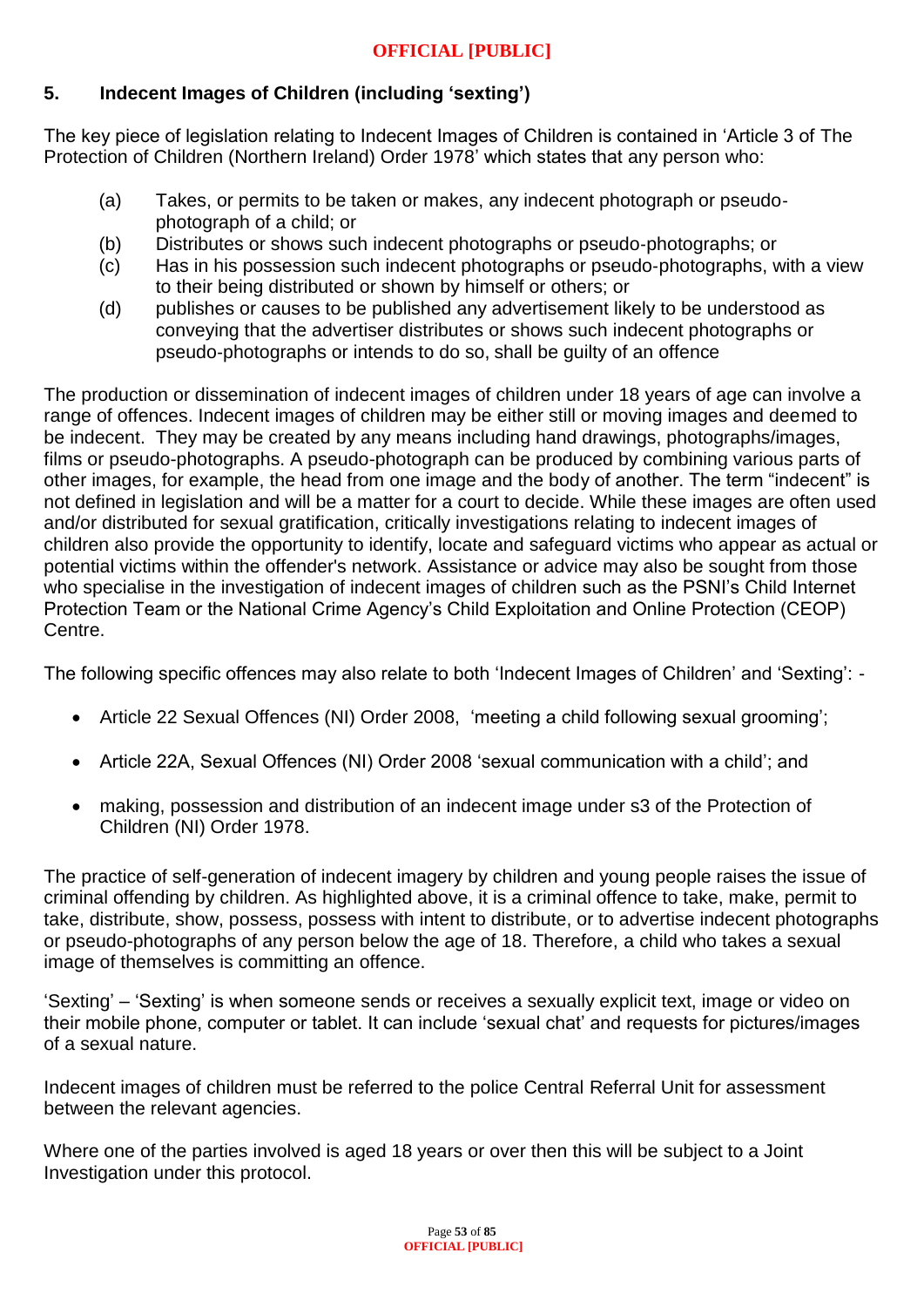When both parties are under 18 years of age, as part of the assessment, in deciding on the most appropriate outcome, the following information is essential and should, where known by the referring agency, be included in Form PJI 1 when a referral is made: -

- 1. The images are self-generated and have been taken voluntarily;
- 2. There has been no threat, coercion or inducement;
- 3. The parties are age appropriate;
- 4. There has been no wider distribution of the image/s without consent;
- 5. There is no previous history of this behavior by either party;
- 6. There is no risk of significant harm to that child as a result;
- 7. There are no other children who have been subject of an indecent image;
- 8. There are no child safeguarding concerns.

NB - In circumstances where **all** of the above criteria are met then, in the interests of the child welfare, the matter can be dealt with by Social Services for appropriate intervention/education/advice. There will be no requirement for further police involvement.

If any of the above conditions **are not** met and there are no child protection concerns, this will be a police only investigation.

If any of the above conditions **are not** met and, **in addition**, there is a Social Services child protection investigation there will be a **Joint Investigation by CAIU with Social Services**.

## General Considerations relating to 'Indecent Images of Children' and 'Sexting'

Technology such as mobile phones or social networking sites can play a part in child sexual exploitation, for example, through recording abuse and sharing it with other like-minded individuals or as a medium to access children and young people in order to groom and exercise power over them.

In general, children often may not consider the 'on-line' world in the same way as they would in a 'real' situation. Thus, children may not perceive the risk they face to be as 'real' as that which they may face in normal life. Children may be more exposed to the risk of abuse through their 'on-line' activity in the following ways: -

- Posting sexualised profile pictures on social networking sites;
- Sending sexualised images (sexting);
- Having relaxed security settings on on-line profiles;
- Pretending to be older than they are, for example, early teens pretending to be in their midteens;
- Accepting friend requests from people that they do not know in real life.

Methods used by those perpetrating the 'on-line' abuse of children has evolved in recent years and such conduct can result in a number of offences . These can take the form of deceiving children into producing indecent images of themselves or engaging in 'sexual chat' or sexual activity over a webcam, or can lead, for example, to the child or young person being blackmailed by individuals or as part of organised crime, with the threat of circulating these images on-line for some form of gain. 'On-line' child abuse can also lead to 'off-line' offending such as meetings between an alleged perpetrator and a child for sexual purposes.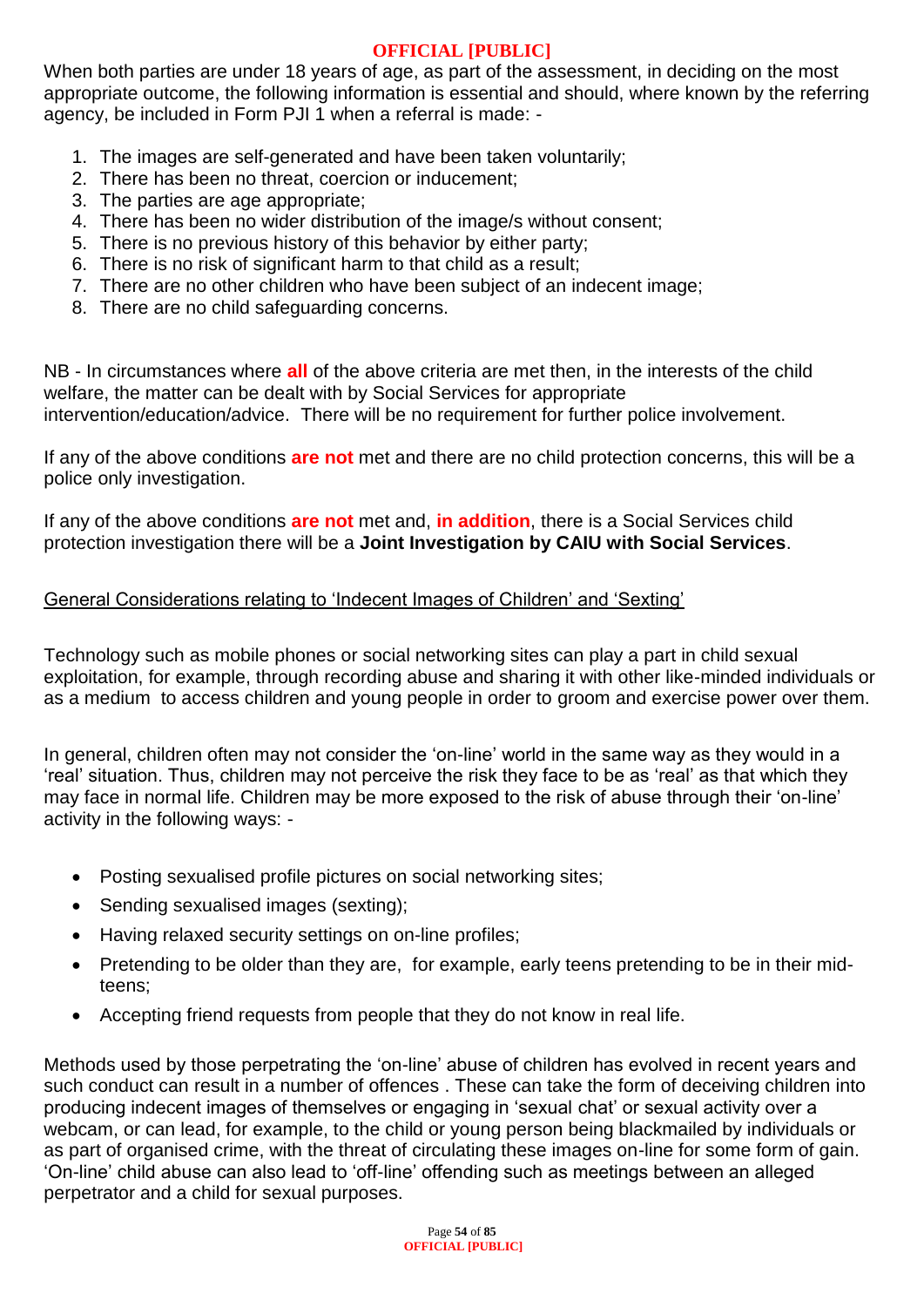**In terms of young people engaged in 'sexting', every report must be considered and investigated on a case by case basis, as there are cases where, even though it is a criminal offence, the activity is not abusive. , and prosecuting the child/children involved would be damaging to them in terms of their emotional health and well-being, and would be highly unlikely to be in the public interest. However, there are also cases where there is an imbalance of power, evidence of grooming, or where the image has been distributed to others.**

**This Protocol does not support the criminalising of children unnecessarily.**

**It is imperative that in all such cases consideration be given to the content and context of the allegation or communication, the circumstances and vulnerability of the child and the activities, circumstance and actions of the suspect (s)offender. In such circumstances, these considerations will be included in the rationale of all decisions made in accordance with the Protocol.** 

NB - NICHE, other police information systems, and social services records **will** be updated on information on all parties involved. This includes those cases where the activity between both parties was deemed consensual, age appropriate and there were no aggravating factors (as agreed between both agencies). In these cases the details of any of the parties involved will not be recorded as suspects in any agency information systems and there will be no requirement for further police involvement.

## **6. Forced Marriages**

A forced marriage is a marriage conducted without the full and free consent of both parties. It should not be confused with an arranged marriage, which has the consent of both parties. Forced marriage is not condoned by any major world religious or cultural traditions. Children (female and male) can be subject to forced marriages both in this country and abroad. In forced marriages, family members or spouses may perpetrate abuse, either by forcing the victim into the marriage or by abusing them after the marriage. The abuse may be committed by any family member and may not include the other party to the forced marriage. As well as various offences that may be considered, for example under the Sexual Offences (NI) Order 2008, the Forced Marriage (Civil Protection) Act 2007 allows a person to be protected. Such Orders, to afford protection, can have a power of arrest attached to them. Advice on forced marriage may be sought from The Foreign and Commonwealth Office and Home Office Forced Marriage Unit.

For further information go to - <http://www.dfpni.gov.uk/right-to-choose-forced-marriage.pdf>

## **7. Illegitimate Justifications for Violence and Abuse**

Illegitimate justifications for violence and abuse, including murder are sometimes referred to as socalled 'honour-based violence' (HBV). There have also been examples of child abuse linked to a belief in witchcraft or other spiritual or religious belief. No cultural or religious heritage takes precedence over the standards to child care embodied in law and no religious or cultural belief justifies the abuse of children. These "justifications" can be described as a collection of practices which are used to control behaviour within families to protect perceived cultural and religious beliefs and/or honour. Abuse may occur when perpetrators perceive that a relative has shamed the family and/or community by breaking a perceived honour code. These "justifications" may be distinguished from other forms of violence as it is often committed with some degree of approval and/or collusion from family and/or community members. Examples may include domestic abuse, child abuse, rape, kidnapping, false imprisonment, threats to kill and fear of or actual forced marriage.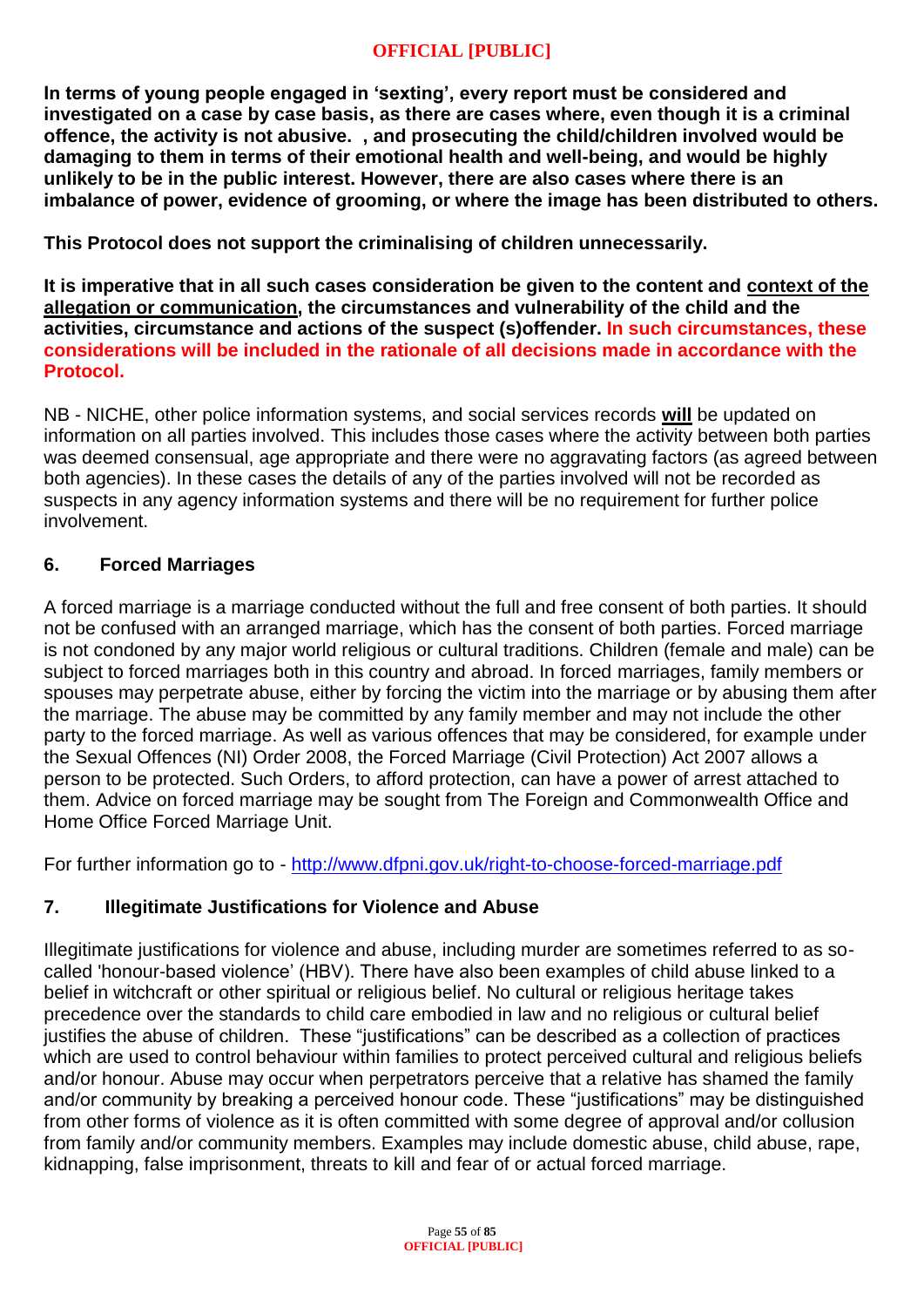# **8. Female Genital Mutilation**

Female Genital Mutilation (FGM) is the term used to refer to the removal of part or all of the female genitalia for stated "cultural" or other non-therapeutic reasons. This practice is extremely painful and traumatic for the victim and has serious consequences for physical, sexual and mental health. It also can result in death. FGM is usually practiced in the country of origin of the child's family and, as such, while FGM can be practiced in Northern Ireland, children may also be transported out of Northern Ireland to undergo such mutilation. It is typically performed on girls aged between 4 years and 13 years, but can also be performed on new-born infants or on young women prior to marriage or pregnancy. It is not a religious practice. Any such abuse on a female of any age is illegal under the Female Genital Mutilation Act 2003. It is also an offence under the Act for UK Nationals or permanent UK residents to be involved in any way in this being carried out in the UK or abroad. The Serious Crime Act 2015 makes provision for Female Genital Mutilation Protection Orders (FGMPO's). An FGMPO is an Order which can be made by the High Court or County Court in Northern Ireland for the purpose of protecting a girl against the commission of a genital mutilation offence or protecting a girl against such an offence. For further information on the Serious Crime Act 2015, and in particular paragraph 18(1) of the Schedule, [https://www.google.co.uk/?gws\\_rd=ssl#q=Serious+Crime+Act](https://www.google.co.uk/?gws_rd=ssl#q=Serious+Crime+Act)

## **9. Parental Chastisement**

The relevant legislation relating to reasonable chastisement is contained in Article 2 of the Law Reform (Miscellaneous Provisions) (NI) Order 2006.

This Order changed previous legislation where there was a presumption of entitlement to assault a child so long as it was within the realms of reasonable punishment. **Following the commencement of the 2006 Order there is no longer this presumption of entitlement. However, a parent can use reasonable chastisement, as a legal defence (that the chastisement administered was reasonable in the circumstances).**

#### **This should not be interpreted as 'permission' to physically chastise children and the defence only applies in a narrow set of circumstances.**

A proportionate response focused on education and parenting guidance may in some cases be in a child and families' best interests. In such cases rather than instigating a criminal investigation particularly in cases where lack of understanding or parenting skill are key factors. If during any initial assessment of the circumstances the view is taken by either Police or Social Services, that such an outcome, would be in the best interests of the child and the child's family, it must still be referred between the partner agencies

The importance of taking a holistic approach to assault cases in these circumstances cannot be overstated. This is to ensure we are not missing one of on-going neglect or ill treatment which might constitute cruelty. The history of the child, siblings, and parents and their interaction with statutory or voluntary agencies together with all available information being sought and considered is critically important in the assessment process. This includes circumstances of previous assaults against the child or siblings which left no injuries and/or there were no aggravating factors.

NB - Any injury to a child or aggravating factor would not be considered 'reasonable punishment'. 'Reasonable' would not be considered appropriate where, for example, there is reddening of the skin that is not transient or trifling, or where injury is not readily apparent but the chastisement may not be considered reasonable e.g. shaking a baby or hitting a child across the head or pulling/dragging by the hair.

Where a social worker has assessed that a child neither has suffered, nor is at risk of suffering, significant harm' and has referred the case to the Central Referral Unit, and it is agreed that their best interests would be better served by a social care led intervention rather than a criminal investigation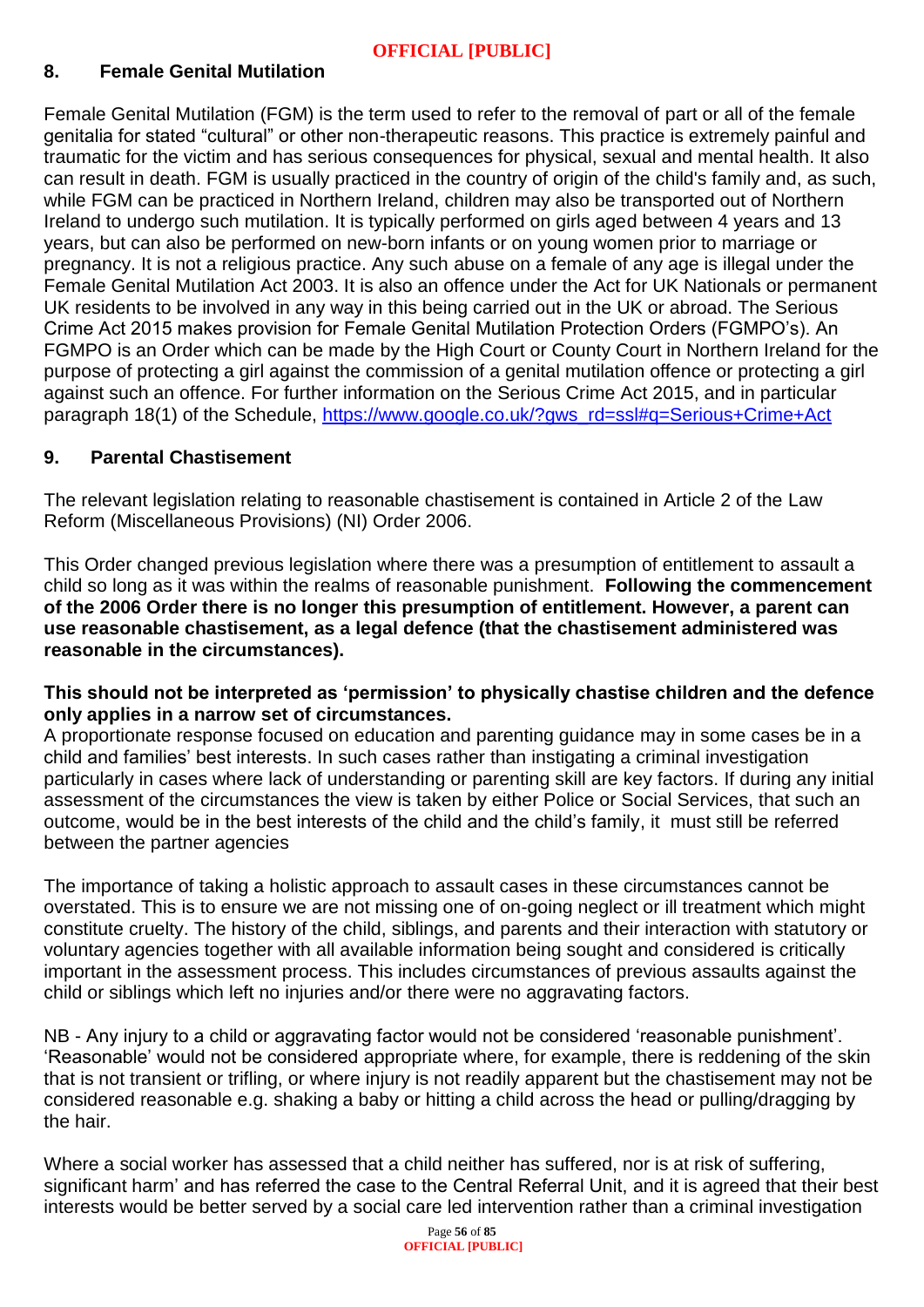then the matter can be closed by the Central Referral Unit on the Form PJI 1 with the relevant rationale detailing why the matter was not further jointly investigated. This means where social services have already initiated enquiries and have established there is no injury, no aggravating factors or no other safeguarding issues and where police are satisfied there are no further lines of enquiry which will progress the investigation then there will no requirement to conduct a formal interview with either the child (including PIA) or parents as the information provided by social services will be suffice. In cases such as these, to ensure proportionately and fairness, the parent concerned will not be recorded as a suspect on police information systems and there will be no requirement for further police involvement. Where the referring agency considers that the case would be best resolved through a social care led intervention they should include the following information which is essential to the decision making assessment and should, where known by the referring agency, be included in Form PJI 1 when a referral is made: -

- 1. The nature and context of the incident;
- 2. The duration of that behaviour;
- 3. The age and personal characteristics of the child;
- 4. The reasons given by the alleged offender for administering the punishment;
- 5. Confirmation that the child has been seen and spoken to;
- 6. Where other family members have been present during the incident accounts obtained of the circumstances of the incident; and are they consistent;
- 7. Any previous concerns of child protection nature;
- 8. Detail of any wider child protection concerns (relating to siblings or medical conditions etc);
- 9. Demeanour of the suspect whether they are cooperative / compliant with Social Services intervention/family support.

NB - In circumstances where the above information is assessed and the outcome is agreed by both Police and Social Services that a single agency Social Services intervention is in the best interests and welfare of the child, then the matter can be dealt with by Social Services for appropriate intervention/education/advice. There will be no requirement for further police involvement. Where both agencies cannot agree on a social care led intervention as the outcome then the case should be discussed between the relevant line managers.

# **10. Unexpected Death of a Child Under 18 Years of Age**

Despite the huge reduction in child deaths, particularly infant deaths, seen in recent years, many children will die before they reach the age of 18. The majority of these deaths occur as a result of natural causes or by accident. It is recognised that the vast majority of parents would never harm their children. However, some do, whether by deliberate violence, neglect, ill treatment, by maliciously administered substances or by the careless use of drugs.

In cases such as these, a referral should be made by the Central Referral Unit as soon as possible to Social Services Gateway Team or Regional Emergency Social Work Service in accordance with this Protocol, in the following cases:

- Sudden Unexpected Death in Infancy (for the purposes of this Protocol, under the age of 2)
- Suicide, where abuse is suspected or there has been extensive agency involvement in that child's life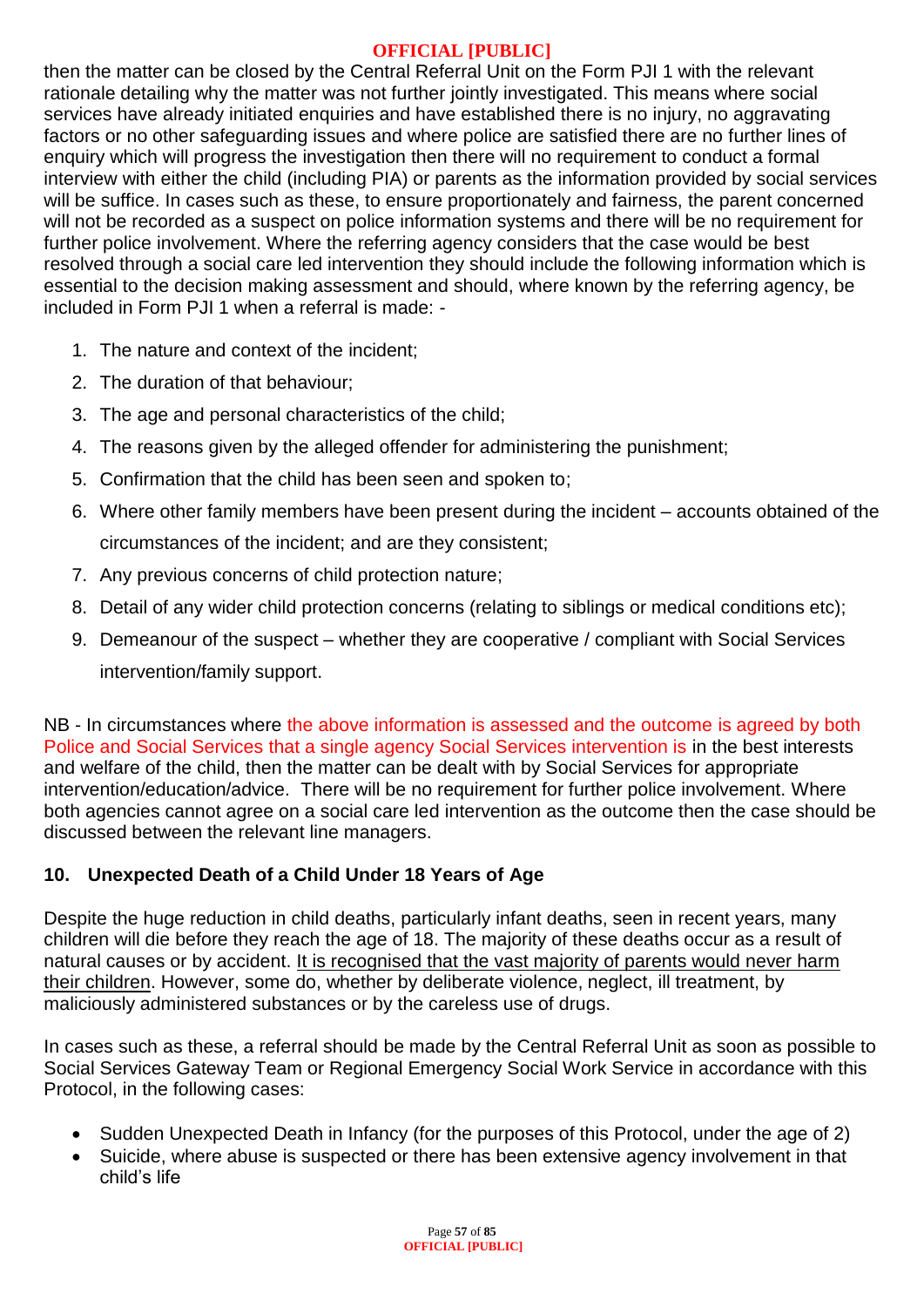- Death of child who is on, or was on (if known) the Child Protection Register or a sibling is or was on the Child Protection Register (if known) or was previously a looked after child or
- Any other death of a child where abuse is suspected

# **11. 'Looked After' Children**

Particular consideration should be given to the need for a joint investigation when either a child whose name is already on the child protection register, or a 'Looked After Child' (Article 25 Children (NI) Order 1995) alleges abuse or is suspected to have been the victim of abuse. . A child is 'looked after' when he/she is in the care of an HSC Trust or is being provided with accommodation by an HSC Trust.

## **12. Peer on Peer Abuse**

When children are reported to be abusing others, this should be recognised as a possible indicator that they are, or have been, a victim of child abuse. In addition to Joint Protocol working, See also Appendix A - 3, 5 and 11 above.

# **13 Children subject to threat from Paramilitary Groups**

Children subject to threat of harm from paramilitary groups are at risk of abuse and significant harm or may have suffered significant harm. Where children are subject to a threat of violence or actual violence from Paramilitary Groups, regardless of which agency is initially notified where a child / young person is subject to a beating / shooting an referral must be made to the Central Referral Unit as soon as practicable in accordance with this Protocol. In all circumstances a PJI1 Form must be completed and forwarded to CRU who will assess the information, and pass to the relevant District Inspector who will ascertain the risk level and undertake immediate mitigating actions. This will ensure information is shared at the earliest opportunity and that the relevant agency policies and procedures are adhered to. The threat or actual violence will be managed by the PSNI in accordance with the PSNI Case Allocation Policy, however it should be recognised that staff within the Public Protection Units and other departments within the PSNI who are trained to conduct 'Joint Investigations of alleged or suspected Child Abuse' have the necessary skills to assist those conducting the investigation, specifically in the context of the victim and other potential child witnesses.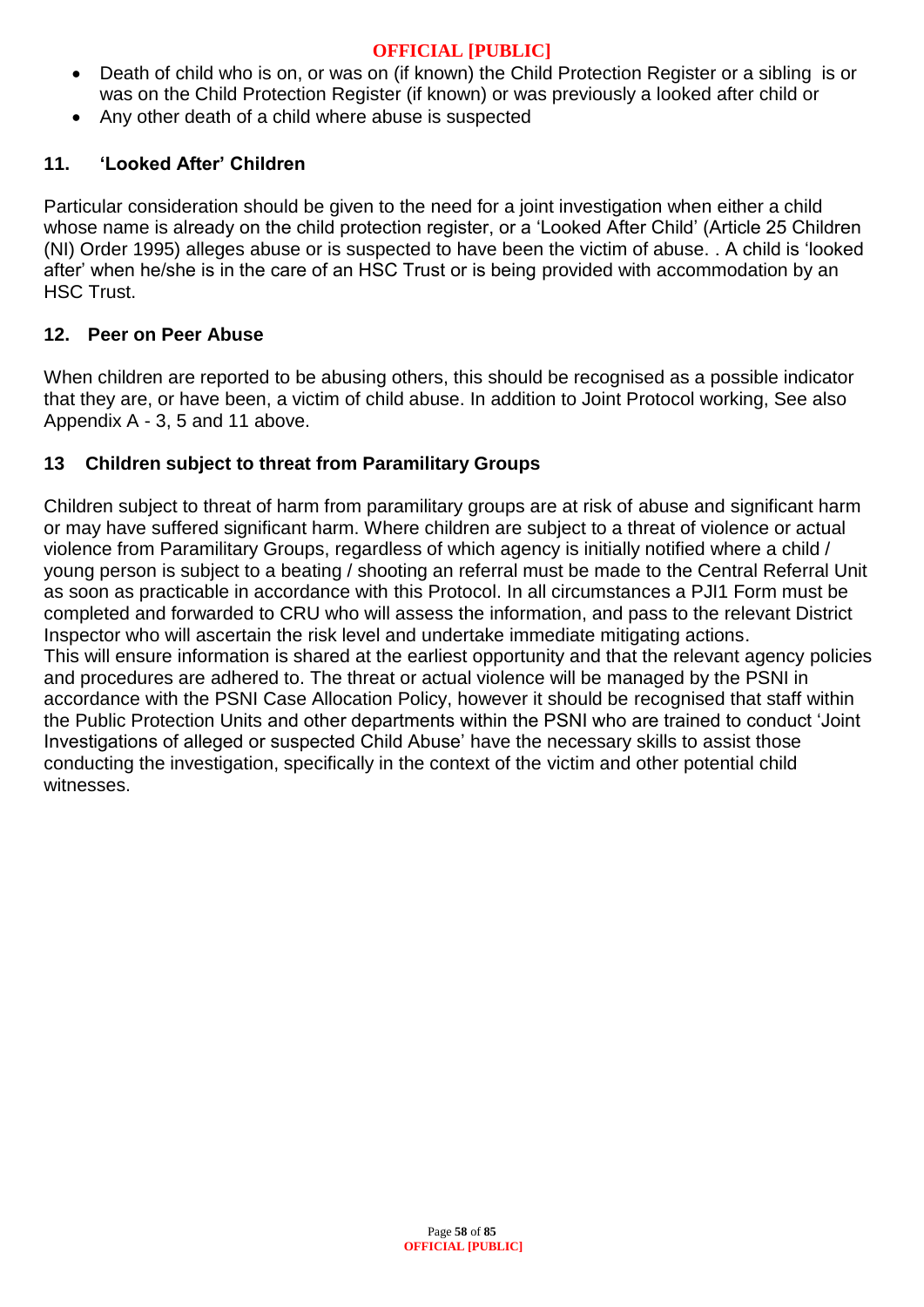# **CRU Referral Information Checklist**

#### **Guidance**

An investigation begins with a report of child abuse and at the point of referral as much detail as possible to safeguard children and support a thorough investigation should be obtained. Police officers need to ask relevant questions and clearly identify reports as child abuse. Where such referrals are being made to the PSNI then every effort should be made to establish information fundamental to both safeguarding and any subsequent criminal investigation.

To assist with this process an 'Information Checklist' is available to assist both the PSNI and Social Workers making the referral in establishing this important information. Staff should attempt, where possible, to obtain as much of the information as listed within the 'Information Checklist' as possible and then share this when making the referral ( it is recognised that there will be cases where this information is not available or it is not possible and/or appropriate to obtain it). The PSNI CRU staff receiving the referral will also assess this 'Information Checklist' against the referral and if not included or there is no explanation why the information is not included then the PSNI CRU member of staff will try and ascertain the relevant information.

Note – this 'Information Checklist' is in addition to and in support of the sharing of any other information either agency chooses is relevant in the context of safeguarding children, any criminal investigation or both.

#### **Questioning**

- Initial questioning should at a minimum determine what happened, where and when.
- Not all the information in the information gathering checklist will be available to the person making the initial referral. If it is not available or the referrer has been unable to obtain the information then this should be noted on the checklist.
- Not all the information in the information gathering checklist is necessary on every occasion. Where the information is not relevant then this should be noted on the checklist.
- Issues relating to safety and risk should be the priority at all times in order to ensure the correct decision is made about deployment.
- Details of electronic communications do not only relate to online investigations. They can also provide critical evidence for other investigations.
- When an individual wishes to remain anonymous, report takers should attempt to establish the capacity in which they are calling (eg, neighbour, acquaintance or health professional), ask why they wish to remain anonymous and record the reason(s).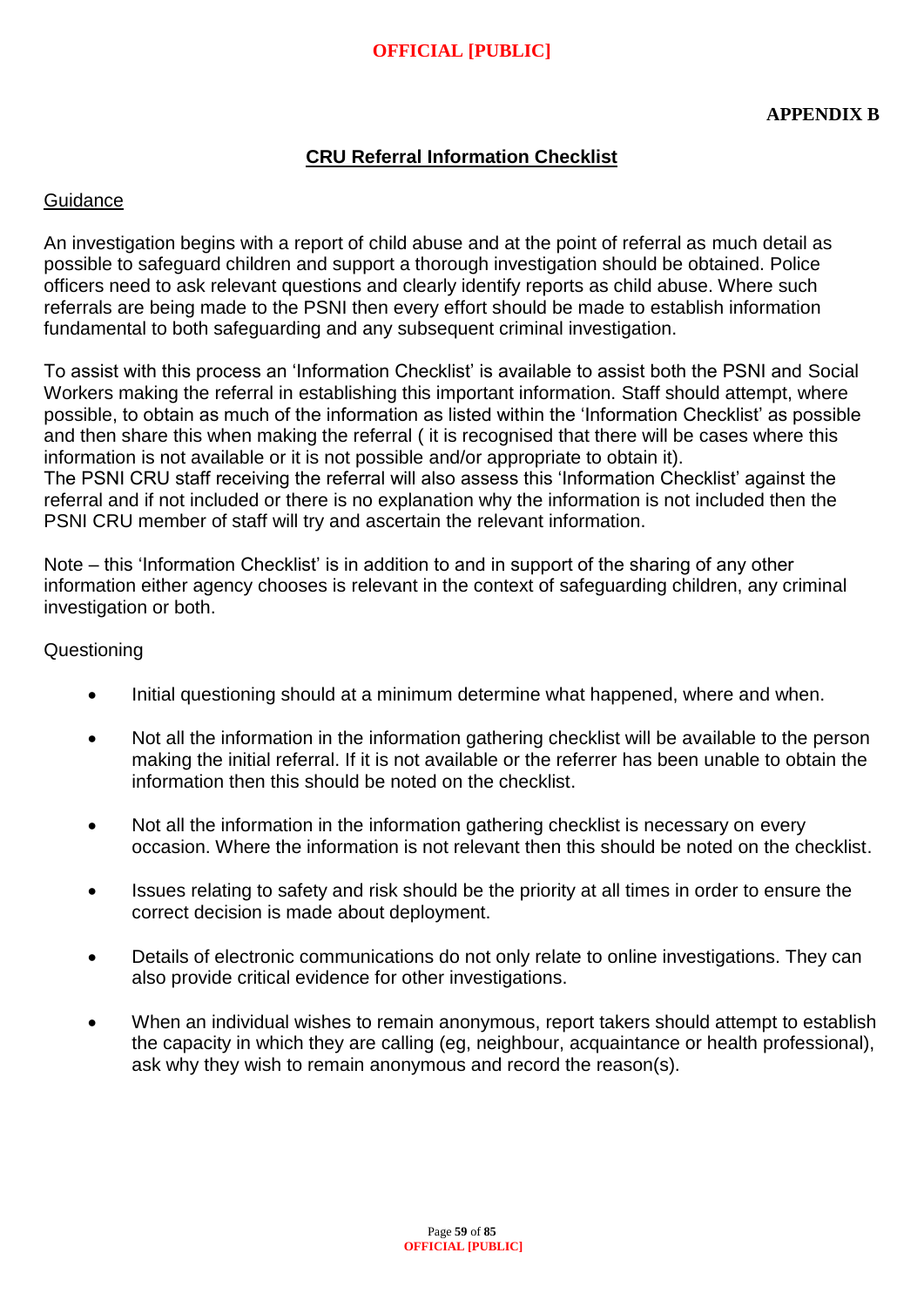| <b>Considerations for ALL Child Abuse referrals</b>                                                                                                         |  |
|-------------------------------------------------------------------------------------------------------------------------------------------------------------|--|
| CONTEXT of referral (nature of the incident or concern)                                                                                                     |  |
| first account or what the caller says has occurred (recording it verbatim if<br>possible)                                                                   |  |
| location of the incident                                                                                                                                    |  |
| location of the suspect and victim (and any other children in the same household,<br>eg, siblings)                                                          |  |
| <b>Aggravating factors</b>                                                                                                                                  |  |
| whether anyone is/was injured, nature and severity of injuries and whether medical<br>assistance is/was required                                            |  |
| whether any weapons were used                                                                                                                               |  |
| whether any weapons were/are available to the suspect                                                                                                       |  |
| location and identity of the person making the report and the capacity in which they<br>are doing so, eg, neighbour or family member, Police officer        |  |
| identity and details of the victim, including names (correctly spelt) sex, dates of<br>birth, home addresses, telephone numbers and whether they are safe   |  |
| identity and details of any children, including names (correctly spelt) sex, dates of<br>birth, home addresses, telephone numbers and whether they are safe |  |
| identity of other parties involved, including the suspect, their names (correctly<br>spelt) sex, dates of birth, home addresses, telephone numbers          |  |
| whether communication or language issues exist and whether officers will require<br>an interpreter or a registered intermediary                             |  |
| whether there are any particular requirements, for example, relating to disability<br>and/or mental ill health                                              |  |
| description of the suspect                                                                                                                                  |  |
| whether any court orders apply/applied                                                                                                                      |  |
| If relevant details of children's school and GP, if known                                                                                                   |  |
| whether there is any history of involvement of children's social care                                                                                       |  |
| details of attempts made to trace anonymous callers, eg, telephone tracing                                                                                  |  |
| whether the victim, other children or suspect has a computer                                                                                                |  |
| Internet service provider, email address and user names if known                                                                                            |  |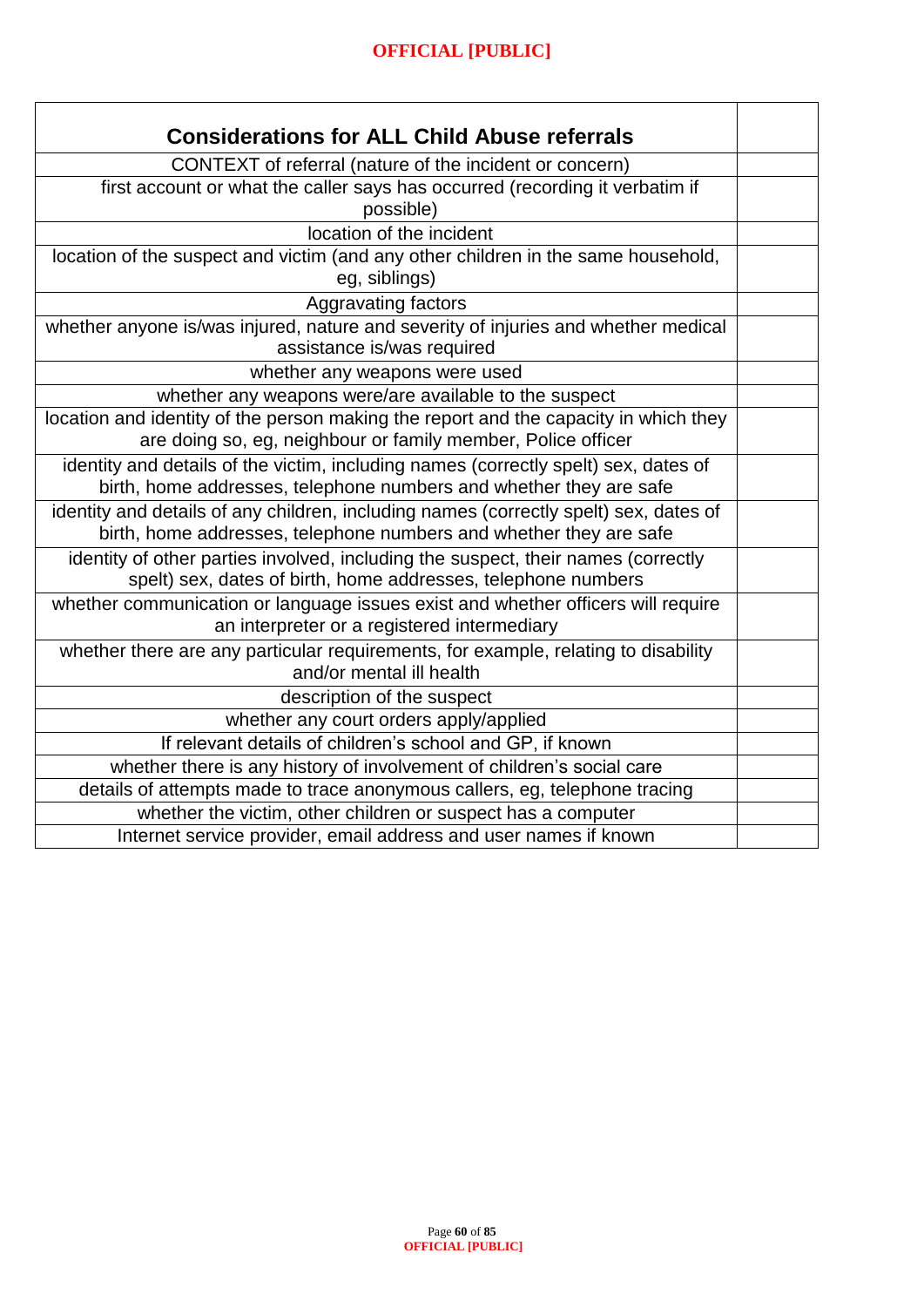| Specific previous partner agency records of previous allegations – not just<br>confirmed physical/sexual/cruelty or emotional abuse cases (including cases<br>reported to police or not) |  |
|------------------------------------------------------------------------------------------------------------------------------------------------------------------------------------------|--|
| Whether or not the victim supports an investigation within the criminal justice<br>process, where it is suspected that the activity is either consensual or non-<br>consensual           |  |
| Partner Agency views of what is in the best interests of the victim and relevant<br>rationale                                                                                            |  |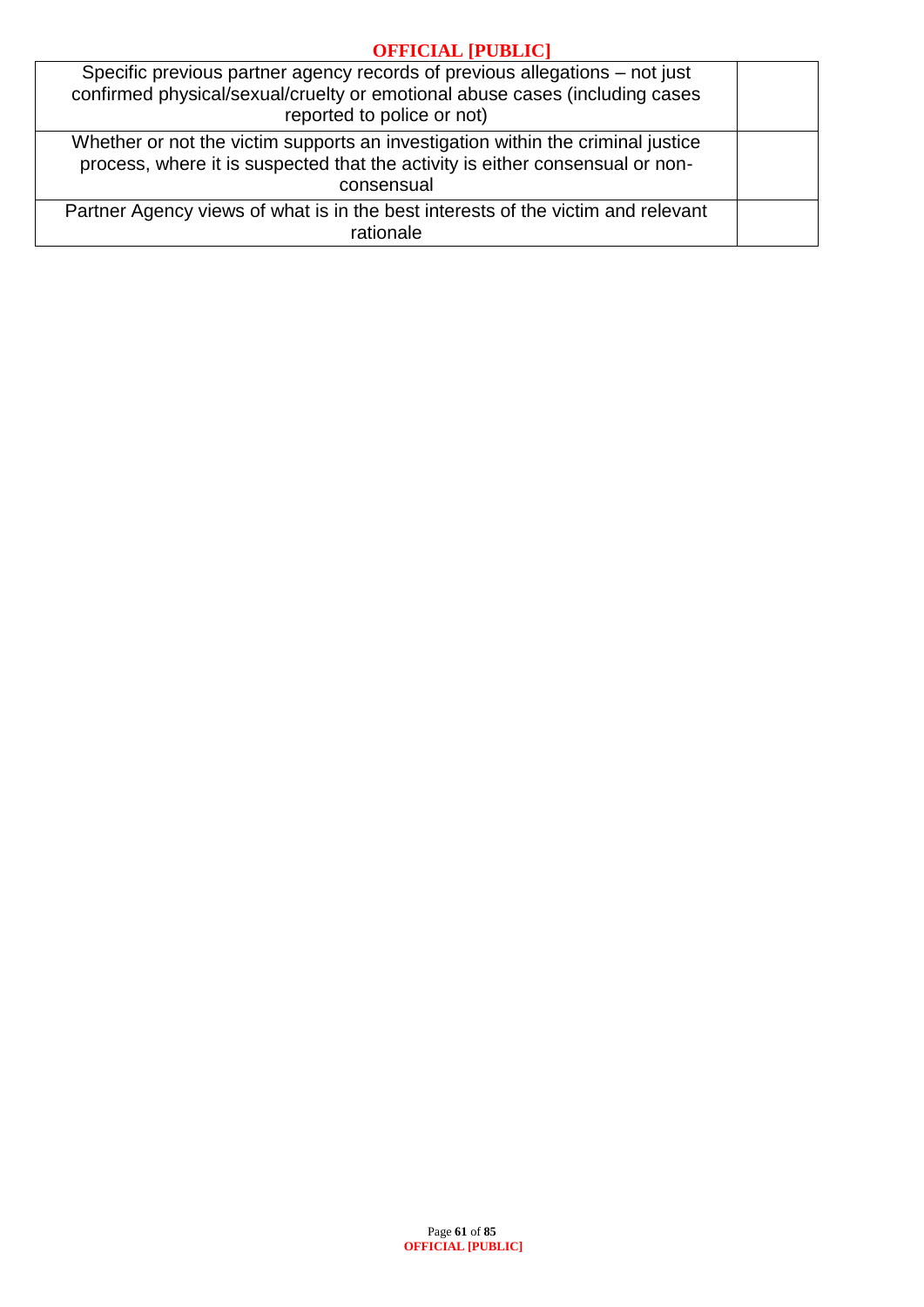**CC** 

**(please use this number on all future correspondence)**

# **CONFIRMATION OF REFERRAL**

| Referral on Date:                       | Time:        |      |
|-----------------------------------------|--------------|------|
| To:                                     | Designation: |      |
| From:                                   | Designation: |      |
| Referrer's Telephone<br>Number:         |              |      |
| Referrer's Address:                     |              |      |
| Referrer's Email Address:               |              |      |
| Child's Name:                           |              | DOB: |
| Home Address:                           |              |      |
| <b>Present Location:</b>                |              |      |
| Person with parental<br>responsibility: |              | DOB: |
| Address:                                |              |      |
| Telephone<br>Number:                    |              |      |
| Alleged<br>Perpetrator:                 |              | DOB: |
| Telephone<br>Number:                    |              |      |
| Address:                                |              |      |

Address where alleged incident(s) has taken place, if known/suspected: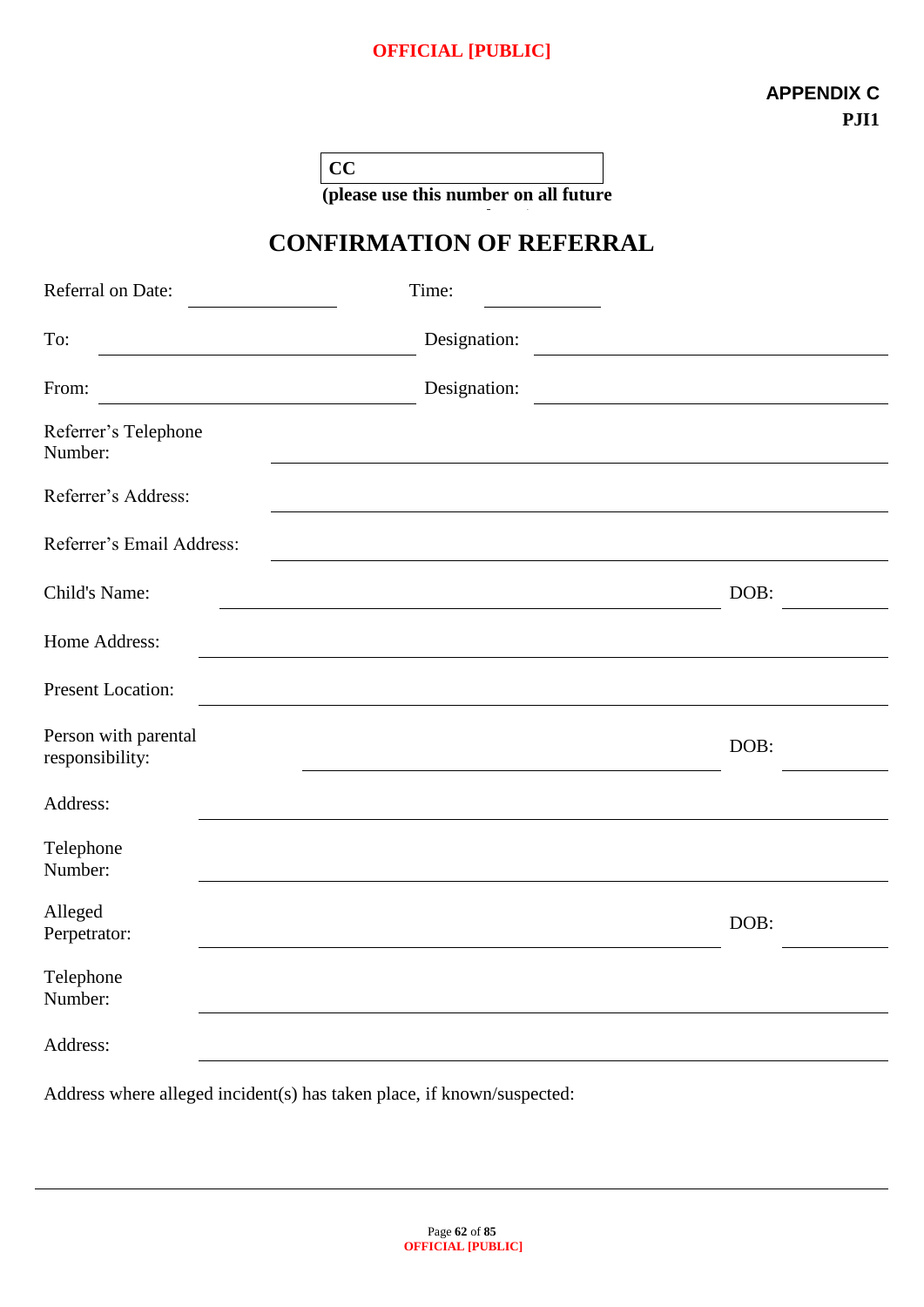Page **63** of **85 OFFICIAL [PUBLIC]**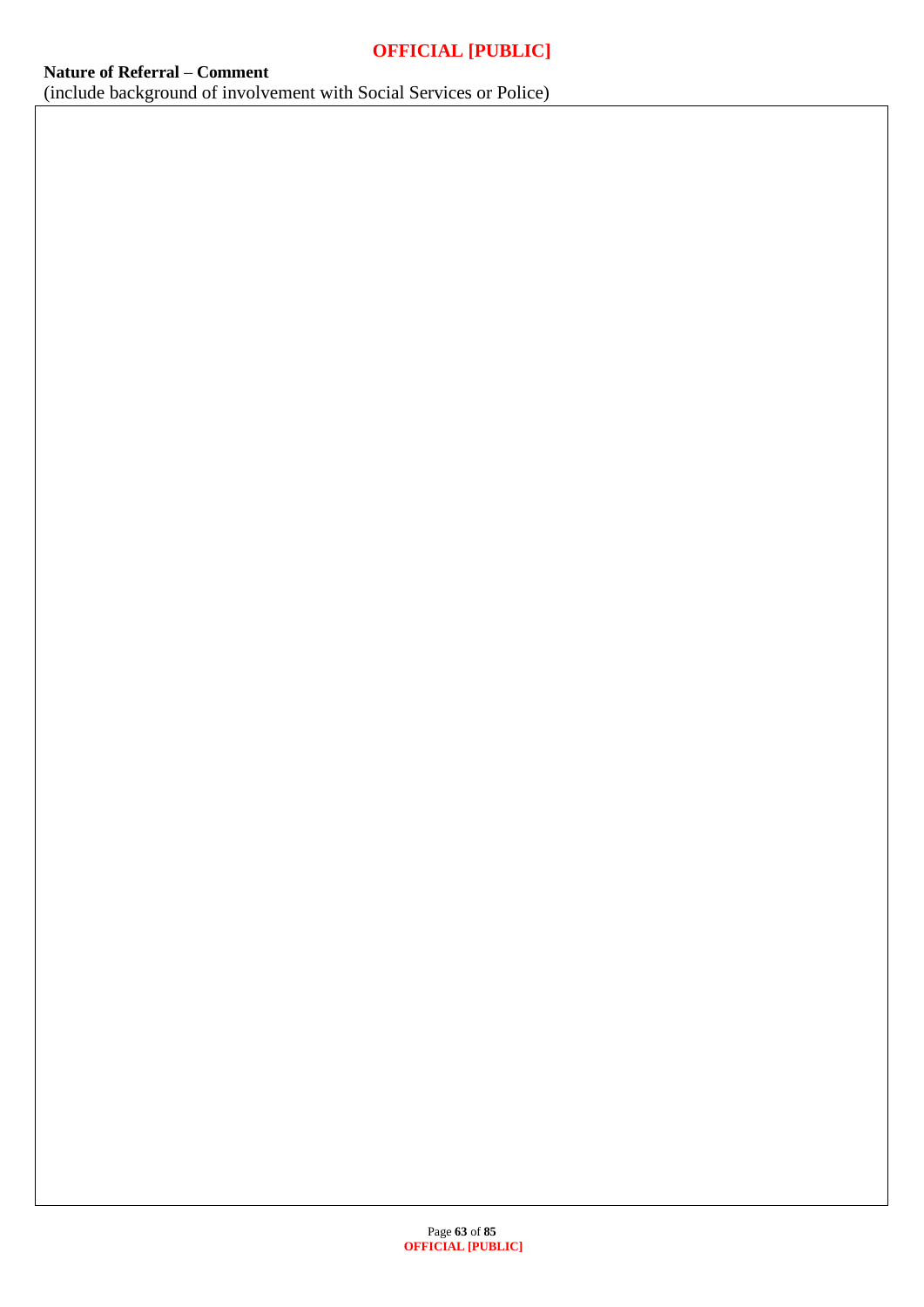#### **Joint Assessment**

(Considerations, concerning child/sibling, might include assessment of current placement; the CP Register; child protection concern/referral/investigation; missing episodes; attempted suicide/self-harm; misuse of drugs/alcohol; CSE indicators; or if significant person(s) in the child/young person's life is a suspected domestic /sexual abuser, misuses drugs/alcohol etc.)

## **HAVING REVIEWED THE AVAILABLE MATERIAL/EVIDENCE/HISTORY THE AGREED OUTCOME OF INITIAL JOINT ASSESSMENT IS:**

|               | <b>JOINT INVESTIGATION:</b>             | <b>YES</b>                                                        | N <sub>O</sub> |                  |
|---------------|-----------------------------------------|-------------------------------------------------------------------|----------------|------------------|
|               | If 'NO' note outcome decided, as below: |                                                                   |                |                  |
|               | No Further Action                       | <b>Rationale:</b>                                                 |                |                  |
|               | Social Services only                    |                                                                   |                |                  |
|               | Police Only Investigation               |                                                                   |                |                  |
|               |                                         |                                                                   |                |                  |
| Agreed<br>by: |                                         | (Social Worker) and                                               |                | (Police Officer) |
| Completed by: |                                         |                                                                   | Date:          |                  |
|               |                                         | Referrer to complete Pages 1 and 2, PO to complete Pages 2 and 3. |                |                  |

**Completed form to be emailed asap via CJSM to HSCT/CRU.**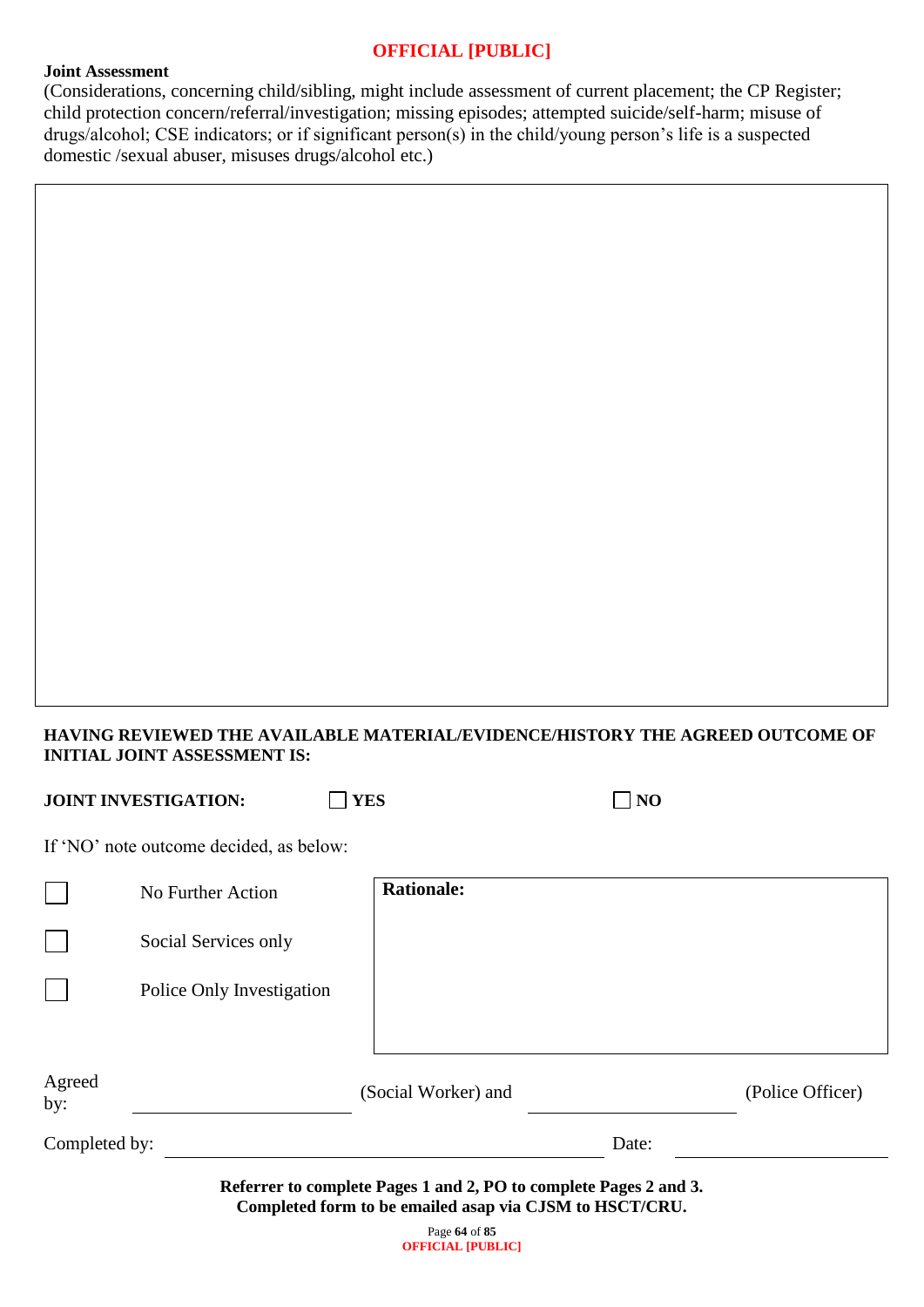**PJI2**

# **JOINT STRATEGY FOR INVESTIGATION**

Child's Name: DOB:

Police Occurrence

#### **Initial strategy/actions decided upon:**

(Considerations might include court orders/police protection; medical examinations; Registered Intermediary/other specialist assessment; the use of disruptive tactics eg RoSHO, CAWN etc.)

| $\bullet$          |                                                                                                            |                                    |
|--------------------|------------------------------------------------------------------------------------------------------------|------------------------------------|
| $\bullet$          |                                                                                                            |                                    |
| ٠                  |                                                                                                            |                                    |
| $\bullet$          |                                                                                                            |                                    |
| $\bullet$          |                                                                                                            |                                    |
|                    |                                                                                                            |                                    |
| convened?          | Is an Initial Child Protection Case Conference to be<br>Yes                                                |                                    |
| Agreed by          |                                                                                                            | (Social Worker and Police Officer) |
| Date:              | <u> 1989 - Johann Barbara, martxa alemaniar amerikan a</u>                                                 |                                    |
| $rras$ agreed.     | Having reviewed the available material/evidence/history to date the following amendment(s) to the strategy |                                    |
| $\bullet$          |                                                                                                            |                                    |
| $\bullet$          |                                                                                                            |                                    |
| $\bullet$          |                                                                                                            |                                    |
| $\bullet$          |                                                                                                            |                                    |
| ٠                  |                                                                                                            |                                    |
| $\bullet$          |                                                                                                            |                                    |
|                    |                                                                                                            |                                    |
| Agreed by          | (Social Worker) and                                                                                        | (Police<br>Officer)                |
| Date:              |                                                                                                            |                                    |
|                    | Having reviewed the available material/evidence/history to date the following amendment(s) to the strategy |                                    |
| $\bullet$          |                                                                                                            |                                    |
| $\bullet$          |                                                                                                            |                                    |
|                    |                                                                                                            |                                    |
| $\bullet$          |                                                                                                            |                                    |
|                    |                                                                                                            |                                    |
|                    |                                                                                                            |                                    |
| Agreed by<br>Date: | (Social Worker) and                                                                                        | (Police Officer)                   |
|                    | Completed online by PO and emailed to SW via CJSM Network ASAP                                             |                                    |

Page **65** of **85 OFFICIAL [PUBLIC]**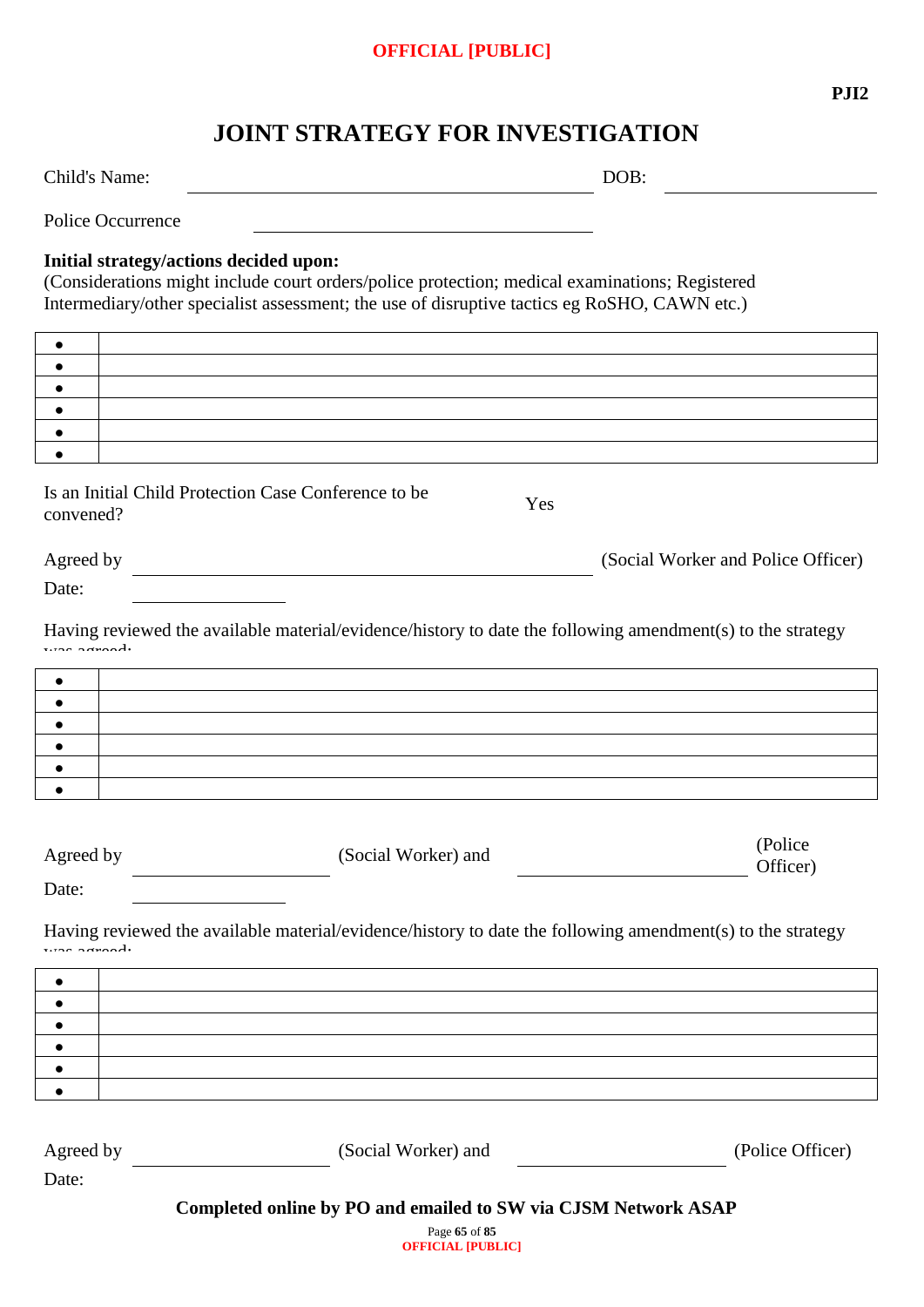# **CHILD WITNESS PRE-INTERVIEW ASSESSMENT**

| Name of<br>Child:               | DOB:                     |
|---------------------------------|--------------------------|
| <b>Police Occurrence Number</b> |                          |
| Date:                           | Time:                    |
| Any other persons present       | Designation/Relationship |
|                                 |                          |
| Interpreter Required?<br>Yes    |                          |

**The purpose of this PIA is to assess the child's willingness and ability to participate in an investigative interview and not to obtain a disclosure from the child.**

**Record of Discussion**

**(If, during the discussion, the child spontaneously discloses evidence of abuse, a contemporaneous verbatim record must be made):**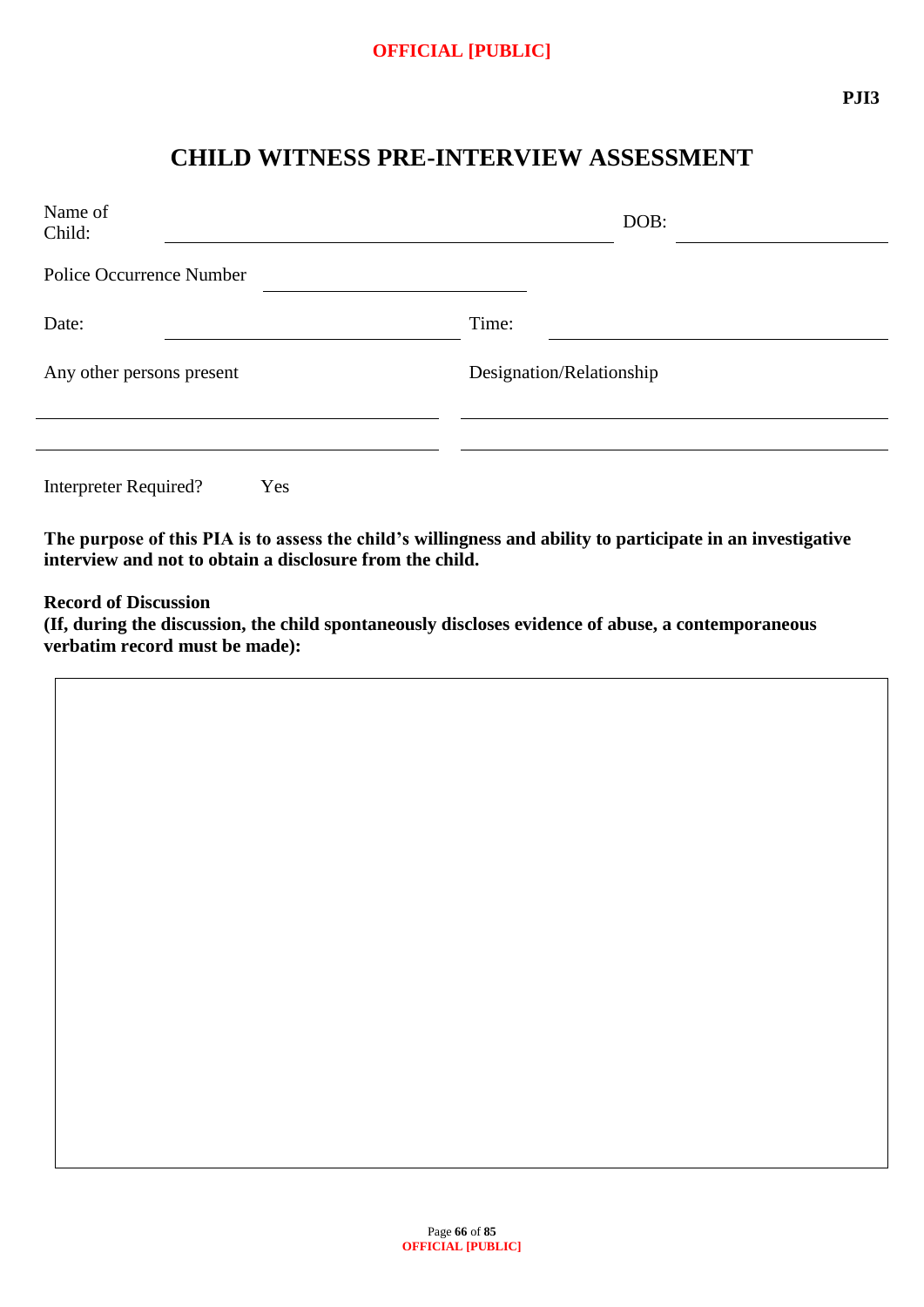Please provide an assessment of the child's willingness and ability to engage in an investigative interview:

Comment:

| Has the child witness opt out procedures been explained to the young                        | Yes                      |
|---------------------------------------------------------------------------------------------|--------------------------|
| If 'No', explanation:                                                                       |                          |
|                                                                                             |                          |
|                                                                                             |                          |
| Based on the assessment which is the most suitable format for the interview for this child? |                          |
| <b>Digitally Recorded Interview</b>                                                         | <b>Written Statement</b> |
| Record any particular considerations/planning the interview team should take account of:    |                          |

| Authors Signature: |              |  |
|--------------------|--------------|--|
| Print Name:        | Designation: |  |

**Author to scan and email SW/PO via 'CJSM network', as soon as practicable**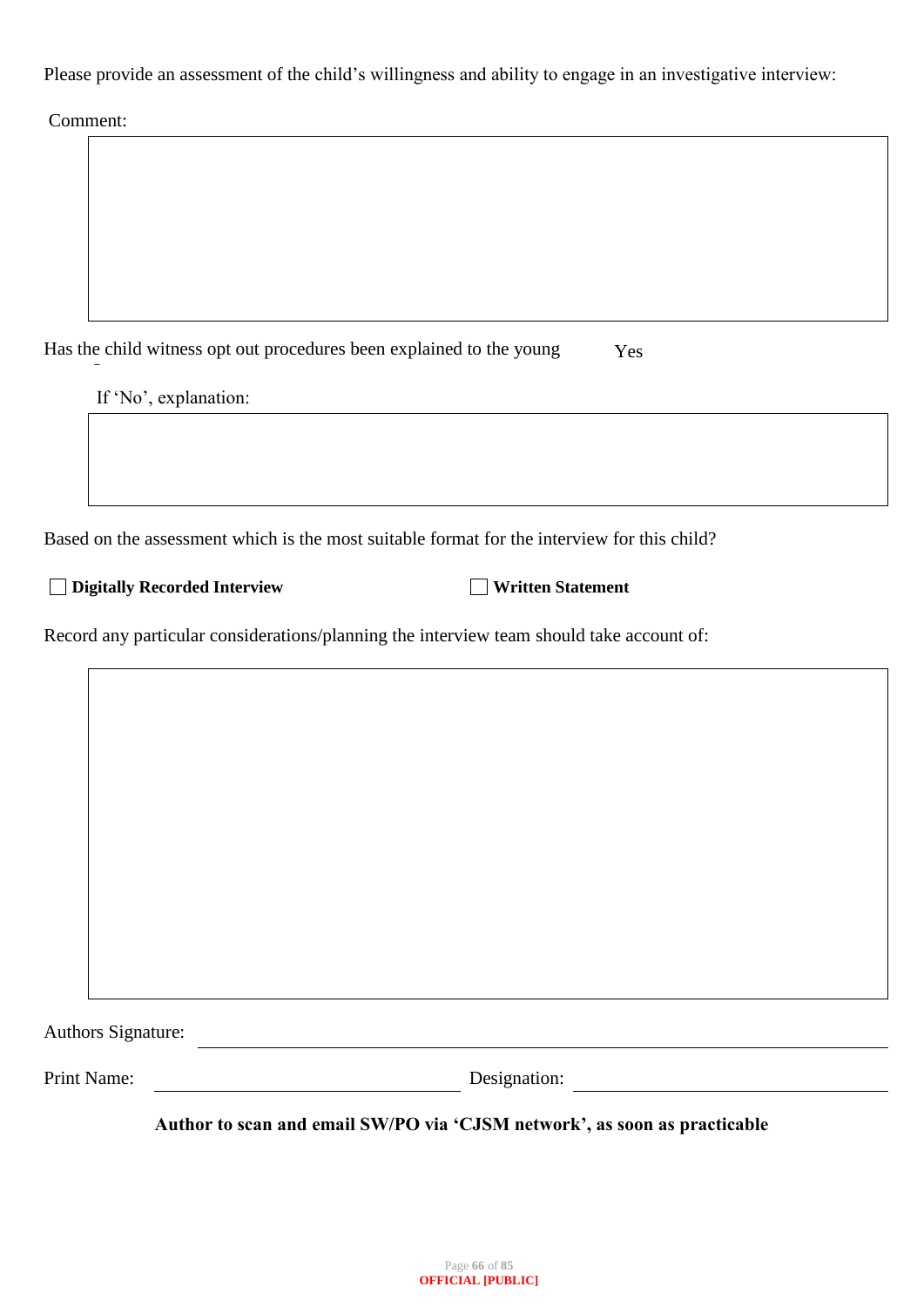#### NOT PROTECTIVELY MARKED

# **INDEX TO RECORDED INTERVIEW**

| Child's Name: <u>contract and contract and contract and contract and contract and contract and contract and contract and contract and contract and contract and contract and contract and contract and contract and contract and</u> | $DOB:$ $\qquad$ /                                                                 |
|--------------------------------------------------------------------------------------------------------------------------------------------------------------------------------------------------------------------------------------|-----------------------------------------------------------------------------------|
|                                                                                                                                                                                                                                      |                                                                                   |
| Date of Interview: / / /                                                                                                                                                                                                             | Place of Interview: The Contract of Interview:                                    |
| Time Commenced: Time Commenced:                                                                                                                                                                                                      | Time Ended: New York Products and Service Contractor of the Contractor Contractor |
| First Interviewer:                                                                                                                                                                                                                   | Second Interviewer: Second Second Interviewer:                                    |

Please note: Details recorded should be, where relevant, in the child's own words.

| Recording<br>Time/Person<br>Speaking | Text |
|--------------------------------------|------|
|                                      |      |
|                                      |      |
|                                      |      |
|                                      |      |
|                                      |      |
|                                      |      |
|                                      |      |
|                                      |      |
|                                      |      |
|                                      |      |

Form PJI4 PB 4/15

NOT PROTECTIVELY MARKED

 $PJI4$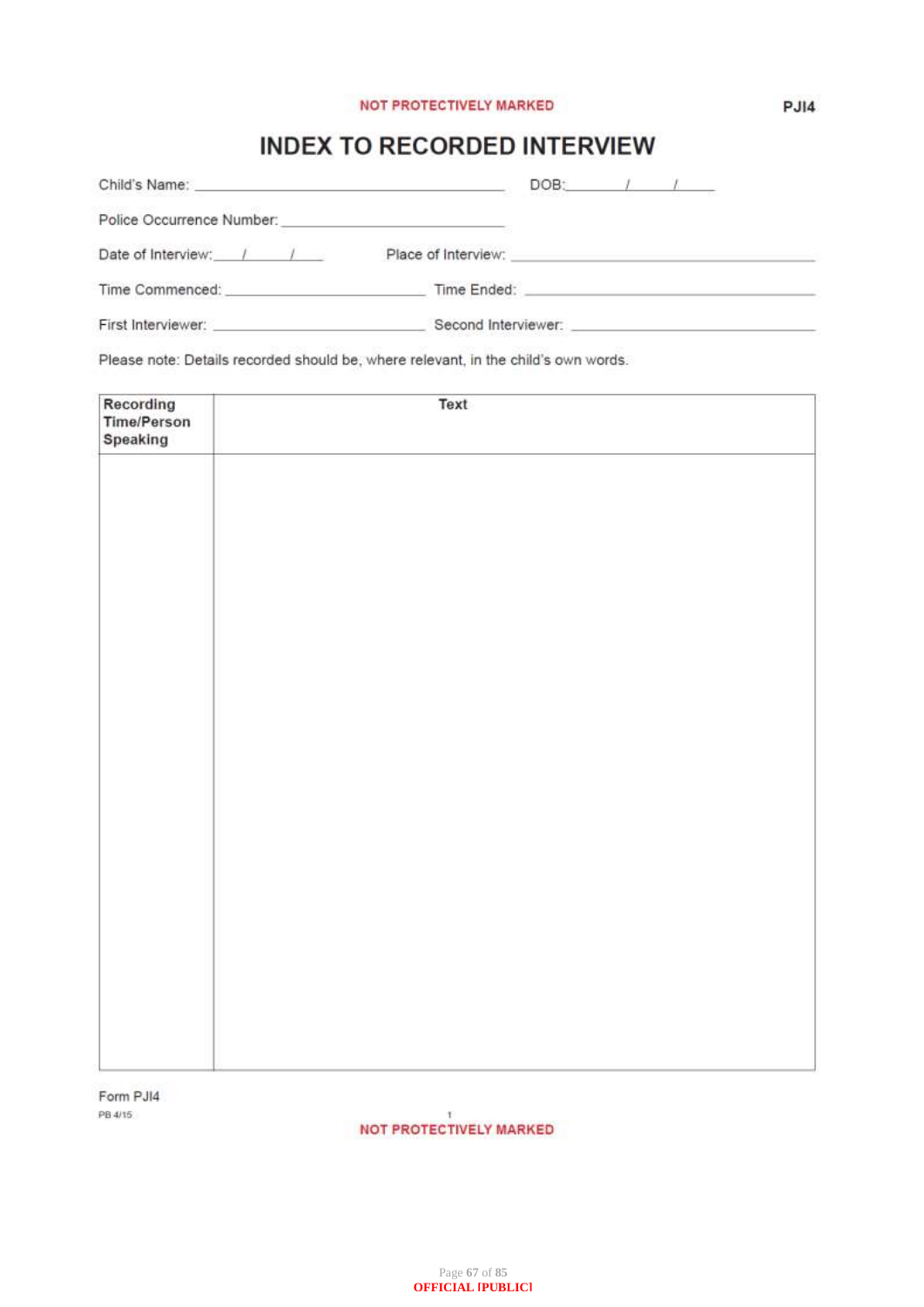#### NOT PROTECTIVELY MARKED

#### **Original Retained by Police**

|                                             |      | $DOB:$ $1$ $1$ |
|---------------------------------------------|------|----------------|
| Recording<br><b>Time/Person</b><br>Speaking | Text |                |
|                                             |      |                |
|                                             |      |                |
|                                             |      |                |
|                                             |      |                |
|                                             |      |                |
|                                             |      |                |
|                                             |      |                |
|                                             |      |                |
|                                             |      |                |
|                                             |      |                |
|                                             |      |                |
|                                             |      |                |

Form PJI4/ PB 4/15

NOT PROTECTIVELY MARKED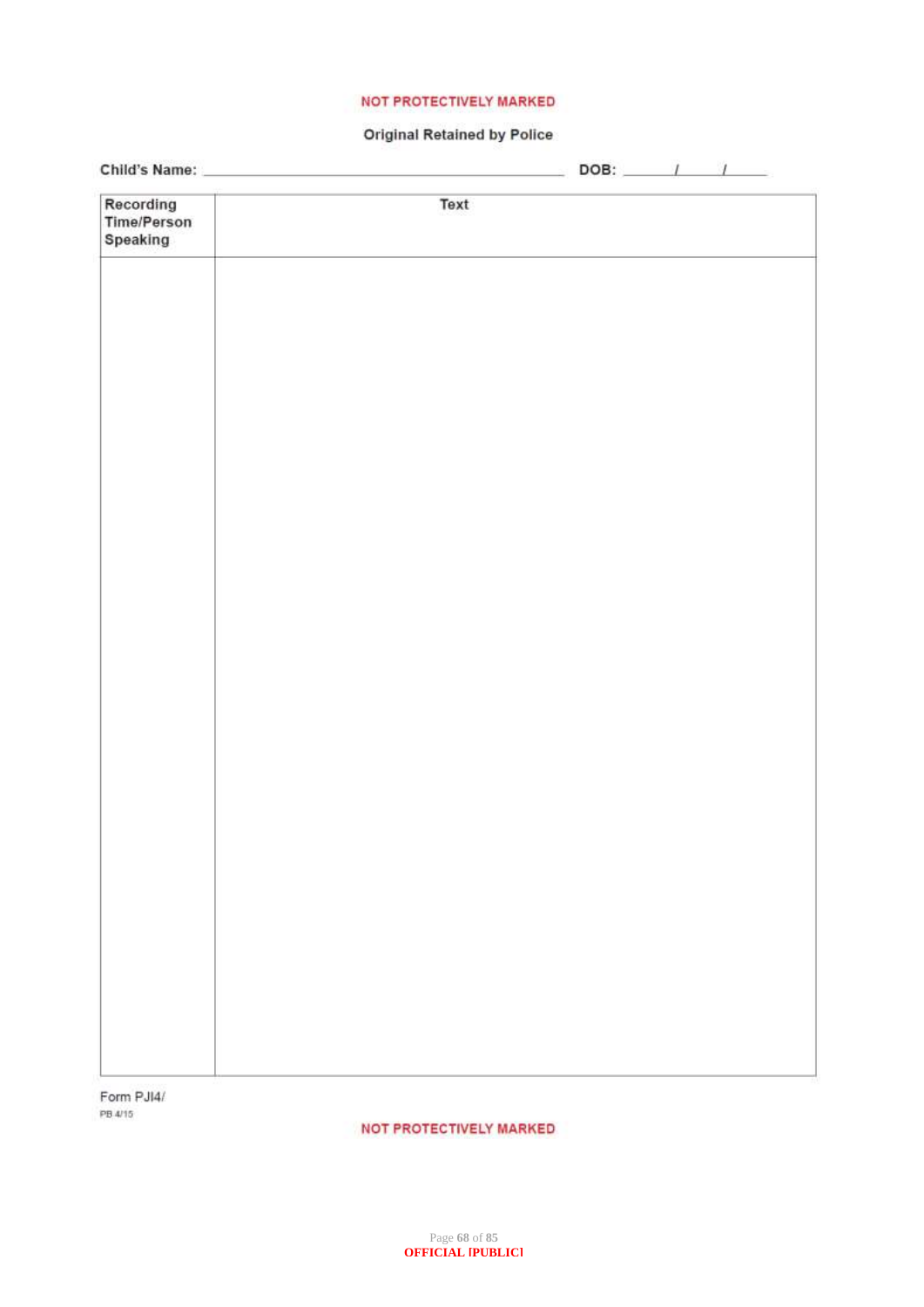#### **Original Retained by Police**

# **JOINT DECISION TO END JOINT INVESTIGATION**

Child's Name: DOB:

Police Occurrence Number:

Having reviewed the available material/evidence/history it has been agreed at this time to end the joint investigation (a single agency intervention/investigation may continue outside of this process),

| Agreed by: |                   |  |
|------------|-------------------|--|
|            | (APSW or          |  |
|            | SSW Social        |  |
|            | Worker) and       |  |
|            |                   |  |
|            | (Inspector) Date: |  |
|            |                   |  |

Please ensure that the Child/Young person (and parents/carers) is informed of this decision (unless there are justifiable reasons not to).

**Completed by PO and emailed to SW via 'CJSM network', ASAP**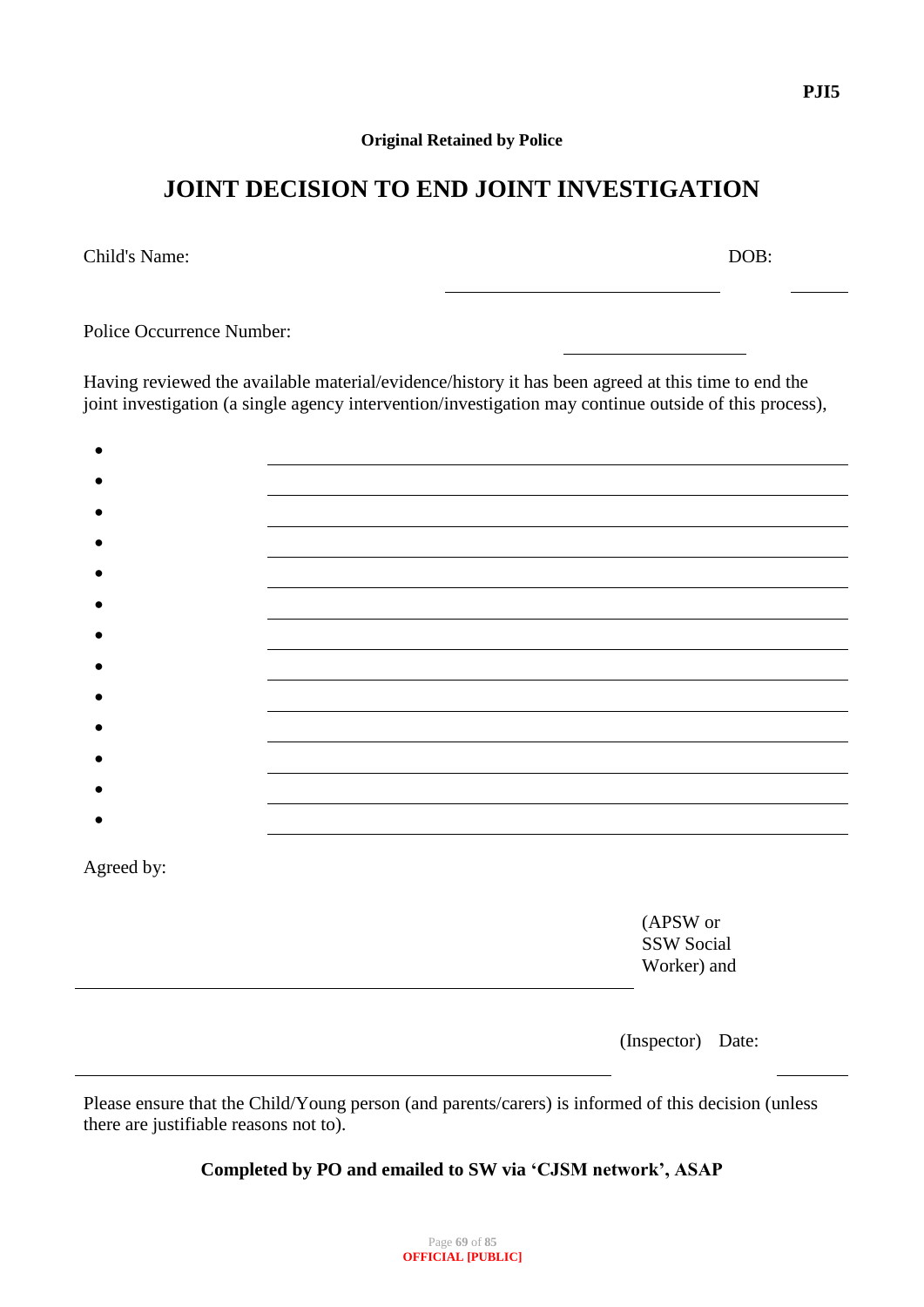#### **CONSULTATION, INITIAL ASSESSMENT, PLANNING AND JOINT INVESTIGATION**



NB - If at any stage the Joint Protocol process/investigation ends each agency should agree and the decision must be recorded on the Form PJI15**.**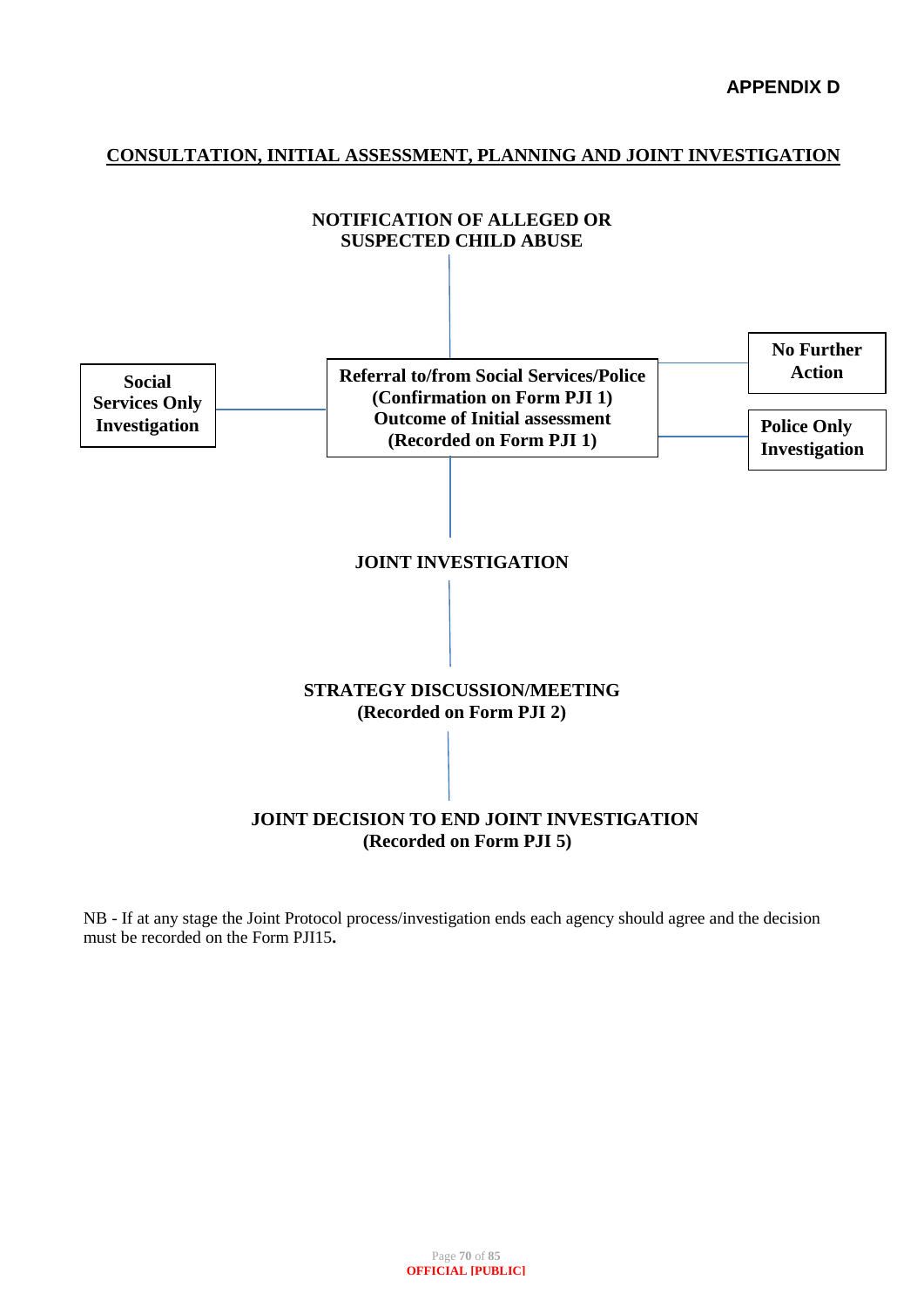# **AIDE MEMOIRE WITNESS ASSESSMENT & INTERVIEWS**

#### **Consideration 1 - Assessment of witness**

| What offence are we dealing with                                                                                                                                    |                                                                                                             |
|---------------------------------------------------------------------------------------------------------------------------------------------------------------------|-------------------------------------------------------------------------------------------------------------|
|                                                                                                                                                                     |                                                                                                             |
| Witness's age: (Do not assume that older child will necessarily be more<br>confident than a younger one)                                                            | $\Box$ Is the witness on any medication? (If so what effect<br>does this have on the witness?)              |
| □ Witness's race, culture, ethnicity and first language:                                                                                                            |                                                                                                             |
| $\Box$ Witness's religion;                                                                                                                                          | □ Witness's family members/carers/advocates and<br>nature of relationships:                                 |
| Preferred Name:                                                                                                                                                     |                                                                                                             |
| □ Implications of any physical, learning disability or mental<br>disorder for the interview process:                                                                | $\Box$ Any significant stresses recently experienced by witness<br>and or family (ie: bereavement: divorce) |
| $\Box$ Any specialist health needs:                                                                                                                                 | $\Box$ Likely impact on recalling traumatic events on the<br>behaviour of the witness                       |
| Domestic circumstances (including whether the child is<br>$\Box$<br>currently in a safe environment)                                                                | □ Current or previous contact with public services (<br>including police, social care, health)              |
| Witness's linguistic abilities (eg how well do they understand<br>spoken language and how well do they use it?):                                                    | Requirement for support during ABE interview: (if<br>relevant)                                              |
| Witness's current emotional state ie: trauma, distress, fears of<br>intimidation, recrimination, any recent significant stressful event and<br>range of behaviours: |                                                                                                             |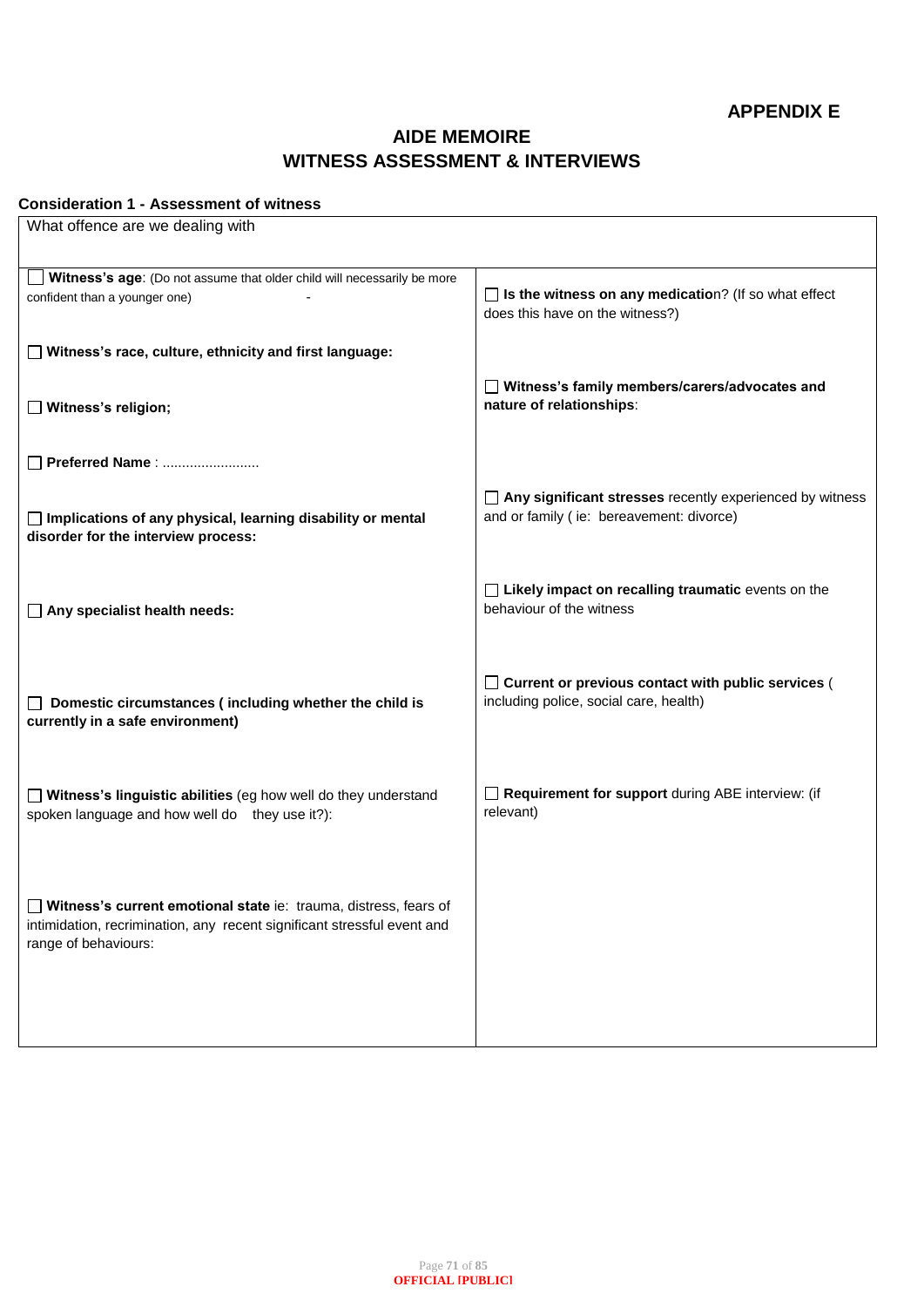| <b>Consideration 2: Categories of witness</b> |  |  |
|-----------------------------------------------|--|--|
|                                               |  |  |

| <b>Vulnerable Witness</b><br>Art 4 Criminal Evidence (NI) Order 1999                                                                                                                                                                                                                                                                                                                                                                                                                                                     |                                                                                                                       |  |  |  |  |  |
|--------------------------------------------------------------------------------------------------------------------------------------------------------------------------------------------------------------------------------------------------------------------------------------------------------------------------------------------------------------------------------------------------------------------------------------------------------------------------------------------------------------------------|-----------------------------------------------------------------------------------------------------------------------|--|--|--|--|--|
| □Child under 18                                                                                                                                                                                                                                                                                                                                                                                                                                                                                                          |                                                                                                                       |  |  |  |  |  |
| Quality of evidence given by witness likely to be diminished by reason of;                                                                                                                                                                                                                                                                                                                                                                                                                                               |                                                                                                                       |  |  |  |  |  |
| Mental Disorder<br>Mental Disorder defined by Mental Health (NI) Order 1986                                                                                                                                                                                                                                                                                                                                                                                                                                              |                                                                                                                       |  |  |  |  |  |
| □Learning Disability<br>Learning Disability includes the presence of:<br>- A significantly reduced ability to understand new or complex information, to learn new skills (impaired intelligence), with;<br>- A reduced ability to cope independently (impaired social functioning); which started before adulthood.                                                                                                                                                                                                      |                                                                                                                       |  |  |  |  |  |
| $\Box$ Physical Disability: A person is vulnerable under this section only if their disability has an adverse impact on persons<br>communication.                                                                                                                                                                                                                                                                                                                                                                        |                                                                                                                       |  |  |  |  |  |
| <b>Intimidated Witnesses</b><br>Art 5 Criminal Evidence (NI) Order 1999                                                                                                                                                                                                                                                                                                                                                                                                                                                  |                                                                                                                       |  |  |  |  |  |
| Taking into account the following;<br>□Sexual Assault<br>□Domestic Violence<br>□Racially Motivated Crime                                                                                                                                                                                                                                                                                                                                                                                                                 | $\Box$ Hate Crime (other)                                                                                             |  |  |  |  |  |
| $\Box$ Repeat Victim<br>□Self Neglect/Self Harm<br>□Elderly/Frail                                                                                                                                                                                                                                                                                                                                                                                                                                                        | <b>Significant Witnesses</b>                                                                                          |  |  |  |  |  |
| Significant witnesses, sometimes referred to as 'key' witnesses, are those who:<br>Have or claim to have witnessed, visually or otherwise, an indictable offence, part of such an offence or events closely<br>connected with it (including any incriminating comments made by the suspected offender either before or after the offence);<br>and/or<br>Have a particular relationship to the victim or have a central position in an investigation into an indictable offence.<br>ACPO Murder Investigation Manual 2006 |                                                                                                                       |  |  |  |  |  |
| <b>Special measures definitions:</b>                                                                                                                                                                                                                                                                                                                                                                                                                                                                                     |                                                                                                                       |  |  |  |  |  |
| <b>Special Measures</b><br><b>Screens</b>                                                                                                                                                                                                                                                                                                                                                                                                                                                                                | <b>Other Measures</b><br>Mandatory protection of witness                                                              |  |  |  |  |  |
| $\Box$ The live link                                                                                                                                                                                                                                                                                                                                                                                                                                                                                                     | from cross-examination by the accused in person.(cases<br>involving sexual offences)                                  |  |  |  |  |  |
| $\Box$ Evidence given in private<br>(Sexual offences & those involving intimidation)                                                                                                                                                                                                                                                                                                                                                                                                                                     | □ Discretionary protection of witness from cross-<br>examination by the accused in person (other<br>types of offence) |  |  |  |  |  |
| $\Box$ Removal of wigs and gowns.<br>Restrictions on evidence and questions                                                                                                                                                                                                                                                                                                                                                                                                                                              |                                                                                                                       |  |  |  |  |  |
| Video recorded interview as evidence in chief.                                                                                                                                                                                                                                                                                                                                                                                                                                                                           | about complainant's sexual behaviour.                                                                                 |  |  |  |  |  |
| Video recorded cross-examination<br>(not yet implemented)                                                                                                                                                                                                                                                                                                                                                                                                                                                                | Reporting restrictions                                                                                                |  |  |  |  |  |
| $\Box$ : Examination of the witness through an intermediary.<br>(Vulnerable witnesses only)                                                                                                                                                                                                                                                                                                                                                                                                                              |                                                                                                                       |  |  |  |  |  |
| $\Box$ Aids to communication. (Vulnerable witnesses only)                                                                                                                                                                                                                                                                                                                                                                                                                                                                |                                                                                                                       |  |  |  |  |  |
|                                                                                                                                                                                                                                                                                                                                                                                                                                                                                                                          |                                                                                                                       |  |  |  |  |  |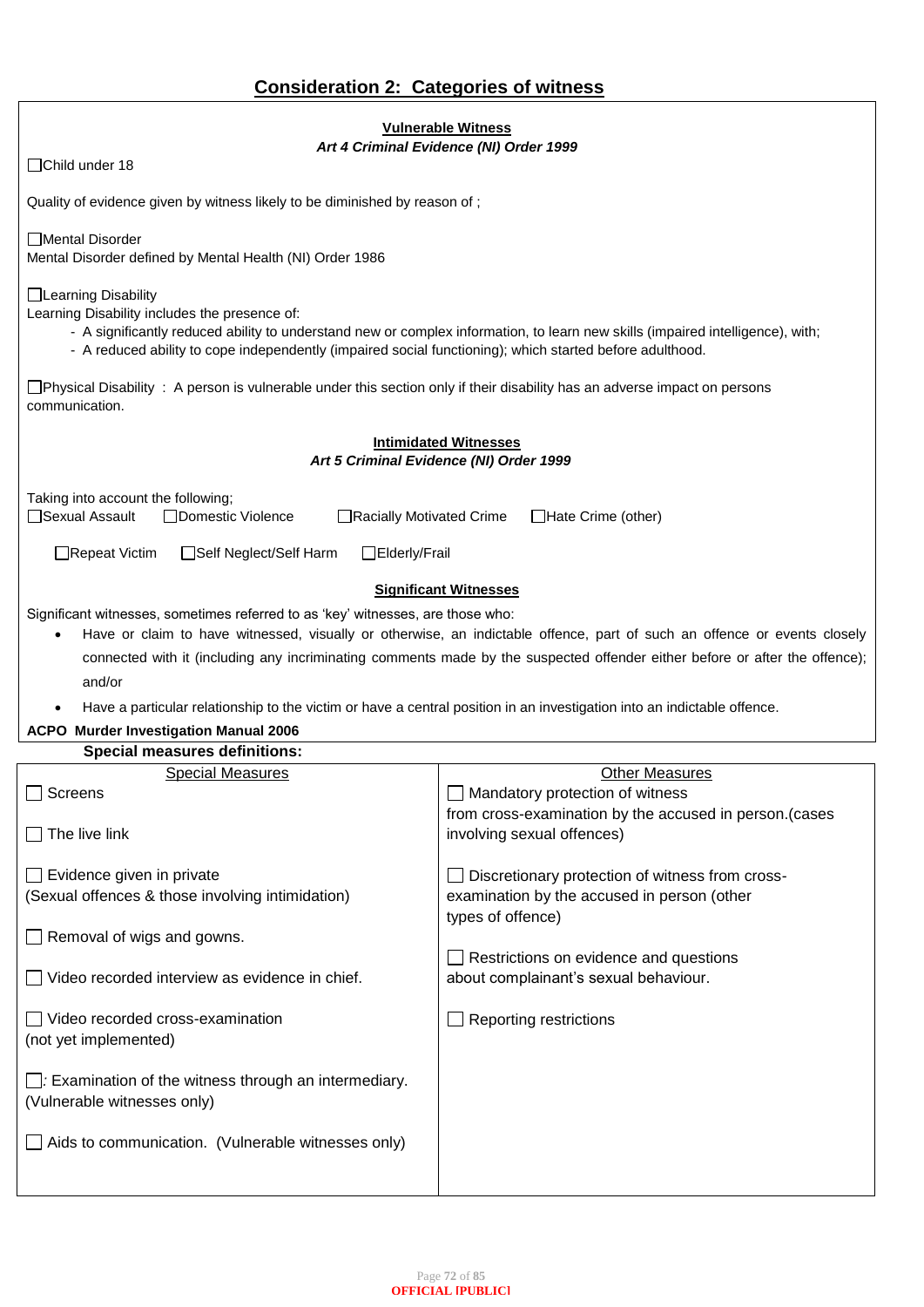### **Child victim/witness**

**There is a presumption that all children under the age of 18 years will give their evidence in chief by visually-recorded interview and any further evidence by live TV link unless the court is satisfied that this will not improve the quality of the child's evidence.** 

**All children have the right to "opt out" of giving their evidence by visually recorded interview. The officer attending must explain the process as per below to child /carer.** 

### **Child Witness 'Opt out' 5 step process**

### **Step one**

Explain what video-recorded evidence-in-chief is (V.R.I.), stress that whether the video is actually played is ultimately a matter for the court.

#### **Step two**

Explain that children usually give their evidence-in-chief by means of pre-recorded VRI but they can 'opt out' if they wish.

**NB** if you can justify why a VRI is not the best way for presenting their evidence in this case explain your reasons to the child / carer. *RECORD your rationale.*

If the child or carer disagrees and still requests a VRI AND if PPS cannot be contacted for an early special measures discussion continue with a VRI interview.

#### **Step three**

Explain that if they 'opt out' of a VRI a written statement will be taken from them. This will mean that it will be assumed that they will give their evidence via live TV link when at court. BUT with the permission of the court they can 'opt out' of using the live TV link.

#### **Step four**

Explain that if they 'opt out' of giving evidence via live TV Link it will be assumed that they will give live evidence from behind screens. BUT with the permission of the court they can 'opt out' of using screens.

#### **Step five**

Explain that if they 'opt out' of all the above they will give evidence live in court.

#### **Remember:**

**Document rationale: Remember rapport building starts at the pre interview assessment. The record should be as comprehensive as possible, any comments made by the witness of apparent evidential or investigative significance should as far as practical be recorded verbatim together with any follow up questions that need to be asked to clarify them**

**Consider the below when documenting rationale.**

- **1. How will capturing the evidence on visually recorded interview enhance the quality of the evidence**
- **2. Has special measures been explained**
- **3. Has the "opt out" been explained ( if child witness)**
- **4. Are there any issues of intimidation/fear/coercion/recrimination or trauma**
- **5. Important to make clear, relationship, with suspect, communication difficulties, mental health/learning difficulties**
- **6. What support the witness receives from other agencies.**

#### **Remember :**

Consent

- a) You need consent to interview
- b) If child parental consent required unless they fit Fraser/Gillick competency.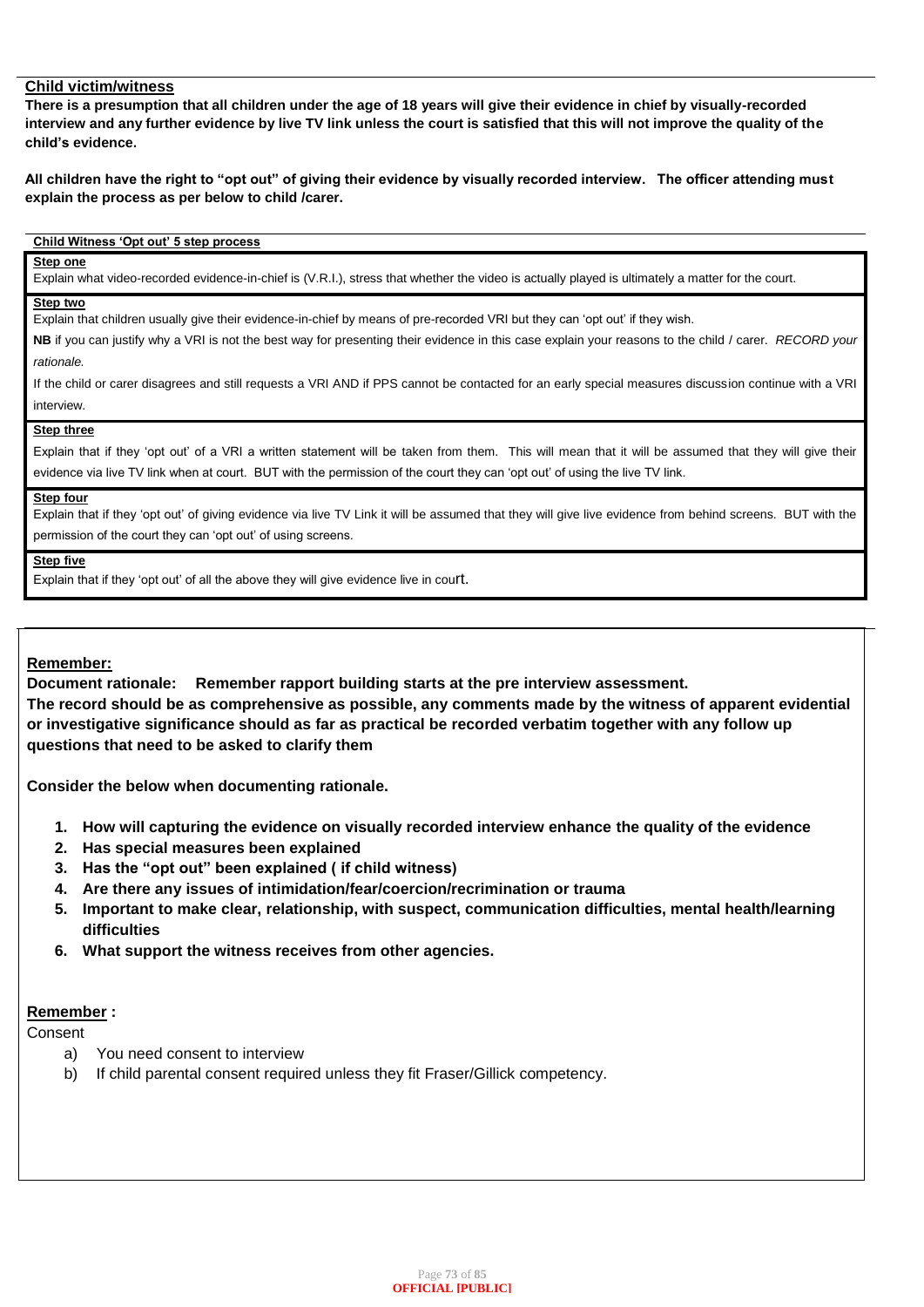## **AIDE MEMORIE**

## **INTERVIEW PLANNING**

| Aim of interview : To establish ------                                                                                                              |  |  |  |  |  |
|-----------------------------------------------------------------------------------------------------------------------------------------------------|--|--|--|--|--|
| <b>Interview objectives :</b> (think "plaits": people, locations, actions, items, time, speech)                                                     |  |  |  |  |  |
| considerations)<br>Points to prove                                                                                                                  |  |  |  |  |  |
| <b>Interview Model</b><br>Free recall/Four phase<br>÷.                                                                                              |  |  |  |  |  |
| <b>Interview Technique</b><br>÷.<br>Conversation management / cognitive / enhanced cognitive                                                        |  |  |  |  |  |
| <b>Event Information</b><br>relevant topic areas (think advocate, any other witnesses present, anything said<br>÷.                                  |  |  |  |  |  |
| by third party)                                                                                                                                     |  |  |  |  |  |
| Investigative information: (dependant on witness and their position in investigation some examples                                                  |  |  |  |  |  |
| would be: relevant lifestyle information, history of certain relationships, routines, routes usually taken, places frequented,<br>mobiles, computer |  |  |  |  |  |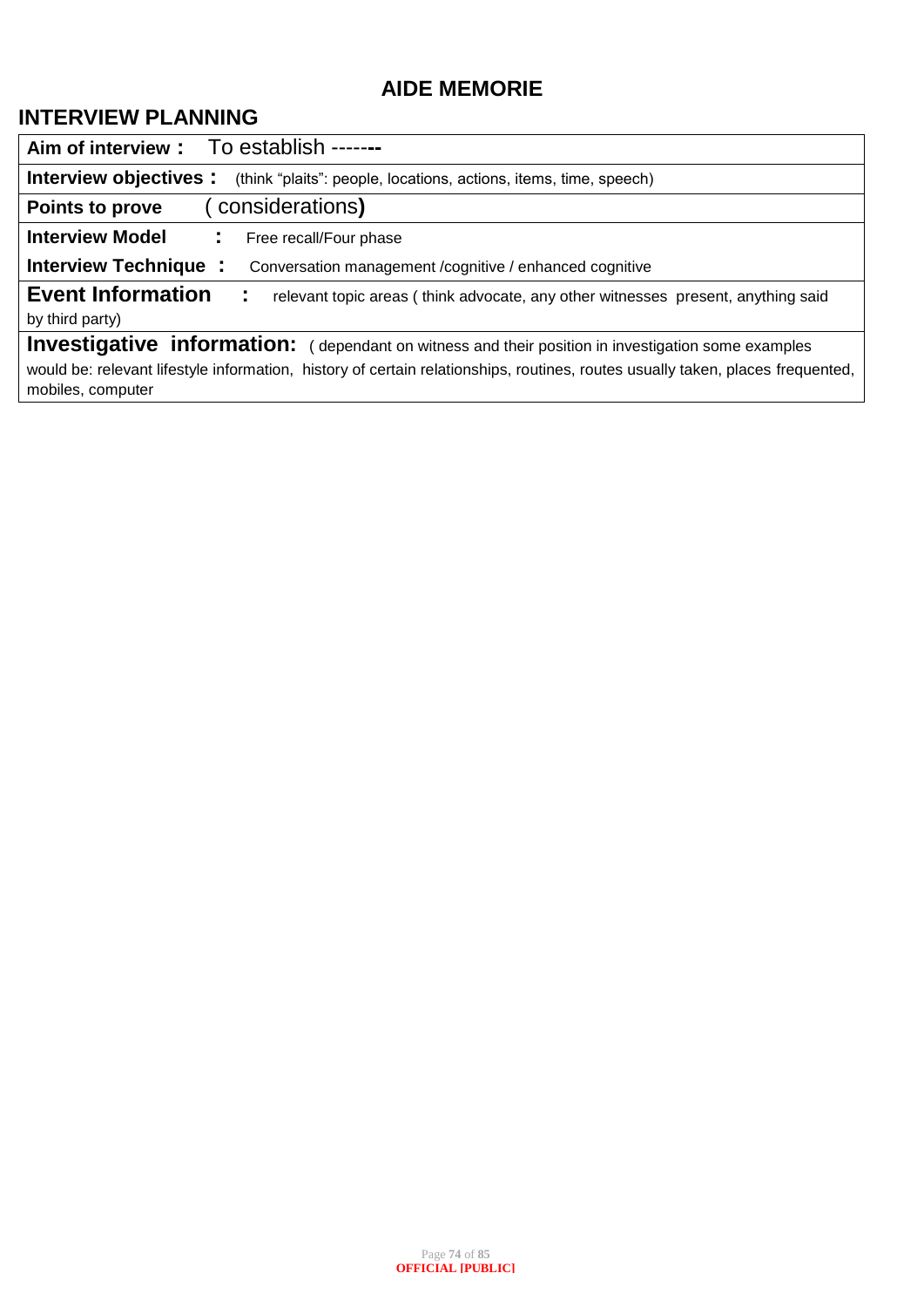## **INTERVIEW (4 PHASE) AIDE MEMORIE**

## **Introduction musts**

- Date
- Time
- Persons present (include monitoring and support)
- Location
- Equipment
- Rapport (note: length and relevance)
- Truth and Lies (if appropriate )

Reason for interview

## **Ground Rules**

- Use of words (i.e., do not use police jargon, and age appropriate).
- "If you don't know the answer to a question or do not understand let me know.
- If you are not sure about an answer its ok to say I don't know please do not guess.
- "I wasn't there so tell me everything even if you think I already know tell me as much detail as possible, even the smallest detail, do not leave anything out."
- "If I misunderstand something you say please tell me I want to get it right"
- "Even if you think I know something please tell me anyway
- "I will not get angry upset or embarrassed by anything you say.
- Breaks
- Rapport using neutral topics and landmarks (eases witness into interview and shows memory recall, and cognitive ability).

### **Free Narrative**

- Do you know why we are here today? (hopefully they will give you a brief one line response about the crime).
- Encourage the witness to give a full and comprehensive account as possible in their own words by saying something like:
	- If using cognitive then remind witness of the process: (put yourself back to the same place when you saw ...... think of where you were how you were feeling at the time, what you could hear, what you could smell, people present, objects there (i.e., lost keys)
	- Tell (explain, describe) to me everything about ............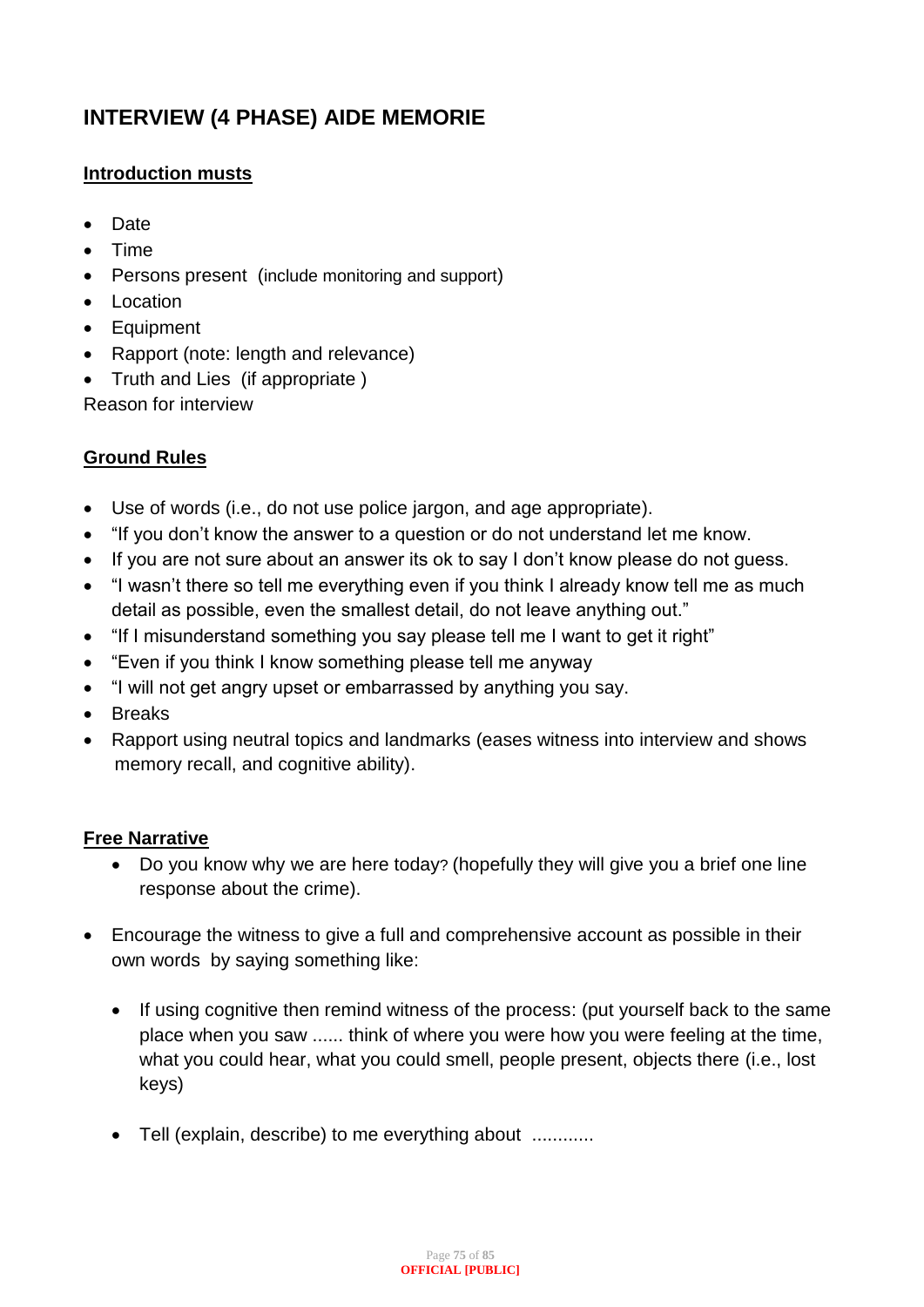### **Identify event topic areas**

## **Identify the topics from their account and probe each topic area through questioning**

- . .
- Identify relevant event topic areas from free narrative and probe each topic to get the detail.
- Hand over to second interviewer if appropriate before moving onto next topic area.
- Remember you can sub topic a topic area to set smaller parameters.
- Remember open questions TED, funnelling to 5wh and closed.

### **Identify case specific investigative information topic areas.**

**(background relationships places frequented routes usually taken, use of mobile, vehicles phones etc.**

- **As above.**
- If your objectives not covered then topic area and probe**.**

### **Closure (helps to relax witness)**

- Return to neutral topics.
- Do they have any questions?
- State time interview closed.
- Think VPS if relevant (can be done on new DVD if necessary).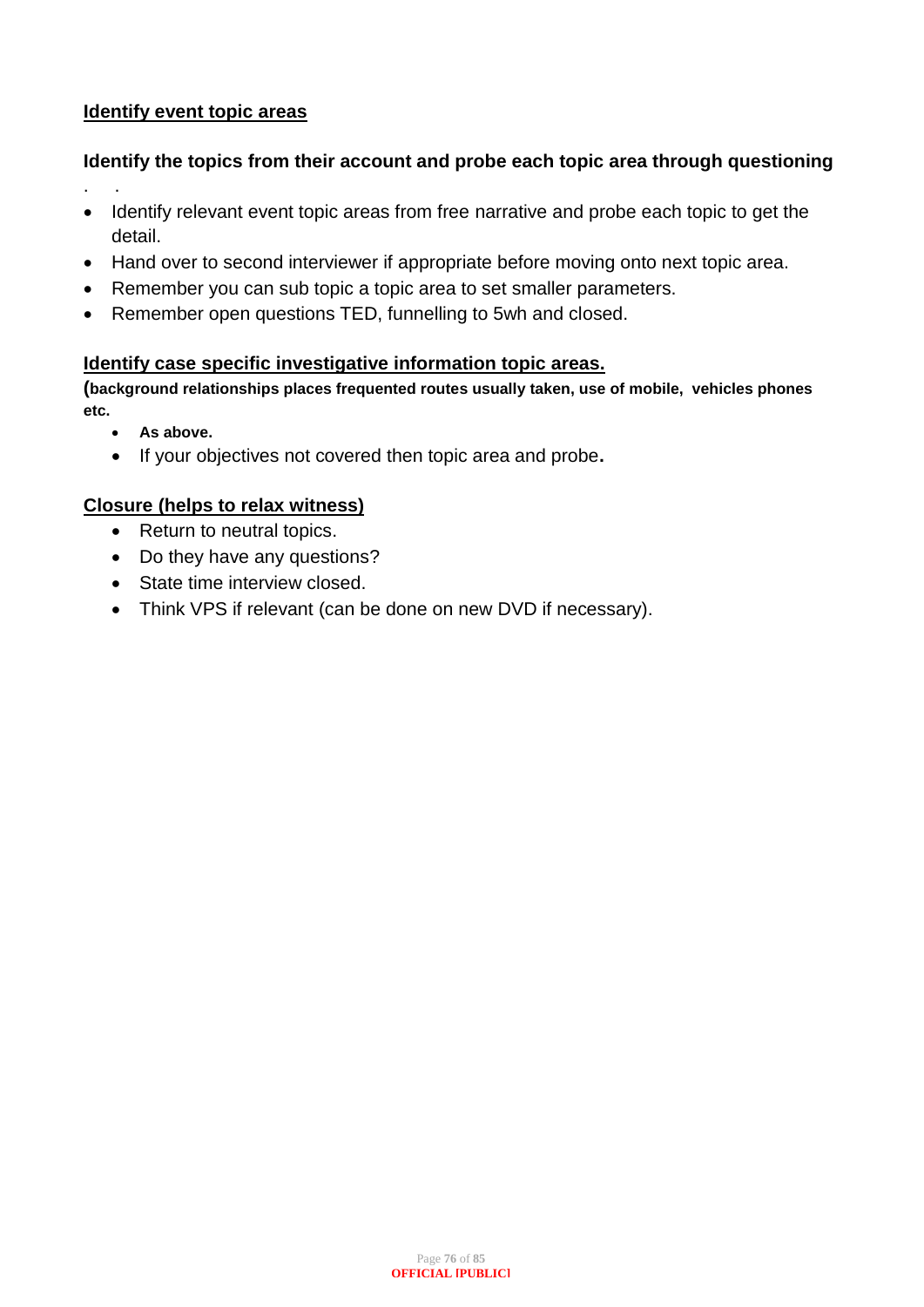## **Protocol for Joint Investigation Forensic Interview Assessment Form**

# **Forensic Investigative Interviewing**

**Interviewing in accordance with Achieving Best Evidence Guidance.**

**Date:**

**Time:**

**1 st Interviewer:**

**2 nd Interviewer:**

**Completed by: \_\_\_\_\_\_\_\_\_\_\_\_\_\_\_\_\_\_\_\_\_\_\_\_\_\_\_\_\_\_\_\_\_\_\_** 

(name and signature)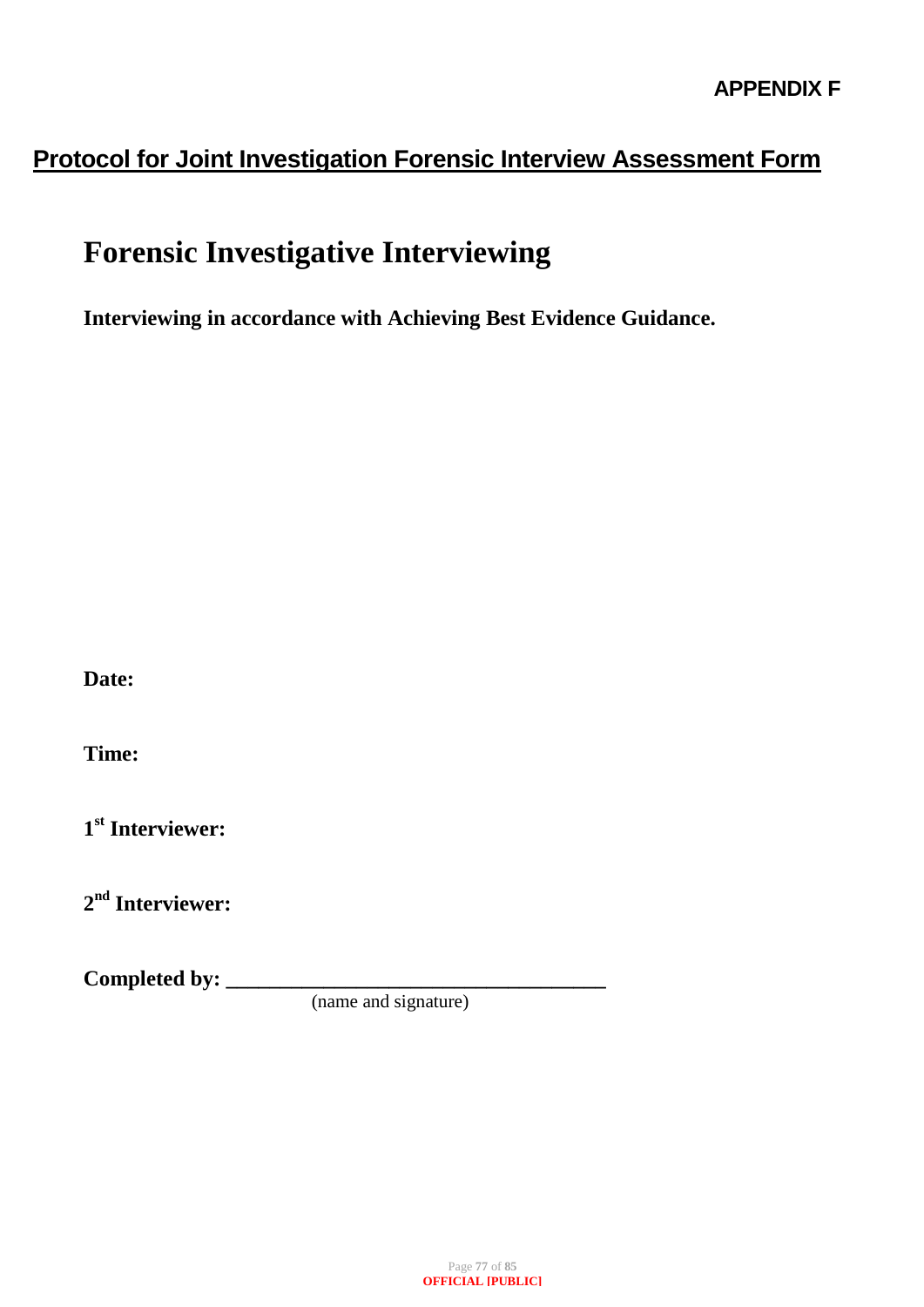## **Planning the interview:**

|                                                                                                                                                         | Yes | No/<br>Partial | N/A | <b>Notes</b> |
|---------------------------------------------------------------------------------------------------------------------------------------------------------|-----|----------------|-----|--------------|
| Reviews the available material/evidence/history of<br>witness to establish course of action.                                                            |     |                |     |              |
| Assess current physical and emotional condition of<br>witness to establish fitness for interview.                                                       |     |                |     |              |
| Establish necessity for others to be present during<br>interview.                                                                                       |     |                |     |              |
| Review information and consult with relevant<br>others to plan an interview strategy (Including<br>forms PJI1 and PJI3).                                |     |                |     |              |
| Establish the appropriate time, place and<br>environmental conditions for the interview.                                                                |     |                |     |              |
| Select and set up the necessary interview location<br>and resources.                                                                                    |     |                |     |              |
| Identify an appropriate interview strategy to gather<br>information for the investigation.                                                              |     |                |     |              |
| Prepare a written interview plan that is clear and<br>meets the need of the witness and investigation<br>(including points to prove).                   |     |                |     |              |
| Supply information to the interviewee and<br>appropriate others.                                                                                        |     |                |     |              |
| Identify and take account of any issues regarding<br>fear of testifying.                                                                                |     |                |     |              |
| Fully document all decisions, actions, options and<br>rationale.                                                                                        |     |                |     |              |
| Identify, take account of and record all Human<br>Rights issues and considerations.                                                                     |     |                |     |              |
| Checks technical aspects of the interview: sound<br>and picture quality, use of earpiece, suitable<br>seating and correct view of witness on recording. |     |                |     |              |
| Checks availability of appropriate resources for<br>use during interview.                                                                               |     |                |     |              |
| Discusses neutral topics.                                                                                                                               |     |                |     |              |
| Makes use of prior knowledge of witness' social,<br>emotional and cognitive development.                                                                |     |                |     |              |
| Makes use of open questions to ascertain witness'<br>response/cognitive development.                                                                    |     |                |     |              |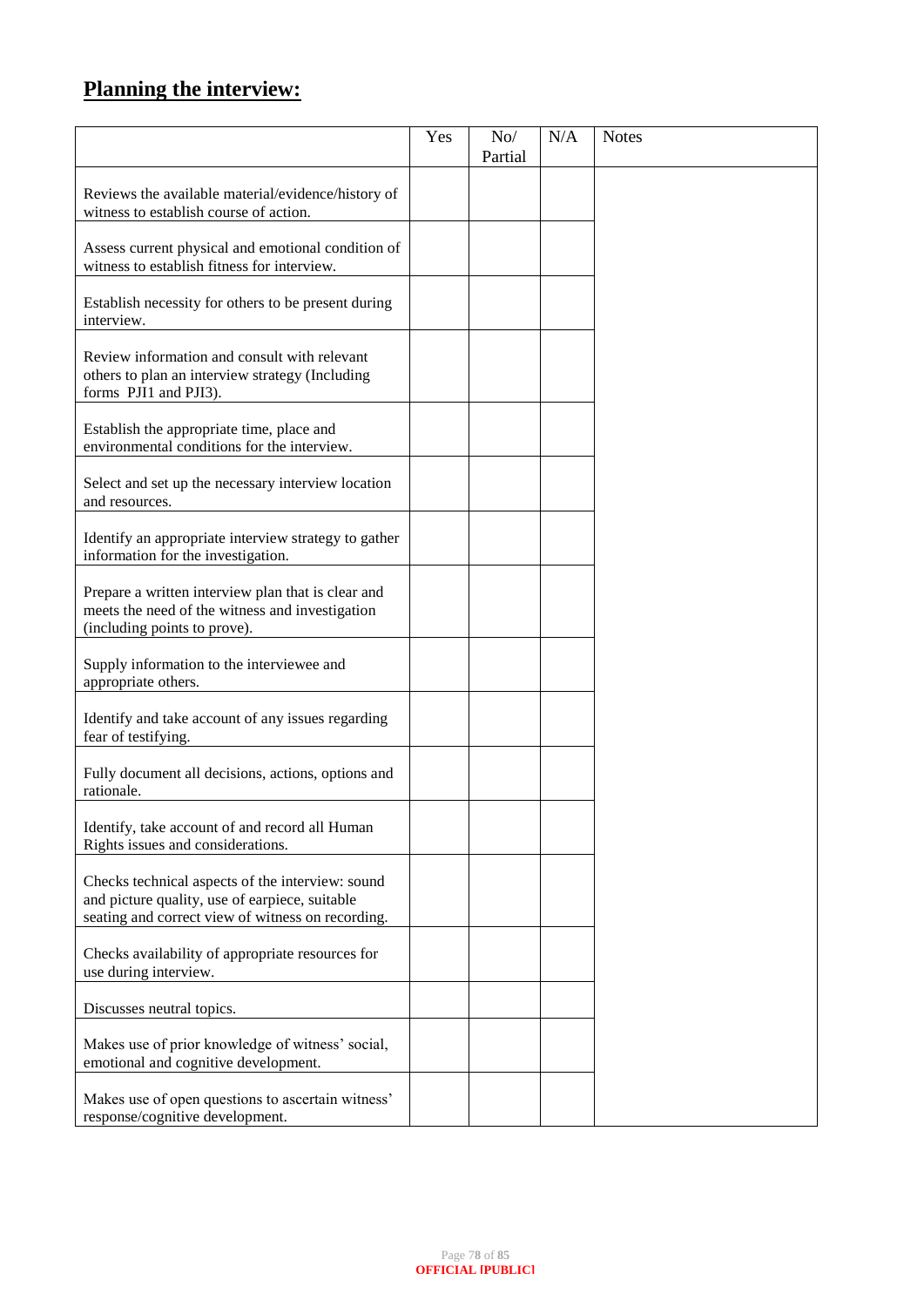## **Conducting the interview:**

|                                                                                                          | Yes | No/     | N/A | <b>Notes</b> |
|----------------------------------------------------------------------------------------------------------|-----|---------|-----|--------------|
| Conducts assessment and introductions with                                                               |     | Partial |     |              |
| witness prior to commencing recording, to                                                                |     |         |     |              |
| ascertain witness response/cognitive development                                                         |     |         |     |              |
| Deal with individuals in an ethical manner,                                                              |     |         |     |              |
| recognising their needs with respect to race,                                                            |     |         |     |              |
| diversity and human rights.                                                                              |     |         |     |              |
| Conduct the interview in accordance with the                                                             |     |         |     |              |
| interview plan, whilst maintaining flexibility in<br>response to the witness' behaviour and attitude.    |     |         |     |              |
|                                                                                                          |     |         |     |              |
| <b>PHASE I (Introductions, Rapport and Ground</b><br><b>Rules</b> )                                      |     |         |     |              |
| Introduces all those present to the witness using                                                        |     |         |     |              |
| the witness's preferred name.                                                                            |     |         |     |              |
| States date, time and location of interview.<br>$(2nd$ interviewer)                                      |     |         |     |              |
|                                                                                                          |     |         |     |              |
| Points out the equipment in use, including<br>cameras, microphones and use of earpiece.                  |     |         |     |              |
|                                                                                                          |     |         |     |              |
| Check witness' consent re interview, interviewer<br>selection and possible use in court.                 |     |         |     |              |
|                                                                                                          |     |         |     |              |
| Discusses neutral topics (only if appropriate)                                                           |     |         |     |              |
| Explanation of the format and structure of the<br>interview process.                                     |     |         |     |              |
|                                                                                                          |     |         |     |              |
| Explains that witness is free to say that they don't<br>understand terminology or questions being asked. |     |         |     |              |
| Explains that witness is free to say that they don't                                                     |     |         |     |              |
| know or can't remember when asked a question.                                                            |     |         |     |              |
| Explains witness may take a break at any time.                                                           |     |         |     |              |
| Explain the importance of telling everything and<br>leaving nothing out.                                 |     |         |     |              |
| Explain the importance of telling the truth.                                                             |     |         |     |              |
|                                                                                                          |     |         |     |              |
| Explore witness' understanding of truth and lies<br>and provide an appropriate example.                  |     |         |     |              |
| Appropriate amount of time spent at this phase in<br>the specific circumstances.                         |     |         |     |              |
| Check with $2nd$ interviewer that all issues covered<br>before moving on.                                |     |         |     |              |
| Check that witness is ready to move on to next                                                           |     |         |     |              |
| phase of the interview.                                                                                  |     |         |     |              |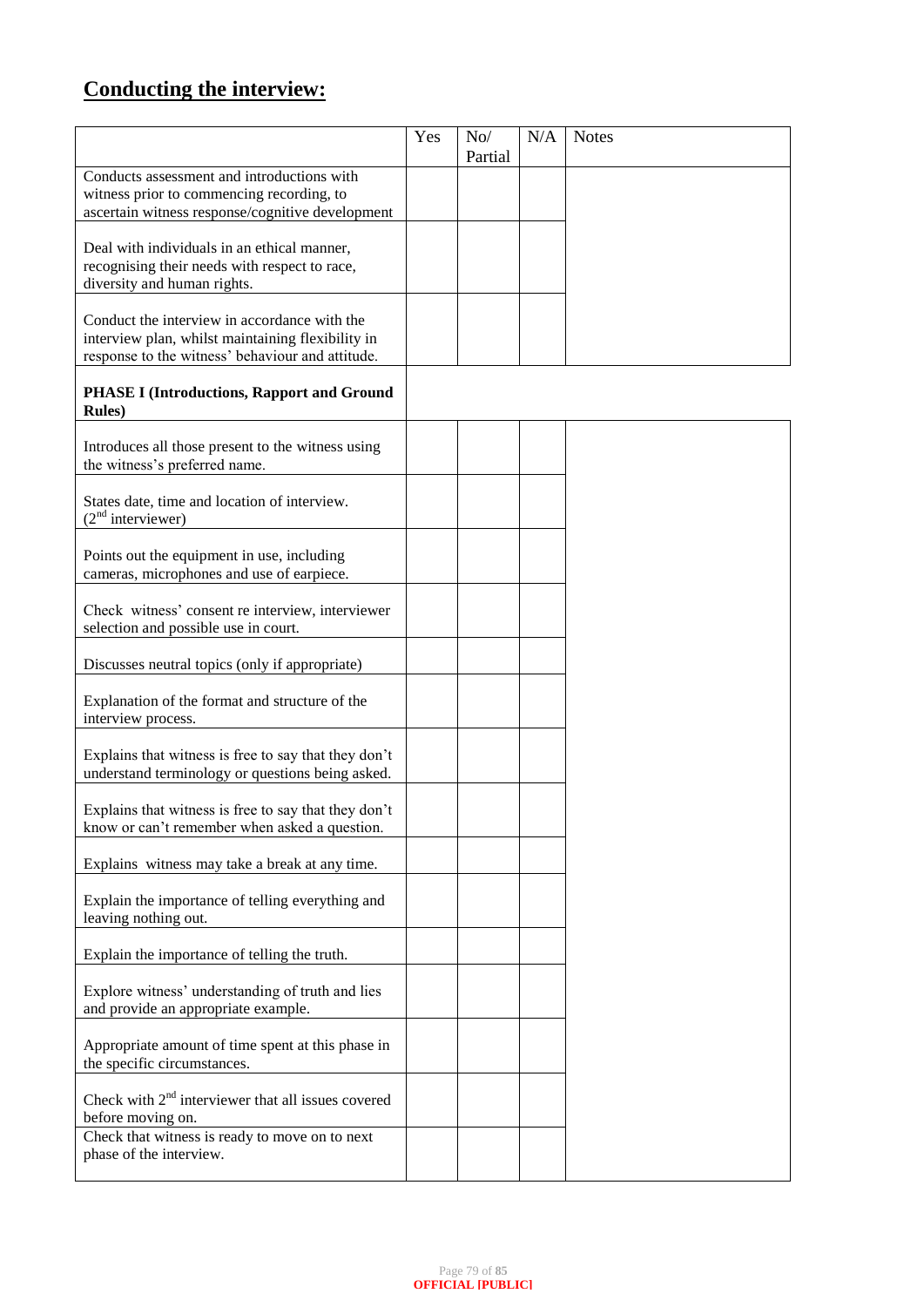|                                                                                                 | Yes | No/<br>Partial | N/A | <b>Notes</b> |
|-------------------------------------------------------------------------------------------------|-----|----------------|-----|--------------|
| <b>PHASE II (Free Narrative)</b>                                                                |     |                |     |              |
| Makes use of open question or phrase to<br>prompt/facilitate witness' initial account.          |     |                |     |              |
| Makes use of appropriate continuances to<br>encourage free narrative.                           |     |                |     |              |
| Displays active listening and appropriate verbal<br>utterances.                                 |     |                |     |              |
| Does the interviewer interrupt the witness?                                                     |     |                |     |              |
| Makes use of pauses and silence during the<br>interview.                                        |     |                |     |              |
| Provides witness reassurance, if appropriate.                                                   |     |                |     |              |
| Obtains as full a free narrative account from the<br>witness as possible without questioning.   |     |                |     |              |
| Gives witness permission to correct any summary<br>of account/free narrative provided.          |     |                |     |              |
| Summarises account when appropriate.                                                            |     |                |     |              |
| Checks that summaries are accurate with witness<br>and $2nd$ interviewer.                       |     |                |     |              |
| Moves on to Phase III at the appropriate time.                                                  |     |                |     |              |
| <b>PHASE III</b> (Questioning)                                                                  |     |                |     |              |
| Explain to witness the move to Questioning and<br>the structure of this Phase of the interview. |     |                |     |              |
| Free Narrative account appropriately broken<br>down into 'topic areas'                          |     |                |     |              |
| Provide boundaries for the witness to focus on<br>specific topic area.                          |     |                |     |              |
| Make use of the questioning funnel, as<br>appropriate.                                          |     |                |     |              |
| Makes use of specific questions.                                                                |     |                |     |              |
| Makes use of closed questions.                                                                  |     |                |     |              |
| Makes use of appropriate leading questions.                                                     |     |                |     |              |
| Uses inappropriate leading questions.                                                           |     |                |     |              |
| Uses multiple questions.                                                                        |     |                |     |              |
| Obtains as full and clear account as possible<br>before moving on.                              |     |                |     |              |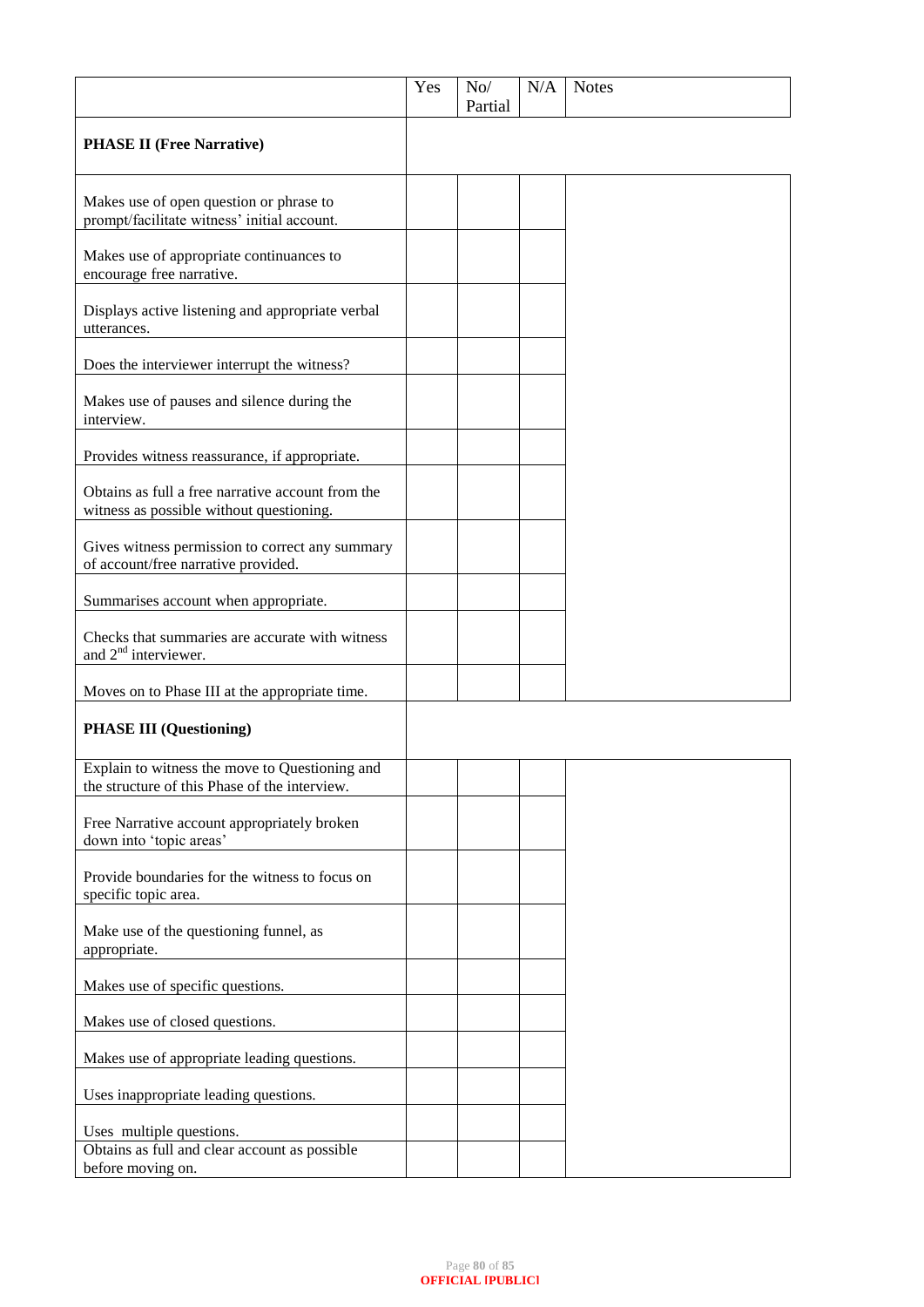|                                                                                                        | Yes | No/     | N/A | <b>Notes</b> |
|--------------------------------------------------------------------------------------------------------|-----|---------|-----|--------------|
|                                                                                                        |     | Partial |     |              |
| Specific topic area questioned and probed before<br>moving on.                                         |     |         |     |              |
| Gives witness permission to correct any summary<br>of information provided                             |     |         |     |              |
| Summarises account when appropriate.                                                                   |     |         |     |              |
| Checks that summaries are accurate with witness<br>and $2nd$ interviewer.                              |     |         |     |              |
| Displays active listening and appropriate verbal<br>utterances.                                        |     |         |     |              |
| Makes appropriate link between topic areas.                                                            |     |         |     |              |
| Clarifies any ambiguities, inconsistencies or<br>terminology used.                                     |     |         |     |              |
| Covers points to prove in criminal proceedings.                                                        |     |         |     |              |
| 2 <sup>nd</sup> INTERVIEWER CONSIDERATIONS                                                             |     |         |     |              |
| States date, time and location.                                                                        |     |         |     |              |
| Keeps an accurate record of relevant points.<br>(PII 4)                                                |     |         |     |              |
| Identifies points to prove and ensures issues are<br>covered in sufficient detail.                     |     |         |     |              |
| Displays listening skills.                                                                             |     |         |     |              |
| Is alert to the needs of the witness.                                                                  |     |         |     |              |
| Is alert to the needs of the $1st$ interviewer.                                                        |     |         |     |              |
| Works to the agreed interview strategy whilst<br>remaining flexible.                                   |     |         |     |              |
| Communicates appropriately with the 1 <sup>st</sup><br>interviewer and interrupts only when necessary. |     |         |     |              |
| Maintains an awareness of time.                                                                        |     |         |     |              |
| Ensure inaccuracies, ambiguities, inconsistencies<br>or misunderstandings are clarified.               |     |         |     |              |
| Corrects inaccuracies made by 1 <sup>st</sup> interviewer.                                             |     |         |     |              |
| Makes appropriate use of silence/pauses.                                                               |     |         |     |              |
| Ensures sound and picture quality is appropriate<br>and deals with technical issues.                   |     |         |     |              |
| Maintains integrity of exhibits including<br>DVD/Video/audio tapes.                                    |     |         |     |              |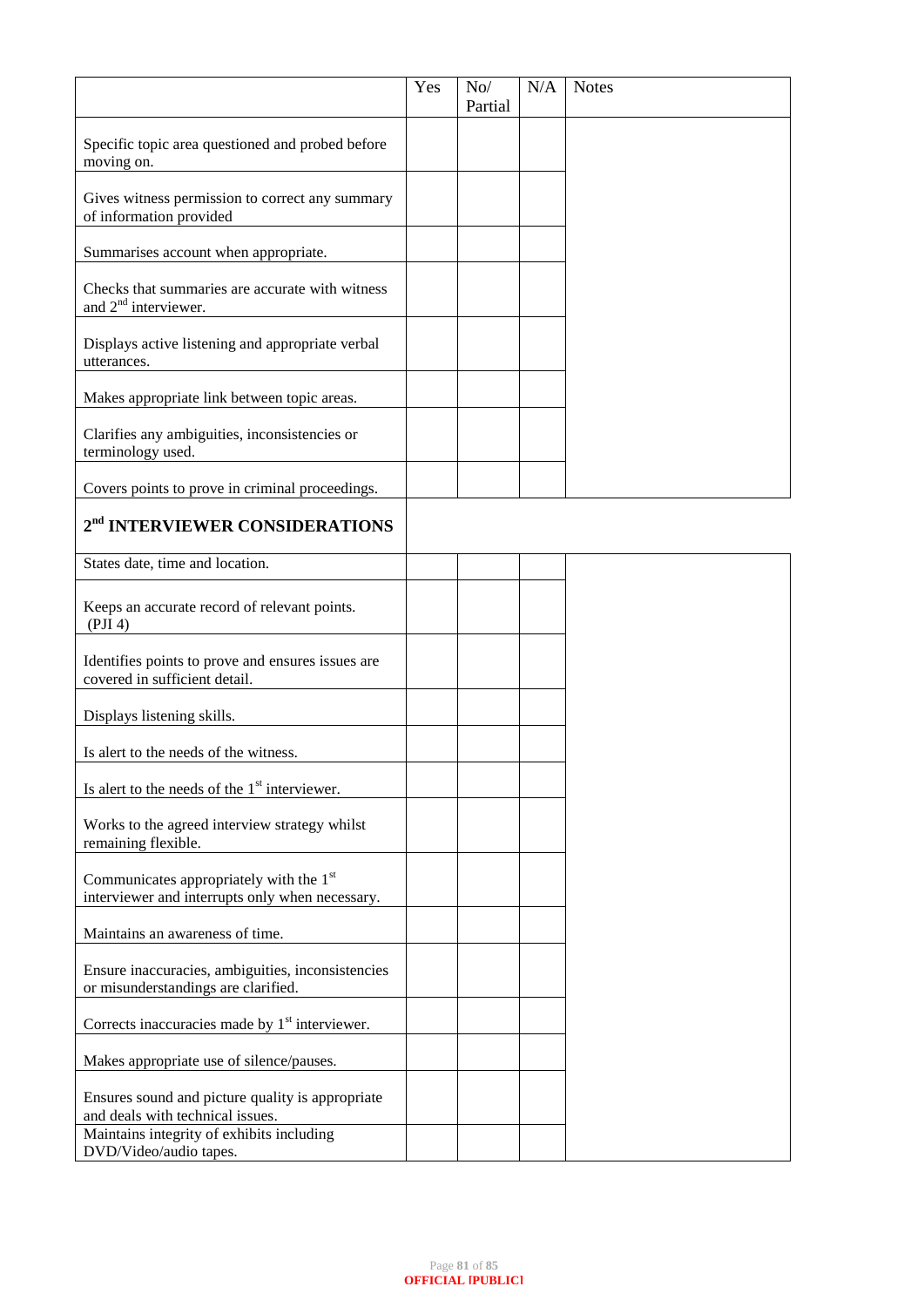|                                                                                                | Yes | No/<br>Partial | N/A | <b>Notes</b> |
|------------------------------------------------------------------------------------------------|-----|----------------|-----|--------------|
| <b>PHASE IV (Closure)</b>                                                                      |     |                |     |              |
| Move to closure explained to witness.                                                          |     |                |     |              |
| Check that witness has nothing more to add.                                                    |     |                |     |              |
| Check with $2nd$ interviewer, as appropriate.                                                  |     |                |     |              |
| Summarise information, if appropriate.                                                         |     |                |     |              |
| Invite questions from witness.                                                                 |     |                |     |              |
| Answer questions asked by witness.                                                             |     |                |     |              |
| Thank witness for participation in interview.                                                  |     |                |     |              |
| Explain what happens next.                                                                     |     |                |     |              |
| Check witness' welfare.                                                                        |     |                |     |              |
| Return to discussing neutral topics.                                                           |     |                |     |              |
| State date and time at conclusion of interview.                                                |     |                |     |              |
| OTHER ISSUES TO CONSIDER.                                                                      |     |                |     |              |
| Reinforcement of Ground Rules throughout the<br>interview.                                     |     |                |     |              |
| Use of resources incl. maps, charts, pens and<br>paper during the interview where appropriate. |     |                |     |              |
| Items appropriately exhibited and signed.                                                      |     |                |     |              |
| Dealt with softly spoken/shy witness.                                                          |     |                |     |              |
| Dealt with technical faults.                                                                   |     |                |     |              |
| Dealt with outside noise.                                                                      |     |                |     |              |
| Check witness welfare throughout, where<br>appropriate.                                        |     |                |     |              |
| Provide witness with card/contact details.                                                     |     |                |     |              |
| Use of age/cognitive appropriate language/terms.                                               |     |                |     |              |
| Conduct interview at suitable pace for witness.                                                |     |                |     |              |
| Interview lead by needs of the witness.                                                        |     |                |     |              |
| Interview conducted in an informal yet confident<br>and professional manner.                   |     |                |     |              |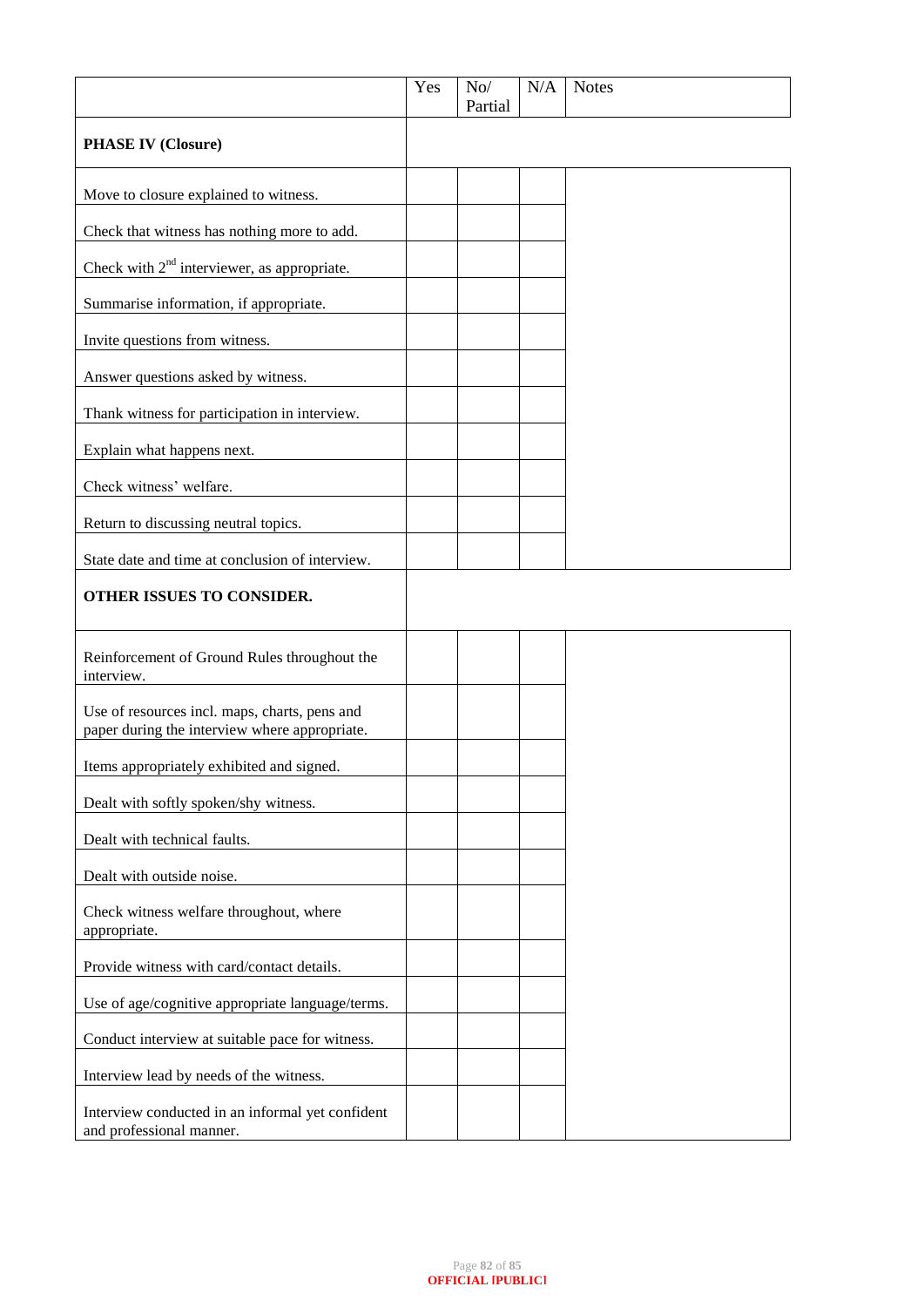Signed: Date:

Identify areas for development:

Signed: Date: